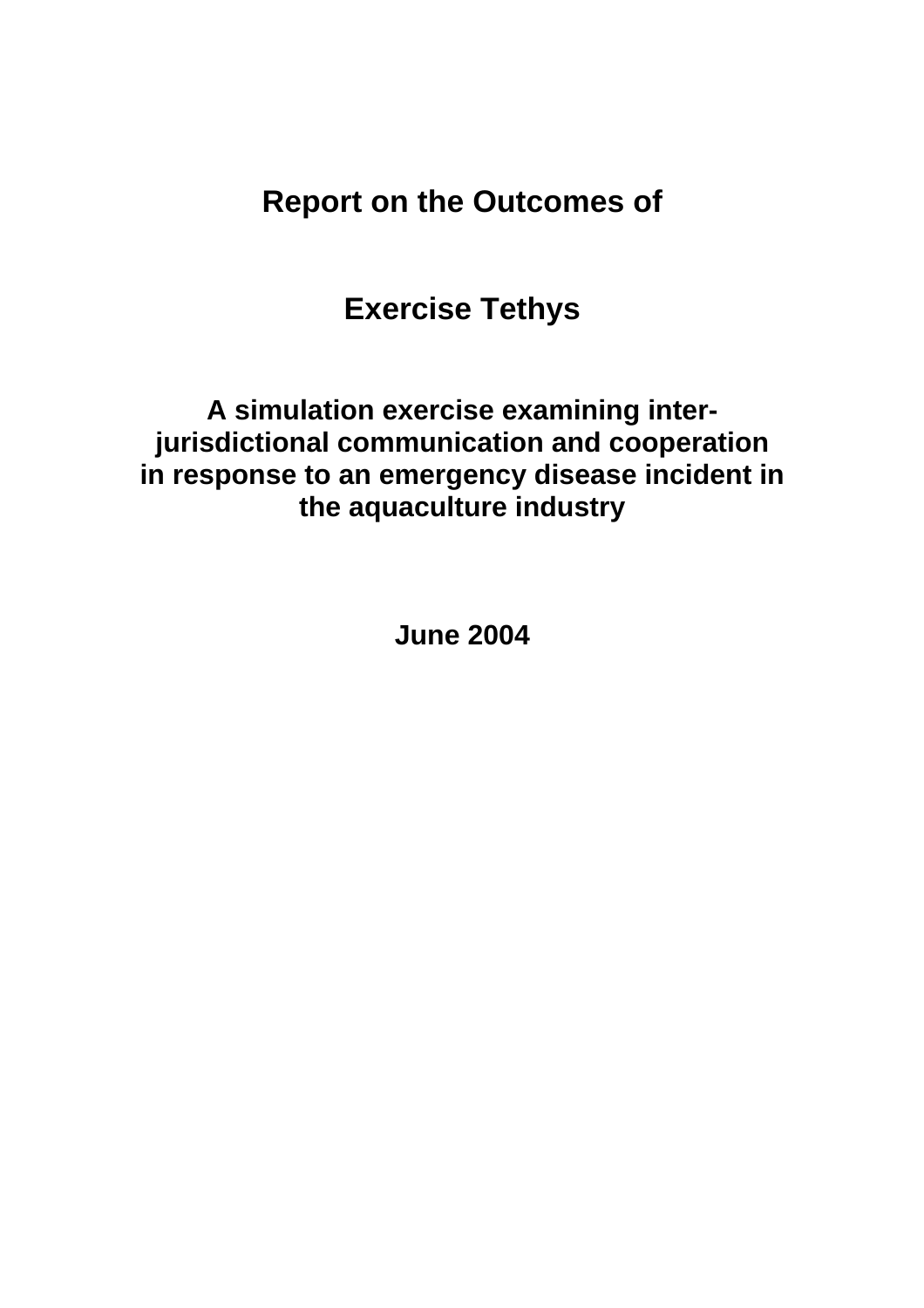# **TABLE OF CONTENTS**

|                                                                                                                                                                                                                               | $\boldsymbol{4}$ |
|-------------------------------------------------------------------------------------------------------------------------------------------------------------------------------------------------------------------------------|------------------|
|                                                                                                                                                                                                                               | 5                |
|                                                                                                                                                                                                                               | 8                |
|                                                                                                                                                                                                                               | <i>10</i>        |
| Coordination, Development and Conduct of the Exercise __________________________11                                                                                                                                            |                  |
|                                                                                                                                                                                                                               | <i>12</i>        |
|                                                                                                                                                                                                                               |                  |
|                                                                                                                                                                                                                               | <b>12</b>        |
| Informal Communications<br><u>Letter and the communications</u>                                                                                                                                                               |                  |
|                                                                                                                                                                                                                               | 13               |
|                                                                                                                                                                                                                               | 14               |
| Objective 1 - Testing formal communications networks between jurisdictions                                                                                                                                                    |                  |
|                                                                                                                                                                                                                               | 14               |
| Communication through CCEAD______<br>$\overline{\phantom{a}15}$                                                                                                                                                               |                  |
| Assessment Against the WSV Post Mortem Recommendations _____________ 18                                                                                                                                                       |                  |
|                                                                                                                                                                                                                               |                  |
| Communication through the National Management Group ____________________________                                                                                                                                              | 20               |
|                                                                                                                                                                                                                               |                  |
|                                                                                                                                                                                                                               |                  |
| Objective 2 - Enhancing informal communication networks between jurisdictions 22                                                                                                                                              |                  |
| Objective 3 - Evaluating the effectiveness of arrangements in Control Centre                                                                                                                                                  |                  |
|                                                                                                                                                                                                                               | 26               |
| Objective 4 - Improving cooperation between jurisdictions during an                                                                                                                                                           |                  |
|                                                                                                                                                                                                                               | 26               |
| Objective 5 - Evaluating the awareness of emergency disease management                                                                                                                                                        |                  |
|                                                                                                                                                                                                                               | 27               |
|                                                                                                                                                                                                                               | 29               |
|                                                                                                                                                                                                                               | <b>31</b>        |
|                                                                                                                                                                                                                               | 33               |
| <b>Conclusions</b><br><u> 2000 - 2000 - 2000 - 2000 - 2000 - 2000 - 2000 - 2000 - 2000 - 2000 - 2000 - 2000 - 2000 - 2000 - 2000 - 200</u>                                                                                    | 35               |
| Acknowledgments have a series of the contract of the contract of the contract of the contract of the contract of the contract of the contract of the contract of the contract of the contract of the contract of the contract | 36               |
| Appendix 1 – Jurisdiction Specific Recommendations _____________________________                                                                                                                                              | 37               |
|                                                                                                                                                                                                                               | 37               |
| <b>NSW</b>                                                                                                                                                                                                                    | 37               |
|                                                                                                                                                                                                                               |                  |
|                                                                                                                                                                                                                               |                  |
|                                                                                                                                                                                                                               | 38               |
|                                                                                                                                                                                                                               |                  |
|                                                                                                                                                                                                                               |                  |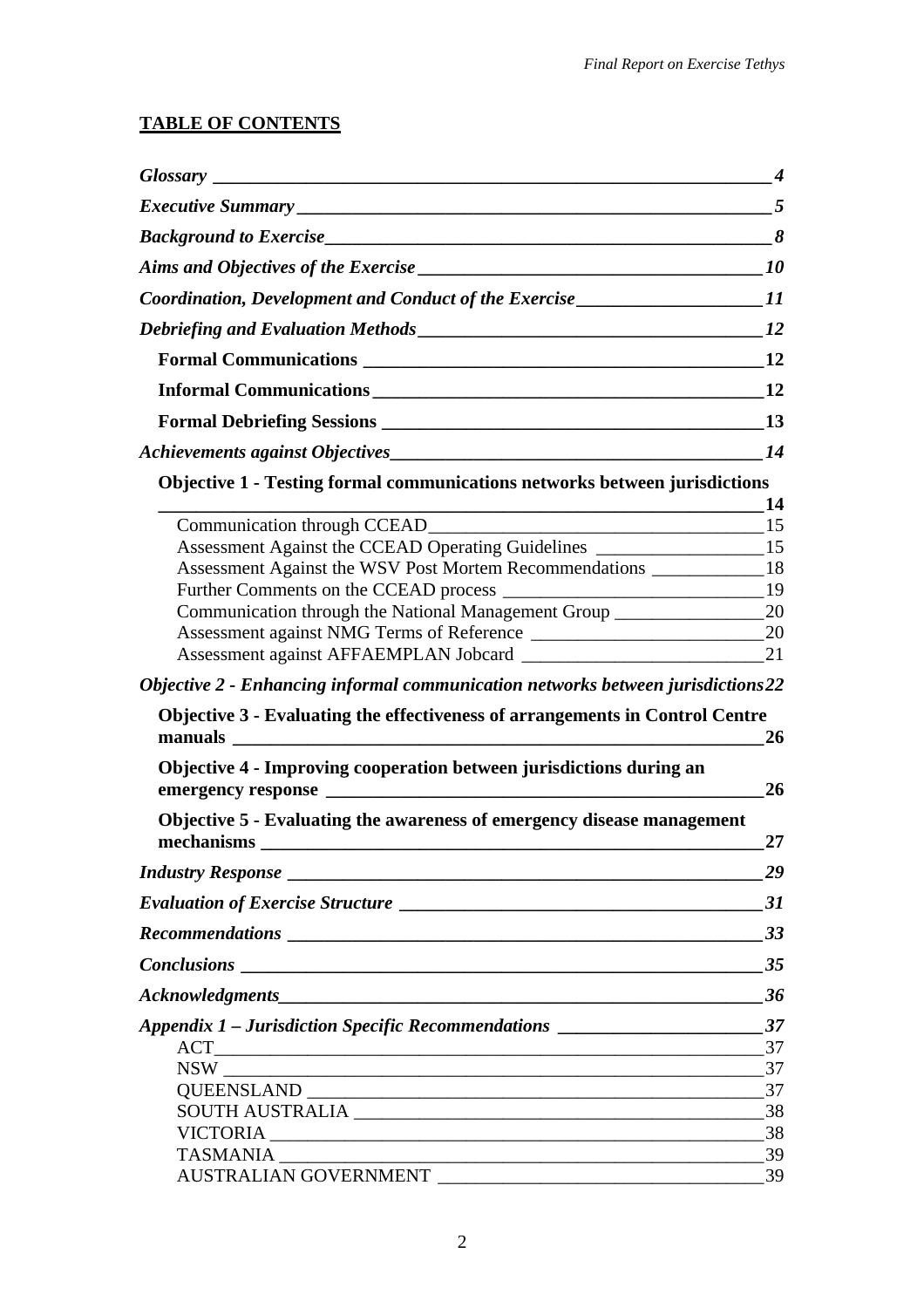*[Appendix 2 – Listing of All Logged Communications during Exercise Tethys](#page-40-0) \_\_\_41*

| TABLE 1 - LISTING OF ALL EMAIL TRAFFIC DURING EXERCISE    |    |
|-----------------------------------------------------------|----|
| TETHYS                                                    | 42 |
|                                                           | 42 |
|                                                           |    |
| NEW SOUTH WALES                                           | 48 |
|                                                           |    |
|                                                           |    |
|                                                           |    |
|                                                           |    |
|                                                           |    |
| TABLE 2 - LISTING OF ALL TELEPHONE AND FAX TRAFFIC DURING |    |
|                                                           | 59 |
|                                                           |    |
|                                                           |    |
|                                                           |    |
|                                                           |    |
|                                                           |    |
| SOUTH AUSTRALIA                                           | 64 |
|                                                           |    |
| VICTORIA $\qquad \qquad \qquad$ 67                        |    |
| WESTERN AUSTRALIA                                         | 69 |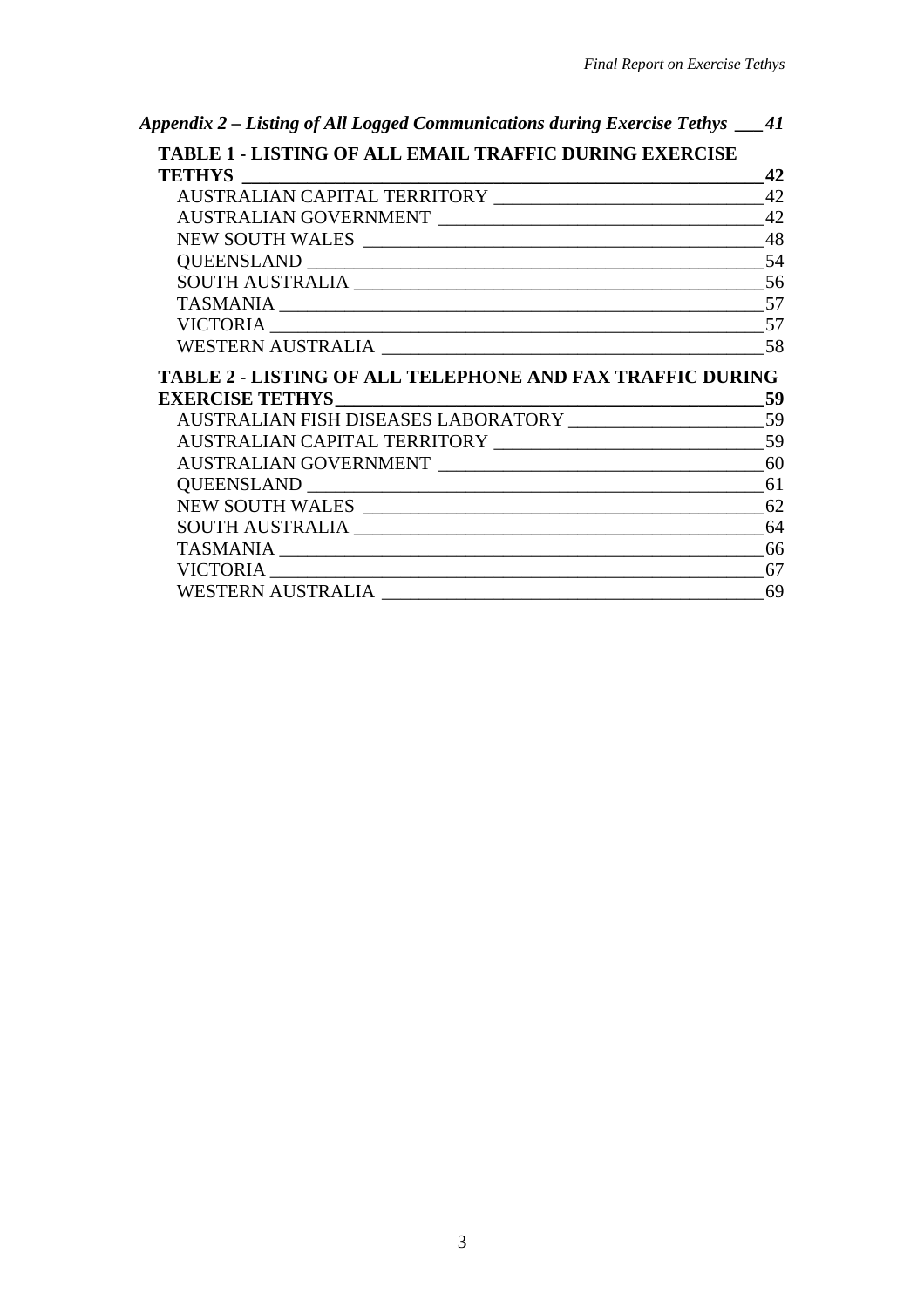### <span id="page-3-0"></span>**Glossary**

AAHL – Australian Animal Health Laboratory

AGDAFF – Australian Government Department of Agriculture, Fisheries and Forestry

CCEAD – Consultative Committee on Emergency Animal Diseases

EADRA – Emergency Animal Disease Response Agreement

FRDC – Fisheries and Research Corporation

LDCC – Local Disease Control Centre

NDCHQ – National Disease Control Headquarters

NGO – Non-Government Organisation

NMG – National Emergency Animal Disease Management Group

OCVO – Office of the Chief Veterinary Officer

OIE – World Animal Health Organisation

PCR – Polymerase Chain Reaction

SDCHQ – State Disease Control Headquarters

TOM – Tasmanian Operational Manual

VHS – Viral Haemorrhagic Septicaemia

WSV – White Spot Virus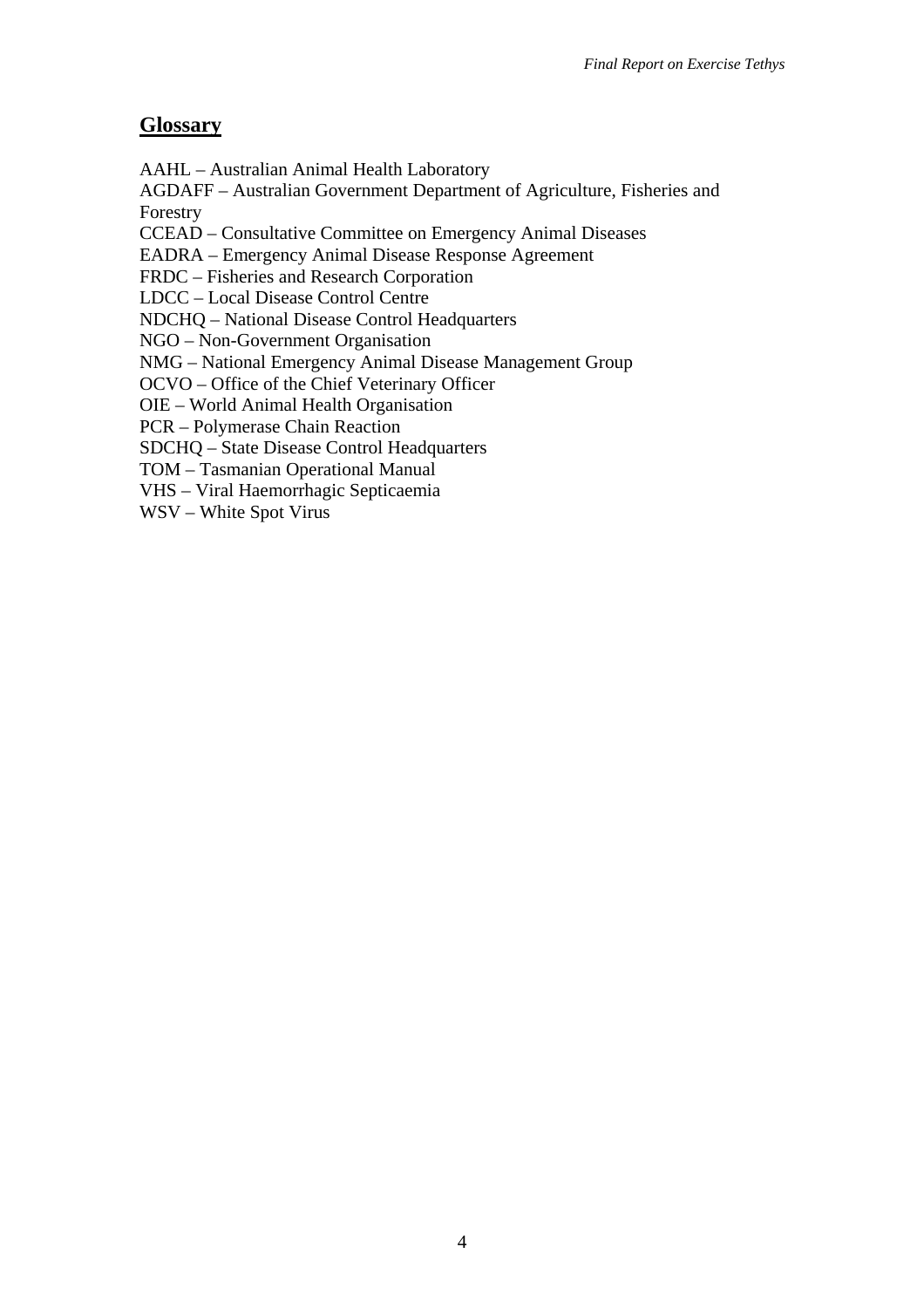# <span id="page-4-0"></span>**Executive Summary**

In the past 20 years, many fisheries and aquaculture industries around the world have suffered major production losses through the impact of disease epidemics. To date, Australia has avoided many of these epidemics and retains a favourable disease status, which facilitates international trade and the receipt of premium prices for Australian seafood exports.

In Australia, both marine and freshwater environments cross State/Territory boundaries. The need for inter-jurisdictional co-operation and communication in successful disease control and eradication is critical but had not previously been addressed within the simulation framework.

Exercise Tethys was planned and designed to extend on the previous program of simulation exercises and training to present a simulation exercise concurrently involving several States and Territories and focusing on the areas of interstate communication, cooperation and co-ordination. The exercise was designed to be a major test of the management systems developed under AQUAPLAN in the last four years and the participants' familiarity with these systems.

The aim of Exercise Tethys was to effectively address issues of inter-jurisdictional<sup>1</sup> communication and cooperation in response to an emergency disease incident, and heighten the awareness of these jurisdictions to the potential for incursions of emergency disease in Australia's aquatic environment.

The objectives of the simulation were to:

- Test formal communications networks between jurisdictions;
- Enhance informal communication networks between jurisdictions;
- Evaluate the effectiveness of arrangements in Control Centre manuals;
- Improve cooperation between jurisdictions during an emergency response; and
- Evaluate the awareness of emergency disease management mechanisms.

The simulation was developed over the six-month period from January to June 2003. A working group was formed early in 2003 and contributed to the development of the simulation through the provision of scientific and industry knowledge, and the coordination of jurisdictional involvement in the conduct of the exercise.

The Exercise involved the active participation of all Australian government jurisdictions except the Northern Territory, CSIRO and three producer organisations: the NSW Silver Perch Growers Association, The Tasmanian Salmonid Growers Association and the National Aquaculture Council.

Exercise Tethys was successfully conducted on 17-18 November 2003, with over 80 officers participating nationwide.

<span id="page-4-1"></span> $\overline{a}$  $<sup>1</sup>$  The term "jurisdiction" refers to State/Territory Governments and the Commonwealth Government as</sup> whole entities, as opposed to individual agencies within the State, Territory or Commonwealth.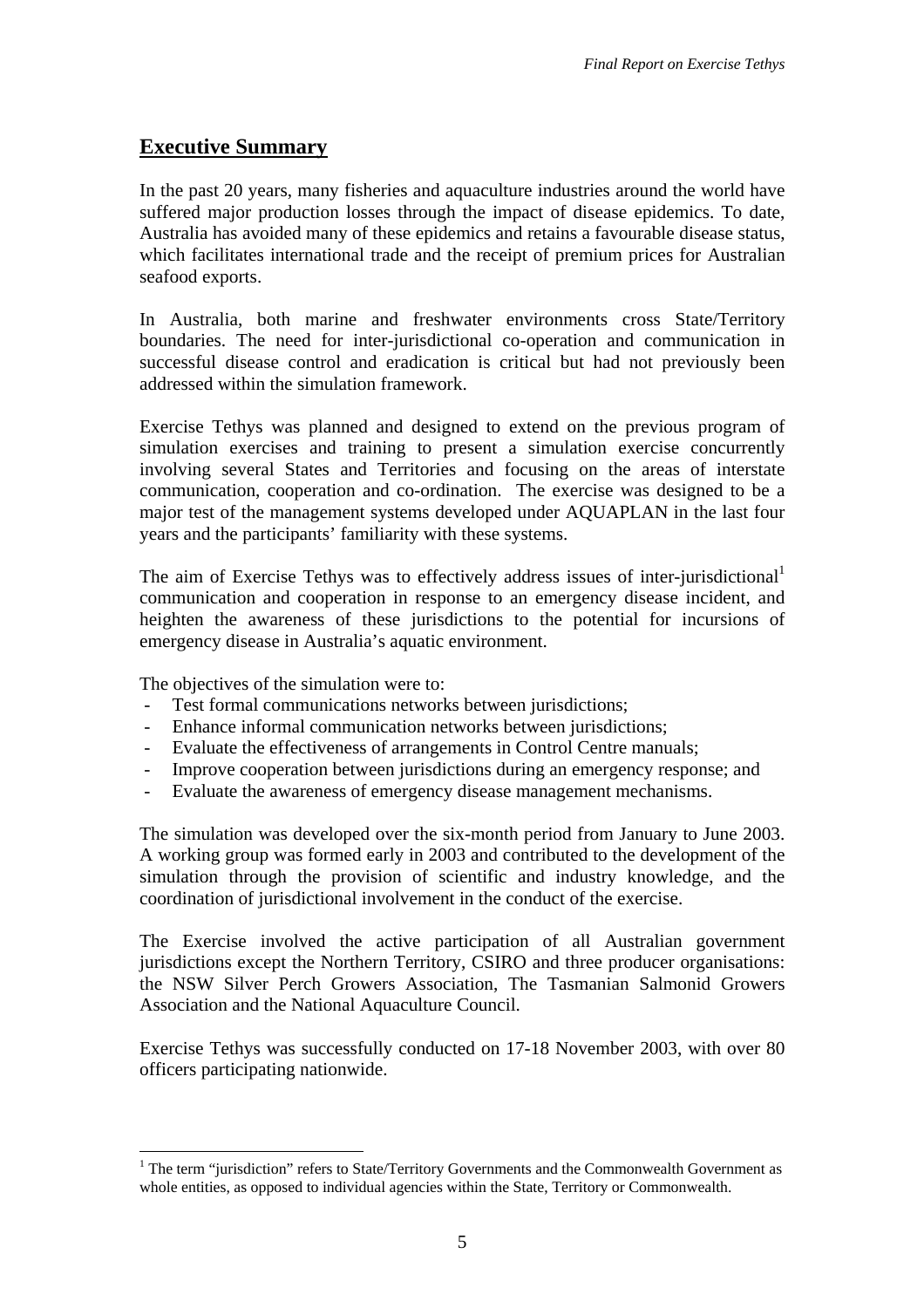Evaluation of the outcomes of the exercise and jurisdictional performance and debriefing highlighted that communication, consultation and cooperation between jurisdictions are vital elements of an emergency aquatic animal disease response.

This report makes a number of recommendations that aim to improve pre-existing frameworks and resources in order to develop more robust communication systems and procedures for an emergency response.

*Committee Operations* 

- 1. The aquatic CCEAD Secretariat should
	- a. Establish a faxstream service to enable the rapid distribution of documents to all CCEAD participants.
	- b. Investigate the development of a secure password accessible website to maintain a contact list of CCEAD participants. The website could also be used for the distribution of other information including document templates.
	- c. Ensure that all jurisdictions are given the opportunity to participate in all future CCEAD meetings.
	- d. Notify members of CCEAD meetings by telephone not email.
	- e. Be staffed by more than one officer during an emergency response to allow more efficient task allocation and a more timely flow of information.
	- f. Urgently review minute taking procedures, with the aim of producing minutes that accurately record the discussions and decisions of the meeting.
	- g. Establish performance standards for the completion of CCEAD associated activities (distribution of minutes etc)
- 2. Timing for CCEAD meetings should be such that jurisdictions have time to prepare written reports for distribution and consideration prior to the CCEAD meeting. These reports should be short and to the point.
	- a. A standard template for situation reports should be developed and made available to CCEAD members for use as a guide to the preparation of these reports.
- 3. The NMG Secretariat should
	- a. include details for representatives of fisheries agencies in their member list, including after hours contacts.
	- b. To the best of their ability, ensure that NMG members are given adequate time to read agenda material and consult with their agency
- 4. Both NMG and CCEAD teleconference participants should be encouraged to access the nearest landline for national teleconferences, and use mobile telephones as a last resort.

*Communications* 

- 5. At the commencement of an emergency response, all jurisdictions should:
	- a. Circulate a contact list to other involved jurisdictions. When received, these lists should be circulated within jurisdictions.
	- b. Establish a standard telephone log system, which should be transferred to an electronic format/file at the end of each day.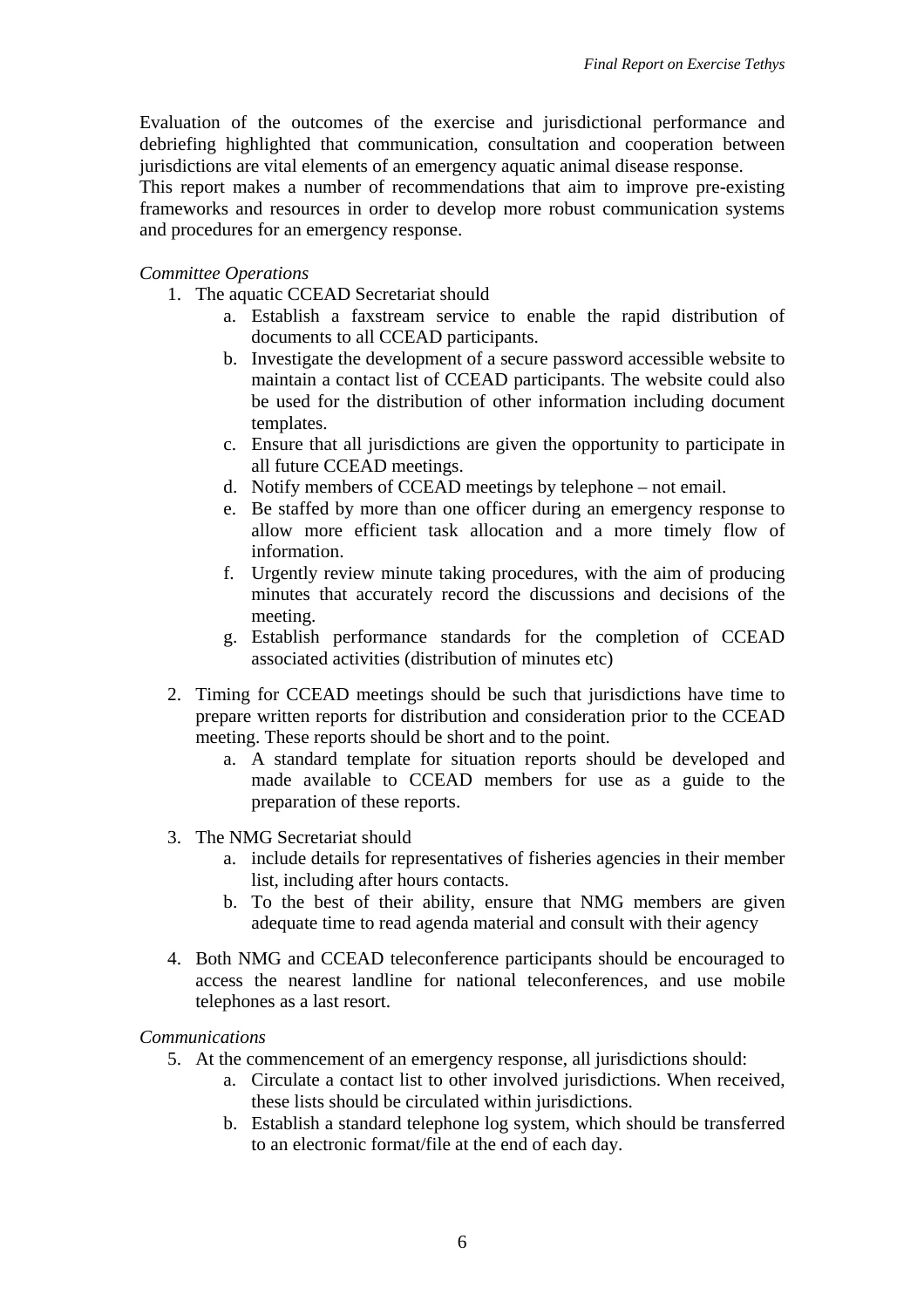- 6. When sending information by Email during a response, all important messages should be followed up by a telephone call to ensure receipt of the message.
- 7. Jurisdictions should investigate the usefulness of dedicated email addresses for emergency response communications.
- 8. NMG members need to be comprehensively informed on technical issues by CCEAD, especially when dealing with a disease for the first time.
- 9. Consideration should be given to:
	- a. the development of a national aquatic animal health emergency media strategy or the inclusion of media guidelines in AQUAVETPLAN.
	- b. The inclusion of media officers from the State and Territory Departments of Fisheries in the National Communicators Network
	- c. The inclusion of aquaculture industry association PR people in the National Communicators Network
- 10. Consideration should be given to the identification and involvement of appropriate NGOs in the aquatic CCEAD process.

### *Emergency Planning*

- 11. Situation reports and other standard documents (where not prescribed by legislation) should be as similar as possible in each jurisdiction.
- 12. The AQUAVETPLAN Control Centres Manual should be revised to include additional proformas and checklists including a pro-forma for situation reports and a checklist of requirements for meeting rooms and State Disease Control Headquarters
- 13. States/Territories should adjust State Emergency Plans to allow for the inclusion of a records manager in the SDCHQ staffing.

#### *Emergency Training and Exercising*

- 14. Future training exercises should educate participants about the legal ramifications associated with records management during an emergency response.
- 15. Training of a broad range of staff in the content and application of the AQUAVETPLAN Control Centres Management Manual should be undertaken.
- 16. In the lead up to future exercises, more training should be held in participating jurisdictions.
- 17. In future exercises:
	- a. Observers should be encouraged, especially from other jurisdictions.
	- b. Organisers should seek to involve relevant industries at the state level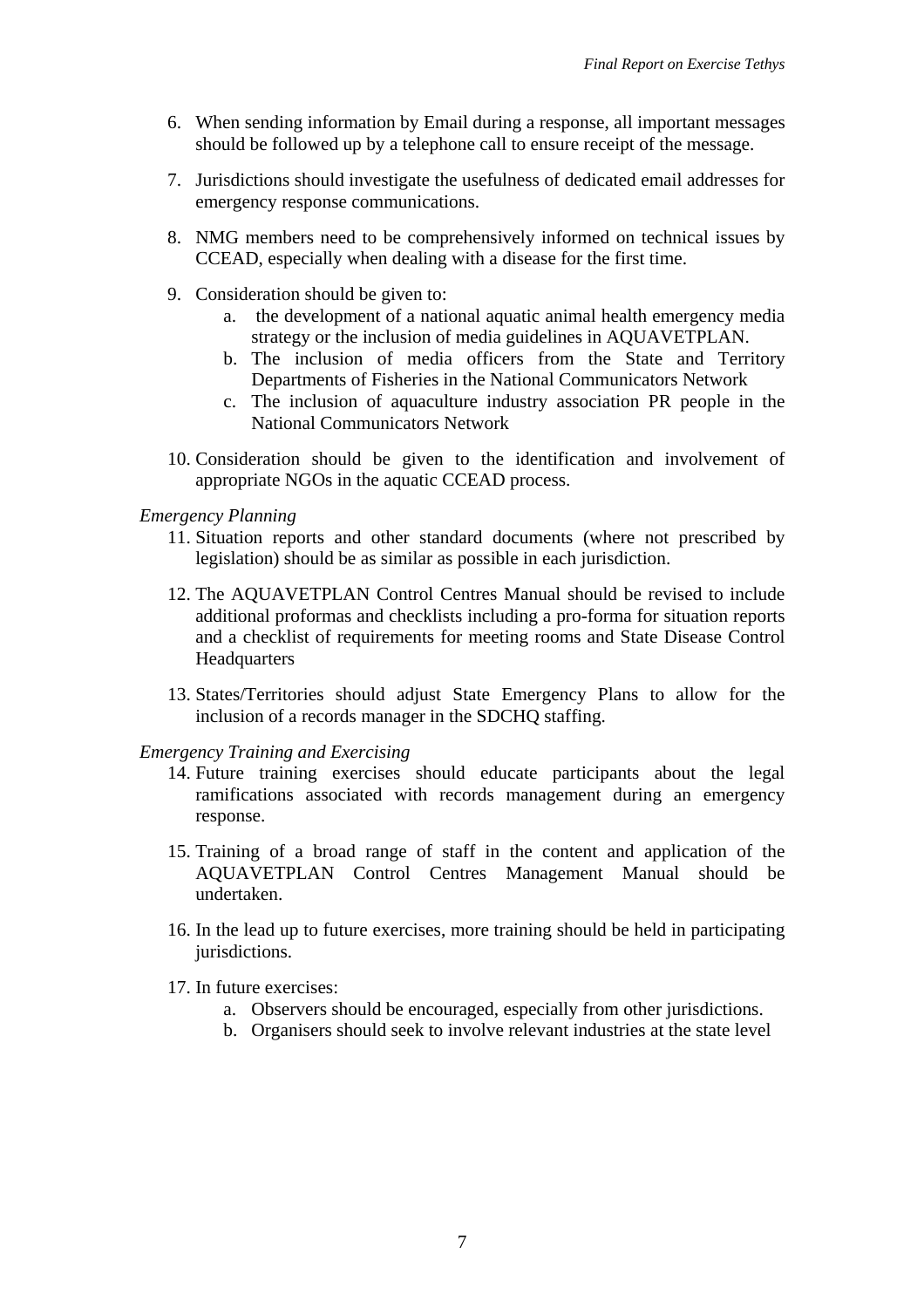# <span id="page-7-0"></span>**Background to Exercise**

In the past 20 years, many fisheries and aquaculture industries around the world have suffered major production losses through the impact of disease epidemics. To date, Australia has avoided many of these epidemics and retains a favourable disease status, which facilitates international trade and the receipt of premium prices for Australian seafood exports.

In 1995, a major disease incident resulted in the death of a substantial proportion of the Australian pilchard population. In response, the Federal government conducted several inquiries into the management of aquatic animal health. The subsequent reports (Nairn Report, Report of the National Taskforce on Imported Fish and Fish Products) revealed that Australia's emergency response capability was limited and ad hoc in nature.

The Government's response to these reports lead to the development of AQUAPLAN - Australia's National Strategic Plan for Aquatic Animal Health 1998-2003. AQUAPLAN includes eight programs that address all aspects of aquatic animal health. Program Four - Preparedness and Response focuses on the development of effective institutional arrangements to manage disease emergencies, and within this program, project 4.1.3 focuses on the conduct of simulation exercises to test the capability and capacity of Australia's State/Territory authorities to manage emergency disease incidents. The conduct of these exercises has been ranked as a high priority by Fish Health Management Committee.

The conduct of simulation exercises was ranked as a high priority because the relative absence of emergency disease events in the Australian fishing and aquaculture industries has meant that government staff have had relatively little exposure to emergency management policy and procedures. The program of simulation exercises described below was in large part made possible by funding provided under the auspices of the Federal Budget Initiative entitled *Building a National Approach to Animal and Plant Health.*

Over the past four years, the Office of the Chief Veterinary Officer (OCVO) within the Australian Government Department of Agriculture, Fisheries and Forestry (AG-DAFF) has conducted a program of simulation exercises designed to enhance the ability of all State/Territory jurisdictions to respond to an emergency disease event. This program commenced with exercises involving individual jurisdictions and addressing issues ranging from response at an individual property level through to State-wide coordination of an emergency disease event. These exercises have included simulations involving:

- 1. The Queensland Department of Primary Industries and the prawn farming industry;
- 2. The Tasmanian Department of Primary Industry, Water and the Environment and the salmonid industry;
- 3. The Victorian Department of Natural Resources and Energy and the freshwater aquaculture industry;
- 4. The South Australian Department of Primary Industries and Resources and the abalone industry;
- 5. The Queensland Department of Primary Industries and the redclaw crayfish industry;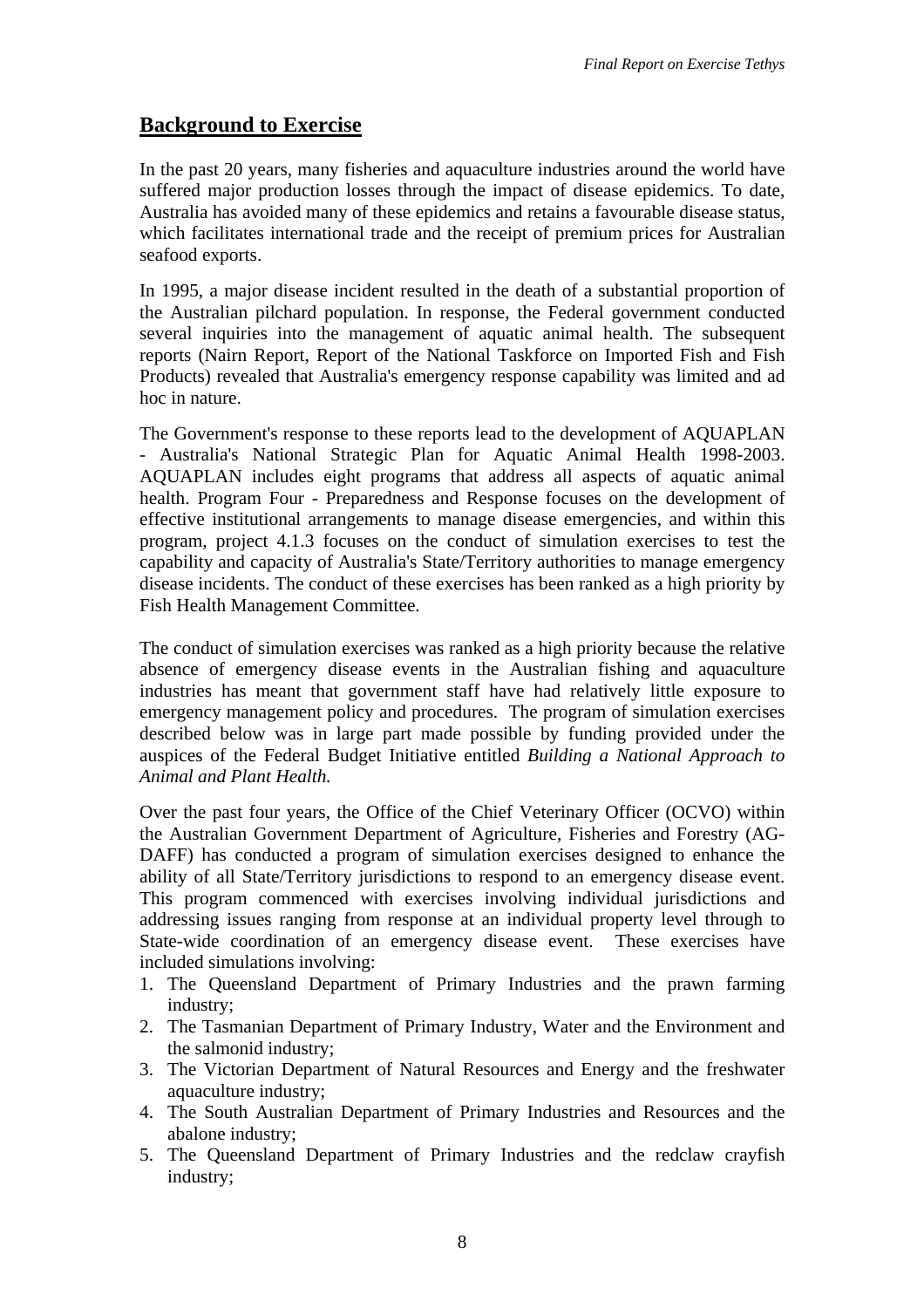- 6. The Western Australia Fisheries Department and the pearling industry; and
- 7. The New South Wales Fisheries Department and the oyster industry.

In addition to exercises conducted with individual states, there have also been several exercises and training courses designed to enhance understanding of the national approach to disease management in aquaculture. These exercises have included:

- 1. A simulation exercise conducted for the Compliance Committee of Standing Committee on Fisheries and Aquaculture; and
- 2. A training course for Government and industry members of the aquatic Consultative Committee on Emergency Animal Diseases (CCEAD).

Whilst this training has assisted in the development of skills and response capacity, other activities have also played a role in progressing capability to manage emergency disease events in fisheries and aquaculture. In 2002, the Primary Industries Standing committee endorsed changes to the Operating Guidelines for CCEAD to specifically include responsibility for emergency disease events in fisheries and aquaculture. This change provided a mechanism for the coordination of a national response to disease events in fisheries and aquaculture.

The only emergency disease event in aquaculture that has been managed by the aquatic CCEAD was the occurrence of white spot virus (WSV) infection in crustaceans in two research aquariums in Darwin in December 2000 and the subsequent national survey of crustaceans to determine whether WSV was present in Australia. Industry and government dissatisfaction with the operation of CCEAD during this event lead to a formal review process – the "White Spot Post-Mortem". Recommendations from this review have been adopted into the CCEAD Operating Guidelines.

Despite this combination of training, awareness programs and reviews, no test had been conducted to determine whether these processes had resulted in significant improvements in emergency disease response mechanisms in Australia. National coordination in fisheries and aquaculture disease emergencies is particularly important in Australia because both marine and freshwater environments cross State/Territory boundaries. The need for inter-jurisdictional co-operation in successful disease control and eradication is critical but had not previously been addressed within the simulation framework.

Exercise Tethys was planned and designed to extend on the previous program of simulation exercises and training to present a simulation exercise concurrently involving several States and Territories and focusing on the areas of interstate communication, cooperation and co-ordination. The exercise was designed to be a major test of the management systems developed under AQUAPLAN in the last four years and the participants familiarity with these systems.

The basic scenario of the exercise was a disease event on a fictional aquaculture facility within the Murray-Darling Basin. This scenario was specifically chosen to ensure the need for interaction between various State/Territory jurisdictions and was centred on the native fish species, silver perch, to ensure engagement of other government agencies involved in the management of the Australian freshwater environment and the native species contained therein.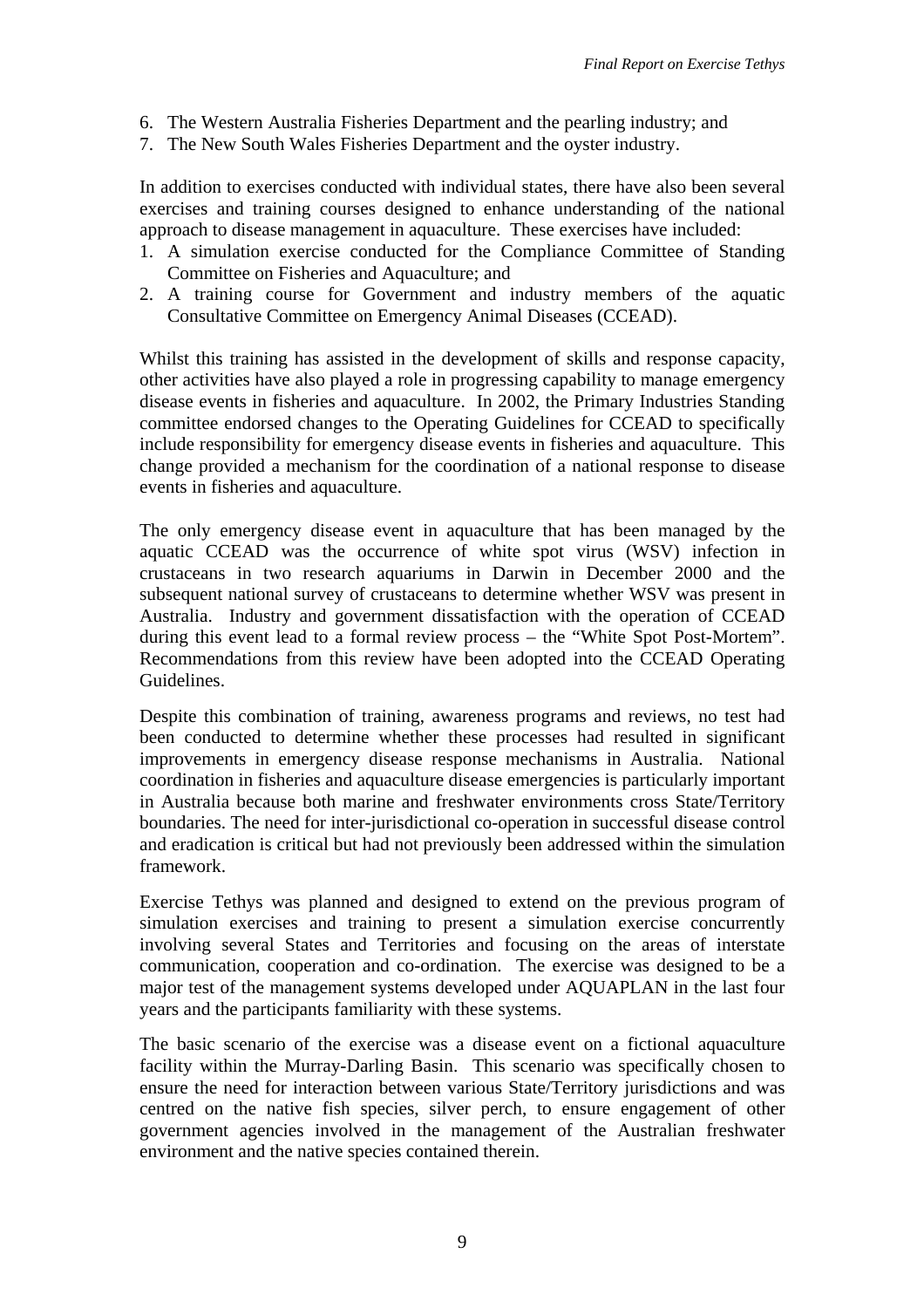<span id="page-9-0"></span>The simulation was called *Exercise Tethys* after the Greek goddess Tethys. Tethys was the Goddess of the Fresh-Water flowing within the caverns of the earth. She was also mother to the Potamoi (rivers, springs and lakes of the world) and Okeanides (clouds).

# **Aims and Objectives of the Exercise**

### **Aim**

The aim of Exercise Tethys was to effectively address issues of inter-jurisdictional<sup>2</sup> communication and cooperation in response to an emergency disease incident, and heighten the awareness of these jurisdictions to the potential for incursions of emergency disease in Australia's aquatic environment.

### **Objectives**

 $\overline{a}$ 

The objectives of the simulation were to:

- Test formal communications networks between jurisdictions;
- Enhance informal communication networks between jurisdictions;
- Evaluate the effectiveness of arrangements in State and Territory Control Centre manuals;
- Improve cooperation between jurisdictions during an emergency response; and
- Evaluate the awareness of emergency disease management mechanisms.

<span id="page-9-1"></span> $2$  The term "jurisdiction" refers to State/Territory and the Australian Governments as whole entities, as opposed to individual agencies within the State, Territory or Australian Government.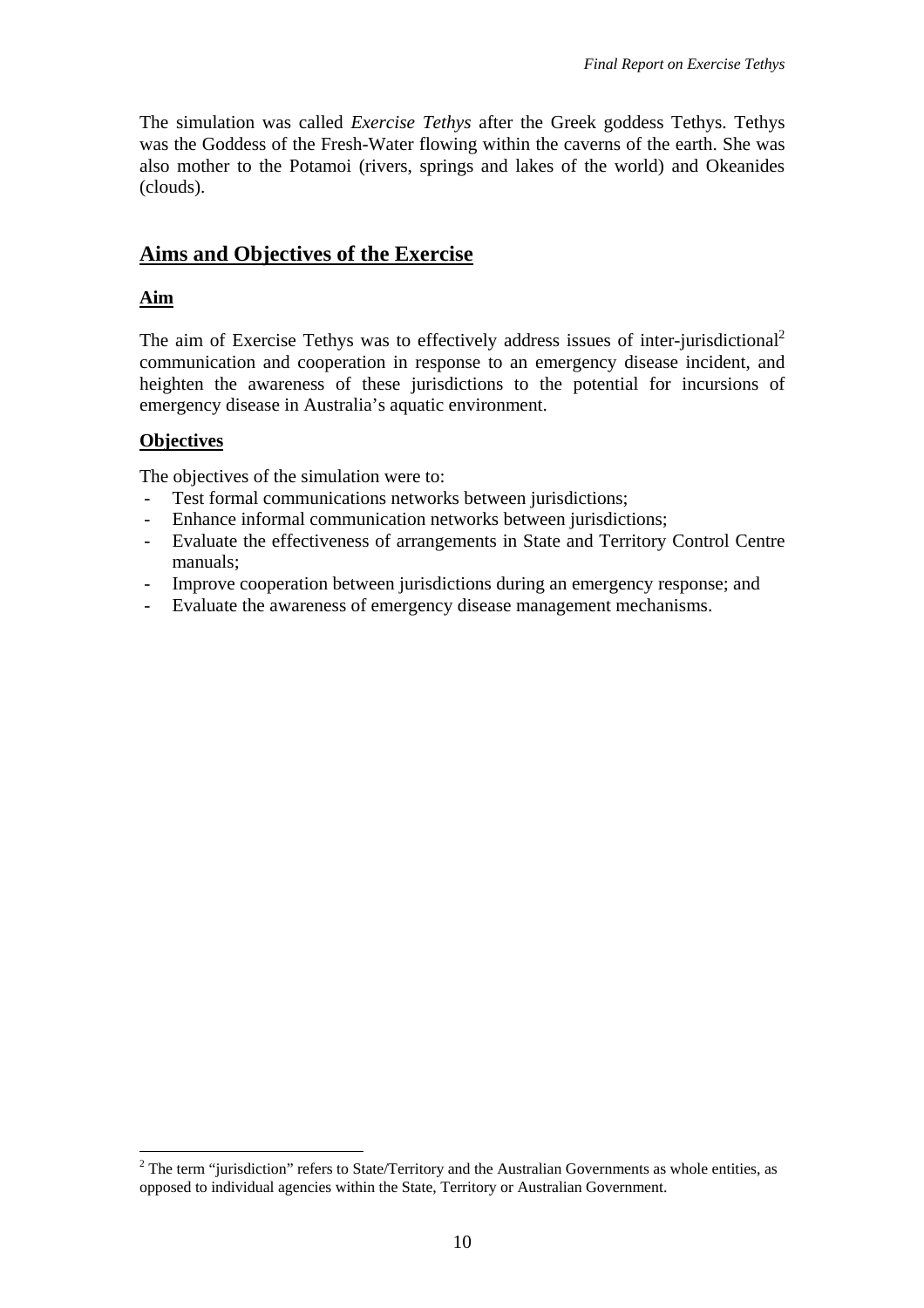# <span id="page-10-0"></span>**Coordination, Development and Conduct of the Exercise**

The simulation was developed over the six-month period from January to June 2003. FRDC funding under project 02/655 enabled the appointment of a full time Project Manager. The project manager was responsible for designing the simulation and associated documentation, however a working group formed early in 2003 contributed to the development of the simulation through the provision of scientific and industry knowledge, and coordinated their jurisdictions involvement in the conduct of the exercise.

The working group comprised representatives from each State and Territory department with responsibility for aquaculture, the Australian Animal Health Laboratory (AAHL), the Murray Darling Basin Commission and AG-DAFF.

Full details of the development of Exercise Tethys are presented in the final report to FRDC Project 2002/655

In October 2003, members of the working group attending a two-day training course to train them as exercise facilitators. As exercise facilitators, the working group were responsible for managing the conduct of the exercise in their jurisdiction as well as evaluating their jurisdiction's performance.

Funds for the conduct of this training course and the conduct of Exercise Tethys were provided through FRDC project 2003/669.

The Exercise involved the active participation of all Australian government jurisdictions except the Northern Territory, CSIRO and three producer organisations: the NSW Silver Perch Growers Association, The Tasmanian Salmonid Growers Association and the National Aquaculture Council. The Murray-Darling Basin Commission participated as an observer whilst the Australian Government Department of Environment and Heritage declined to be involved in the exercise.

To simulate the gradual accumulation of information that occurs during a real disease emergency, the exercise was preceded by a lead-in phase where information about the central incident within the simulation was provided as the fictional events unfolded. Commencing seven days before the simulation proper, appropriate participants received packages of information detailing events that precipitated the simulation and the combat State's response to those events. The exercise proper was held over two days with the first day of the exercise (17 November 2003) representing the time at which first laboratory results indicate the presence of an exotic disease and the second day of the exercise (18 November 2003) representing a time four days later when confirmation of the disease is received from the AAHL Fish Diseases Laboratory. Each day commenced at 9am AEDST and concluded at 4.30pm AEDST followed by a 30-minute information and debriefing session. At the end of the second day of the exercise, as part of the debriefing session, the later response measures and the outcome of the disease event were revealed to participants. The timing for the whole of the simulation exercise is detailed in the Master Schedule for the exercise. Various inputs designed to direct the exercise and introduce particular issues were written and formed part of the exercise documentation. All exercise documentation is included in the final report to FRDC Project 2002/655.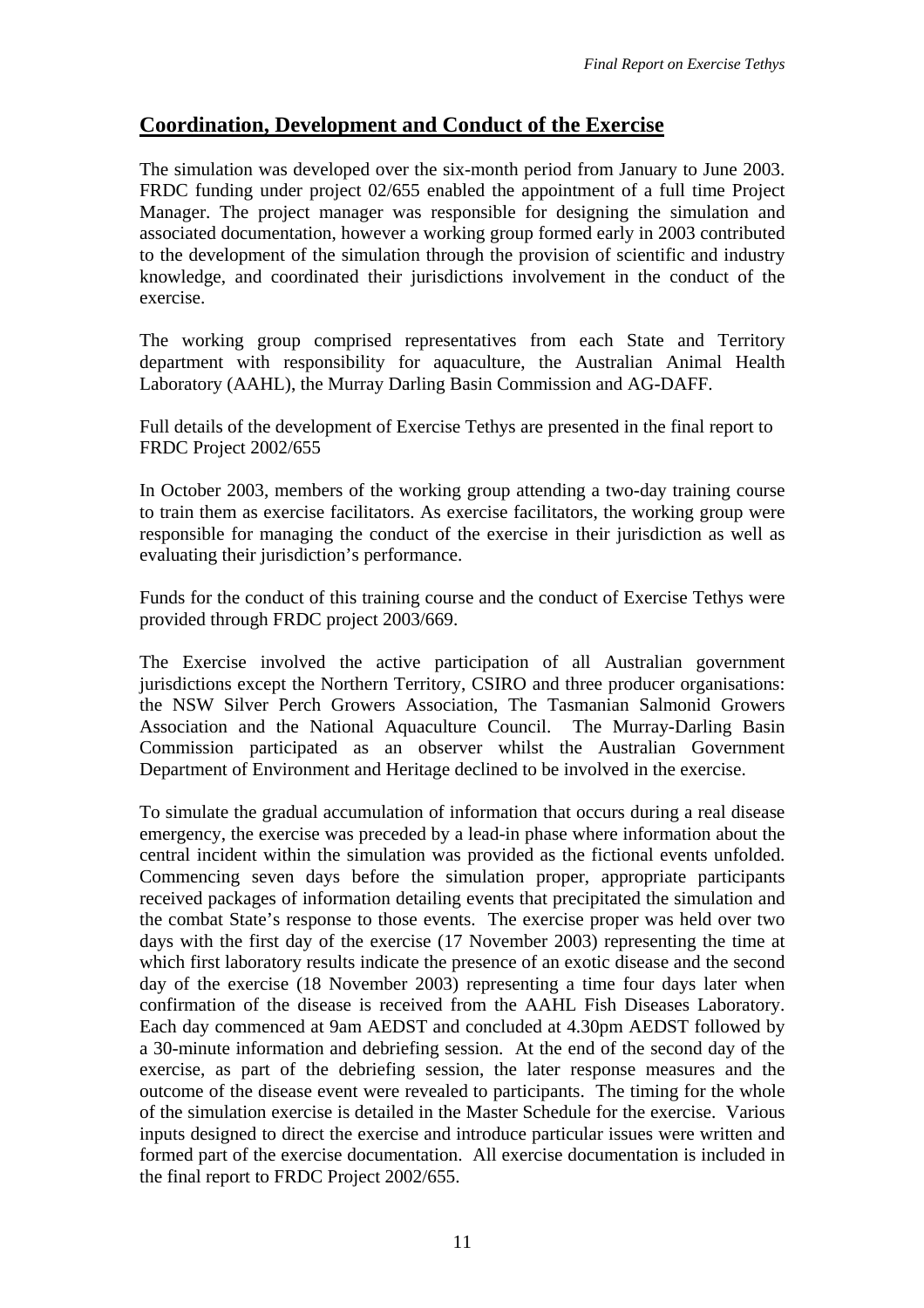# <span id="page-11-0"></span>**Debriefing and Evaluation Methods**

The aim and objectives of Exercise Tethys included the requirements to examine both formal and informal communication between jurisdictions during an emergency disease incident. The debriefing and evaluation methods included a range of techniques that were designed to allow specifically address the aim and objectives of the exercise.

### **Formal Communications**

The formal methods of inter-jurisdictional communication are the Consultative Committee on Emergency Animal Diseases (CCEAD) and the National Emergency Animal Disease Management Group (NMG) committees established to allow discussion of emergency disease incidents that require a national approach and response. Both committees operate under formal operating guidelines. Members of the Exercise Directing Staff participated as observers in both CCEAD and NMG meetings.

### Consultative Committee on Emergency Animal Diseases

The conduct of the two CCEAD meetings was assessed against firstly the Operating Guidelines for CCEAD to determine whether the meeting had been conducted in accordance with the operating guidelines. Secondly, the CCEAD meetings were assessed against the recommendations of the White Spot Post Mortem exercise that had examined the performance of the CCEAD during a previous emergency disease incident. Thirdly, the observers from the Exercise Directing Team made direct observations and finally, comments made by participants during the debriefing process were considered.

### National Emergency Animal Disease Management Group

The conduct of NMG meeting was assessed against the Operating Guidelines to determine whether the meeting had been conducted in accordance with these Operating Guidelines. The observer from the Exercise Directing Team made a direct report, and comments made by participants during the debriefing process were considered.

### **Informal Communications**

Informal communications are those communications that occur during the response to a disease emergency that are necessary for the transfer of information but occur outside of the formal communication networks.

### Facilitator check-lists

Each State/Territory facilitator was issued with a jurisdiction-specific check-list detailing a pre-determined list of communications and actions that the exercise directing team had identified as necessary components of the response. The checklists included space to record whether each item was completed, the time at which it was completed and whether the jurisdiction needed prompting to complete the item. The check-lists were designed based on the response activities described within the AQUAVETPLAN Control Centres Manual.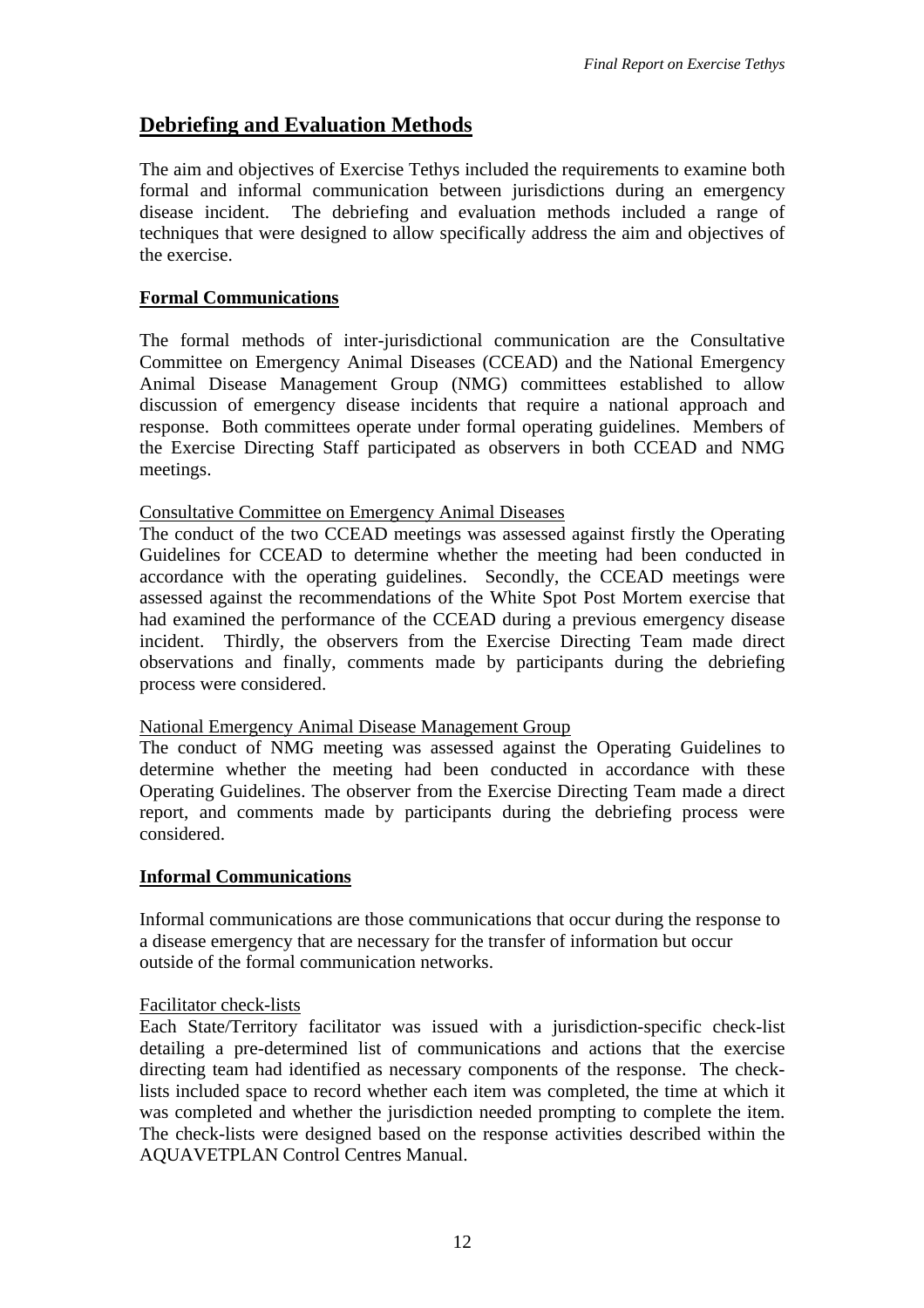### <span id="page-12-0"></span>Email Correspondence

A generic e-mail address [\(tethys@affa.gov.au\)](mailto:tethys@affa.gov.au) was established and e-mail correspondence sent by any participant in any jurisdiction was copied to this address. The Exercise Control Team in Canberra were able to access this mail box during the exercise and were able to see in real time how and why the participants used e-mail as a form of communication. These e-mails have been logged and a summary listing is reproduced in Appendix 2. An analysis of these logs is provided in the following section of this report.

### Telephone Log Sheets

All participants were required to complete telephone log sheets during the two-day exercise. Participants logged the time and nature of the call, as well as the name of the caller and receiver. This log was kept for both incoming and outgoing telephone calls. These log sheets have been collated and reproduced in Appendix 2. An analysis of these logs is provided in the following section of this report.

### **Formal Debriefing Sessions**

In addition to the objective assessment of the number and type of communications within the exercise, a series of debriefings were held with both participants and with the Exercise Directing Team. Each jurisdiction conducted a debriefing at the immediate conclusion of each day of the exercise. At the daily debriefing, each participant was asked to fill out a questionnaire responding to questions about the exercise and the use of communication within the exercise. In addition, each jurisdiction held a debriefing session within one week of the conclusion of the exercise. Finally, the entire Exercise Directing team held a national debriefing on the 2 December 2003.

The debriefing process allowed personal experiences of the participants to be captured and assessed. The debriefing also allowed an assessment of the qualitative performance of communication activities i.e. their efficacy and efficiency as well as the quantitative nature of the communication during the exercise.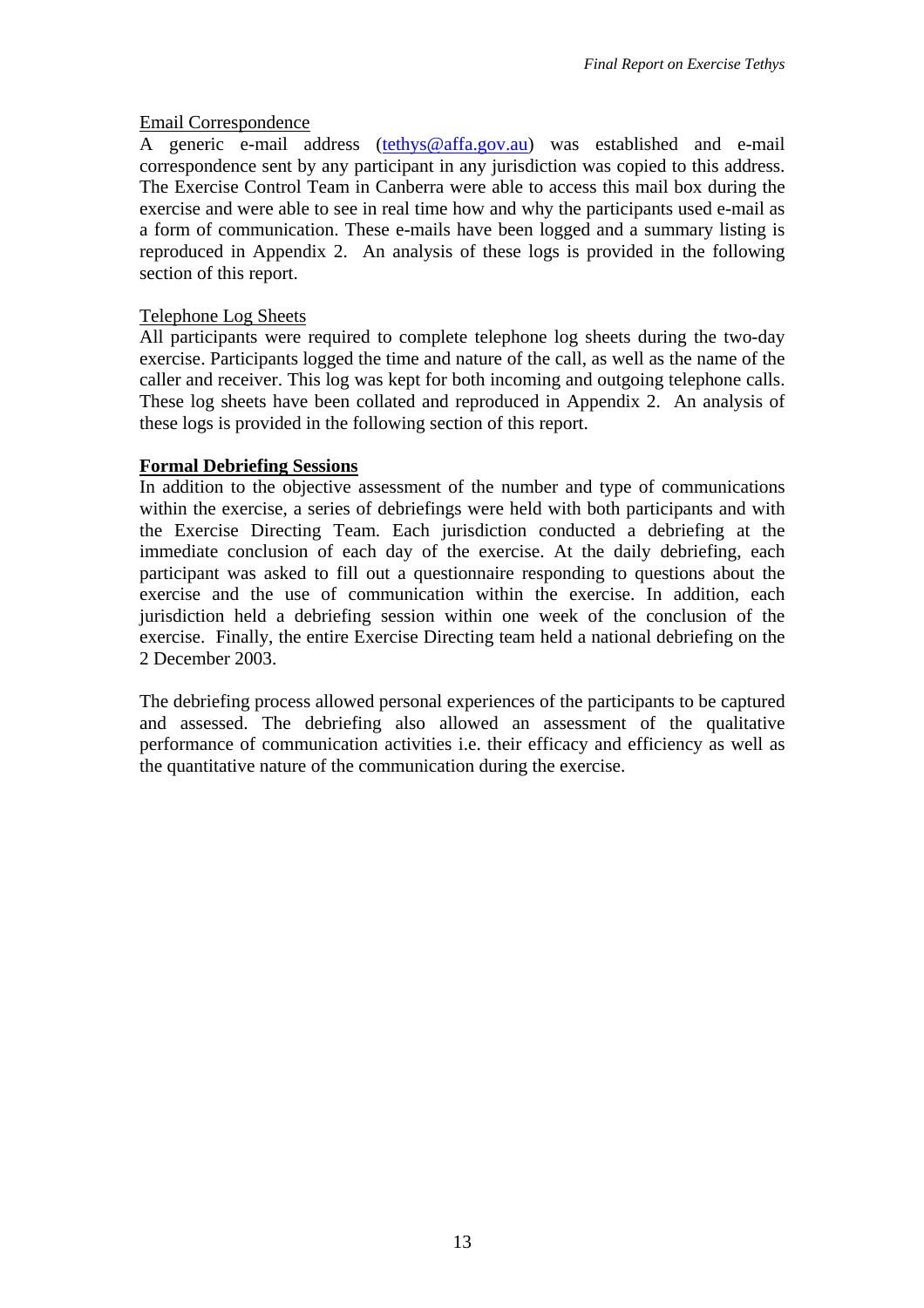# <span id="page-13-0"></span>**Achievements against Objectives**

The design of Exercise Tethys identified five formal objectives to be the basis of the exercise. In this assessment of the exercise, the performance of jurisdictions will be assessed against each of these formal objectives.

### **Objective 1 - Testing formal communications networks between jurisdictions**

As indicated earlier in this report, the two major groups responsible for managing inter-jurisdictional communication and cooperation during an emergency animal disease incident are CCEAD on the technical and operational level and NMG at the policy and strategic level. The relationship between these committees and the other inter-governmental councils involved in animal health is shown in Figure 1.

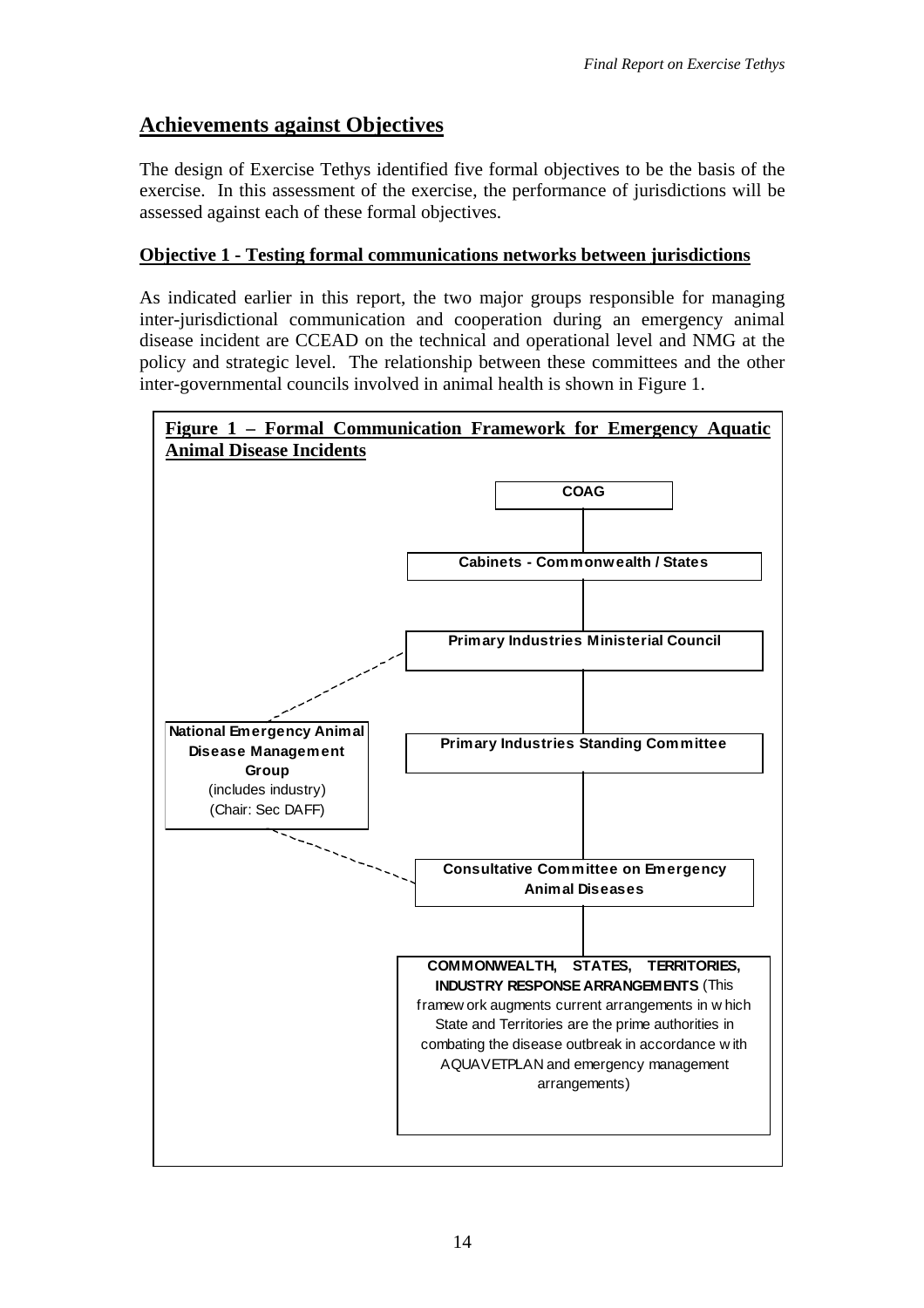### <span id="page-14-0"></span>Communication through CCEAD

The Consultative Committee on Emergency Animal Diseases (CCEAD) is responsible for the coordination of the national technical response to terrestrial and aquatic animal health emergencies in Australia. As a coordinating body providing the technical link between the Commonwealth, States, Territories and Industry for animal health emergencies, CCEAD provides a mechanism to enable rapid consultation and to facilitate a rapid national response to outbreaks of exotic disease, serious epizootics of Australian origin, or other situations that require national coordination such as problems of public health or of trade significance in animals.

During Exercise Tethys, CCEAD met twice by teleconference. Overall, participants reported that the CCEAD mechanism functioned well. Each jurisdiction had at least one participant with experience of the CCEAD process and this assisted with the smooth operation of the CCEAD meetings. To assess the quality of the communication that occurred during the two CCEAD meetings, the minutes of the meeting, facilitators observations and feedback provided during the debriefing process were compared with:

- The CCEAD Operating Guidelines; and
- Recommendations from the white spot virus post mortem process.

### Assessment Against the CCEAD Operating Guidelines

CCEAD operates under terms of reference and operating guidelines that were endorsed by the Primary Industry Standing Committee in July 2002. These guidelines include provisions on communication and consultation that should occur as part of the operation of CCEAD meetings. The activities of participating jurisdictions during the exercise have been assessed against the following provisions from the operating guidelines. Sections of the CCEAD Operating Guidelines used in this assessment are included below in italics.

*The Commonwealth provides a Secretariat for CCEAD. The Secretariat is responsible for the efficient operation of CCEAD business including collation, circulation and maintenance of documentation; arranging CCEAD meetings and their agendas, preparing meeting records and action lists, and preparing reports for PISC.* 

During Exercise Tethys, the Office of the Chief Veterinary Officer (OCVO) within AG-DAFF provided the Secretariat for CCEAD. This Secretariat is located within the Aquatic Animal Health Unit.

At the request of the Australian Chief Veterinary Officer, the Secretariat arranged a CCEAD meeting on each active day of the exercise. Notification of these meetings was sent by e-mail. On the first day of the exercise, some jurisdictions received notification of the CCEAD meeting at very short notice (around 10 minutes). While this may have been an exercise artefact owing to members being available at "any time", care should be taken in the future to ensure that members are given appropriate notice of CCEAD meetings. During the exercise, several jurisdictions had difficulties with the delivery of documents by e-mail, with some arriving late or out of order. It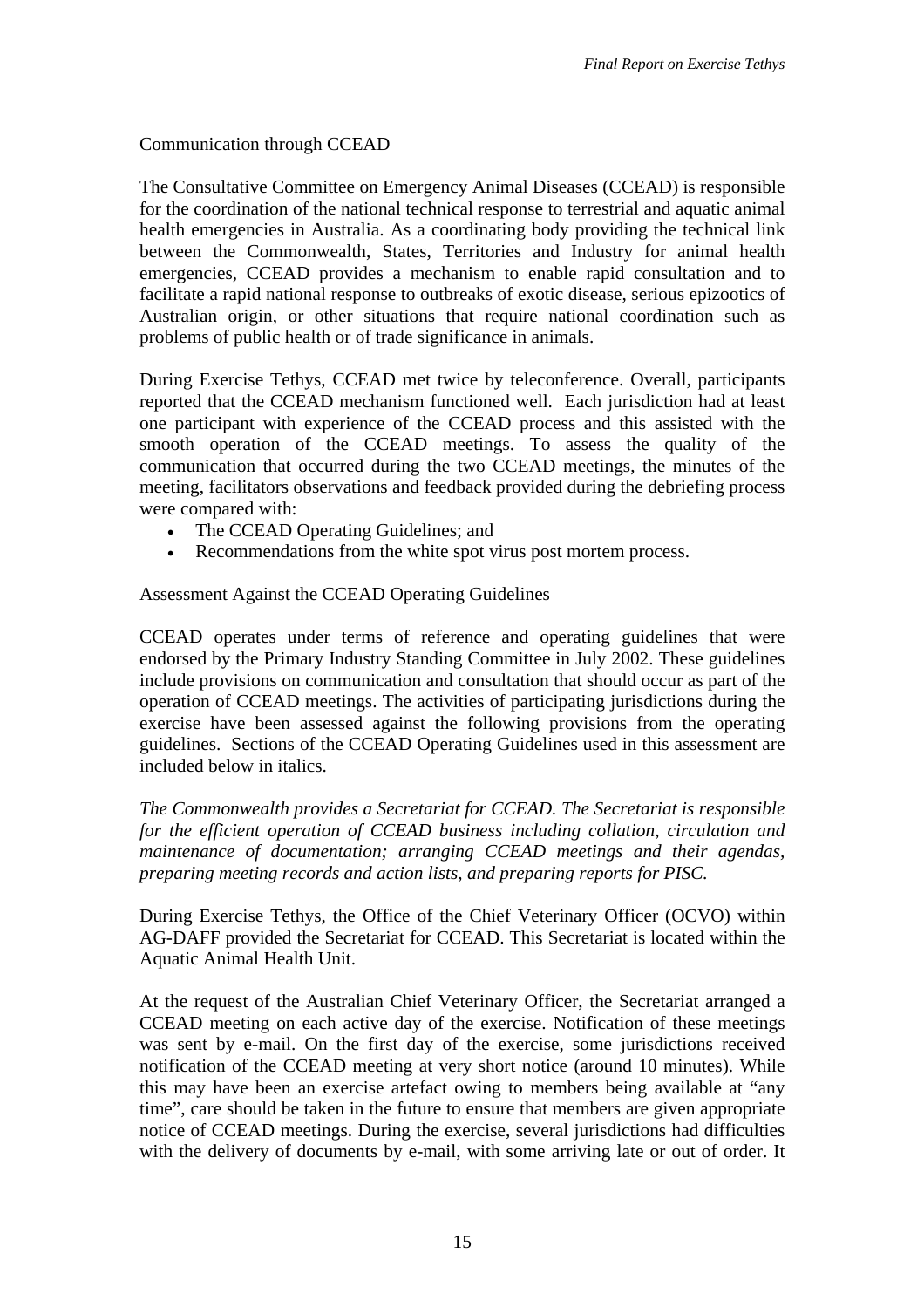was suggested therefore that notification of a CCEAD meeting should initially be by phone with the documents (agenda, situation reports etc) to follow by fax or e-mail.

The secretariat for the terrestrial CCEAD have a Telstra faxstream service set up on their fax machine – the service is relatively easy to use, and new mailing groups can be set up quickly. The aquatic CCEAD secretariat should investigate establishing an aquatic CCEAD mailing group as part of this faxstream service.

Care should also be taken to ensure the availability and participation of all CCEAD member jurisdictions. Due to the timing of the two CCEAD teleconferences during the simulation, representatives from Western Australia were unable to participate in either meeting. There are a number of valuable reasons to participate in any relevant CCEAD conference including the identification of appropriate knowledge and expertise sources relevant to the specific incident, development of agreed response options and establishment of suitable funding arrangements. Exclusion of any jurisdiction from this process may compromise any decisions made at such a meeting and non-participating jurisdictions may reserve the right not to cooperate with decisions made in their absence.

Although jurisdictions received notification of the meetings, no agendas were provided prior to the CCEAD meetings, and it was suggested that the pre-CCEAD information was inadequate. While this may have been an exercise artefact owing to the short time between the notification of the incident to the calling of the CCEAD meeting, the provision of pre-meeting information needs to be taken into consideration when choosing an appropriate time for the meeting. Information flow from the Secretariat to members could occur in a more timely fashion if the CCEAD Secretariat was staffed by more than one officer during an emergency response. This would allow allocation of tasks to ensure delivery and would help to provide a balance between emergency and day-to-day activities.

*Records of CCEAD meetings will be formally endorsed by members through an outof-session process. A draft record will be circulated for comment with a response sheet. Comments and amendments will be incorporated into the draft to produce a final agreed record that will be circulated to members.* 

A draft record of the minutes from the first CCEAD meeting was not circulated prior to the completion of the day's activities. However, a draft action list for the meeting was circulated within 1 hour of the completion of the meeting. A draft record of the minutes for the second CCEAD meeting was not circulated prior to the completion of the day's activities. However, a draft action list for the meeting was circulated within 1 hour of the completion of the meeting. It has been suggested that the minutes were not circulated due to the CVO being too busy (eg in other meetings) to clear them for release.

While the CCEAD Operating Guidelines do not list recommended times for the distribution of CCEAD documentation, timing guidelines do exist for other emergency management committees. The AFFEMPLAN Taskforce Secretary job card states that following a taskforce meeting, the action list must be circulated within 4 working hours of the meeting, and that the minutes must be circulated within 48 hours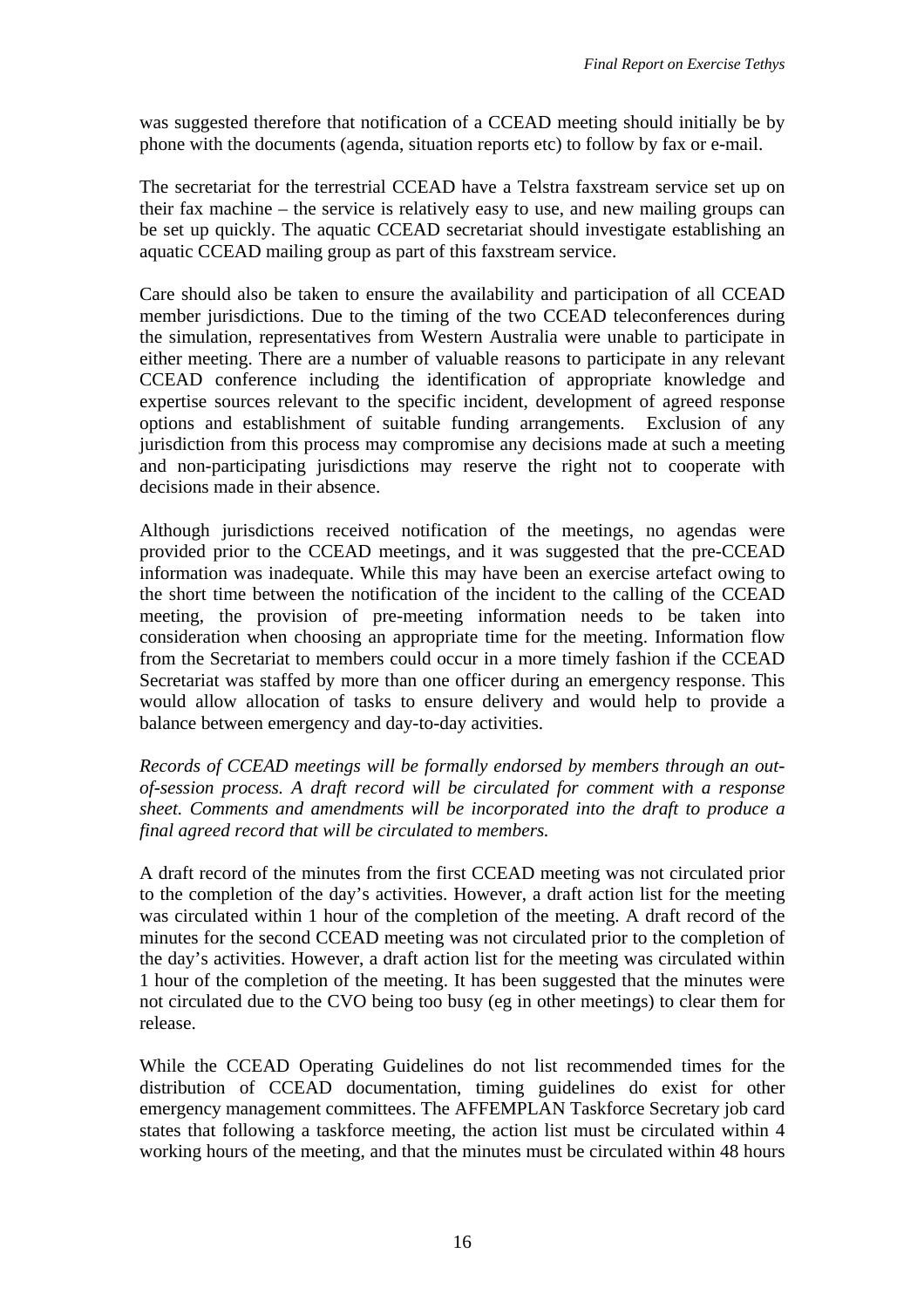of the meeting. Adopting similar guidelines may ensure the quick and efficient release of information to members, allowing tasks to be finalised in a prompt manner.

*The affected State will provide situation and progress reports and proposed actions, preferably in writing and preferably the day before a meeting of CCEAD, but in any case at least two hours before the start of any meeting.* 

During Exercise Tethys, the affected state did not provide a written situation report prior to the CCEAD meetings on either day. From the passive lead-in phase, the laboratory report and the packaged information, there should have been sufficient information to provide a situation report prior to the meetings on each day. Two factors could have contributed to this happening: Firstly, the CCEAD meetings were called on very short notice, which may have left very little time in which to prepare a written situation report; and secondly, the affected state was also dealing with two real events during the conduct of Exercise Tethys which resulted in several senior team members being withdrawn from the exercise team to deal with these other events. This non-submission of situation reports may thus reflect the resource strain placed on the particular jurisdiction when dealing with more than one emergency/event.

While members were able to give verbal briefings during the teleconference, jurisdictions are often required to brief several officers within their agency prior to the teleconference (for technical/policy issues and opinions), so the distribution of written advice prior to the meeting (usually in the form of a situation report) is very important in the smooth and efficient running of CCEAD, as it enables members to make wellinformed decisions during the meeting.

This action could be facilitated by the provision of a standard template for situation reports, either in the AQUAVETPLAN Control Centre Manual or as part of the CCEAD Operating Guidelines.

*The Commonwealth and other States/Territories will make available any information they have about occurrence of the disease within their borders or overseas, preferably before the meeting in writing with the time lines specified for the affected State/Territory.* 

While there was only one affected jurisdiction on the first day of the exercise, by the second day three jurisdictions were affected. However, despite the provision of laboratory reports and packaged information, only one jurisdiction provided written information regarding its disease status prior to the CCEAD meeting. Again, while members were able to give verbal briefings during the meeting, the distribution of written advice prior to the meeting enables all members to participate fully and make well-informed decisions.

*Industry representatives may participate in CCEAD meetings. Industry participants must give a written undertaking in advance to abide by the requirements of the CCEAD Operating Guidelines, including provisions on confidentiality and conflict of interest.* 

Industry representatives participated in both of the CCEAD meetings held during Exercise Tethys. However, these representatives did not provide a written statement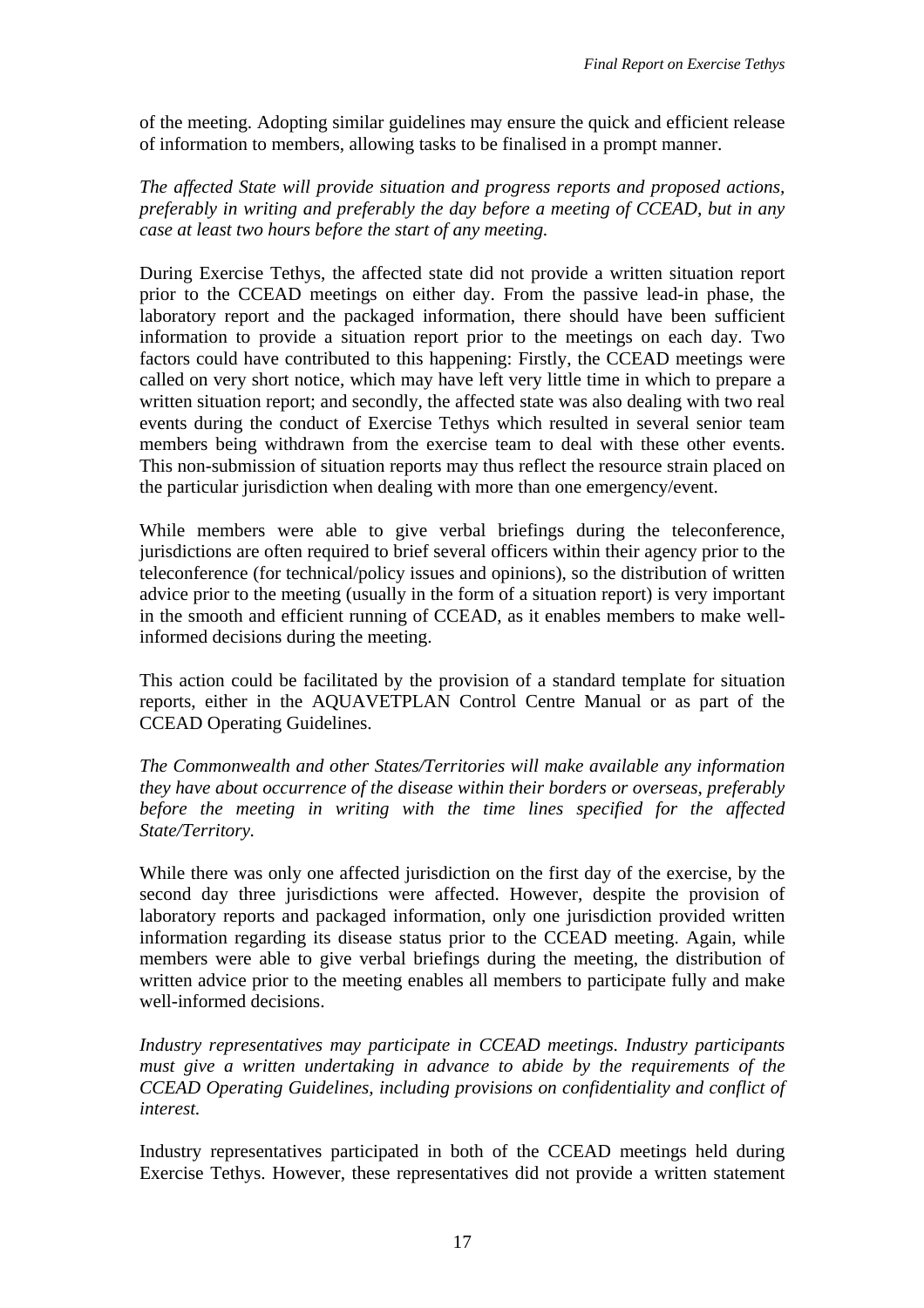<span id="page-17-0"></span>that they would abide by the CCEAD Operating Guidelines. While this may be an exercise artefact owing to industry participation being organised in advance, a proforma for this statement was available and could have been sent to the representatives to complete as part of the exercise. Appendix H of the CCEAD Operating Guidelines contains a confidentiality deed that could have been completed by these industry representatives prior to their participation in the first CCEAD meeting.

As part of another FRDC project, CCEAD training courses for industry representatives were run in early 2003 in several locations around Australia. Only one of the industry representatives who participated in Exercise Tethys had attended this training course.

*CCEAD makes judgements and provides advice regarding the presumptive and confirmatory diagnosis of outbreaks of exotic diseases and advises on eradication or control methods for presumptive or confirmed emergencies.* 

During the CCEAD meeting on day two of the Exercise, CCEAD discussed the laboratory results and their implications before resolving that it was "fairly conclusive" that the virus was Viral Haemorrhagic Septicaemia (VHS). While this was an important part of the discussions and forms part of the case definition phase of CCEAD's activities, the notes taken during the meeting are not extensive and may not reflect the complete discussions concerning this issue.

One action arising from the CCEAD meeting on day one of Exercise Tethys was for the affected state to prepare an Emergency Animal Disease Response Plan. No written evidence of the preparation of this plan was seen on either day one or day two of the exercise. At the completion of the CCEAD meeting on day two of the exercise, CCEAD had not reached national agreement on response measures. The affected state "carried out" some control/eradication measures without direct advice or agreement from CCEAD. In a real event, this may cause problems with consistency of response measures in different jurisdictions and may have international and trade implications.

### *CCEAD facilitates Australia meeting its international reporting obligations in respect of emergency animal diseases.*

During Exercise Tethys, CCEAD members resolved not to report the suspected outbreak of VHS to the World Animal Health Organisation (OIE). The CCEAD members felt that diagnosis based on polymerase chain reaction (PCR) and electron microscopy was not conclusive and that a definitive diagnosis would require results from tissue culture studies. This position is supported by the OIE's Manual of Diagnostic Tests for Aquatic Animals that states that PCR for VHS *"has not yet been validated for use in direct surveillance programmes for obtaining approved VHS-free status".* 

### Assessment Against the WSV Post Mortem Recommendations

In late 2001-early 2002, a post mortem exercise to review the national response to the white spot virus (WSV) incident in Darwin was held. Communication and the operation of CCEAD were two of the key issues highlighted by the post mortem. The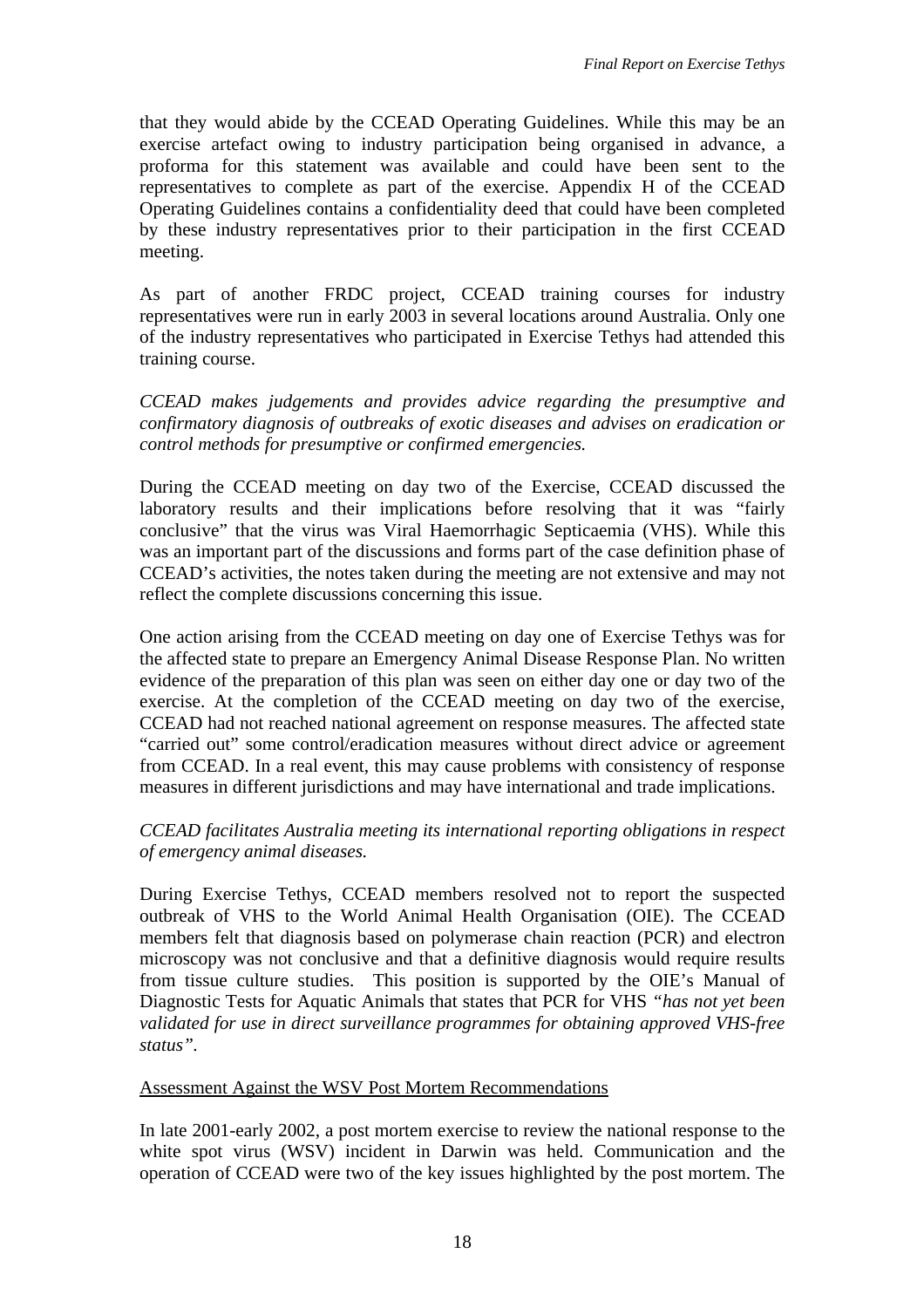<span id="page-18-0"></span>following recommendations from the post mortem have relevance to the operation of CCEAD during Exercise Tethys, and as such the activities of participants have been assessed against them. The recommendations used in this assessment are included below in italics.

*Workshop participants agreed that the aquatic CCEAD secretariat within the OCVO in the Department of Agriculture, Fisheries and Forestry should be the central point of contact for the response to national aquatic animal disease emergencies.* 

The aquatic CCEAD secretariat within OCVO was used as the central point of contact during Exercise Tethys. Notification of the CCEAD meetings and CCEAD documentation were circulated by the Secretariat. As the central point of contact, the Secretariat should maintain and regularly update a contact list for all CCEAD member jurisdictions, including after hours contact details and alternate or back up members. Additionally, at the beginning of an incursion/response, the Secretariat should confirm these contact details with all CCEAD members.

During the simulation exercise it was noted that the use of e-mail for the distribution of e-mail was not always the most reliable method, so the Secretariat should ensure that alternative contact details (including fax numbers) are included on the contact list.

### *The workshop participants agreed that non-government organisations (NGOs) be involved in CCEAD discussions but will not be part of the decision-making process.*

While industry was involved in CCEAD discussions during Exercise Tethys, no NGO's were involved. This may have been an artefact of the exercise, as industry involvement was organised prior to the conduct of the exercise. However, no jurisdiction expressed a desire to involve NGO's during any stage of the CCEAD discussions.

It may be possible to produce a list of appropriate stakeholder groups (including NGO's) that might need to be contacted during aquatic animal health emergencies. If this list was established during "peace time" it would serve two purposes: firstly establishing contacts within these stakeholder groups; and secondly, it would raise awareness within these stakeholders groups of the national aquatic animal health emergency response framework, which in turn could provide opportunities for stakeholder involvement in future responses or planning/training activities.

### Further Comments on the CCEAD process

The draft minutes produced by the aquatic CCEAD Secretariat after each meeting were reviewed by the exercise facilitators. This review revealed that the minutes were not a comprehensive record of each meeting. In the minutes of the first CCEAD meeting, there is not a one-to-one concordance between the actions required as listed in the body of the minutes and the action items listed in the table at the end of the minutes.

In the minutes of the second meeting, there are seven resolutions recorded in a table at the end of the minutes but there is no supporting minutes recording the discussion around each of these resolutions in the body of the minutes. Further, the one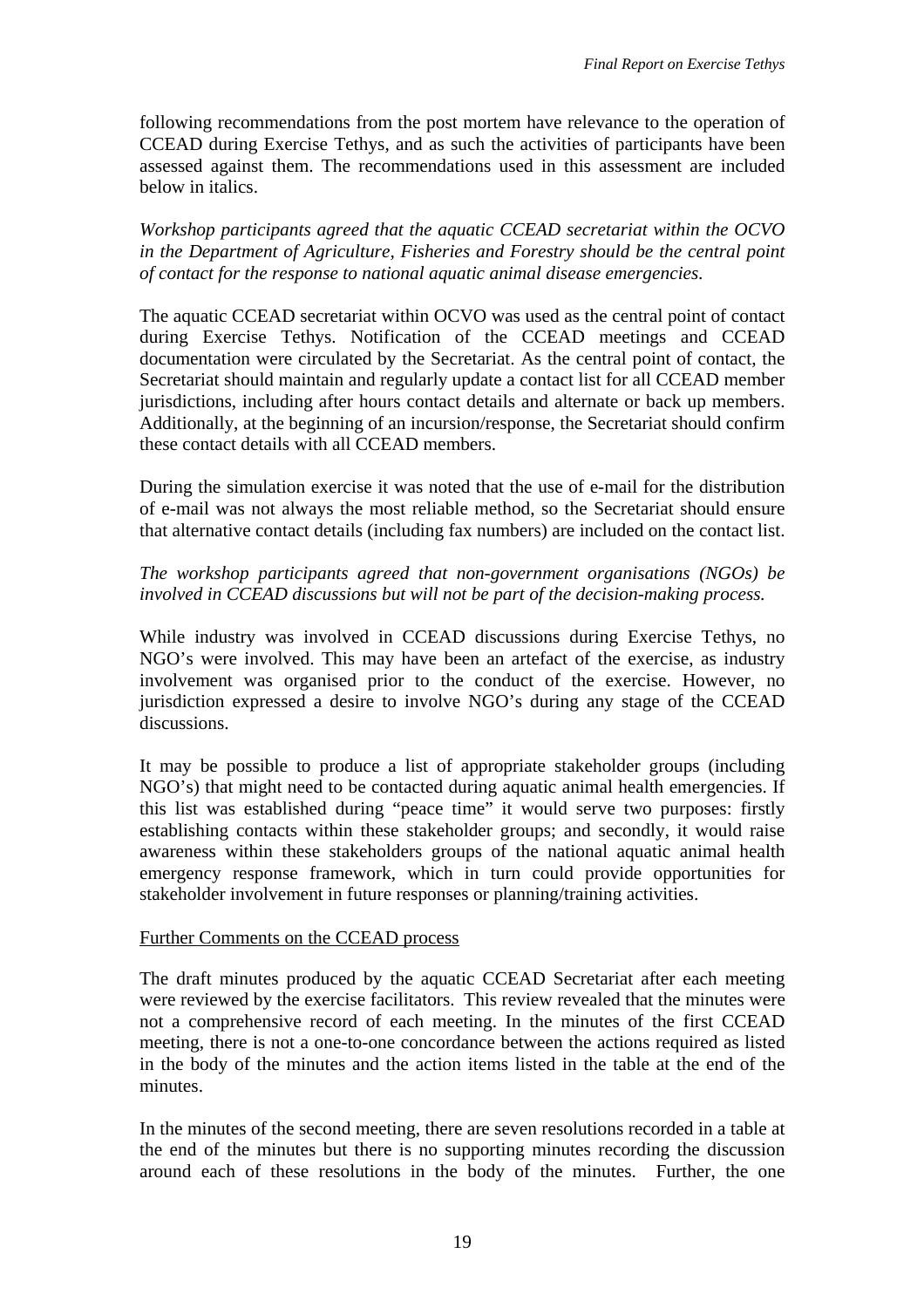<span id="page-19-0"></span>resolution recorded in the body of the minutes is not found in the table listing the resolutions of the meeting.

It is critical that the proceedings of such meetings are accurately and comprehensively recorded, as the minutes of the meeting are used to develop media releases and talking points, ministerial briefing documents, and emergency response plans. In addition to this, although confidential, the minutes are not immediately exempt from submission to senate inquiries and Freedom of Information requests.

Overall, the draft minutes of the two CCEAD meetings were found to be substandard in that they were demonstrably incomplete and did not contain any details of the discussion surrounding several important decisions made by CCEAD members. Minute taking procedures need to be urgently reviewed to identify the cause of such deficiencies. The Secretariat should/could explore the option of using the recording facilities available through the teleconference providers (GENISYS) in order to provide a more detailed report.

### Communication through the National Management Group

The National Emergency Animal Disease Management Group (NMG) is a group constituted under the Government and Livestock Industries Cost Sharing Deed in respect of Emergency Animal Disease Responses (EADRA). Whilst there is only one NMG, it may be differently constituted for different purposes: for the consideration of emergency animal disease response issues; or for the consideration of general issues.

Although aquaculture industries are neither covered by the EADRA or an agreement of their own, there was scope to hold a meeting of the NMG during Exercise Tethys to consider the policy and financial consequences of the disease scenario.

As part of the simulation Exercise, all NMG members received an information paper on the disease scenario from CCEAD prior to the commencement of the teleconference. In addition to this, members representing government agencies received jurisdictional-specific briefing from their agency prior to the commencement of the teleconference.

To assess the quality of the communication that occurred during the NMG meetings, the minutes of the meeting, facilitators observations and feedback provided during the debriefing process were compared with:

- NMG Terms of Reference under the EADRA; and
- AFFAMEPLAN Job Card #23 National Management Group Secretary.

### Assessment against NMG Terms of Reference

NMG operates under the Terms of Reference detailed in Schedule 8 of the EADRA. These Terms of Reference include provisions on communication and consultation that should occur as part of the operation of NMG meetings. The activities of participating jurisdictions during the exercise have been assessed against provisions from the operating guidelines, which are included below in italics.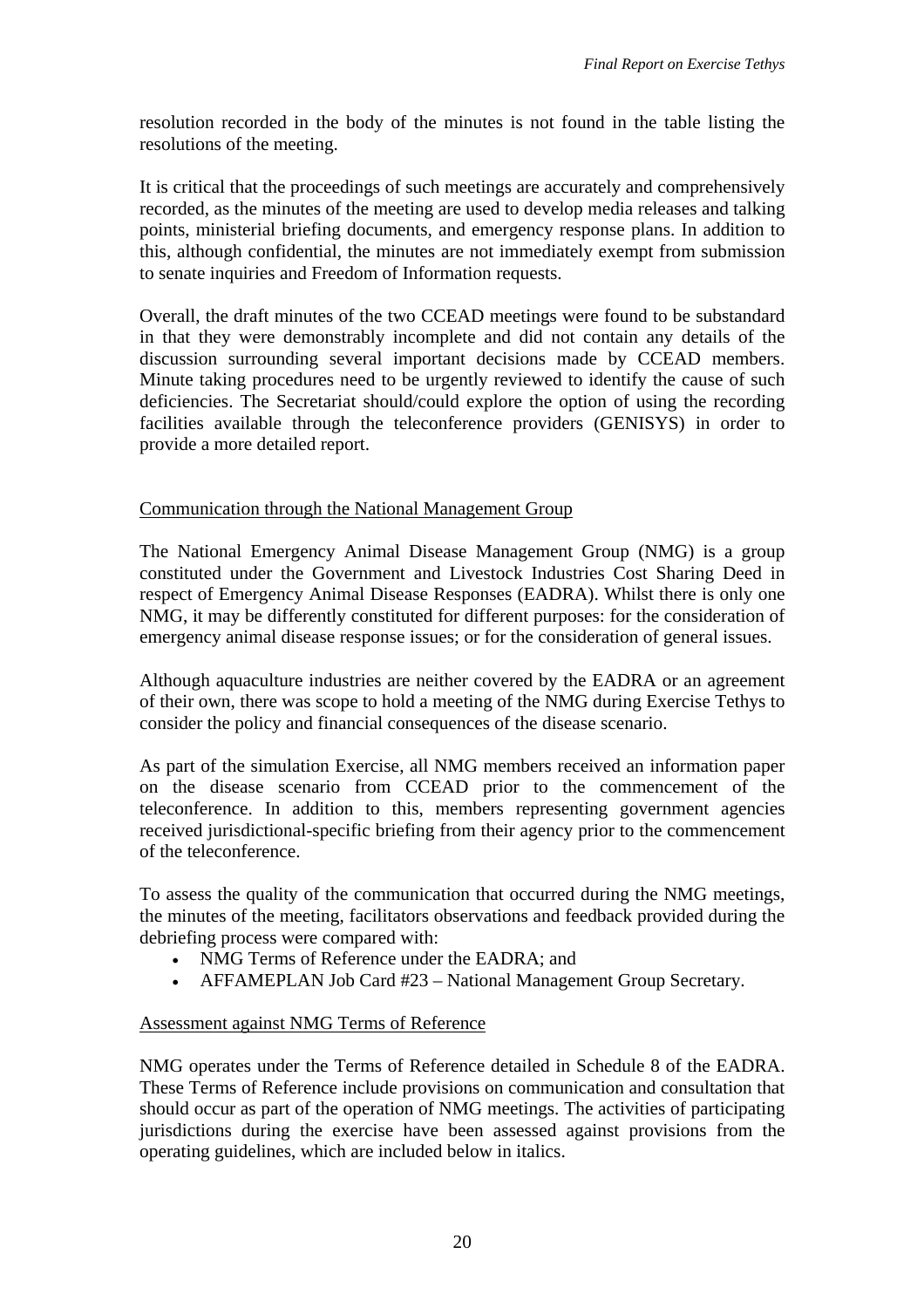### <span id="page-20-0"></span>*CCEAD will communicate with the NMG via the Chair of CCEAD.*

The decision to hold an NMG meeting would usually be prompted by CCEAD members and/or industry representatives, however for the purposes of Exercise Tethys, a date and time was preset for a meeting of the NMG by teleconference. This may have limited the amount of initial communication that occurred between the CCEAD and NMG. However, a report from CCEAD to NMG was prepared prior to the NMG meeting, and this was circulated to NMG members prior to the meeting, and presented at the NMG meeting by the CCEAD chair.

NMG members also commented that they needed to be more fully informed technically by CCEAD, especially when dealing with a disease for the first time.

### *In animal health emergencies where the EADRA is activated, DAFF provides secretariat services to NMG.*

During Exercise Tethys, the Management Services business group within AG-DAFF provided the Secretariat for NMG. As this was the first NMG meeting held that had members representing Fisheries agencies, the NMG Secretariat did not have quick access to member details (names, contact details etc). This was not a problem during the exercise, as the meeting was organised prior to the conduct of the exercise, however the NMG Secretariat should include details for representatives of fisheries agencies in their member list.

This Secretariat is located within the Ministerial Services Branch. An assessment of secretariat services is outline below.

#### Assessment against AFFAEMPLAN Jobcard

AFFAEMPLAN is a departmental emergency response plan that describes the proposed AG-DAFF approach to an emergency involving an animal, aquatic animal or plant disease or pest, animal welfare, introduced marine pest, food residue or other food safety or sabotage threat. It is focused on how the various areas of AG-DAFF coordinate to ensure an effective input to a national response. The activities of AG-DAFF during the exercise have been assessed against provisions from the job card, which are included below in italics.

*The NMG secretariat is responsible for arranging meetings of NMG, including teleconferences including development of agendas coordination of papers and follow up of action sheets.* 

Although the time and date for the NMG meeting was predetermined, on the second active day of Exercise Tethys the NMG secretariat were responsible for preparing and distributing an agenda for the meeting as well as coordinating and distributing any agenda papers. A draft agenda and report from CCEAD were circulated 15 minutes prior to the commencement of the NMG teleconference. While this short notice may have been an exercise artefact owing to members being available at "any time", care should be taken in the future to ensure that members are given adequate time to read agenda material and consult with their agency if required.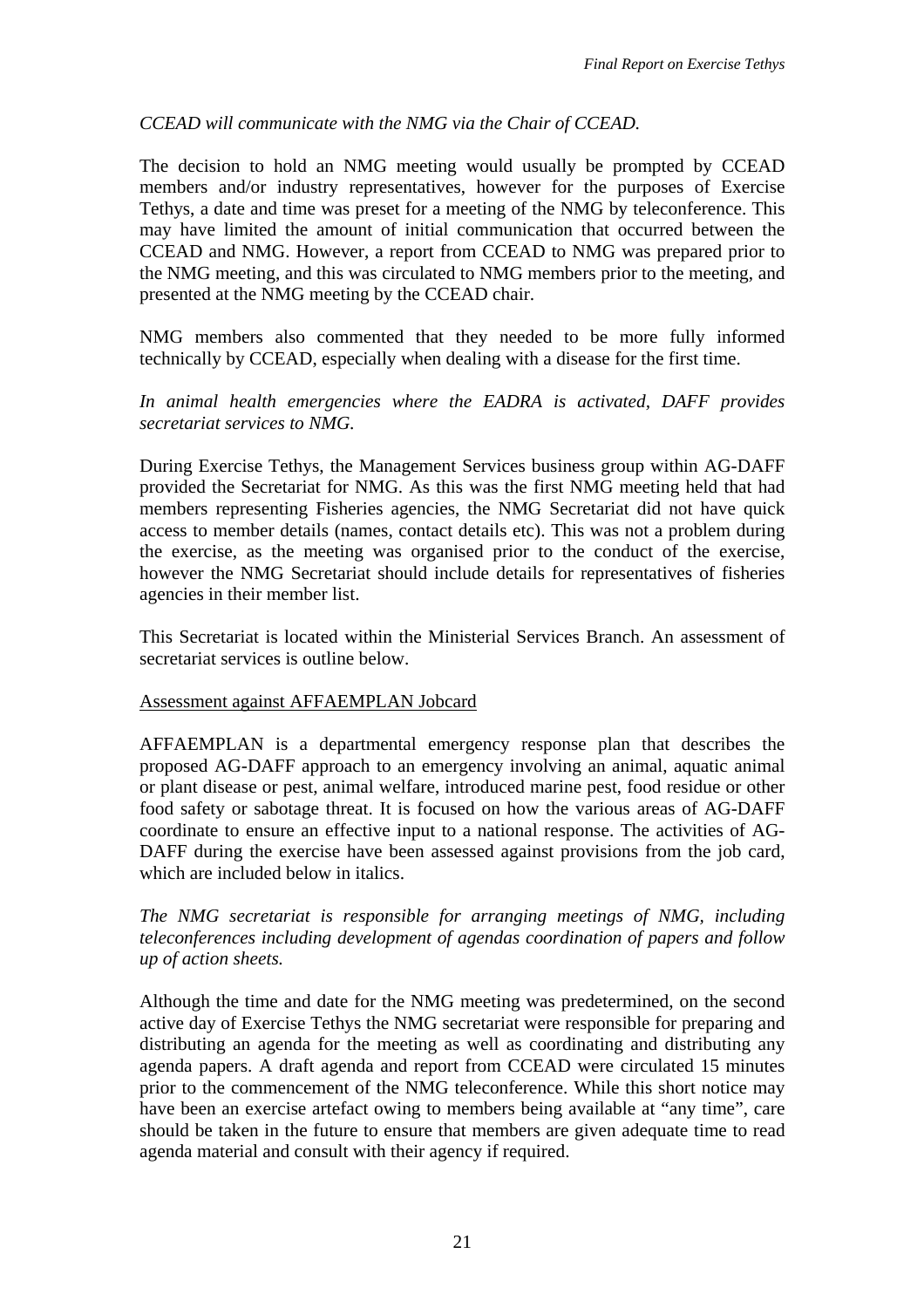<span id="page-21-0"></span>*The NMG action list must be circulated within 2 working hours of the meeting, with minutes to be circulated within 48 hours of the meeting.* 

As Exercise Tethys terminated at the end of the NMG meeting, the NMG Secretariat were not required to follow up on actions arising from the meeting. Nor were they required to circulate action lists or minutes within a set time frame.

*After hours contact lists for NMG members are to be collected at initial meeting, and circulated to all members. A hard copy should be supplied to the records manager.* 

The after hours contact details for NMG members were not collected during Exercise Tethys. However, in a real event these details would be very important and would need to be easily accessible.

# **Objective 2 - Enhancing informal communication networks between jurisdictions**

### Informal communications

Informal communications are those communications that occur during the response to a disease emergency that are necessary for the transfer of information but occur outside of the formal communication networks. As part of Exercise Tethys, participants were asked to copy all Email traffic to a central location and to record all telephone and FAX messages on daily log sheets. These log sheets were then forwarded to the exercise control team for analysis. A complete list including details of these informal communications is presented in the tables in Appendix 2. In addition, comments were sought from participants during the debriefing process on the types of communication used, the extent of communication and any problems encountered.

# Email

During the conduct of Exercise Tethys, 464 Emails were copied to the exercise control team. The sending and receiving jurisdiction for each Email is shown in Table 1.

|              | <b>RECIPIENT</b> |            |     |                |                 |                   |                     |            |     |                  |            |    |     |
|--------------|------------------|------------|-----|----------------|-----------------|-------------------|---------------------|------------|-----|------------------|------------|----|-----|
|              |                  | <b>ACT</b> | CW  | <b>CSIRO</b>   | <b>NSW</b>      | <b>OLD</b>        | <b>SA</b>           | <b>TAS</b> | VIC | <b>WA</b>        | <b>IND</b> | 0S | All |
|              | <b>ACT</b>       | 8          | 0   | $\theta$       | ി<br>∠          | U                 |                     | U          | O   | $\theta$         | O          |    |     |
| S            | `W               | 0          | 138 | 3              | 10              | 4                 | $\theta$            | O          | 0   | $\left($         | 4          |    | 10  |
| Ε            | NSW              |            |     | $\theta$       | $\overline{34}$ |                   | $\overline{ }$<br>└ | U          | ↩   | $\theta$         | 15         |    | O   |
| N            | )LD              | U          | y   | $\theta$       | 4               | 53                |                     | U          | U   | $\theta$         | ി          |    |     |
| D            | <b>SA</b>        | 0          | ി   | $\overline{0}$ | л               |                   | 18                  | O          | 0   | $\left( \right)$ | $\theta$   |    |     |
| E            | <b>TAS</b>       | 0          |     | $\theta$       | O               | $\mathbf{\Omega}$ |                     | ി          | U   | $\theta$         | O          |    |     |
| $\mathbb{R}$ | VIC              | O          |     | $\theta$       | ി<br>∠          | $\left( \right)$  | U                   | U          | ӌ   | $\theta$         | $\left($   |    |     |
|              | WA               |            |     | $\theta$       | U               |                   |                     |            |     | −                | ◠          |    |     |

### **Table 1 – Summary of Email communications used during Exercise Tethys**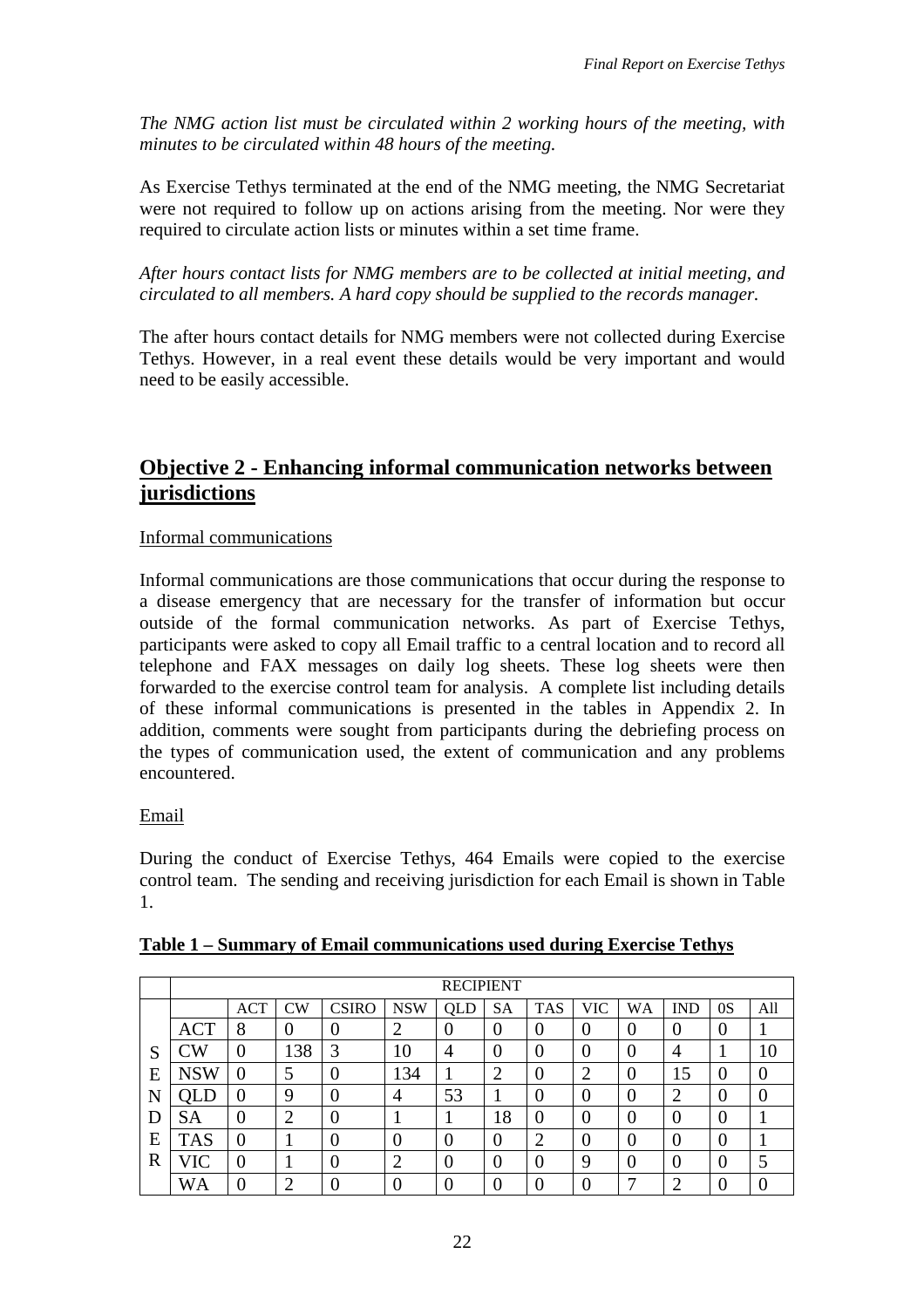369 (79.5%) of the Emails were internal communications within one jurisdiction, with 69 (14.9%) between jurisdictions and 23 (5.0%) between government and industry (see Figure 2).



The vast majority of Email communication was within individual jurisdictions. This represents the need for each jurisdiction to assemble its team and commence its response to the disease event. Internal usage of E-mail was much greater in NSW (134 internal messages) than in the other jurisdictions (range 2-54 internal messages) and probably reflects the decision by NSW to participate in the exercise with its team spread between several geographic locations rather than gathering the team together at a central location. This approach prevented the use of face-to-face meetings used by other jurisdictions to transfer information internally.

Of the 69 messages between jurisdictions, 18 (26%) were messages to all other jurisdictions and generally represented the provision of information associated with the formal communication networks, either the provision of contact details for the CCEAD and NMG meetings or the circulation of information requested at those meetings. Despite this inter-jurisdictional transfer of information, there was some evidence that some jurisdictions failed to pass the contact details of other jurisdictions to all members of their team.

Overall, Email proved to be a sub-optimal form of communication during an emergency response, as a number of problems were experienced with Email during the exercise. This included some exercise Emails arriving up to 24 hours after the completion of the exercise and some file formats (PDF) being more "user friendly" than others (Word documents).

The exercise also identified technical limitations of the Email system. For instance, many participants received large numbers of Emails, which filled their mailboxes very quickly. This meant that participants could not send or receive additional Email messages until they had cleared their mailboxes, which often took up to half an hour. This took participants away from their tasks, and delayed responses to important messages. Care should be taken in the future to ensure that important Emails are to be followed up with a phone call to ensure delivery/receipt of information.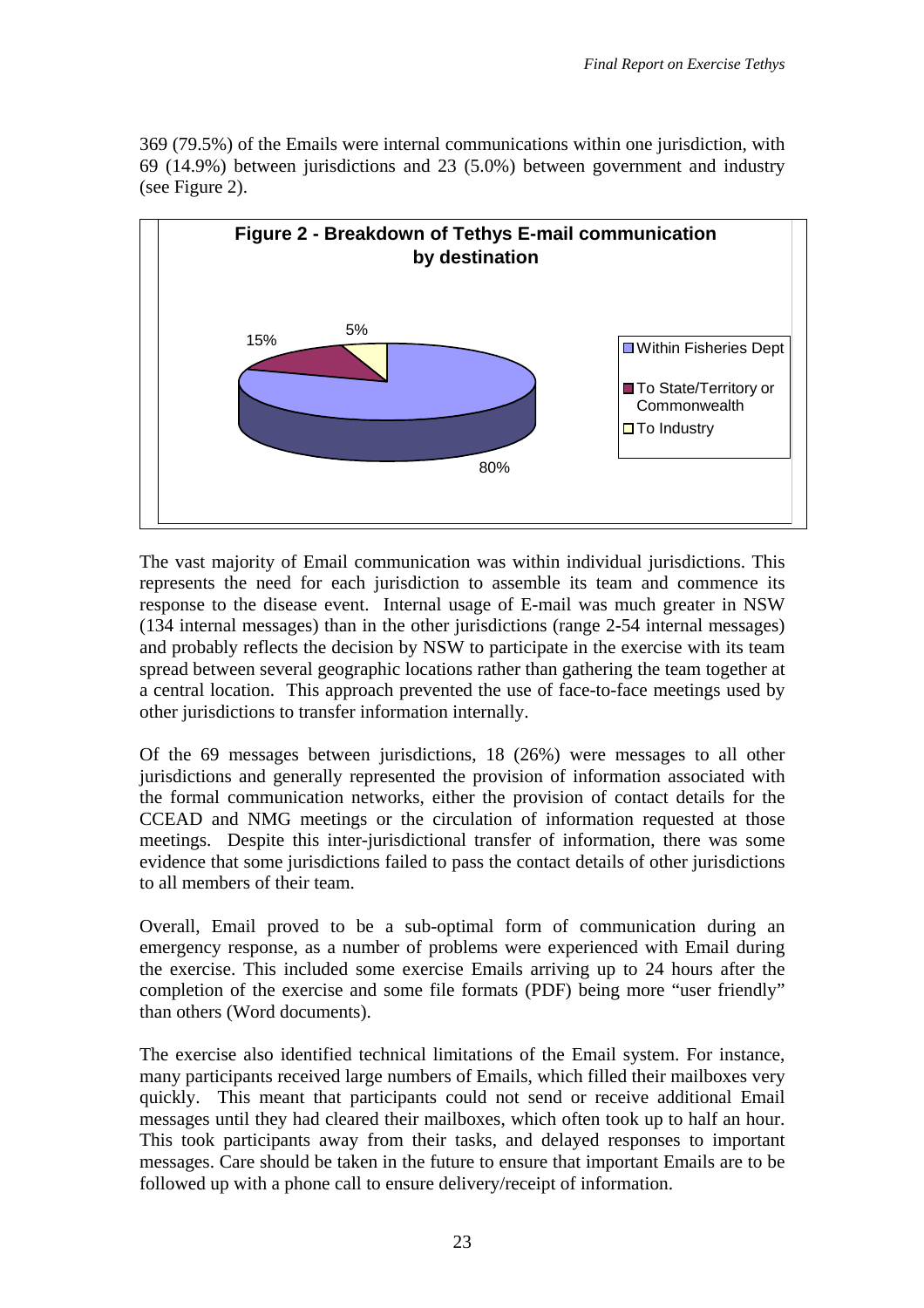In addition to this, many participants had the problem of Exercise (or emergency) Emails being mixed with the daily flow of general Emails. A possible solution to this problem is the development of dedicated Email addresses for emergency response information eg [cvo@xx.gov.au](mailto:cvo@xx.gov.au) or [sdchq@xx.gov.au](mailto:sdchq@xx.gov.au) .

During the exercise, the exercise control team attempted to distribute briefing documents via Email. During the exercise both the NSW Fisheries and Queensland Department of Primary Industries Email systems *'crashed'* as a result of the size of these briefing packages. A much better alternative was the posting of material on a secure website. Individual jurisdictions could then download the material when convenient without delay and without other problems encountered with Email.

### Telephone and FAX

The participants' telephone log sheets recorded the initiator, receiver and content of 297 telephone calls and FAX messages. The details of these calls and FAXes are listed in Appendix 2 and are summarised in Table 2. Of the 297 telephone calls, 186 (63.7%) were within a single jurisdiction, 35(12%) were to industry and 71 (24.3%) were to other jurisdictions (see Figure 3).

|               |  |  |  | Table 2 – Summary of phone and FAX communications used during Exercise |  |  |
|---------------|--|--|--|------------------------------------------------------------------------|--|--|
| <b>Tethys</b> |  |  |  |                                                                        |  |  |
|               |  |  |  |                                                                        |  |  |
|               |  |  |  | <b>RECIPIENT</b>                                                       |  |  |

|             |            |            |                |                |            | <b>RECIPIENT</b> |           |            |            |                  |            |
|-------------|------------|------------|----------------|----------------|------------|------------------|-----------|------------|------------|------------------|------------|
|             |            | <b>ACT</b> | CW             | <b>CSIRO</b>   | <b>NSW</b> | QLD              | <b>SA</b> | <b>TAS</b> | <b>VIC</b> | WA               | <b>IND</b> |
|             | ACT        | 14         |                | 0              | 3          | 0                | 0         | $\theta$   | U          | $\left( \right)$ | U          |
| S<br>E<br>Ñ | CSIRO      | $\Omega$   | 3              | 8              |            | 0                | 0         | 0          | 0          | 0                | O          |
|             | CW         |            | 10             |                | 5          | ി                | 0         | $\cup$     | 0          | 3                | 19         |
|             | <b>NSW</b> | 1          | $\overline{2}$ | $\overline{2}$ | 59         | 0                | 3         |            | 3          |                  | 4          |
| D           | QLD        | 0          |                | 0              | 4          |                  | 0         | 0          | 0          | 0                |            |
| E           | <b>SA</b>  | 0          | 4              |                | 3          |                  | 42        | 0          | 0          | 0                | 0          |
| R           | <b>TAS</b> | 0          | 9              | $\theta$       |            |                  |           | 23         |            | 0                | 3          |
|             | <b>VIC</b> | 0          | 6              | $\theta$       | 3          | $\cup$           | 0         | $\cup$     | 29         | 0                | 3          |
|             | WA         | 0          |                | 0              |            |                  | O         |            | $\cup$     | 0                | ⌒          |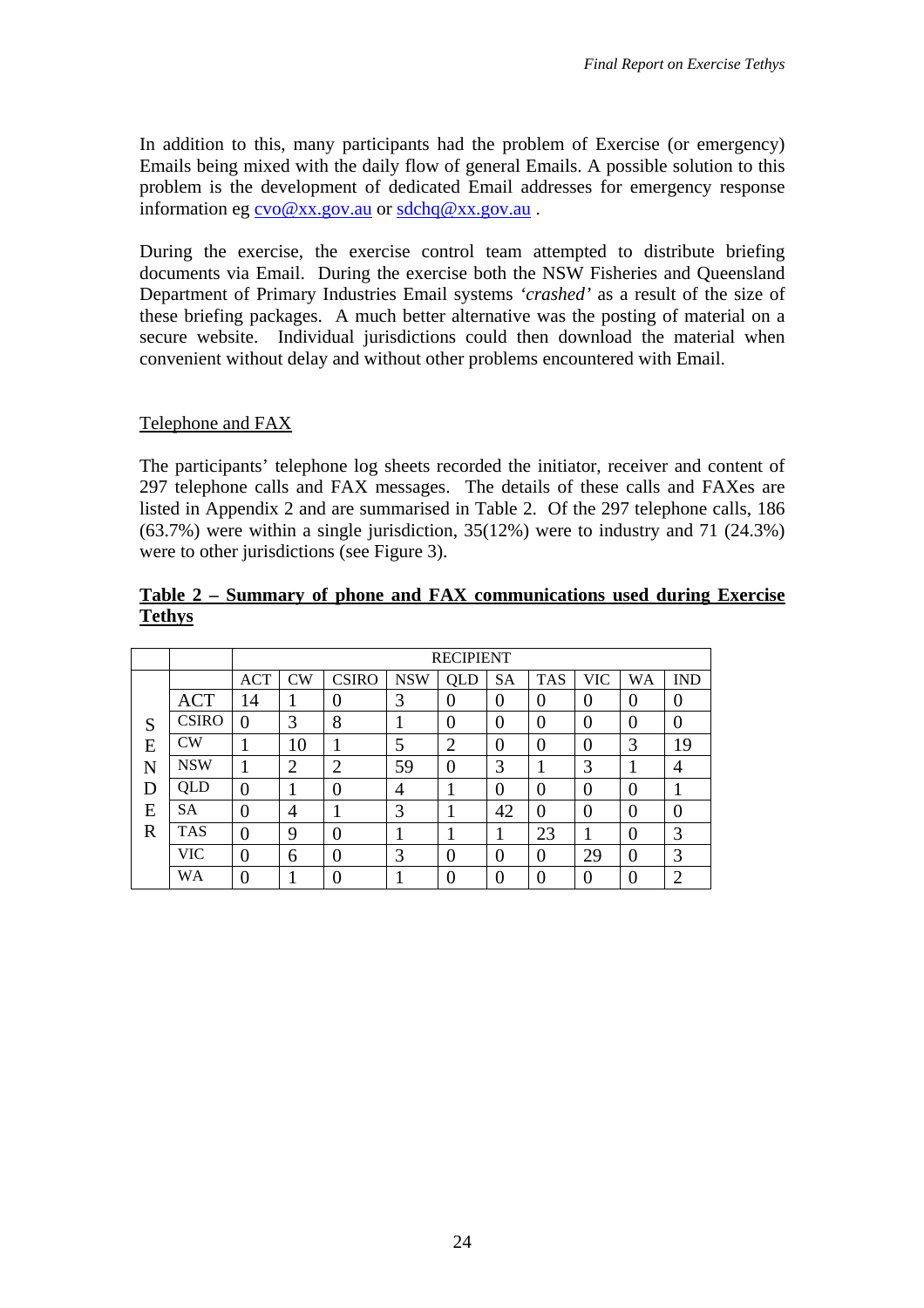

Analysis of all logged communications identified a clear preference for using the telephone to communicate with industry and a slight preference for the use of telephone rather than Email when communicating between jurisdictions. The advantages of the phone were:

- Instantaneous transfer on information;
- Surety that the information was received;
- **Portability of mobile phones compared to Email services; and**
- $\blacksquare$  More universal availability of phones

In contrast, the phone cannot be used for transferring written or printed information and does not produce a ready record of the call or its content. The completeness and legibility of phone logs varied greatly between jurisdictions and also between individuals in jurisdictions. Officers involved in emergency responses should be made aware that in the case of a legal challenge to the jurisdiction, these phone logs may be required for evidence in court and as such should be both readily legible and complete in all details.

### Further comments on informal communication

During the exercise debriefing process, certain themes concerning problems with communication became evident. Several jurisdictions found that contact numbers for other jurisdictions were outdated or incorrect. It was suggested that contact details should be updated as a priority at the commencement of an emergency disease incident. The proposed secure website was seen to be a good method for providing such contact details and authorised officers from each jurisdiction should be able to access the website to update their contact details. Communications were observed to be better on the second day of the exercise when these teething problems had been corrected.

Overall, there could have been more informal communication between jurisdictions to provide a better flow of information. The need for officers within some jurisdictions to obtain approval from the chain of command prior to making inter-jurisdictional communications was seen as a barrier to inter-jurisdictional communication.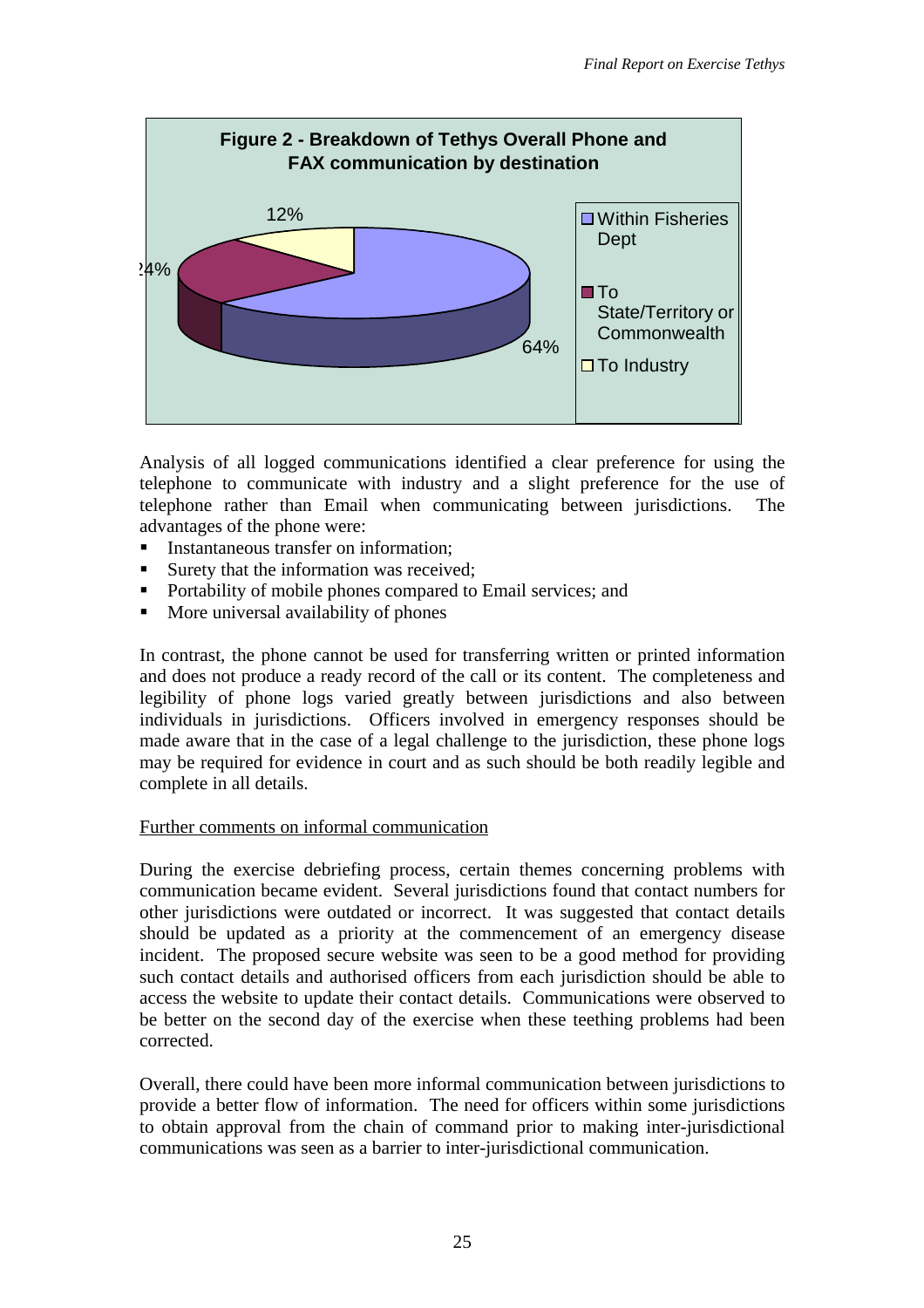## <span id="page-25-0"></span>**Objective 3 - Evaluating the effectiveness of arrangements in Control Centre manuals**

The AQUAVETPLAN Control Centres Management Manual outlines the organisational response during the investigational, alert, operational and stand-down phases of an emergency aquatic animal disease incident, addressing legislative, management and resource issues. The manual lists the immediate duties of field officers, senior managers, the chief veterinary officer and other staff in each phase. Exercise Tethys did not identify any deficiencies in the lists of recommended communications required for the components of the emergency response examined by this particular exercise.

Two sections cover the establishment and operations of the State/Territory disease control headquarters and of local disease control centres, with special reference to their roles, siting, equipment, staffing, layout and specialist elements.

A section is devoted to information management during and after an emergency, and the appendixes provide checklists, sample forms, draft meeting agendas and notes on movement permits and cost-recovery arrangements. The range of pro-formas provided was however, not comprehensive and exercise participants identified several other documents that would be of value. These included:

- A proforma for situation reports
- A checklist of requirements for meeting rooms, SDCHQ facilities etc

At least two states found that the amount of paperwork generated by the emergency disease incident overwhelmed the staff involved and they identified the need for an additional staff member to deal with this paperwork. This person would take the role at State level that is occupied at the Commonwealth level by the Records Manager. The Commonwealth could provide the AFFAEMPLAN Job Card for the Records Manager to interested States to assist in revision of their emergency plans.

### **Objective 4 - Improving cooperation between jurisdictions during an emergency response**

The cooperation between jurisdictions during Exercise Tethys was evaluated by assessing performance against joint actions arising from the CCEAD meetings. The following actions arose from the first CCEAD meeting and required the cooperation of several (if not all) jurisdictions:

- Firm up communication between laboratories in NSW and AAHL (AAHL and NSW Fisheries)
- Prepare and circulate fact sheet and talking points on VHS (AG-DAFF and AAHL).
- Circulate other material to CCEAD as the situation develops (All jurisdictions)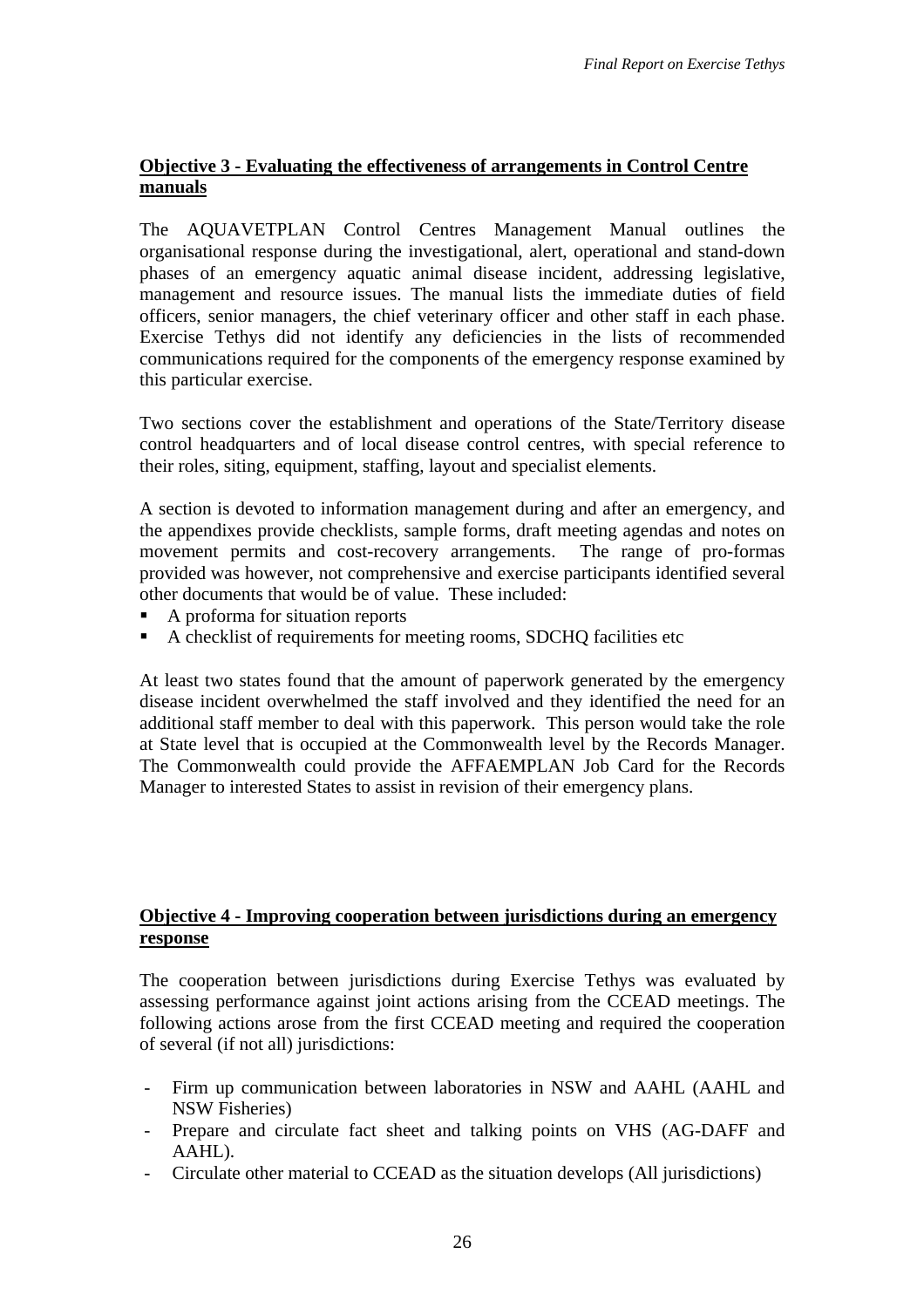<span id="page-26-0"></span>The Exercise Controllers observed substantial Email traffic between jurisdictions concerning the cooperative development of media releases. There appeared to be a deal of confusion as to the person responsible for coordinating the media release and additional difficulties surrounding the provision of relevant information and completion of the report. Media officers in the State and Territory Departments of Fisheries should be included in the National Communicators Network, and consideration should be given to the development of a national aquatic animal health emergency media strategy or the inclusion of media guidelines in AQUAVETPLAN.

The fact sheet on VHS was prepared and circulated in a timely manner. The provision of material to other jurisdictions varied with the source state. Victoria distributed situation reports in a timely manner, however New South Wales was adversely affected by the withdrawal of several staff from the exercise team due to a real emergency and their ability to produce a situation report in a timely fashion was subsequently compromised.

The following actions arose from the second CCEAD meeting and required the cooperation of several (if not all) jurisdictions:

- CCEAD TWG to work with industry and expertise from institutions to develop a surveillance program (AG-DAFF and Industry)
- Situation reports and talking points to be updated (All jurisdictions)
- Commonwealth to maintain current media strategy, limiting spokespersons by jurisdictions (All jurisdictions)

In general, the exercise did not allow sufficient time to assess whether these tasks were completed effectively and in an appropriate time frame.

The following action arose from the NMG meeting and would have required the cooperation of jurisdictions:

- CCEAD to provide a report to NMG within 24 hours outlining a consolidated response plan and addressing the issues raised in NMG discussions, in particular risk assessment for trade/international implications, communications coordination, extent of industry impact and environmental issues.

While this action was not followed up due to the termination of exercise activities, it is clear that the cooperation of/between jurisdictions is not only supported by the senior executive management of Departments, but is also expected.

NMG members also commented that national engagement required a more sophisticated approach with more information on issues such as trade and communications provided "up front" for NMG to consider.

### **Objective 5 - Evaluating the awareness of emergency disease management mechanisms**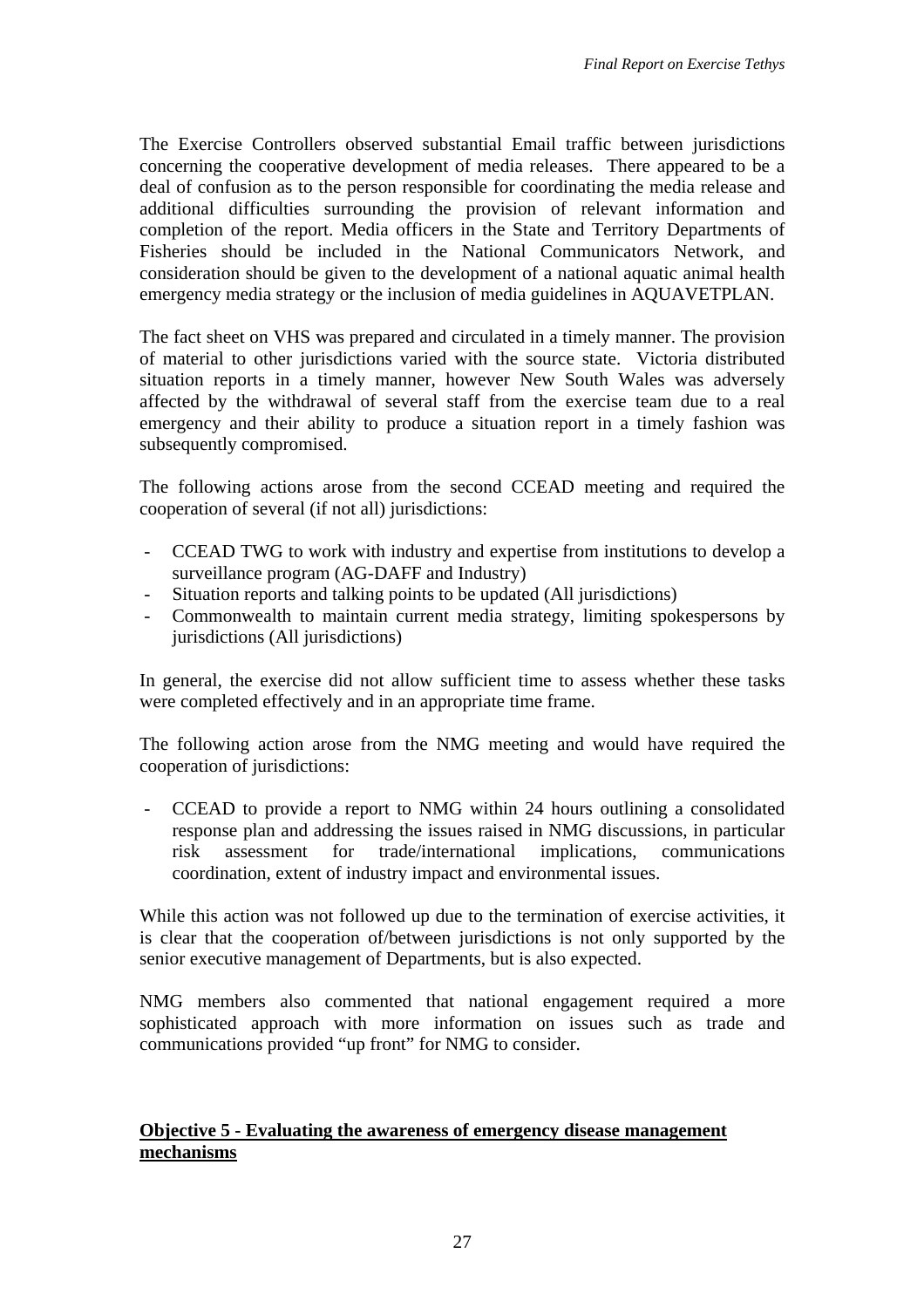The relative lack of emergency disease incidents in Australian aquaculture has meant that both industry and State/Territory governments have assigned disease management a relatively low priority. This decision is reflected in the relatively limited resource base available to aquatic animal health in most Departments of Fisheries and/or Departments of Primary Industries. The advent of AQUAPLAN has resulted in an increased awareness of health management within aquaculture and all six State departments have availed themselves of the opportunity to participate in simulation exercises (see Background section of this report).

As a result of experience gained from a constant trickle of minor disease events, this training program and other initiatives made possible by the Australian Government's budget initiative "*Building a National Approach to Animal and Plant Health*", awareness of emergency disease management mechanisms has increased substantially. Each government jurisdiction has either completed a State level Control Centres Management Manual or is in the process of writing one.

Comments provided during the debriefing process revealed that whilst each State/Territory has a core of trained and competent personnel, further training is required especially to include a wider range of officers in each department. Two specific groups within these departments were identified as likely to benefit from training. These were:

- a) Senior executive staff who would benefit from an increase in awareness of the roles and responsibilities associated with emergency disease management; and
- b) Field staff likely to be involved in the response to an emergency disease incident.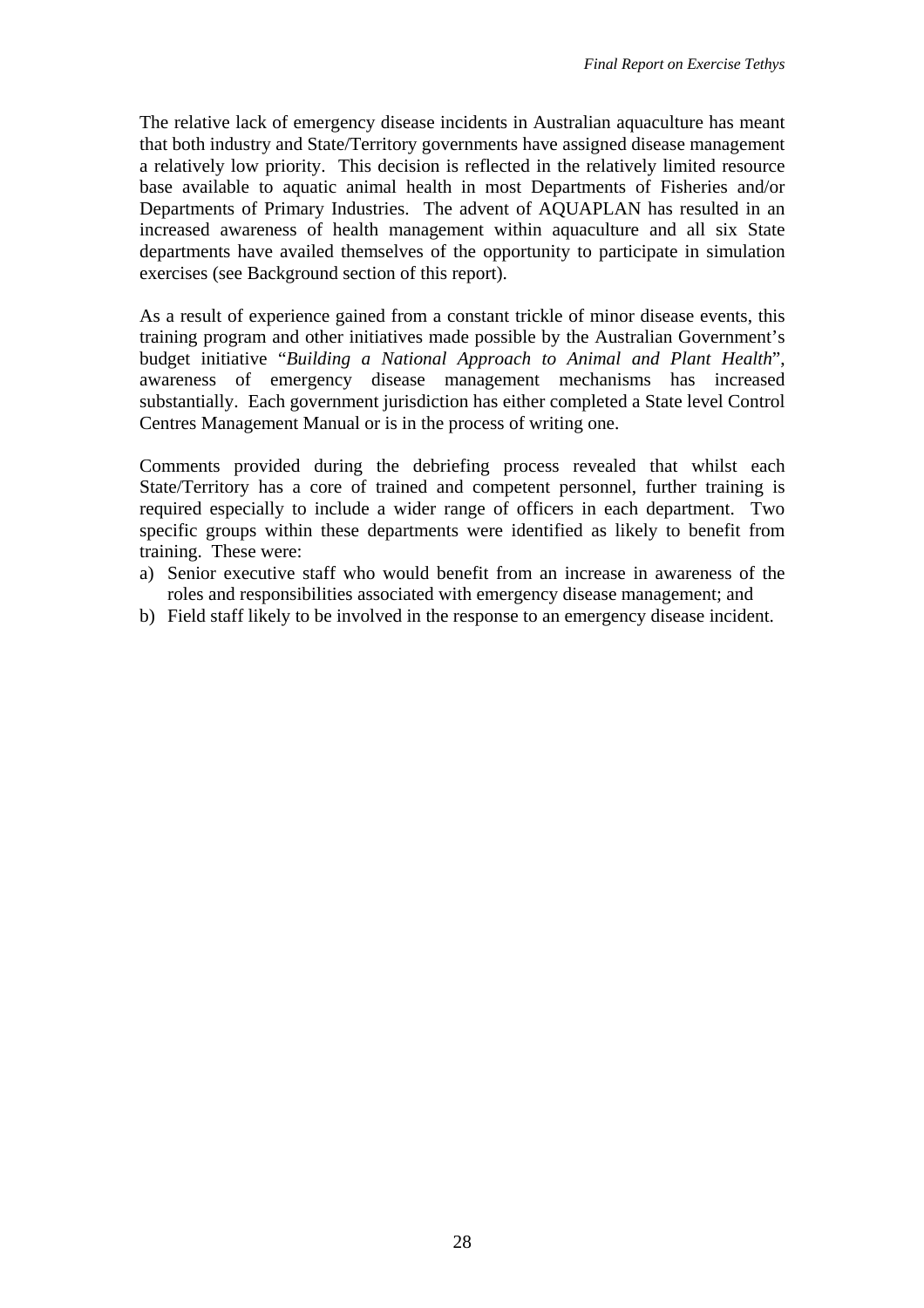# <span id="page-28-0"></span>**Industry Response**

Industry were involved at both the State/Territory and National levels, and participated in Exercise Tethys as industry liaison to SDCHQ's, in CCEAD meetings and the NMG meeting.

Industry commented that the exercise was realistic, thought provoking in many quarters, and overall very worthwhile, and made the following comments:

During the teleconferences, some of the speakers were very difficult hear and understand because they were on mobile telephone. This is sometimes impossible to avoid (especially for the first contact in an emergency), but participants should be encouraged to access the nearest landline for national teleconferences.

With respect to confidentiality during the period that a disease event is unfolding, it is important for the "controller" to keep the "management group" updated as to what information has been disseminated when and to whom. This is particularly important for industry representatives who must juggle the need to keep constituents adequately informed with the need to prevent panic reactions by operators who may be exposed to additional risk.

Although the scope of the exercise was to highlight issues regarding communication, consultation and cooperation between jurisdictions, Exercise Tethys also highlighted other issues that would be important in an emergency aquatic animal disease response.

The exercise scenario invoked a temporary ban on exports of Silver Perch from mainland states as well as on Salmon originating from Tasmania (VHSV is recognized as a significant disease in salmonids). As part of the exercise, Tasmania advised that there was a consignment of 15 tonnes of fresh salmon destined for Japan currently awaiting uplift at Sydney airport; this single consignment worth \$150,000. The Tasmanian Salmonid Growers commented that this highlighted their often repeated claim that in matters of aquatic animal health, OIE rules notwithstanding, Tasmania should be to be viewed as an atypical case because of:

- Its quarantined status due to physical isolation and enlightened regulations;
- Its long history of active monitoring and surveillance for aquatic animal diseases (auditable basis for the claim to being free of nominated diseases); and
- Its concentration of salmonid farming (important to both national and local economies).

During the final teleconference of the exercise a representative of the NSW Silver perch Association raised the concept of compensation for the stock subject to compulsory slaughter order. This dialogue again highlighted the importance and the need to address an Emergency Disease Response Agreement for aquaculture: an exercise that is already being undertaken as an FRDC project.

While it is not the role of this report to make recommendations on the above industry comments, these issues should be jointly considered by industry and government as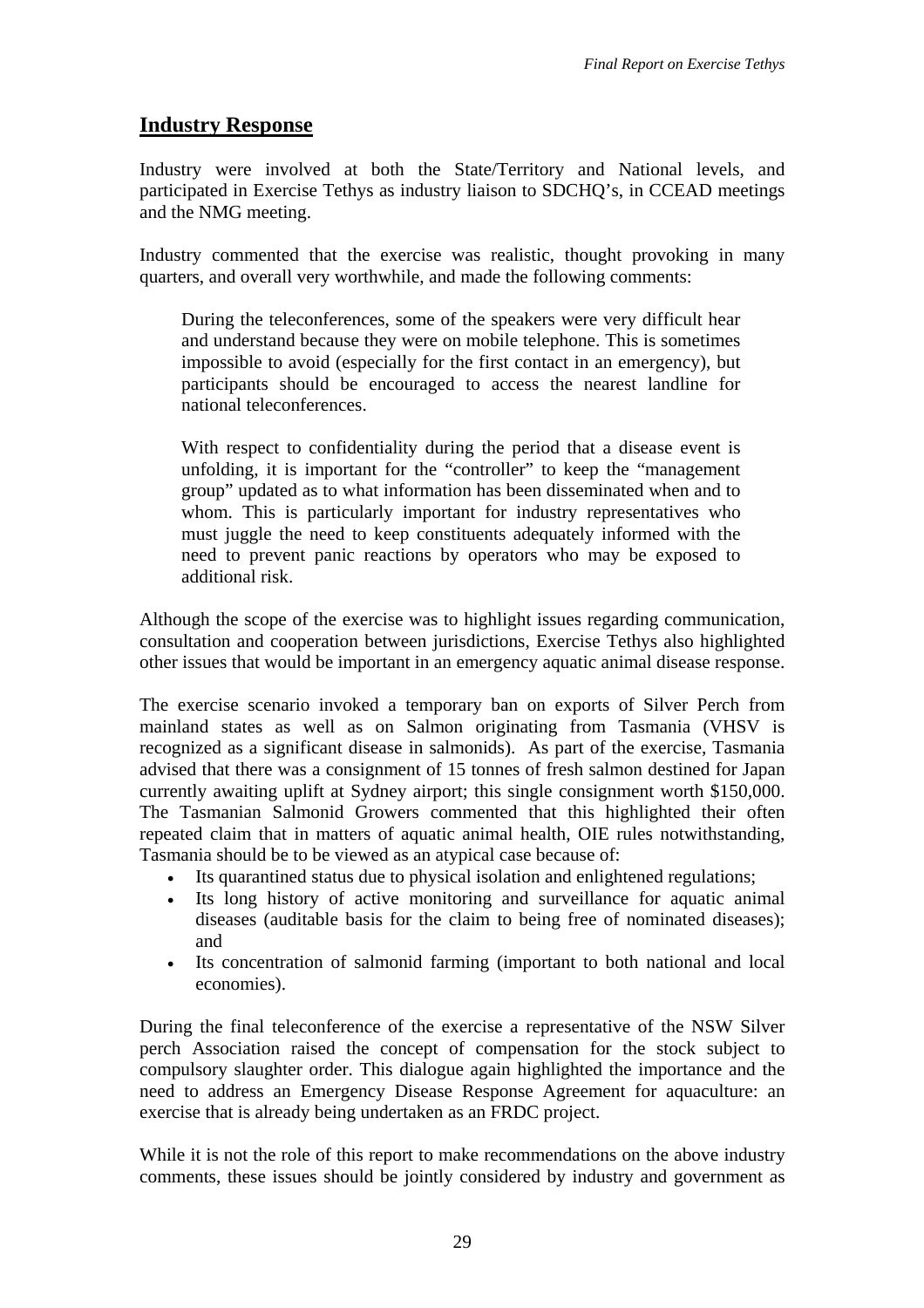they or similar issues are likely to arise during any emergency aquatic animal disease response.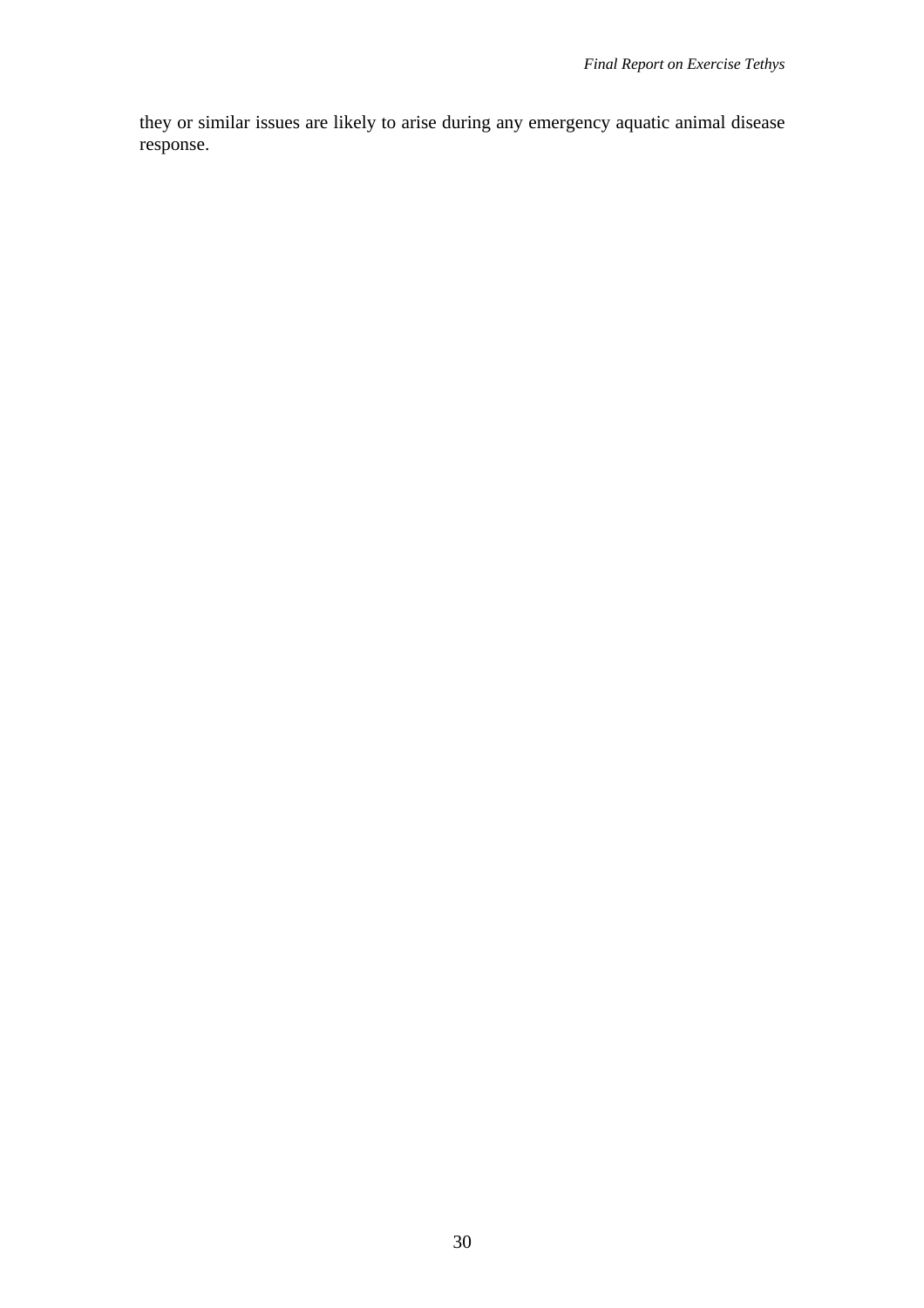# <span id="page-30-0"></span>**Evaluation of Exercise Structure**

Exercise facilitators and participants were asked to evaluate and provide feedback on the structure of Exercise Tethys.

The exercise facilitators commented that the facilitator training and briefing course held in late October 2003, prior to the conduct of the exercise, greatly assisted them in performing their role during the exercise. The course not only brought people up to speed with the scenario and exercise method, but also allowed for interaction between facilitators prior to the event. The facilitators also commented that having access to the secure website was valuable.

NSW commented that the passive lead-in phase was worthwhile, and provided a good introduction to the exercise in a manner that was a realistic representation of event and information flow during a real event. However, they did comment that perhaps the senior participants did not take as much advantage of this as other participants did, due to other work commitments.

As previously mentioned, the two active days of Exercise Tethys corresponded to two different periods of an emergency response in order to address the issue of communication at several levels. Some facilitators reported that the overnight jump from the first time period to the second (four days later) caused some confusion amongst participants, despite the distribution of information packages aimed at minimising this.

Some participants commented that it would have been good to have day two of the exercise cover day 7 or 9 in the emergency response. This would have enabled players to have further laboratory results and confirmation from AAHL.

During the debriefs, some participants commented that there was too much information and too much expectation crammed into the two day exercise, and perhaps it would have been better to hold the exercise over three days. While the exercise was initially planned for three days, early discussions with the working group concluded that as many aquatic animal health sections had low staff numbers, it would be unlikely that States/Territories would support the conduct of an exercise that lasted longer than two days.

Despite rigorous proof reading prior to the commencement of the exercise and the distribution of information packages, there were a small number of inconsistencies between the information packages and information given verbally by members of the directing staff. However, once recognised these inconsistencies were quickly addressed, and participants commented that they appreciated the speed and ease with which this was done. The correction of the inconsistencies did alter the intended scenario and as a result, the level of difficulty in responding to the scenario may have been less than originally intended.

Exercise participants said that they enjoyed the immediate response by telephone, email and fax from the control team in Canberra. This process added an element of realism in terms of having to actually contact a third party on behalf of their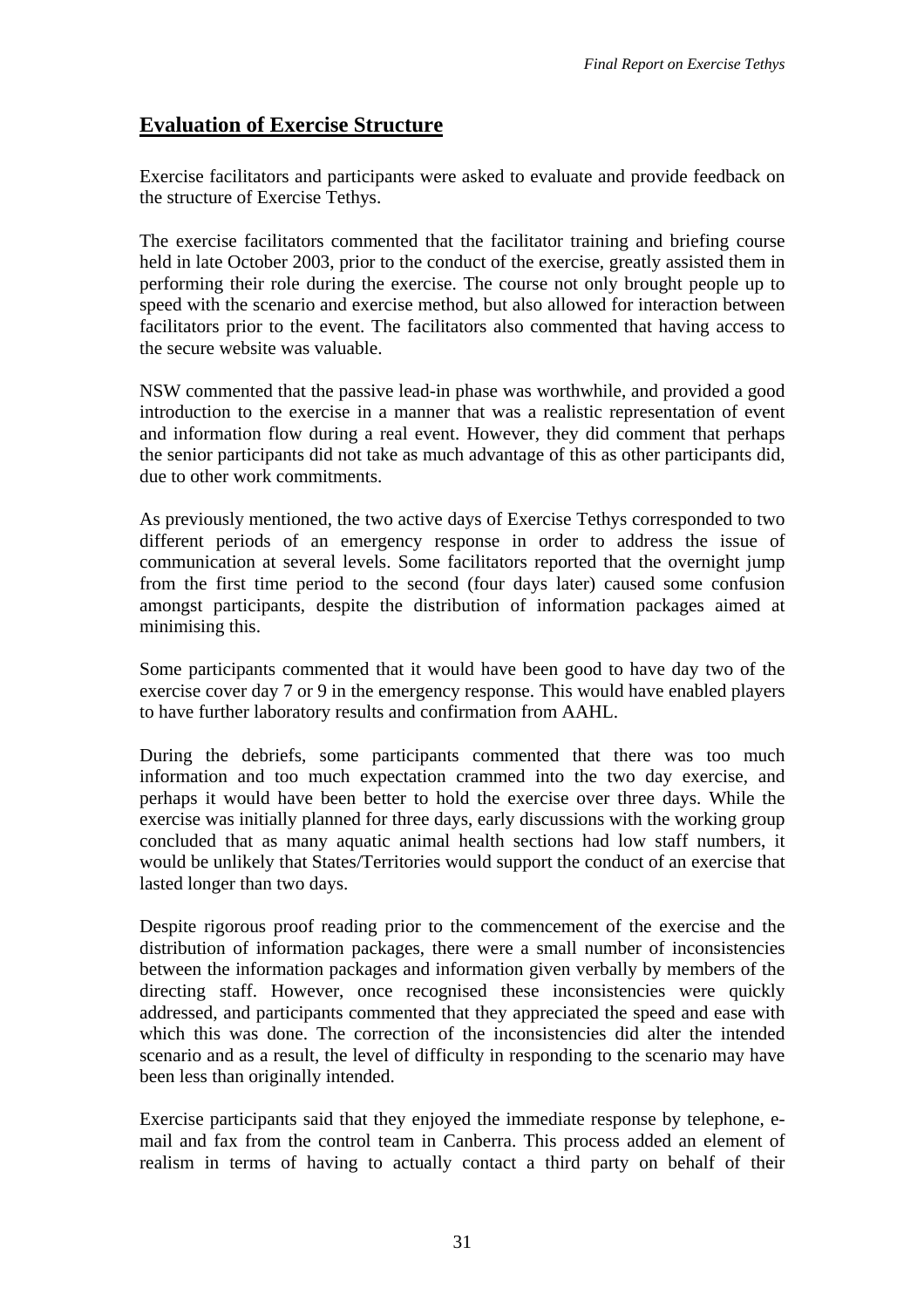jurisdiction and communicate their needs or concerns in an effective and appropriate manner.

It was suggested that in the lead up to future exercises, more training should be held in participating jurisdictions. While there was a reasonable awareness of the emergency management arrangements, more training and education is required at all levels, including the senior executive level.

In future exercises, observers should be encouraged, especially from other jurisdictions. This would allow jurisdictions to learn from each other in terms of emergency arrangements and facilities. Facilitators also suggested that having "backup officers" for positions during an exercise would benefit jurisdictions in two ways: firstly, it would result in more than one trained officer per position, and secondly it would allow officers to be taken out of the simulation activities should it be necessary, without hampering the involvement of the jurisdiction.

Industry involvement in Exercise Tethys was seen as both valuable and essential. It was suggested that future exercises, both state and national focused, should seek to involve relevant industries at the state level.

Exercise Tethys focused on communication at and between the SDCHQ and NDCHQ levels, and participants and facilitators found it a valuable exercise. Some commented that in future exercises they would like to see the activation and training of officers at the LDCC level. This can be, and is being, addressed through the current program of simulation exercises being conducted under the auspices of the Federal Budget Initiative entitled *Building a National Approach to Animal and Plant Health,* which is designed to provide individual jurisdictions with training in the management of an aquatic animal disease emergency.

Some facilitators commented that while their senior management showed support for both their personal involvement and their jurisdictions involvement in Exercise Tethys, it may have been more valuable to further involve officers at this level in the actual exercise. Facilitators commented that the briefings regarding Exercise Tethys that were submitted to senior management prior to the exercise may not have satisfactorily addressed the issues some managers felt they needed to be aware of, particularly to attend the mock NMG meeting on the second day. Requests to rectify this situation required some input of time that was diverted away from the exercise

Facilitators said that the briefing and debriefing sessions were essential in helping to keep the exercise on track and in reviewing the day's activities. The debriefing sessions were also vital to exercise evaluation, and a number of the comments and recommendations featured in this report came out of these sessions.

The daily debrief sheets were found to be a valuable tool. In some cases, these were distributed to exercise participants at the commencement of the day's activities so that thoughts could be recorded during the day.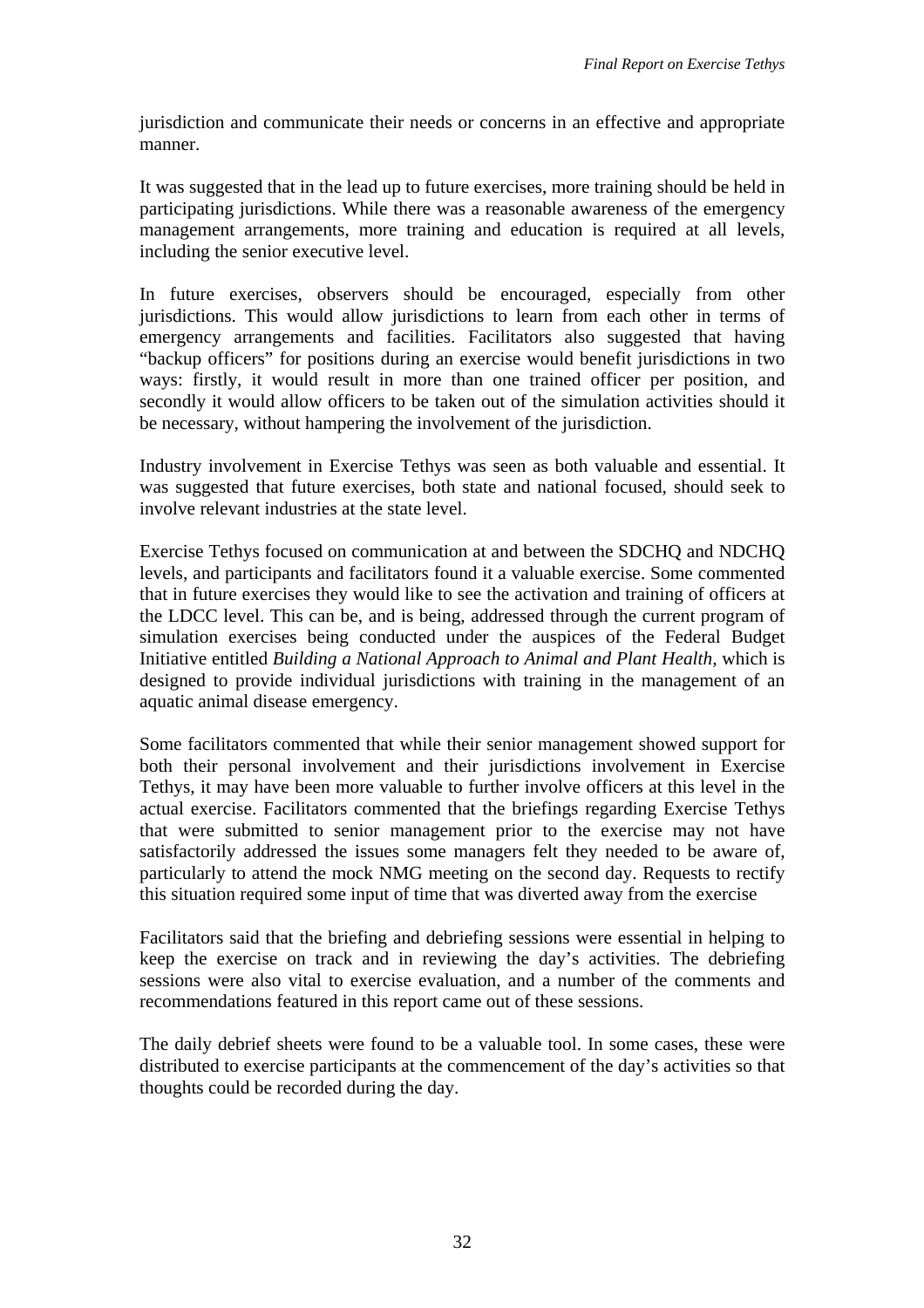## <span id="page-32-0"></span>**Recommendations**

The following recommendations are based upon the assessment above and aim to improve the efficiency and effectiveness the response to an emergency aquatic animal disease event.

### *Committee Operations*

- 1. The aquatic CCEAD Secretariat should
	- a. Establish a faxstream service to enable the rapid distribution of documents to all CCEAD participants.
	- b. Investigate the development of a secure password accessible website to maintain a contact list of CCEAD participants. The website could also be used for the distribution of other information including document templates.
	- c. Ensure that all jurisdictions are given the opportunity to participate in all future CCEAD meetings.
	- d. Notify members of CCEAD meetings by telephone not email.
	- e. Be staffed by more than one officer during an emergency response to allow more efficient task allocation and a more timely flow of information.
	- f. Urgently review minute taking procedures, with the aim of producing minutes that accurately record the discussions and decisions of the meeting.
	- g. Establish performance standards for the completion of CCEAD associated activities (distribution of minutes etc)
- 2. Timing for CCEAD meetings should be such that jurisdictions have time to prepare written reports for distribution and consideration prior to the CCEAD meeting. These reports should be short and to the point.
	- a. A standard template for situation reports should be developed and made available to CCEAD members for use as a guide to the preparation of these reports.
- 3. The NMG Secretariat should
	- a. Include details for representatives of fisheries agencies in their member list, including after hours contacts.
	- b. To the best of their ability, ensure that NMG members are given adequate time to read agenda material and consult with their agency
- 4. Both NMG and CCEAD teleconference participants should be encouraged to access the nearest landline for national teleconferences, and use mobile telephones as a last resort.

#### *Communications*

- 5. At the commencement of an emergency response, all jurisdictions should:
	- a. Circulate a contact list to other involved jurisdictions. When received, these lists should be circulated within jurisdictions.
	- b. Establish a standard telephone log system, which should be transferred to an electronic format/file at the end of each day.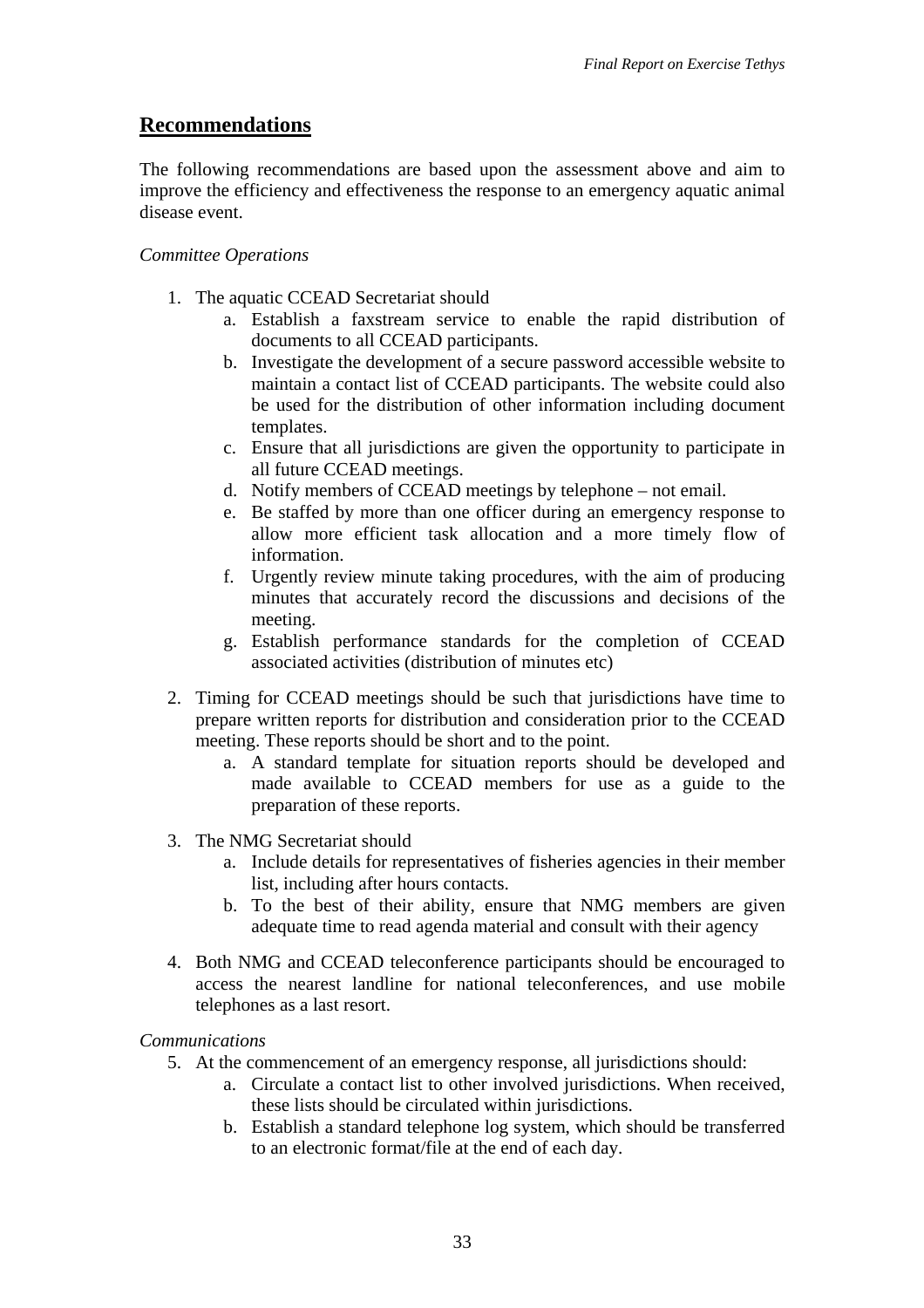- 6. When sending information by Email during a response, all important messages should be followed up by a telephone call to ensure receipt of the message.
- 7. Jurisdictions should investigate the usefulness of dedicated email addresses for emergency response communications.
- 8. NMG members need to be comprehensively informed on technical issues by CCEAD, especially when dealing with a disease for the first time.
- 9. Consideration should be given to:
	- a. the development of a national aquatic animal health emergency media strategy or the inclusion of media guidelines in AQUAVETPLAN.
	- b. The inclusion of media officers from the State and Territory Departments of Fisheries in the National Communicators Network
	- c. The inclusion of aquaculture industry association PR people in the National Communicators Network
- 10. Consideration should be given to the identification and involvement of appropriate NGOs in the aquatic CCEAD process.

### *Emergency Planning*

- 11. Situation reports and other standard documents (where not prescribed by legislation) should be as similar as possible in each jurisdiction.
- 12. The AQUAVETPLAN Control Centres Manual should be revised to include additional proformas and checklists including a pro-forma for situation reports and a checklist of requirements for meeting rooms and State Disease Control Headquarters
- 13. States/Territories should adjust State Emergency Plans to allow for the inclusion of a records manager in the SDCHQ staffing.

#### *Emergency Training and Exercising*

- 14. Future training exercises should educate participants about the legal ramifications associated with records management during an emergency response.
- 15. Training of a broad range of staff in the content and application of the AQUAVETPLAN Control Centres Management Manual should be undertaken.
- 16. In the lead up to future exercises, more training should be held in participating jurisdictions.
- 17. In future exercises:
	- a. Observers should be encouraged, especially from other jurisdictions.
	- b. Organisers should seek to involve relevant industries at the state level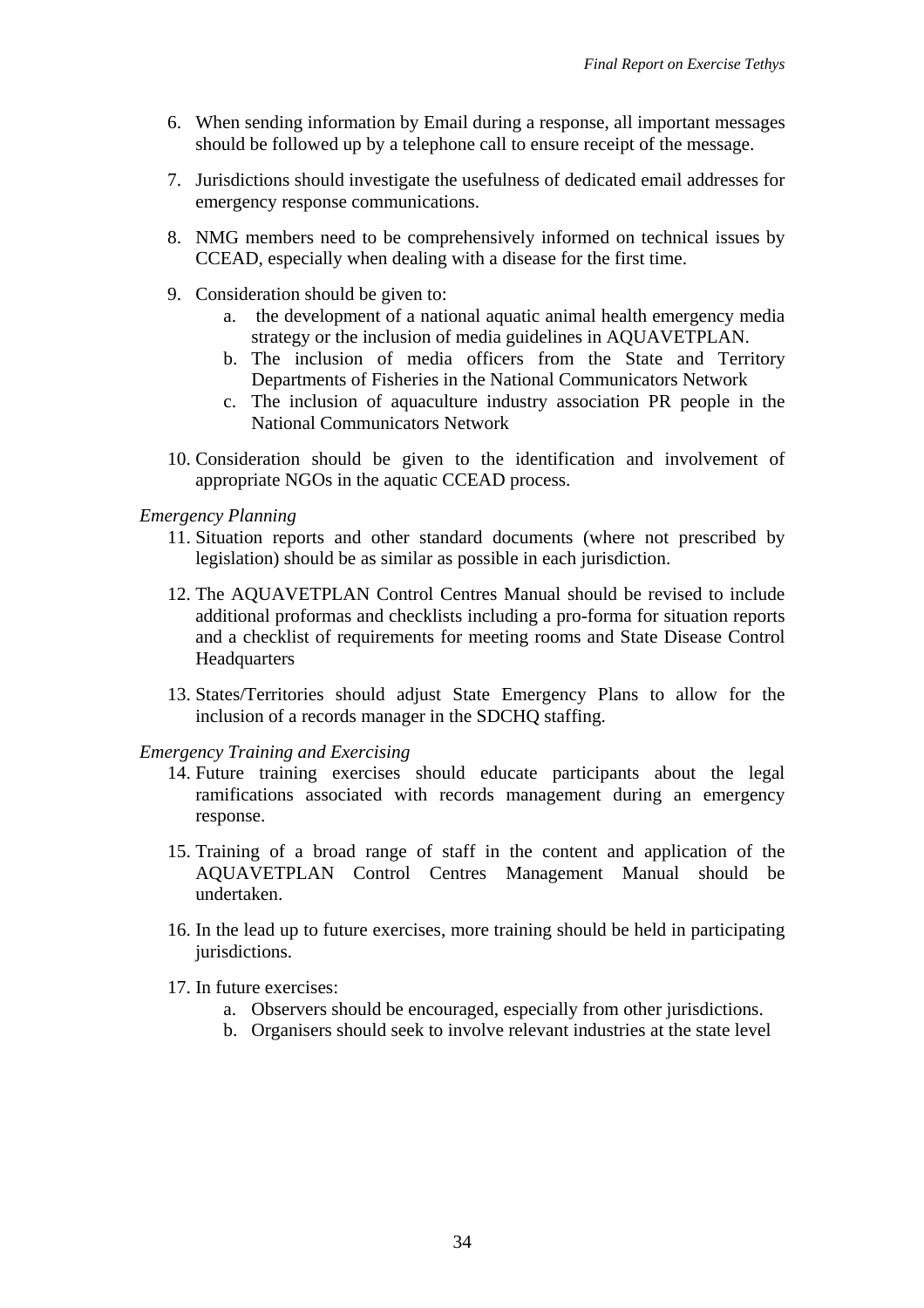# <span id="page-34-0"></span>**Conclusions**

Communication, consultation and cooperation between jurisdictions are vital elements of an emergency aquatic animal disease response.

Many of the recommendations in this report seek to build on and improve pre-existing frameworks and resources in order to develop more robust communication systems and procedures for an emergency response.

The participation of jurisdictions in both the CCEAD and NMG processes during Exercise Tethys was good, and the recommended improvements to secretariat and documentation procedures will only serve to increase the effectiveness of this participation and the efficacy of the two committees.

Overall there was found to be a general knowledge and understanding of current emergency response procedures and frameworks amongst jurisdictions, but more training of a broader range of officers is required.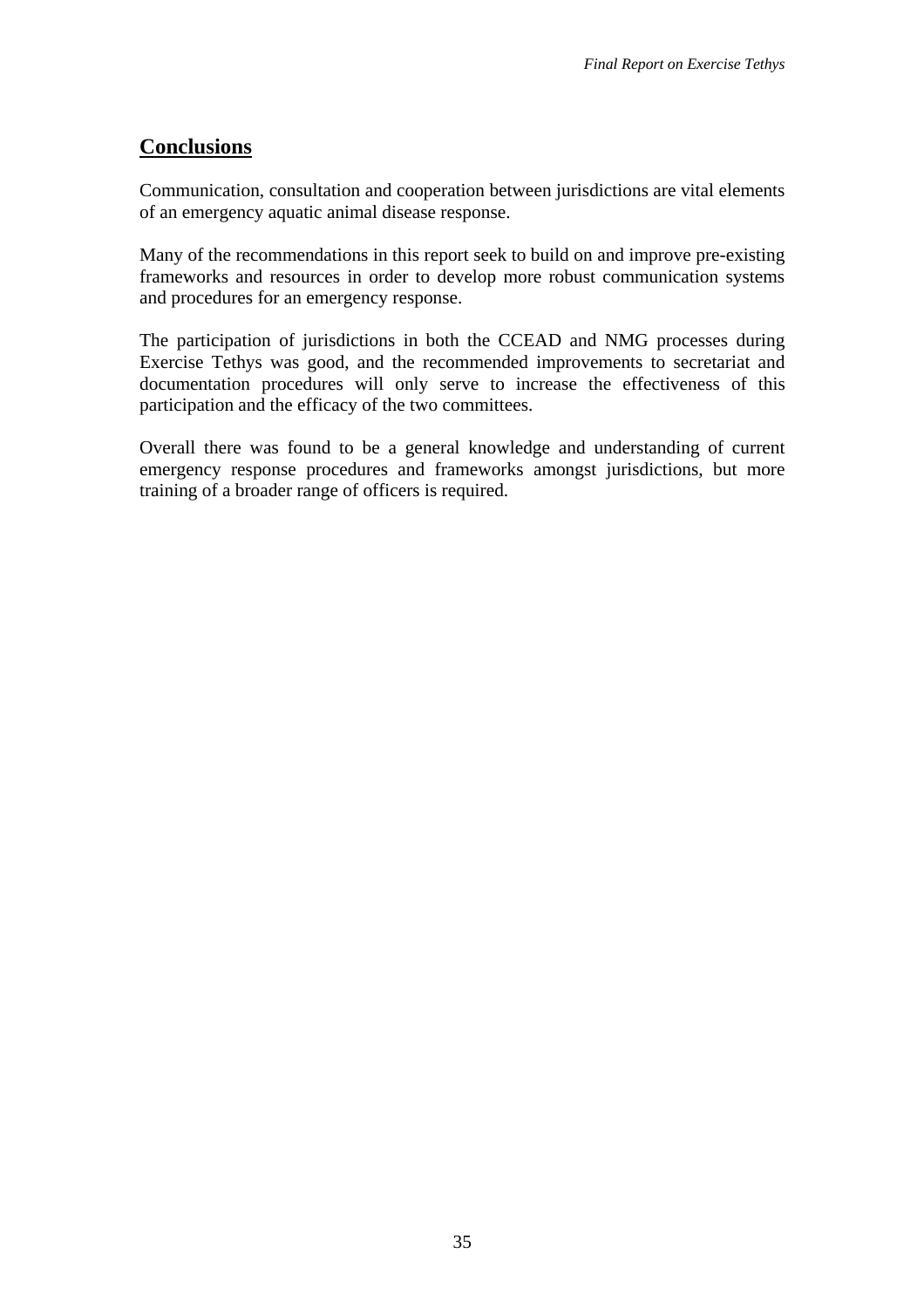# <span id="page-35-0"></span>**Acknowledgments**

Exercise Tethys was partly funded by the Australian Government Federal Budget Initiative – Building a National Approach to Animal and Plant Health. The funds were administered through the Fisheries Research and Development Corporation under project grants 2002/655 and 2003/669.

The design of the exercise was greatly aided by the participation of various departmental representatives on the Exercise Tethys Working Group. Members of the working group included: Rod Andrewartha, Peter Appleford/Anthony Forster, Mark Crane, Marty Deveney, Tiina Hawkesford, Les Johns, Brian Jones, Cassandra Nelson, Sarah Omundsen, Colin Shelley, and David Shorthouse. During the conduct of the exercise, the working group also acted as exercise facilitators within their own jurisdiction. Additional or alternate facilitators included: Craig Astbury, Graeme Bowley, Tony Callan, Anthony Chariton, Howard Conkey, Mehdi Doroudi and Peter Koob.

Valuable information on the silver perch industry was provided by Stephen Thurston of the New South Wales Department of Fisheries, Bruce Malcolm of Uarah Hatchery and Ian Charles of *Silverwater* silver perch farm.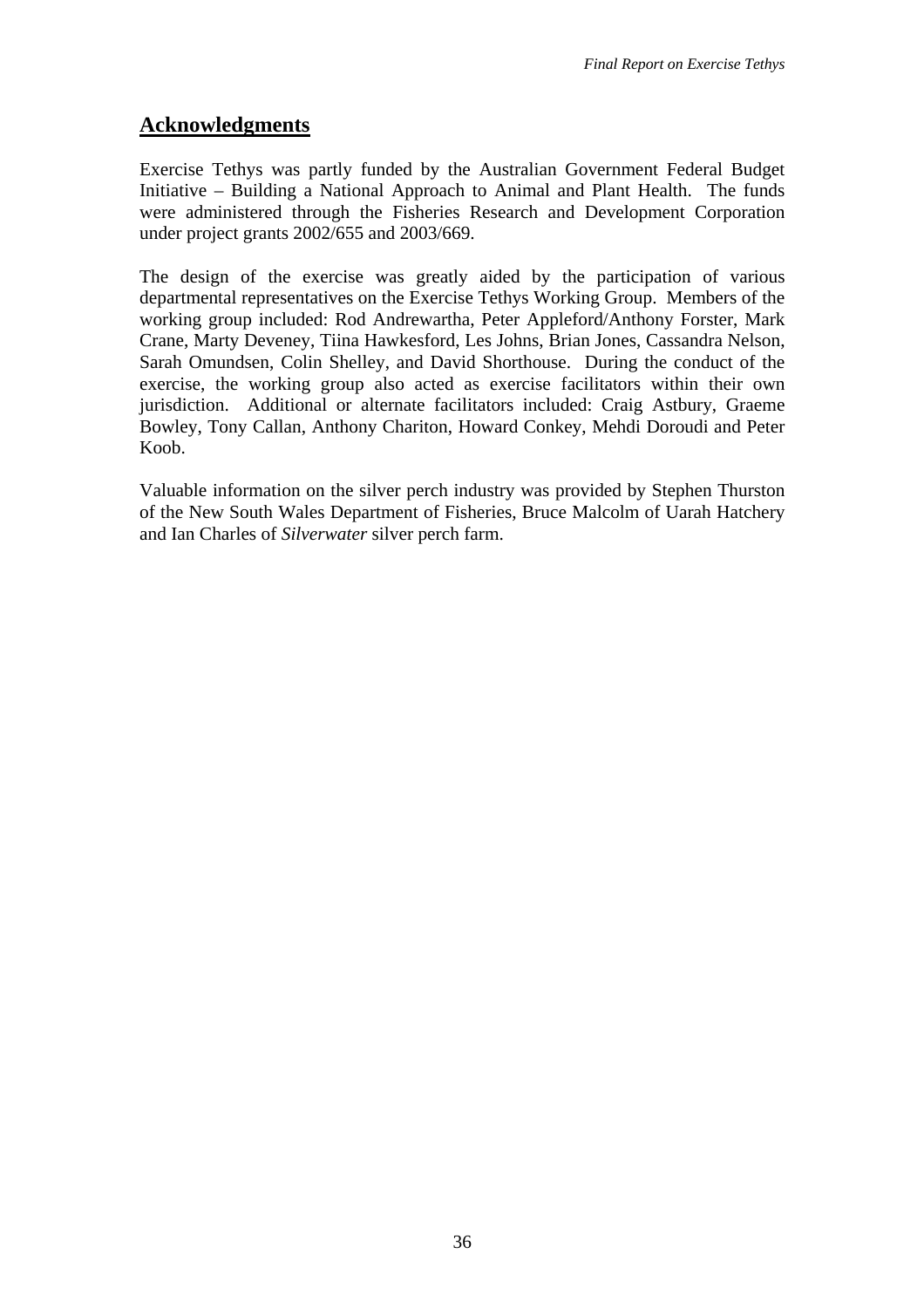# <span id="page-36-0"></span>**Appendix 1 – Jurisdiction Specific Recommendations**

The following recommendations are taken from the reports of the jurisdictional debriefs, held in late November 2003. In some jurisdictions, actions are already being taken to address these recommendations.

# ACT

• The Exercise highlighted a possible area of inter-jurisdictional responsibility (ACT/NSW) that may need reviewing.

### NSW

- A communications/incident control room with visual aids is necessary for such operations.
- A "grab and run/ready to go" manifest of potential control rooms within NSW Fisheries establishments to decrease the set up time for an operations room.
- SDCHQ should have an updated website/email established if a disease outbreak occurs. This could include a dedicated email address/es for the emergency situation to ensure other emails do not clog up the system.
- Appoint a dedicated administration person to control flow of communications to the relevant person within the SDCHQ.
- Need to establish a clear communications system with industry to keep them regularly inform of any information regarding the situation and the outcomes. This could be through the use of the above website, contacting key stakeholders and involving industry in training exercises.
- More senior management commitment when undertaking exercises including relief of normal workload when participating in exercises.
- More training on a regular basis (including all senior managers) such as regular involvement with Dept. of Agriculture training maybe 6-12 monthly. This would provide clear concise information regarding emergency management systems and their management.
- Need to be part of NSW DISPLAN.
- Need to complete the NSW Fisheries Control Centre Manual.
- A need to develop proformas (situation reports, lab reports, options of analysis, response plans, communication plans, etc) to assist in management of the situation.
- Cost centre allocated for emergency situations.
- The need for disease/disaster situations in aquaculture to recognised both on a state and national level.

# **OUEENSLAND**

- Fisheries legislation- Deficiencies in some aspects of ability to respond rapidly, so need to review legislation.
- Liaising with industry How to contact growers without creating alarm? One possible solution is to produce an information package including a questionnaire for officers to use when contacting growers.
- Standard Operating Procedures There are no SOPs specific for fisheries
- Control Centre Manual Some officers had questions about procedures within the manual. These questions need to be addressed, with the possible revision of the CCM.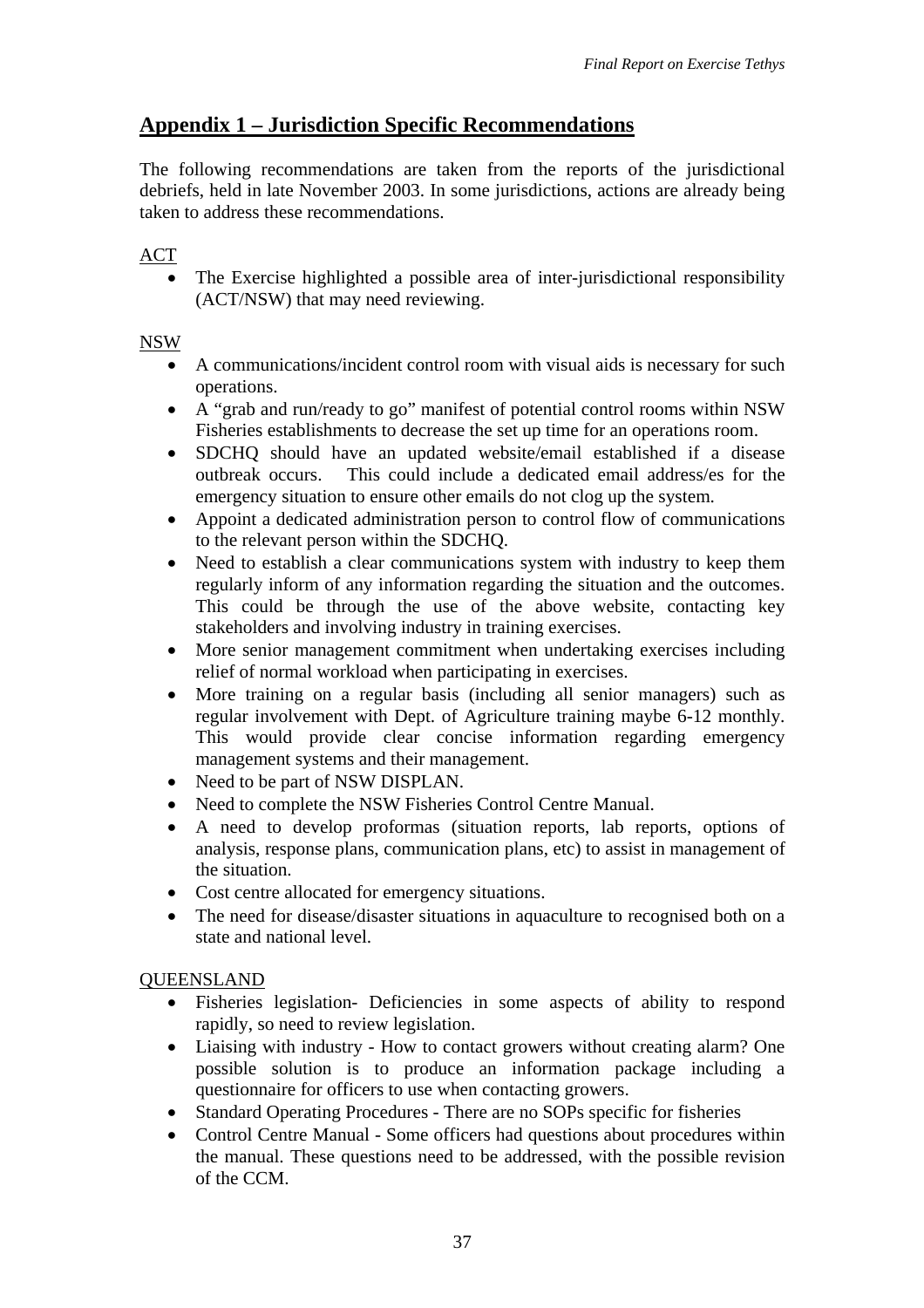- <span id="page-37-0"></span>• Authorities - Need to establish who is authorised to act i.e. speak to the media in an incident
- Need a National technical working group
- Need more training for fisheries events. Possibly hold another exercise in the new year.
- Need a better record keeping system. One possible solution is for each position to have a notebook that is kept up-to-date and stays in the ops room at change of shift

### SOUTH AUSTRALIA

- Administrative support was lacking. Staff felt that their ability to organise the large amount of information and material that was generated in a short space of time was limited.
- An aquatic animal chapter in the Counter Disaster Plan File is required, to specify roles, divide tasks and to more accurately address, in a pre-planned form, the requirements of an emergency situation. This chapter should:
	- Define structures and roles more clearly.
	- Formalise the upward communication processes.
	- Make the required tasks sufficiently simple and described that nontechnical staff can effectively participate if required (e.g. due to core staff absence, illness etc).
	- Provide for improved control centre logistics and operational efficiency; including clarification of roles.
- Equipment lists and further awareness training should be provided to Fisheries Officers.
- Legislation should be aligned with requirements of the response (particularly, the lists of notifiable diseases are currently divided between the *Livestock Act* and the *Fisheries Regulations* and this limits the type of response that can be mounted for some diseases).
- In some cases, e-mail communication was problematic. In a real scenario, the Government Radio Network (GRN), telephones and facsimilies are preferred means of communicating. Additional communications training should be provided to staff who may be part of a SDCHQ.
- At the national level, training for participants to optimise the CCEAD process, the synchronisation of timing and consideration for time zones in planning teleconferences, and compensation are important issues and should be given consideration.

### VICTORIA

- To develop a national disease strategy plan for exotic diseases of aquatic animals.
- To conduct more training for participation at CCEAD meetings.
- To develop protocols with neighbouring jurisdictions to ensure compatible legislation and operating procedures.
- To train more staff for LDCC and SDCHQ.
- To develop a web-site for operational information.
- To improve the communications links with other jurisdictions to improve the speed and reliability of communications.
- To develop protocols to assist the early engagement of the media and to provide credible, accurate, timely and consistent information.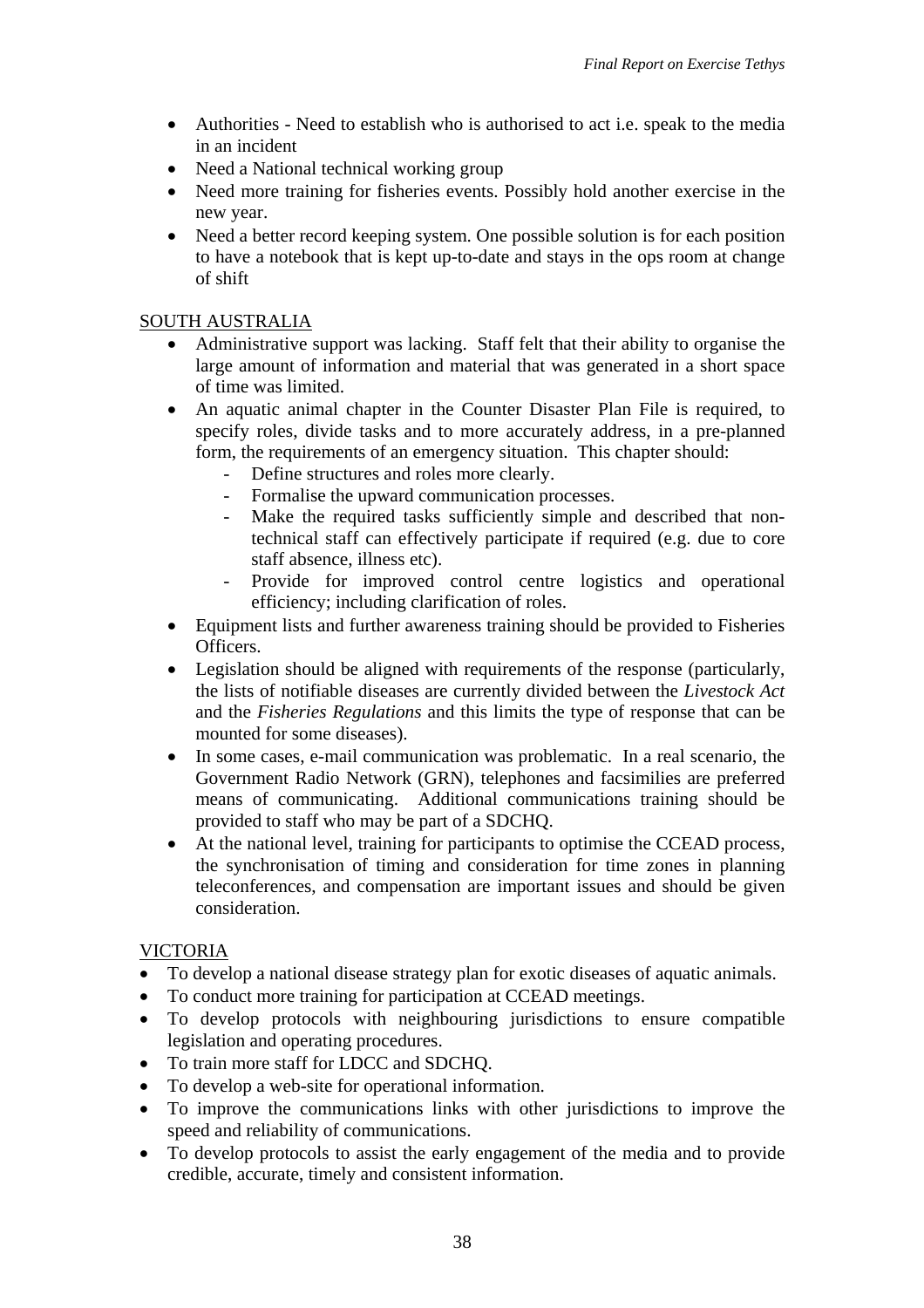- <span id="page-38-0"></span>• To update the industry contact lists regularly.
- To discuss the cost sharing agreement, and the difficulty of developing a nationally coordinated EAD Response Plan in its absence.

## TASMANIA

- Paper flow and filing systems within the Tasmania SDCHO need improving. This could be achieved by getting dedicated admin involved early – via the Admin officer's checklist.
	- Practical solution. As soon as alerted of an event a document log is started using either set forms or an exercise book. All documents to be logged in. All officers involved to carry a book to use as a personal log. This will set the system up and can be expanded as necessary
- There was some confusion over which plan we were working with AUSVETPLAN or AQUAVETPLAN. Most staff did not refer to the operational section of either plan during the exercise but relied on prior training and knowledge. Plans were used for technical information. This could be turned to advantage by having the Tasmanian Operational Manual (TOM) combine fish and terrestrial animals as much as possible into the same system and same document.
- Staff noted that they did not refer to job cards but would have found a set of check lists useful. Need to develop check lists for each role. At start of an event when people are doing multiple roles there will be a need for clear briefing as to who is doing what role so that all appropriate check lists are checked.
- While allocation of tasks at briefings were recorded on a whiteboard there was the opportunity for this to become unmanageable. Also between briefings there was no check especially if someone allocated a task was out for any reason.
	- After each briefing need to have an Incident Action Plan (Action List) that can be monitored by admin staff. This will allow check of on completion and follow up action if not completed by target time.
- The Marine Farming Branch does not have any copies of AQUAVETPLAN and there are limited copies available throughout the Animal Health Section and only one person trained in emergency response. They have significant capacity in mapping of marine sites that could be of use. Training is needed to ensure better integration of marine farming in our response team. We need to include more Marine Farming and Inland Fisheries staff in aquatic response to make use of their expertise and industry knowledge. This can be managed with modification to the control centre staff charts for aquatic responses.
- Aquatic and Terrestrial plans are to be combined as much as possible. There are some essential differences that need to remain. TOM to be produced as 2 parts, part A terrestrial and part B Aquatic.

### AUSTRALIAN GOVERNMENT

- Environment departments need to have a role in emergency responses and not just at the national level States and Territories need to consult widely with their environmental sections and agencies in relation to the environmental issues associated with emergency aquatic animal disease responses.
- AFFAEMPLAN needs to be re-visited, with revision to include the clarification of job cards.
- The Task force chair and Chief Veterinary Officer should have executive assistants. There is a need to have a third person and not just 2 EA's to be able to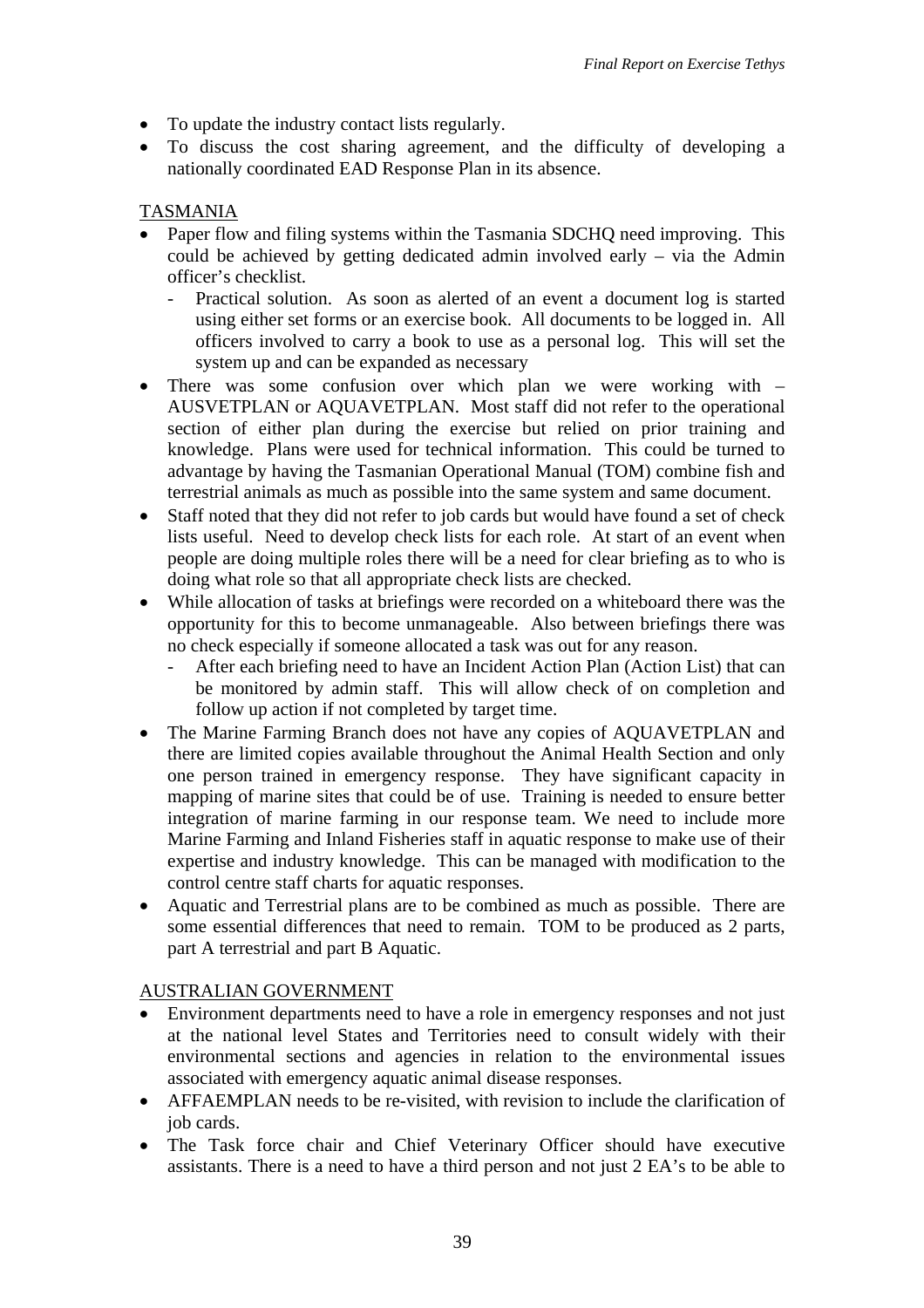cover written reports/checking of e-mails and general helping out when time frames are very tight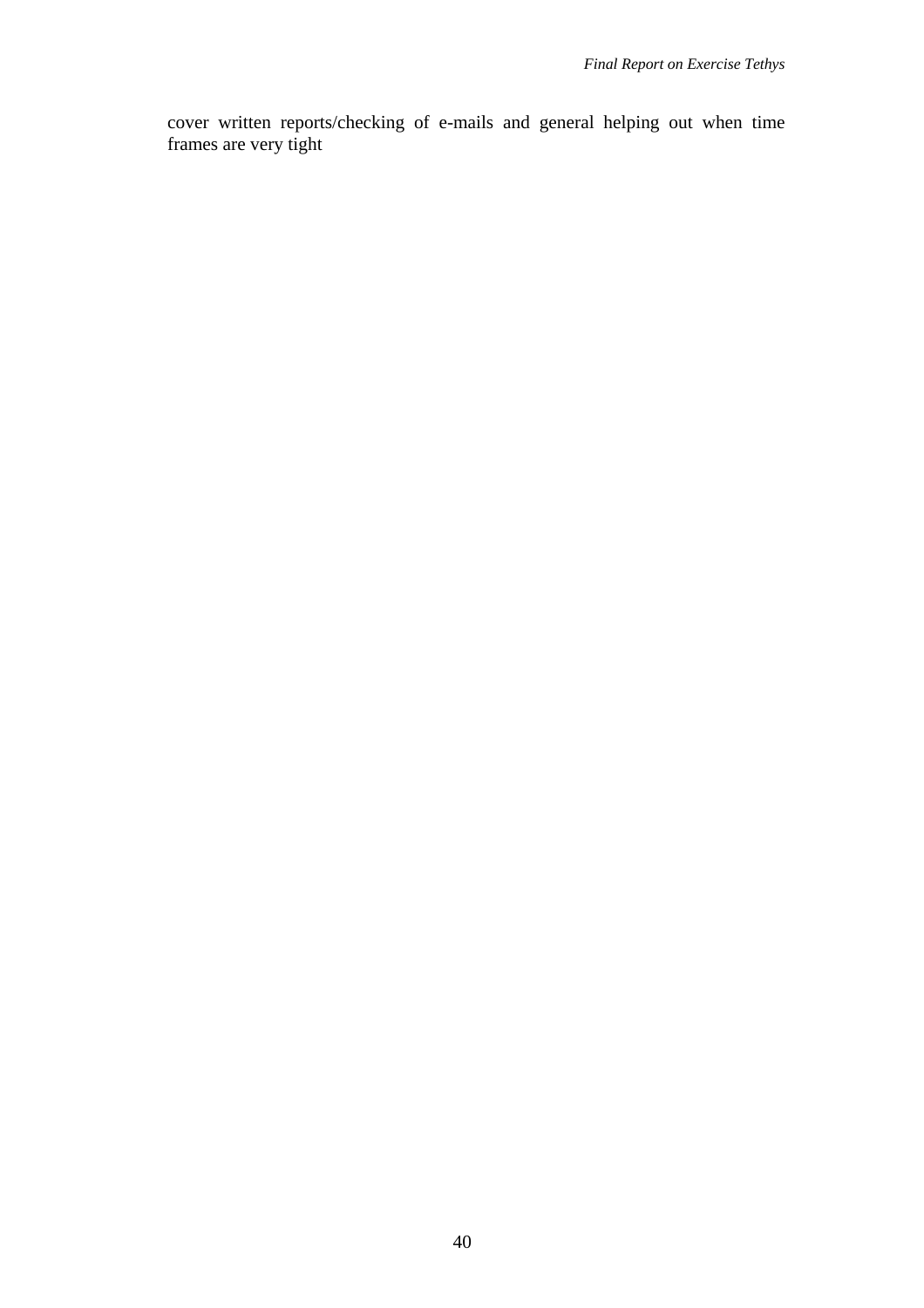# <span id="page-40-0"></span>**Appendix 2 – Listing of All Logged Communications during Exercise Tethys**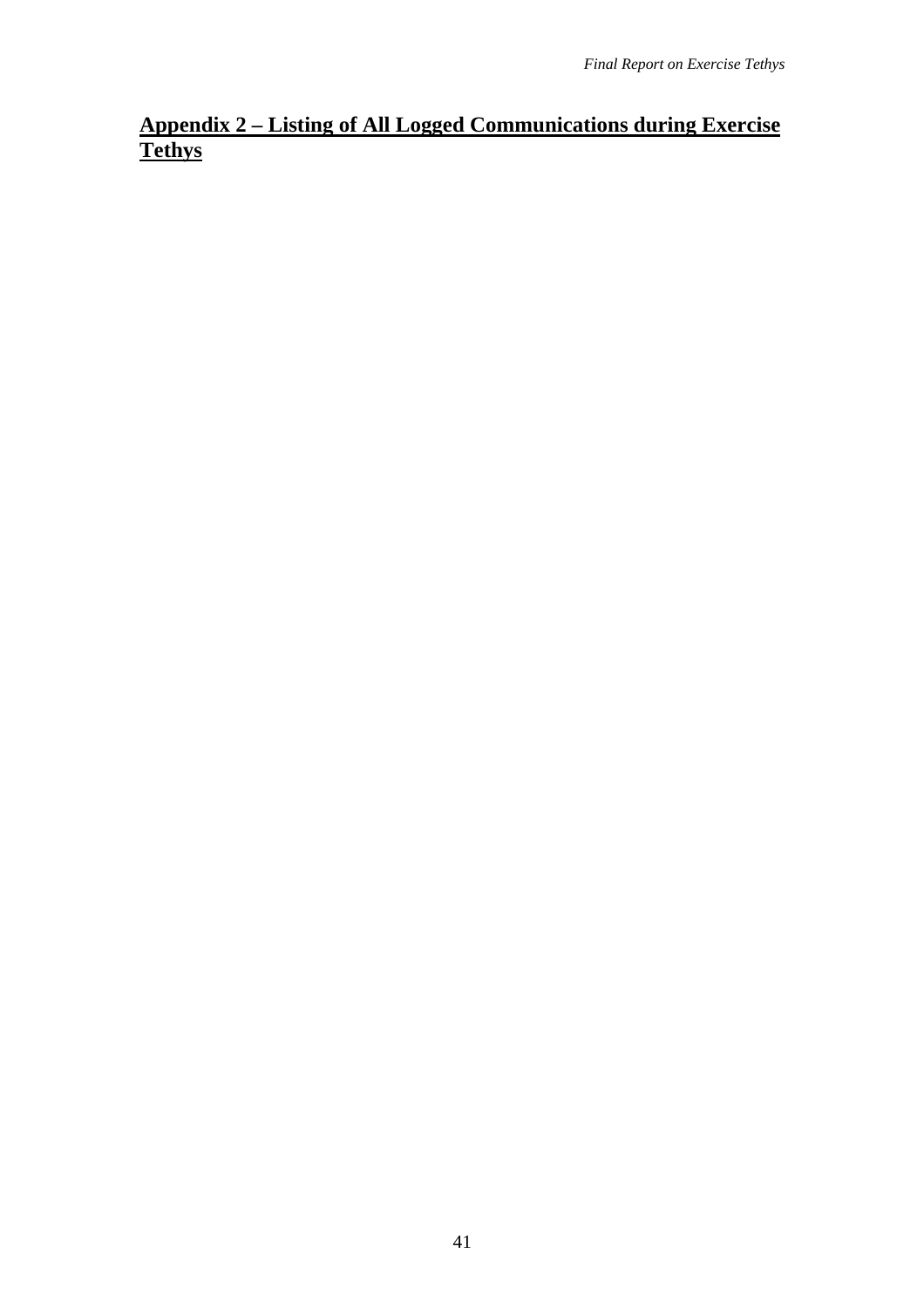### **TABLE 1 - LISTING OF ALL EMAIL TRAFFIC DURING EXERCISE TETHYS**

#### AUSTRALIAN CAPITAL TERRITORY

| <b>DATE</b> | <b>TIME</b> | <b>FROM</b>            | <b>TO</b>                   | <b>CONTENT</b>                                           | <b>TYPE</b>    |
|-------------|-------------|------------------------|-----------------------------|----------------------------------------------------------|----------------|
| $17-Nov$    | 15.21       | David Miles            | <b>ACT</b> heirachy         | Media Release                                            | ACT-ACT        |
| $17-Nov$    | 15.37       | Will Andrew            | All States                  | ACT contact details                                      | <b>ACT-All</b> |
| $17-Nov$    | 15.55       | David Miles            | ACT heirachy                | Clarification - disease suspected only                   | ACT-ACT        |
| $17-Nov$    | 16.08       | David Shorthouse       | Ian Lyall                   | Wrong address                                            | <b>ACT-NSW</b> |
| $17-Nov$    | 16.52       | <b>Mark Lintermans</b> | Will Andrew                 | Preliminary Surveillance Plan                            | ACT-ACT        |
| $17-Nov$    | 16.53       | Rod West               | ACT heirachy                | Briefing on incident                                     | ACT-ACT        |
| $17-Nov$    | 18.21       | David Miles            | <b>Environment Minister</b> | Draft press Release                                      | ACT-ACT        |
| $18-Nov$    | 9.26        | Rod West               |                             | Executive Director - Environment ACTBriefing on incident | <b>ACT-ACT</b> |
| $18-Nov$    | 11.49       | Rod West               | <b>ACT Minister</b>         | <b>Situation Report</b>                                  | ACT-ACT        |
| $18-Nov$    | 15.04       | David Shorthouse       | Nick Rayns                  | <b>Closure of Googong Foreshores</b>                     | <b>ACT-NSW</b> |
| $18-Nov$    | 16.51       | Rod West               | <b>Environment Minister</b> | Sit rep and media release                                | <b>ACT-ACT</b> |

#### AUSTRALIAN GOVERNMENT

<span id="page-41-0"></span>

| <b>DATE</b> | <b>TIME</b> | <b>FROM</b>       | TО                                    | <b>CONTENT</b>                             | <b>TYPE</b> |
|-------------|-------------|-------------------|---------------------------------------|--------------------------------------------|-------------|
| $17-Nov$    | 10.00       | Alistair Herfort  | Bob Biddle                            | Fw: preliminary diagnosis and next actions | CW-CW       |
| $17-Nov$    | 10.24       | Eva-Maria Bernoth | <b>AFFAEMPLAN Taskforce</b>           | AFFAEMPLAN to meet today                   | CW-CW       |
| $17-Nov$    | 10.26       | Alicia Barden     | Lyndel Post                           | Confirm attendance at TF mtg               | CW-CW       |
| $17-Nov$    | 10.26       | Julie Goodchap    | Lyndel Post                           | Confirm attendance at TF mtg               | CW-CW       |
| $17-Nov$    | 10.28       | Bob Biddle        | All product integrity (cc GM, MT, PL) | Notification of a disease emergency        | CW-CW       |
| $17-Nov$    | 10.28       | Ian Peebles       | <b>Bob Heard</b>                      | proposed FAQS sheet                        | CW-CW       |
| $17-Nov$    | 10.30       | George Hughes     | Lyndel Post                           | Confirm attendance at TF mtg               | CW-CW       |
| $17-Nov$    | 10.30       | Eva-Maria Bernoth | <b>AFFAEMPLAN Taskforce</b>           | fwd: notification of a disease emergency   | CW-CW       |
| $17-Nov$    | 10.33       | Eva-Maria Bernoth | Annette Healy, Ian Peebles            | pls prepare fact sheet and Q&A for VHS     | CW-CW       |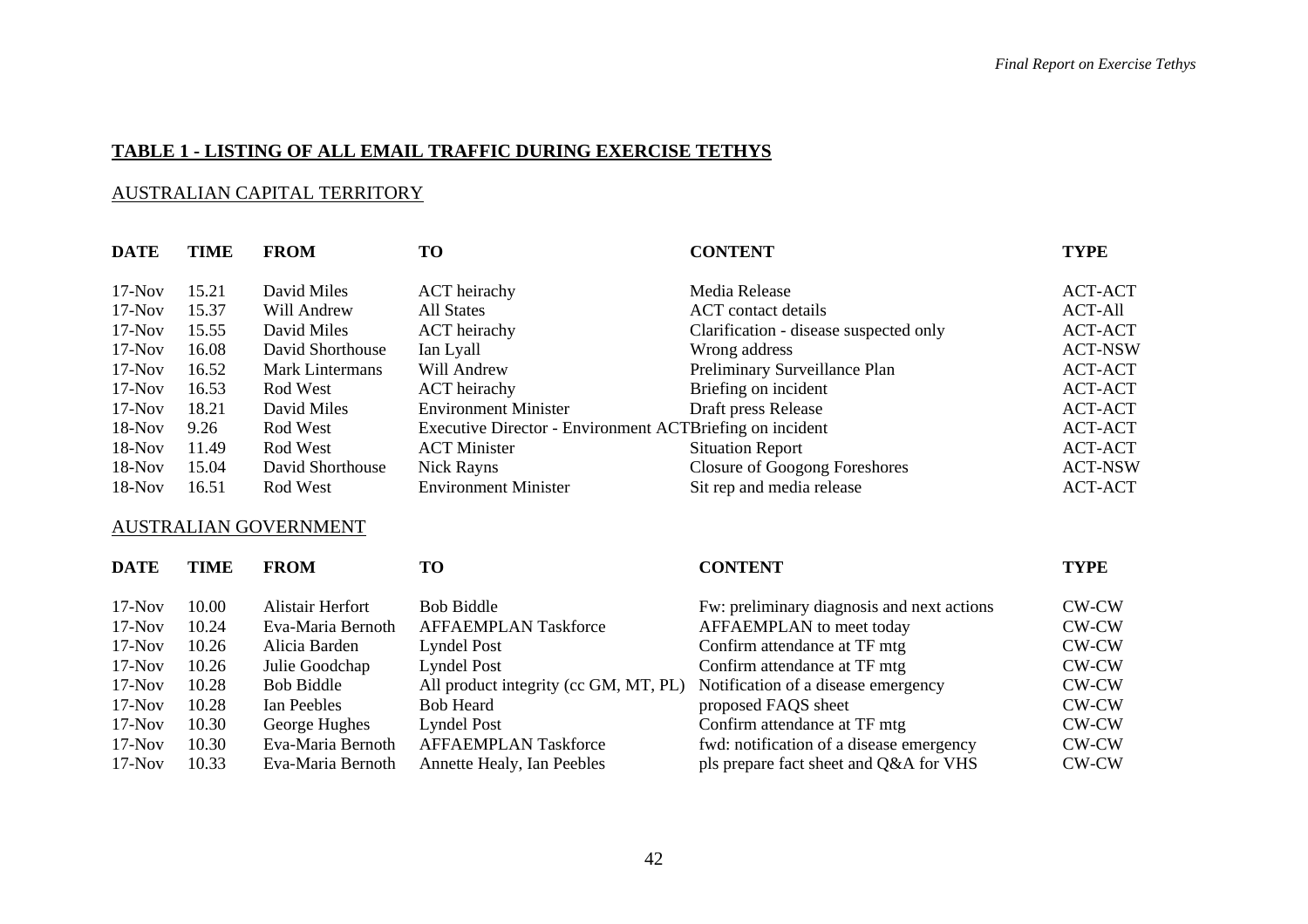| $17-Nov$    | 10.38       | Belinda Hughes       | <b>Lyndel Post</b>                   | Confirm attendance at TF mtg                  | $CW$ - $CW$          |
|-------------|-------------|----------------------|--------------------------------------|-----------------------------------------------|----------------------|
| <b>DATE</b> | <b>TIME</b> | <b>FROM</b>          | <b>TO</b>                            | <b>CONTENT</b>                                | <b>TYPE</b>          |
| $17-Nov$    | 10.38       | <b>Bob Heard</b>     | <b>Lyndel Post</b>                   | Confirm attendance at TF mtg                  | CW-CW                |
| $17-Nov$    | 10.39       | Phil Lansdown        | <b>Lyndel Post</b>                   | Confirm attendance at TF mtg                  | CW-CW                |
| $17-Nov$    | 10.41       | <b>Bob Biddle</b>    | Eva-maria Bernoth                    | Media (from NSW)                              | CW-CW                |
| $17-Nov$    | 10.43       | Eva-Maria Bernoth    | Annette Healy, Ian Peebles           | suggest AH contact NSW media                  | $CW$ - $CW$          |
| $17-Nov$    | 10.46       | Alistair Herfort     | <b>CCEAD Members</b>                 | notification of CCEAD meeting                 | <b>CW-All States</b> |
| $17-Nov$    | 10.46       | <b>Kelly Psaros</b>  | <b>AFFAEMPLAN Taskforce</b>          | advice re records management                  | CW-CW                |
| $17-Nov$    | 10.52       | Eva-Maria Bernoth    | Lyndel Post, Bob biddle, Herfort     | who will attend what meeting                  | CW-CW                |
| $17-Nov$    | 11.00       | Alistair Herfort     | Eva-maria Bernoth                    | location of CCEAD hook up                     | CW-CW                |
| $17-Nov$    | 11.03       | <b>Kristy Nelson</b> | Ministers office, Taskforce, BB, AH) | Ministerial contact officer - schedule briefs | CW-CW                |
| $17-Nov$    | 11.10       | <b>Annette Healy</b> | <b>Bob Biddle, Nick Rayns</b>        | Happy to liaise with NSW re PR                | CW-NSW               |
| $17-Nov$    | 11.21       | Ian Peebles          | <b>Annette Healy</b>                 | FAQS - draft                                  | CW-CW                |
| $17-Nov$    | 11.24       | <b>Annette Healy</b> | Ian Peebles                          | FAQS - draft, will edit and send back         | $CW$ - $CW$          |
| $17-Nov$    | 11.33       | Alicia Barden        | Eva-maria Bernoth, Bob Heard         | Draft cable for international posts           | CW-CW                |
| $17-Nov$    | 11.33       | <b>Kristy Nelson</b> | <b>AFFAEMPLAN Taskforce</b>          | Correct contact number for Peter Millington   | CW-CW                |
| $17-Nov$    | 11.36       | Ian Peebles          | Julie Goodchap                       | seeking advise re international implications  | $CW$ - $CW$          |
| $17-Nov$    | 11.54       | <b>Lyndel Post</b>   | <b>AFFAEMPLAN Taskforce</b>          | draft agenda for TF meeting                   | CW-CW                |
| $17-Nov$    | 12.01       | <b>Lyndel Post</b>   | Alistair Herfort, Eva-maria Bernoth  | contact list for TF                           | CW-CW                |
| $17-Nov$    | 13.07       | Alistair Herfort     | <b>CCEAD Members</b>                 | <b>CCEAD Action List</b>                      | <b>CW-All States</b> |
| $17-Nov$    | 13.16       | John Talbot          | <b>Tethys Control</b>                | seeking contact details for Ian Charles       | CW-Fac               |
| $17-Nov$    | 13.20       | <b>Annette Healy</b> | Nick Rayns (cc Bruce jackson)        | NSW media brief - copy please                 | CW-NSW               |
| $17-Nov$    | 13.38       | Ian Peebles          | <b>Kelly Psarros</b>                 | no access to R drive                          | CW-CW                |
| $17-Nov$    | 13.39       | Eva-Maria Bernoth    | <b>AFFAEMPLAN Taskforce</b>          | consideration of residue issues at next TF tg | CW-CW                |
| $17-Nov$    | 13.39       | Julie Goodchap       | Ian Peebles                          | international implications - response         | CW-CW                |
| $17-Nov$    | 13.43       | Eva-Maria Bernoth    | Alicia Barden                        | re draft cable for international posts        | $CW$ - $CW$          |
| $17-Nov$    | 13.46       | Alicia Barden        | Eva-maria Bernoth                    | re draft cable for international posts        | CW-CW                |
| $17-Nov$    | 13.53       | Julie Goodchap       | Alistair Herfort                     | exported silver perch since 1/1/03            | CW-CW                |
| $17-Nov$    | 13.55       | Eva-Maria Bernoth    | Alicia Barden                        | fwd: international implications for cable     | CW-CW                |
| $17-Nov$    | 14.03       | Alicia Barden        | Eva-maria Bernoth                    | re: international implications for cable      | CW-CW                |
| $17-Nov$    | 14.07       | Ian Peebles          | Julie Goodchap                       | international implications - salmon           | CW-CW                |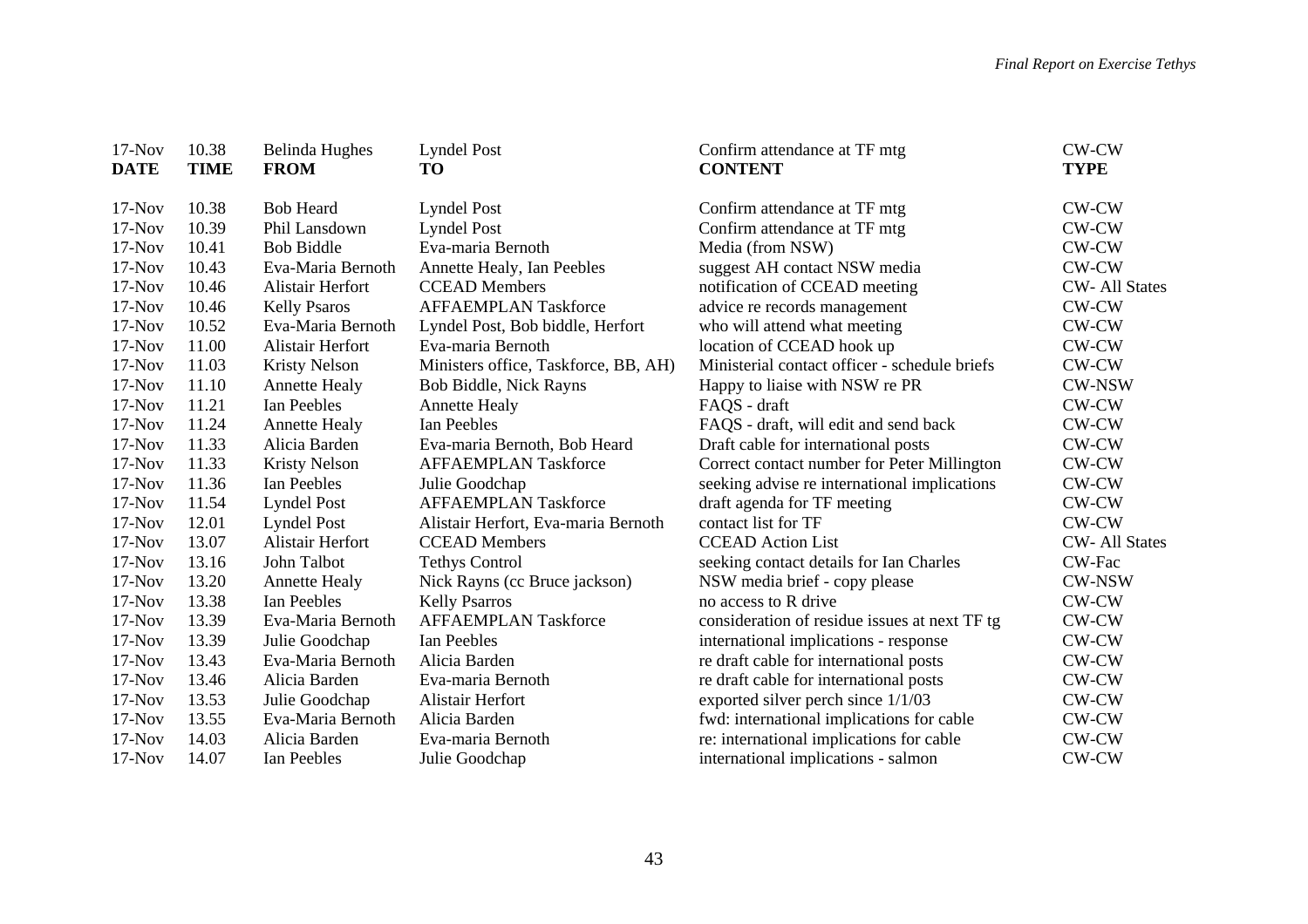| $17-Nov$    | 14.10       | <b>Bob Heard</b>     | Julie Goodchap                 | confirm if export is "whole form"                       | CW-CW       |
|-------------|-------------|----------------------|--------------------------------|---------------------------------------------------------|-------------|
| <b>DATE</b> | <b>TIME</b> | <b>FROM</b>          | <b>TO</b>                      | <b>CONTENT</b>                                          | <b>TYPE</b> |
| $17-Nov$    | 14.10       | Julie Goodchap       | <b>Bob Heard</b>               | export has not been eviscerated                         | CW-CW       |
| $17-Nov$    | 14.19       | Jill Mortier         | <b>Nick Rayns</b>              | offer of help with reporting requirements               | CW-NSW      |
| $17-Nov$    | 14.22       | Jill Mortier         | <b>AFFAEMPLAN Taskforce</b>    | Nick Rayns correct contact details                      | CW-CW       |
| $17-Nov$    | 14.22       | Julie Goodchap       | Alistair Herfort               | further info on exports (from NSW and WA)               | CW-CW       |
| $17-Nov$    | 14.23       | Julie Goodchap       | Jill Mortier                   | contact details for Nick Rayns                          | CW-CW       |
| $17-Nov$    | 14.27       | Jill Mortier         | Julie Goodchap                 | contact details for Nick Rayns                          | CW-CW       |
| $17-Nov$    | 14.28       | Julie Goodchap       | Jill Mortier                   | contact details for Nick Rayns                          | CW-CW       |
| $17-Nov$    | 14.30       | Jill Mortier         | Julie Goodchap                 | contact details for Nick Rayns                          | CW-CW       |
| $17-Nov$    | 14.33       | Eva-Maria Bernoth    | Alistair Herfort               | contact details for Victorian SDCHQ                     | CW-CW       |
| $17-Nov$    | 14.35       | <b>Lyndel Post</b>   | <b>AFFAEMPLAN Taskforce</b>    | TF action list and contact list                         | CW-CW       |
| $17-Nov$    | 14.38       | Julie Goodchap       | Live animal exports (TC)       | seeking info on export of SP for human consumptionCW-CW |             |
| $17-Nov$    | 14.41       | <b>Lyndel Post</b>   | <b>AFFAEMPLAN Taskforce</b>    | updated contact list on R Drive                         | CW-CW       |
| $17-Nov$    | 14.44       | Julie Goodchap       | <b>Lyndel Post</b>             | after hours contact details                             | CW-CW       |
| $17-Nov$    | 14.44       | <b>Annette Healy</b> | Bob Biddle, Eva-maria Bernoth, | Draft comm strategy, talking points and FAQs            | CW-CW       |
| $17-Nov$    | 14.44       | Jill Mortier         | <b>Lyndel Post</b>             | Corrections to TF minutes                               | CW-CW       |
| $17-Nov$    | 14.44       | <b>Bob Biddle</b>    | Eva-maria Bernoth              | developments in SA                                      | CW-CW       |
| $17-Nov$    | 14.48       | Eva-Maria Bernoth    | <b>Lyndel Post</b>             | addition to TF agenda for next meeting                  | CW-CW       |
| $17-Nov$    | 14.49       | Julie Goodchap       | Live animal exports (TC)       | unable to print permit, how do you stop export          | CW-CW       |
| $17-Nov$    | 14.52       | Eva-Maria Bernoth    | <b>AFFAEMPLAN Taskforce</b>    | fwd: developments in SA                                 | CW-CW       |
| $17-Nov$    | 14.55       | <b>Bob Heard</b>     | Eva-maria Bernoth              | should we contact Israel re export?                     | CW-CW       |
| $17-Nov$    | 14.56       | John Talbot          | <b>AFFAEMPLAN Taskforce</b>    | Industry association contact details                    | CW-CW       |
| $17-Nov$    | 14.58       | John Talbot          | <b>AFFAEMPLAN Taskforce</b>    | Figures on silver perch industry                        | CW-CW       |
| $17-Nov$    | 15.02       | Eva-Maria Bernoth    | <b>Bob Biddle</b>              | seeking advice on notifying Israel                      | CW-CW       |
| $17-Nov$    | 15.03       | Alistair Herfort     | John Talbot                    | please provide fax and e-mail for industry              | CW-CW       |
| $17-Nov$    | 15.07       | John Talbot          | <b>AFFAEMPLAN Taskforce</b>    | advice re NSW contact with industry                     | CW-CW       |
| $17-Nov$    | 15.16       | Julie Goodchap       | Live animal exports (TC)       | thanks                                                  | CW-CW       |
| $17-Nov$    | 15.21       | Alicia Barden        | Eva-maria Bernoth              | prepare note to Israel                                  | CW-CW       |
| $17-Nov$    | 15.21       | John Talbot          | Alistair Herfort               | will supply fax/emails                                  | CW-CW       |
| $17-Nov$    | 15.27       | Eva-Maria Bernoth    | <b>AFFAEMPLAN Taskforce</b>    | short TF mtg at 15:45                                   | CW-CW       |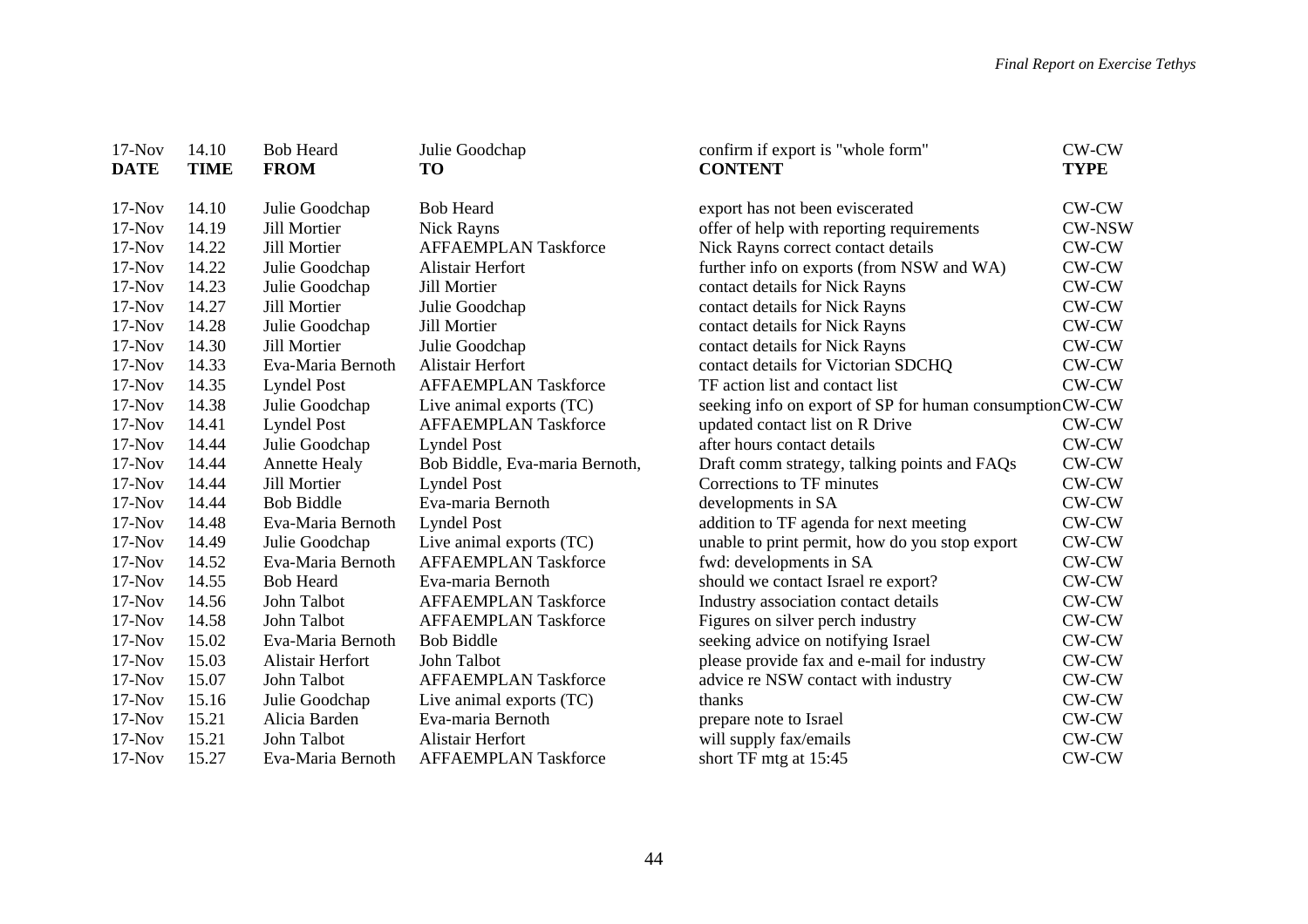| $17-Nov$<br><b>DATE</b> | 15.28<br><b>TIME</b> | Alicia Barden<br><b>FROM</b> | Sue Begley DFAT (TC)<br>TО    | pls provide data re export of perch, salmonidae<br><b>CONTENT</b> | CW-CW<br><b>TYPE</b> |
|-------------------------|----------------------|------------------------------|-------------------------------|-------------------------------------------------------------------|----------------------|
| $17-Nov$                | 15.32                | <b>Annette Healy</b>         | <b>State PR People</b>        | Draft comm strategy, talking points and FAQs                      | <b>CW-all States</b> |
| $17-Nov$                | 15.34                | Ian Peebles                  | Ken McColl                    | VHS fact sheet for your input                                     | <b>CW-CSIRO</b>      |
| $17-Nov$                | 15.35                | <b>Bob Biddle</b>            | Eva-maria Bernoth             | agree advise Israel                                               | CW-CW                |
| $17-Nov$                | 15.39                | Alicia Barden                | Sue Begley DFAT (TC)          | <b>Thanks</b>                                                     | CW-CW                |
| $17-Nov$                | 16.03                | Phil Lansdown                | John Talbot                   | association contacts - all for NMG?                               | CW-CW                |
| $17-Nov$                | 16.18                | Alicia Barden                | Eva-maria Bernoth             | draft letter to Israeli officials                                 | CW-CW                |
| $17-Nov$                | 16.25                | Alicia Barden                | Bob Heard, Annette Healy      | proposed draft cable to posts                                     | $CW$ - $CW$          |
| $17-Nov$                | 17.38                | <b>Annette Healy</b>         | <b>Tethys Control</b>         | comm strategy and FAQs                                            | CW-Fac               |
| $17-Nov$                | 17.43                | Ian Peebles                  | <b>Tethys Control</b>         | VHS fact sheet                                                    | CW-Fac               |
| $17-Nov$                | 17.45                | <b>Kristy Nelson</b>         | <b>Tethys Control</b>         | minute to minister for $17/11/03$ (not attached!)                 | CW-Fac               |
| $18-Nov$                | 7.41                 | John Talbot                  | <b>AFFAEMPLAN Taskforce</b>   | industry association contact details Fax+Email                    | CW-CW                |
| $18-Nov$                | 7.55                 | Alistair Herfort             | John Talbot; AFFAEMPLAN TF    | industry contact list saved to R drive                            | CW-CW                |
| 18-Nov                  | 7.59                 | Julie Goodchap               | <b>Kelly Psarros</b>          | still no access to R drive                                        | CW-CW                |
| $18-Nov$                | 8.01                 | Alistair Herfort             | <b>Tethys Control</b>         | draft CCEAD minutes as of close of Day 1                          | CW-Fac               |
| $18-Nov$                | 8.07                 | Eva-Maria Bernoth            | <b>Kelly Psarros</b>          | pls contact IPEX re R drive problems                              | CW-CW                |
| $18-Nov$                | 8.16                 | Eva-Maria Bernoth            | <b>AFFAEMPLAN Taskforce</b>   | fwd: Victorian sit rep no.1 for CCEAD                             | CW-CW                |
| $18-Nov$                | 8.31                 | <b>Kristy Nelson</b>         | <b>Tethys Control</b>         | minute to minister for 17/11/03 (attached!)                       | CW-FAc               |
| $18-Nov$                | 8.34                 | <b>Kelly Psaros</b>          | <b>AFFAEMPLAN Taskforce</b>   | have contacted IPEX re r drive problems                           | $CW$ - $CW$          |
| 18-Nov                  | 8.34                 | Eva-Maria Bernoth            | <b>Kelly Psarros</b>          | no r drive access                                                 | CW-CW                |
| 18-Nov                  | 8.48                 | Julie Goodchap               | <b>Kelly Psarros</b>          | no r drive access                                                 | $CW$ - $CW$          |
| 18-Nov                  | 8.56                 | Belinda Hughes               | <b>Kelly Psarros</b>          | no r drive access                                                 | $CW$ - $CW$          |
| $18-Nov$                | 9.17                 | <b>IPEX</b>                  | Karina Scott (tethys control) | incident IR434685 created                                         | CW-CW                |
| $18-Nov$                | 9.39                 | Eva-Maria Bernoth            | <b>AFFAEMPLAN Taskforce</b>   | inputs - all NSW and Vic sit reps                                 | CW-CW                |
| 18-Nov                  | 10.06                | <b>Lyndel Post</b>           | <b>AFFAEMPLAN Taskforce</b>   | mtg request - update on fish sitn, progress of actions            | CW-CW                |
| 18-Nov                  | 10.07                | <b>Kelly Psaros</b>          | <b>AFFAEMPLAN Taskforce</b>   | Reboot and access R drive - IPEX finished                         | CW-CW                |
| $18-Nov$                | 10.18                | <b>Lyndel Post</b>           | <b>AFFAEMPLAN Taskforce</b>   | TF mtg at 10:30 this morning                                      | CW-CW                |
| $18-Nov$                | 10.18                | <b>Lyndel Post</b>           | <b>AFFAEMPLAN Taskforce</b>   | agenda for TF mtg                                                 | CW-CW                |
| 18-Nov                  | 10.18                | <b>Bob Biddle</b>            | Eva-maria Bernoth, GM, MT     | presumptive diagnosis of VHS from AAHL                            | CW-CW                |
| $18-Nov$                | 10.20                | <b>Bob Biddle</b>            | Julie Goodchap                | pls confirm exports to UK (affected/non-aff)                      | CW-CW                |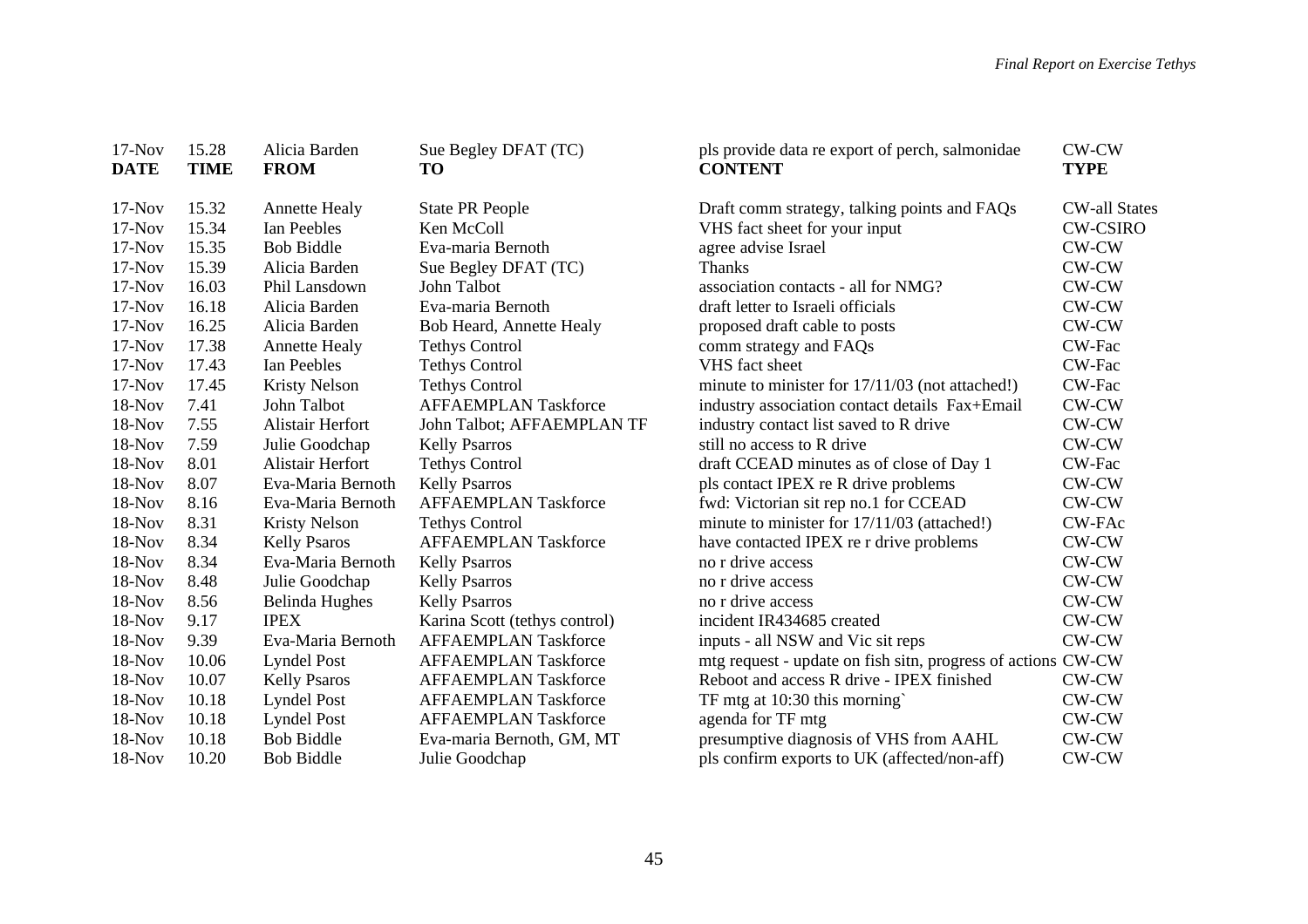| $18-Nov$    | 10.22       | <b>Annette Healy</b> | <b>Judith Maunders</b>               | thks for press release                              | <b>CW-CSIRO</b>      |
|-------------|-------------|----------------------|--------------------------------------|-----------------------------------------------------|----------------------|
| <b>DATE</b> | <b>TIME</b> | <b>FROM</b>          | <b>TO</b>                            | <b>CONTENT</b>                                      | <b>TYPE</b>          |
| $18-Nov$    | 10.26       | Alistair Herfort     | <b>CCEAD Members</b>                 | CCEAD teleconference at 11.15am AEDST               | CW- all States       |
| $18-Nov$    | 10.27       | Eva-Maria Bernoth    | <b>Bob Biddle</b>                    | re vic sitn update - seems premature                | CW-CW                |
| $18-Nov$    | 10.28       | Julie Goodchap       | <b>Bob Biddle</b>                    | confirmation of exports to UK (non-affected)        | CW-CW                |
| 18-Nov      | 10.32       | Alistair Herfort     | Silver Perch and Salmon Industry(TC) | invite to CCEAD teleconference                      | CW-Industry          |
| 18-Nov      | 10.59       | Eva-Maria Bernoth    | <b>Bob Biddle</b>                    | trade restrictions salmon - pls reply to TAS        | $CW$ - $CW$          |
| $18-Nov$    | 11.02       | <b>Bob Biddle</b>    | Julie Goodchap                       | what is status re fingerlings and genetic material? | CW-CW                |
| 18-Nov      | 11.09       | <b>Bob Heard</b>     | Nick Rayns, Kevin Dunn               | pls advise Ticers farm for possible sources of VHS  | CW-NSW/QLD           |
| 18-Nov      | 11.10       | Julie Goodchap       | Live animal exports (TC)             | seeking export stats of SP since 10/03              | CW-CW                |
| 18-Nov      | 11.14       | Julie Goodchap       | Biologicals program (TC)             | seeking info on export of perch genetic material    | CW-CW                |
| 18-Nov      | 11.16       | Kristy Nelson        | Ministers office TC(cc BB, EMB)      | advice re "response stage" activated,               | CW-CW                |
| 18-Nov      | 11.22       | Alicia Barden        | Overseas posts (TC)                  | Cable re incident                                   | CW-CW?               |
| 18-Nov      | 11.40       | Julie Goodchap       | <b>Bob Biddle</b>                    | am following up on Fingerlings etc get back to you  | CW-CW                |
| 18-Nov      | 11.47       | <b>Bob Heard</b>     | Ian Peebles, George Hughes           | Information of feed supplied to Ticers              | $CW$ - $CW$          |
| $18-Nov$    | 11.49       | <b>Bob Heard</b>     | <b>Nick Rayns</b>                    | thanks for providing info                           | CW-NSW               |
| 18-Nov      | 11.54       | <b>Annette Healy</b> | Ian Peebles, Bob Heard               | updated FAQs for comment                            | CW-CW                |
| 18-Nov      | 12.04       | Ian Peebles          | Bob Heard, George Hughes             | re info on feed - processing would kill VHS         | CW-CW                |
| $18-Nov$    | 12.08       | <b>Bob Heard</b>     | <b>CCEAD Members</b>                 | suitable disinfectants for fishing equipment        | CW- all States       |
| $18-Nov$    | 12.12       | Alicia Barden        | Julie Goodchap                       | israeli shipment of fishlings - response/status?    | $CW$ - $CW$          |
| 18-Nov      | 12.13       | Belinda Hughes       | <b>Kelly Psarros</b>                 | now have R drive acces - tks                        | $CW$ - $CW$          |
| $18-Nov$    | 12.16       | Julie Goodchap       | Alicia Barden                        | re israeli shipment - no info,                      | CW-CW                |
| 18-Nov      | 12.35       | Julie Goodchap       | Live animal exports (TC)             | pls be advised suspension of exports possible       | CW-CW                |
| $18-Nov$    | 12.37       | Julie Goodchap       | Biologicals program (TC)             | pls be advised suspension of exports possible       | CW-CW                |
| $18-Nov$    | 12.44       | Julie Goodchap       | <b>AFFAEMPLAN Taskforce</b>          | confirm no other export of SP material              | $CW$ - $CW$          |
| 18-Nov      | 13.19       | <b>Bob Heard</b>     | Julienne Sandefuer (TC)              | tks, will verify import permit with AQIS            | CW-Industry          |
| 18-Nov      | 13.23       | <b>Bob Biddle</b>    | Jim Scudamore (TC)                   | confirm no export affected fish to UK               | $CW$ -OS             |
| $18-Nov$    | 13.25       | <b>Lyndel Post</b>   | <b>AFFAEMPLAN Taskforce</b>          | lunch and then TF meeting                           | CW-CW                |
| $18-Nov$    | 13.32       | <b>Annette Healy</b> | <b>State PR People</b>               | further info on comms arising from CCEAD mtg        | <b>CW-all States</b> |
| 18-Nov      | 13.35       | <b>Bob Heard</b>     | Nick Rayns                           | april not significant, report only to 10/03         | CW-NSW               |
| 18-Nov      | 13.37       | <b>Annette Healy</b> | <b>AFFAEMPLAN Taskforce</b>          | fwd of e-mails to state comm mgrs                   | CW-CW                |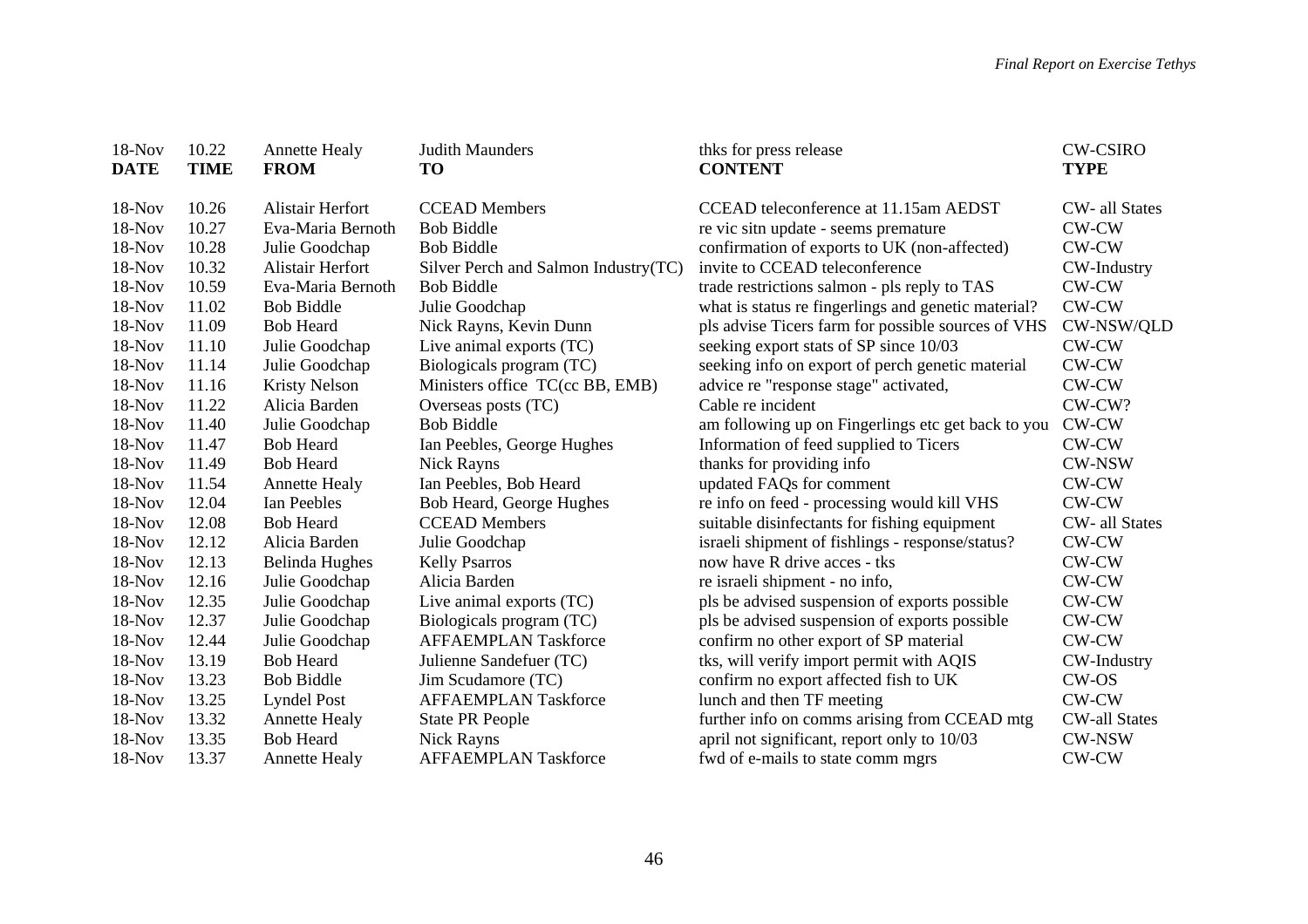| 18-Nov<br><b>DATE</b> | 13.54<br><b>TIME</b> | Alicia Barden<br><b>FROM</b> | Eva-maria Bernoth<br><b>TO</b>        | follow up with officials in Israel<br><b>CONTENT</b> | CW-CW<br><b>TYPE</b> |
|-----------------------|----------------------|------------------------------|---------------------------------------|------------------------------------------------------|----------------------|
| 18-Nov                | 13.55                | Ian Peebles                  | <b>Annette Healy</b>                  | comments on FAQs                                     | CW-CW                |
| 18-Nov                | 13.58                | Eva-Maria Bernoth            | Alicia Barden                         | cleared cable for follow up with Israel              | CW-CW                |
| $18-Nov$              | 14.09                | Alicia Barden                | Satin High System (TC)                | to send cable                                        | CW-CW                |
| 18-Nov                | 14.23                | Alistair Herfort             | <b>CCEAD Members</b>                  | $CCEAD x+4$ meeting action list                      | <b>CW-All States</b> |
| $18-Nov$              | 14.25                | Alicia Barden                | Eva-maria Bernoth                     | cable for DAFF posts - for clearance                 | CW-CW                |
| 18-Nov                | 14.26                | Alicia Barden                | <b>Kristy Nelson</b>                  | help from Trade policy for ministerial briefing      | CW-CW                |
| $18-Nov$              | 14.39                | Alicia Barden                | Eva-maria Bernoth, Bob Biddle         | fish shipment to Irsael - advice on how to proceed   | $CW$ - $CW$          |
| 18-Nov                | 14.44                | <b>Annette Healy</b>         | <b>Kristy Nelson</b>                  | talking points for minister (for Minute)             | CW-CW                |
| $18-Nov$              | 14.45                | Julie Goodchap               | Live animal exports, Biologicals (TC) | Urgent - exports of SP and Salmonids suspended       | CW-CW                |
| 18-Nov                | 14.52                | <b>Kristy Nelson</b>         | Alicia Barden                         | minute to minister - for comment re trade impls      | CW-CW                |
| 18-Nov                | 14.58                | <b>Bob Heard</b>             | <b>Andrew Sanger</b>                  | q's re increased morts, decreased prodn at ticers    | CW-NSW               |
| 18-Nov                | 14.59                | Alicia Barden                | <b>Kristy Nelson</b>                  | comments on minute                                   | $CW$ - $CW$          |
| $18-Nov$              | 14.59                | Julie Goodchap               | AQIS Fish policy, exdoc,              | Urgent - exports of SP and Salmonids suspended       | $CW$ - $CW$          |
| $18-Nov$              | 14.59                | <b>Kristy Nelson</b>         | <b>Annette Healy</b>                  | pls send latest FAQS, comm strat and fact sheet      | CW-CW                |
| 18-Nov                | 15.03                | <b>Kristy Nelson</b>         | <b>Bob Biddle</b>                     | pls approve ministerial minute                       | CW-CW                |
| $18-Nov$              | 15.05                | <b>Annette Healy</b>         | <b>State PR People</b>                | talking points for fed minister -                    | <b>CW-All States</b> |
| $18-Nov$              | 15.07                | Julie Goodchap               | Eva-maria Bernoth                     | confirm action re advising trade partners            | CW-CW                |
| $18-Nov$              | 15.10                | Eva-Maria Bernoth            | Alicia Barden                         | next steps re israeli shipment                       | CW-CW                |
| 18-Nov                | 15.13                | <b>Annette Healy</b>         | Rod Thompson, Ron Glanville,          | re Talking points and QDPI Press release             | CW-QLD               |
| $18-Nov$              | 15.14                | Eva-Maria Bernoth            | Julie Goodchap                        | proper actions re advising trade partners            | CW-CW                |
| $18-Nov$              | 15.18                | John Talbot                  | Julie Goodchap                        | have advised NAC, TSGA and NSWSPG                    | CW-CW                |
| 18-Nov                | 15.24                | Alicia Barden                | Eva-maria Bernoth                     | Tks - will prepare advice to Israel                  | CW-CW                |
| 18-Nov                | 15.27                | <b>Bob Heard</b>             | <b>Andrew Sanger</b>                  | re Ticer - need info on broodstock and licenses      | CW-NSW               |
| $18-Nov$              | 15.29                | <b>Kristy Nelson</b>         | <b>Bob Biddle</b>                     | pls approve ministerial minute                       | CW-CW                |
| $18-Nov$              | 15.30                | <b>Annette Healy</b>         | <b>Kristy Nelson</b>                  | talking points for minister (for Minute)             | CW-CW                |
| 18-Nov                | 15.32                | Alicia Barden                | <b>Bob Heard</b>                      | fwd: advise to Israel for info                       | CW-CW                |
| 18-Nov                | 15.34                | Ian Peebles                  | <b>Kristy Nelson</b>                  | updated fact sheet on VHS                            | CW-CW                |
| 18-Nov                | 15.37                | Alistair Herfort             | Phil Lansdown, Belinda Hughes         | Brief for NMG meeting                                | CW-CW                |
| 18-Nov                | 15.40                | <b>Kristy Nelson</b>         | Alicia Barden                         | Bob has approved minute Trade policy happy?          | CW-CW                |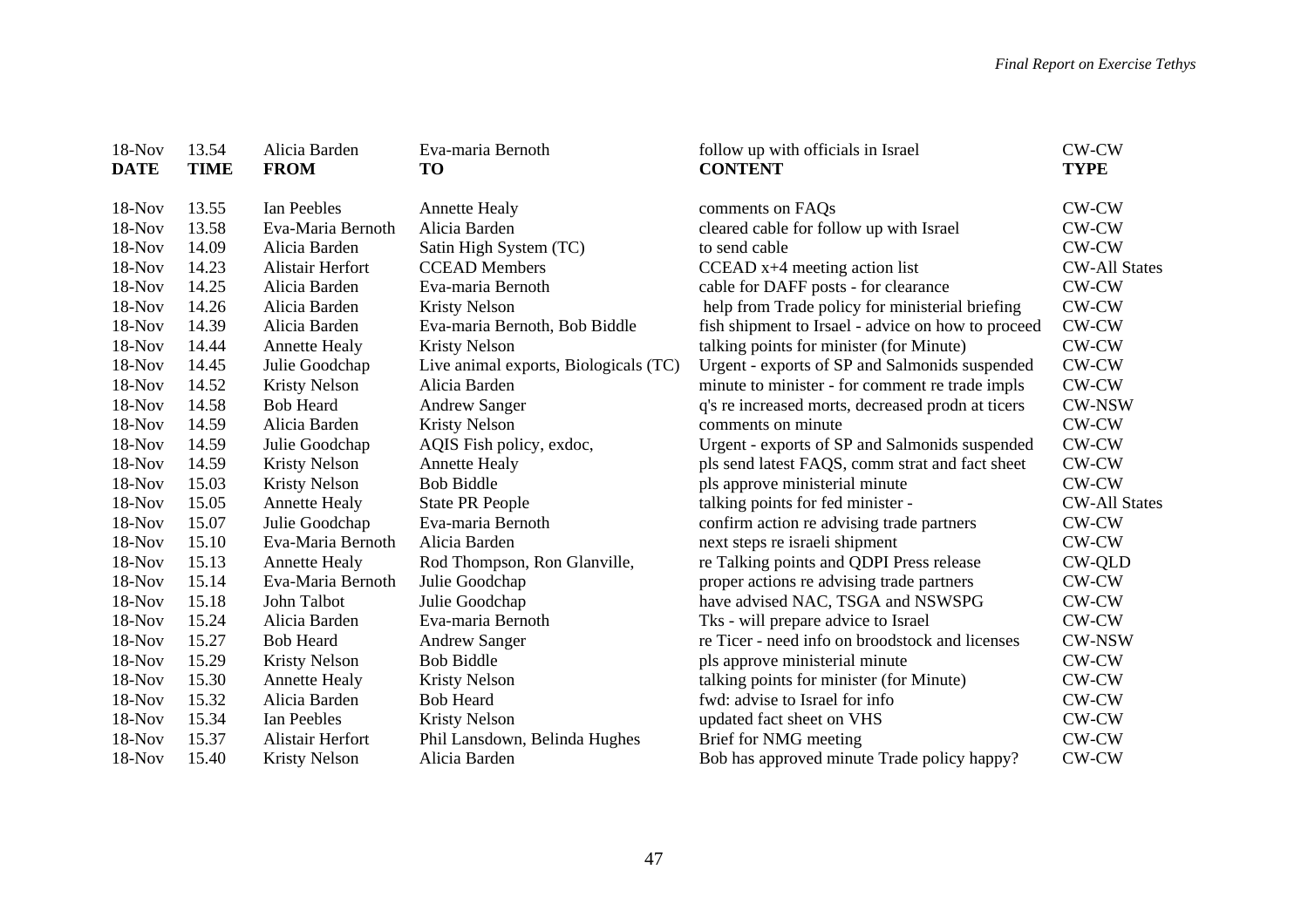NSW-NSW (Vic)<br>NSW-CW

| $18-Nov$    | 15.34       | John Talbot          | Julie Goodchap                | further notification to TSGA                              | CW-CW             |
|-------------|-------------|----------------------|-------------------------------|-----------------------------------------------------------|-------------------|
| <b>DATE</b> | <b>TIME</b> | <b>FROM</b>          | <b>TO</b>                     | <b>CONTENT</b>                                            | <b>TYPE</b>       |
| $18-Nov$    | 15.46       | Phil Lansdown        | <b>NMG</b> Participants       | agenda for NMG meeting                                    | CW-All States/Ind |
| $18-Nov$    | 15.47       | <b>Annette Healy</b> | Rod Thompson                  | didn't received media releases yesterday                  | CW-QLD            |
| $18-Nov$    | 15.49       | Phil Lansdown        | <b>NMG</b> Participants       | draft report from CCEAD mtg                               | CW-All States/Ind |
| $18-Nov$    | 15.50       | <b>Kristy Nelson</b> | Ministers office (TC)         | minute to Minister day 4 of emergency response            | CW-CW             |
| $18-Nov$    | 15.57       | <b>Annette Healy</b> | Rod Thompson                  | re press releases during sim                              | CW-QLD            |
| $18-Nov$    | 15.57       | <b>Lyndel Post</b>   | <b>AFFAEMPLAN Taskforce</b>   | minutes and action list from both TF meetings today CW-CW |                   |
| $18-Nov$    | 16.01       | Ian Peebles          | Ken McColl                    | sampling of fishing tackle for VHS                        | <b>CW-CSIRO</b>   |
| $18-Nov$    | 16.11       | Alicia Barden        | Bob Biddle, Eva-maria Bernoth | draft response to Israel Quarantine for approval          | CW-CW             |
| $18-Nov$    | 16.12       | Alistair Herfort     | <b>CCEAD Members</b>          | minutes from CCEAD day x meeting                          | CW-CW             |
| $18-Nov$    | 16.20       | John Talbot          | Julie Goodchap                | further notification to NSW SPGA                          | CW-CW             |
| $18-Nov$    | 16.24       | <b>Bob Heard</b>     | Nick Rayns                    | collection of samples for AAHL - anglers                  | CW-NSW            |
| $18-Nov$    | 16.25       | Eva-Maria Bernoth    | Alicia Barden, Bob Biddle     | approving the draft response to IQ                        | CW-CW             |
| $18-Nov$    | 16.26       | <b>Bob Heard</b>     | Nick Rayns                    | re collection of samples for AAHL - contact KM            | <b>CW-NSW</b>     |
| $18-Nov$    | 16.30       | Alistair Herfort     | <b>Tethys Control</b>         | draft CCEAD minutes as of close of Day 2 $(X+4)$          | CW-Fac            |

#### NEW SOUTH WALES

<span id="page-47-0"></span>

| DATE     | <b>TIME</b> | <b>FROM</b>          | TО                         | <b>CONTENT</b>                            | <b>TYPE</b> |
|----------|-------------|----------------------|----------------------------|-------------------------------------------|-------------|
| $17-Nov$ | 9.32        | Nick Rayns           | Steve Dunn                 | Preliminary Diagnosis and next actions    | NSW-NSW     |
| $17-Nov$ | 9.43        | <b>Andrew Sanger</b> | Laurie Derwant             | Exercise Tethys (declaration of Q)        | NSW-NSW     |
| $17-Nov$ | 9.56        | Ian Lyall            | <b>Andrew Sanger</b>       | Logistic on Condo Farm and LDCC           | NSW-NSW     |
| $17-Nov$ | 9.58        | Ian Lyall            | Kevin Cooper               | <b>Potential Lake George Closure</b>      | NSW-NSW     |
| $17-Nov$ | 10.09       | Nick Rayns           | Damian Ogburn              | Health Certification of fish sent to SA   | NSW-NSW     |
| $17-Nov$ | 10.11       | <b>Andrew Sanger</b> | Wendy McPherson            | Exercise Tethys (set up of LDCC in condo) | NSW-NSW     |
| $17-Nov$ | 10.12       | Damian Ogburn        | Matt Landos cc Hugh Millar | Samples to AAHL                           | NSW-NSW     |
| $17-Nov$ | 10.14       | Nick Rayns           | Alistair Herfort           | <b>CCEAD</b> Meeting                      | NSW-CW      |
| $17-Nov$ | 10.17       | <b>Andrew Sanger</b> | Max Hertlein               | Logistics on Ticer Farm                   | NSW-NSW     |
| $17-Nov$ | 10.25       | Wendy McPherson      | <b>Andrew Sanger</b>       | Exercise Tethys (set up of LDCC in condo) | NSW-NSW     |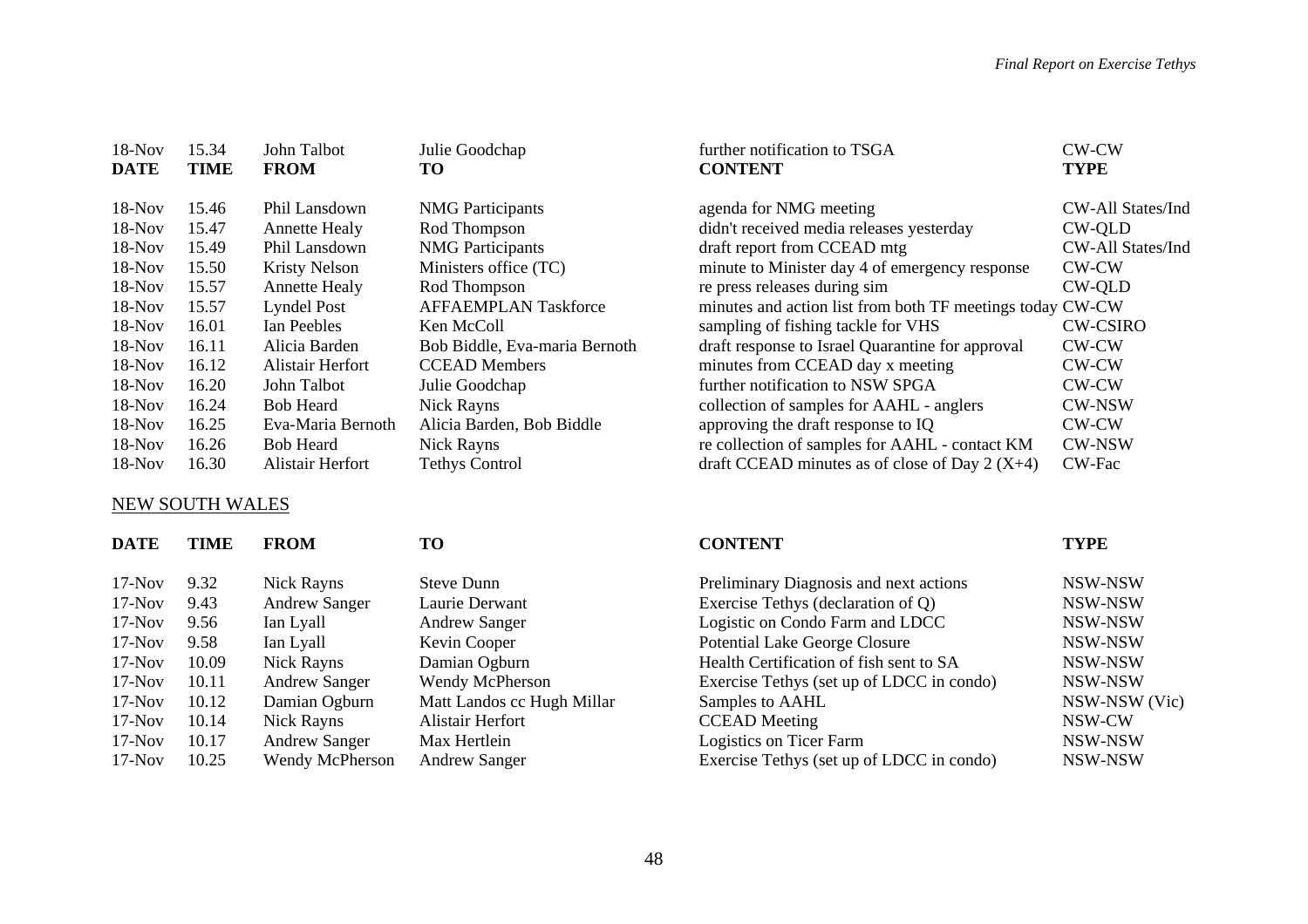| $17-Nov$    | 10.26       | Damian Ogburn          | <b>Nick Rayns</b>              | MOU Between CW and States - Media and PR                                           | NSW-NSW     |
|-------------|-------------|------------------------|--------------------------------|------------------------------------------------------------------------------------|-------------|
| <b>DATE</b> | <b>TIME</b> | <b>FROM</b>            | <b>TO</b>                      | <b>CONTENT</b>                                                                     | <b>TYPE</b> |
| $17-Nov$    | 10.28       | Damian Ogburn          | Eric Aubert                    | Draft Media Release                                                                | NSW-NSW     |
| $17-Nov$    | 10.31       | Nick Rayns             | <b>Steve Dunn</b>              | Exercise Tethys - Media                                                            | NSW-NSW     |
| $17-Nov$    | 10.34       | Nick Rayns             | <b>Bob Biddle</b>              | Exercise Tethys - Media                                                            | NSW-CW      |
| $17-Nov$    | 10.38       | <b>Andrew Sanger</b>   | Ian Lyall                      | Exercise Tethys (Condo LDCC)                                                       | NSW-NSW     |
| $17-Nov$    | 10.45       | <b>Andrew Sanger</b>   | Wendy McPherson                | Exercise Tethys (Condo LDCC)                                                       | NSW-NSW     |
| $17-Nov$    | 10.48       | Damian Ogburn          | Nick Rayns                     | Exercise Tethys (health certification of SA fish)                                  | NSW-NSW     |
| $17-Nov$    | 10.51       | Damian Ogburn          | <b>Matt Landos</b>             | Samples to AAHL                                                                    | NSW-NSW     |
| $17-Nov$    | 10.54       | Ian Lyall              | Andrew Sanger, Wendy McPherson | Exercise Tethys (LDCC set up)                                                      | NSW-NSW     |
| $17-Nov$    | 10.54       | Nick Rayns             | Colin Johnston                 | <b>Health Certification</b>                                                        | NSW-SA      |
| $17-Nov$    | 11.04       | <b>Andrew Sanger</b>   | Allan Lugg                     | Locate Grubben, LDCC set up                                                        | NSW-NSW     |
| $17-Nov$    | 11.05       | Damian Ogburn          | Nick Rayns                     | Heads-up Tethys                                                                    | NSW-NSW     |
| $17-Nov$    | 11.07       | <b>Andrew Sanger</b>   | Allan Lugg                     | Exercise Tethys - possible fish kills                                              | NSW-NSW     |
| $17-Nov$    | 11.08       | Eric Gall              | Mike Ashton                    | Declaration of VHS under the fisheries act 1994                                    | NSW-NSW     |
| $17-Nov$    | 11.12       | Allan Lugg             | <b>Andrew Sanger</b>           | re: Exercise Tethys - possible fish kills                                          | NSW-NSW     |
| $17-Nov$    | 11.16       | Wendy McPherson        | Andrew Sanger and Ian Lyall    | re: Exercise Tethys (LDCC Set up)                                                  | NSW-NSW     |
| $17-Nov$    | 11.25       | <b>Andrew Sanger</b>   | Allan Lugg                     | re: Exercise Tethys - possible fish kills                                          | NSW-NSW     |
| $17-Nov$    | 11.27       | <b>Andrew Sanger</b>   | Wendy McPherson                | re: e: Exercise Tethys (LDCC Set up)                                               | NSW-NSW     |
| $17-Nov$    | 11.30       | Allan Lugg             | <b>Andrew Sanger</b>           | re: Exercise Tethys - possible fish kills                                          | NSW-NSW     |
| $17-Nov$    | 11.31       | Ian Lyall              | <b>Andrew Sanger</b>           | <b>Exercise Tethys - Ticer Farm Issues</b>                                         | NSW-NSW     |
| $17-Nov$    | 11.36       | Ian Lyall              | Wendy McPherson                | Exercise Tethys - Cormorant Cull Licence                                           | NSW-NSW     |
| $17-Nov$    | 11.37       | <b>Andrew Sanger</b>   | <b>Tethys Control</b>          | Ticer farm issues (help on fulfilling a request)                                   | NSW-Fac     |
| $17-Nov$    | 11.37       | <b>Matt Landos</b>     | Damian Ogburn                  | Samples to AAHL                                                                    | NSW-NSW     |
| $17-Nov$    | 11.55       | Ian Lyall              |                                | Andrew Sanger and Wendy McPherson re:re: Exercise Tethys - Condo enterprise centre | NSW-NSW     |
| $17-Nov$    | 11.57       | Wendy McPherson        | Ian Lyall                      | re: Exercise Tethys - Cormorant Cull Licence                                       | NSW-NSW     |
| $17-Nov$    | 12.05       | <b>Andrew Sanger</b>   | Peter Joyce, Max Hertlein      | <b>Exercise Tethys</b>                                                             | NSW-NSW     |
| $17-Nov$    | 12.07       | Ian Lyall              | <b>Andrew Sanger</b>           | Exercise Tethys - questions from planning tech                                     | NSW-NSW     |
| $17-Nov$    | 12.15       | <b>Wendy McPherson</b> | <b>NPWS - NSW</b>              | NPWS Contact - cormorant cull licence                                              | NSW-NSW     |
| $17-Nov$    | 12.19       | Ian Lyall              | Nick Rayns                     | re: Exercise Tethys - Financial delegation                                         | NSW-NSW     |
| $17-Nov$    | 12.22       | <b>Andrew Sanger</b>   | Ian Lyall and Nick Rayns       | re: Exercise tethys questions from planning tech                                   | NSW-NSW     |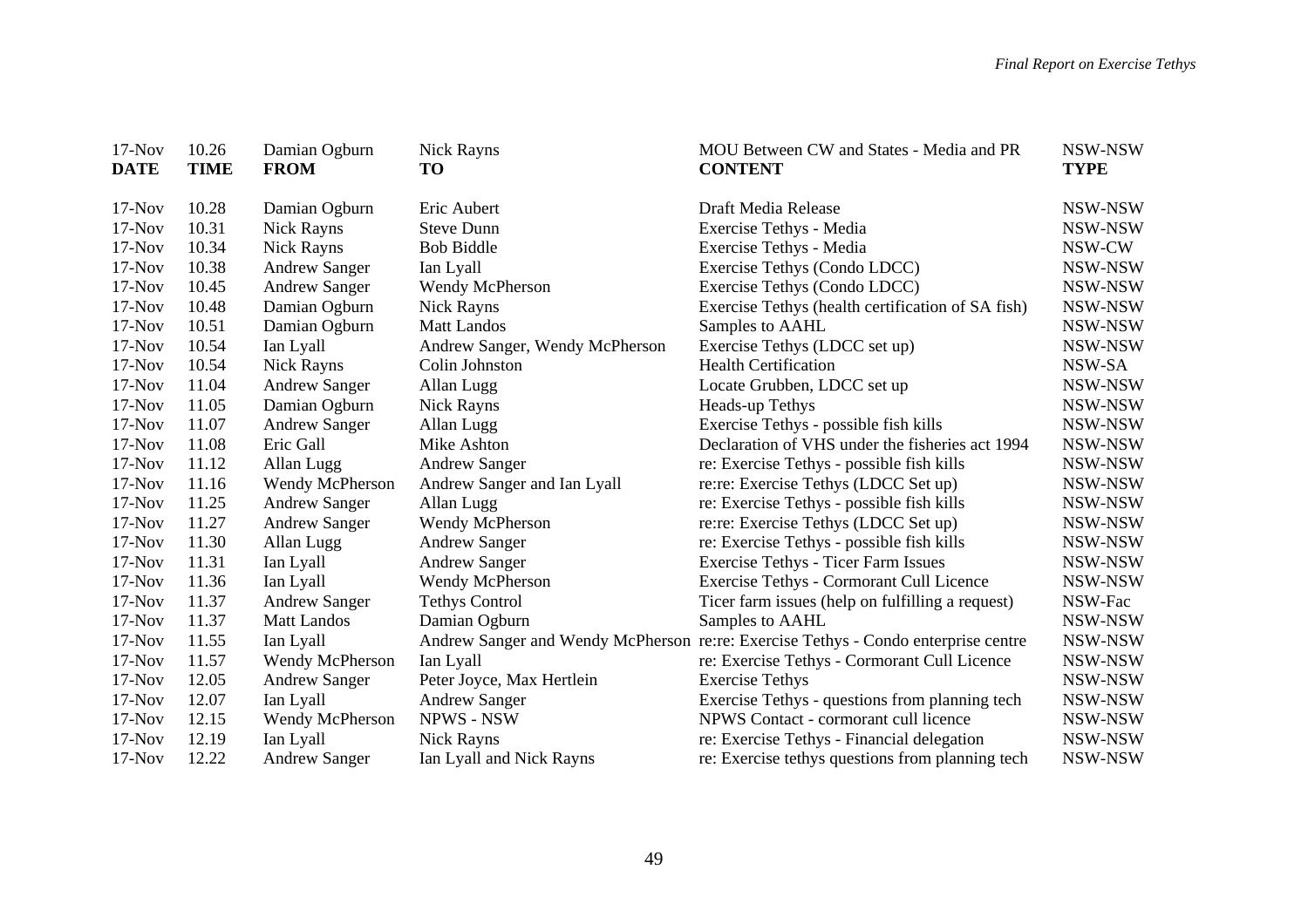| $17-Nov$<br><b>DATE</b> | 12.30<br><b>TIME</b> | <b>Andrew Sanger</b><br><b>FROM</b> | TО                                | Allan Lugg, Peter Joyce, Max Hertlein Fwd: exercise tethys questions from planning tech<br><b>CONTENT</b> | NSW-NSW<br><b>TYPE</b> |
|-------------------------|----------------------|-------------------------------------|-----------------------------------|-----------------------------------------------------------------------------------------------------------|------------------------|
| $17-Nov$                | 12.32                | Damian Ogburn                       | Dean Gilligan                     | <b>VHS</b>                                                                                                | NSW-NSW                |
| $17-Nov$                | 12.33                | <b>Andrew Sanger</b>                | <b>Nick Rayns</b>                 | <b>Exercise Tethys update</b>                                                                             | NSW-NSW                |
| $17-Nov$                | 12.38                | <b>Matt Landos</b>                  | Damian Ogburn                     | <b>AAHL</b> Samples                                                                                       | NSW-NSW                |
| $17-Nov$                | 12.44                | <b>Andrew Sanger</b>                | Max Hertlein                      | Exercise Tethys (disinfection/bird proof?)                                                                | NSW-NSW                |
| $17-Nov$                | 12.56                | <b>Andrew Sanger</b>                | Allan Lugg and Peter Joyce        | exercise tethys - predator control at fish farms                                                          | NSW-NSW                |
| $17-Nov$                | 12.59                | Allan Lugg                          | Allan Ticer                       | Exercise Tethys - Message for Ticer Fish Farm                                                             | NSW-Industry           |
| $17-Nov$                | 13.05                | <b>Andrew Sanger</b>                | Nick Rayns and Eric Aubert        | ET - Staff Update                                                                                         | NSW-NSW                |
| $17-Nov$                | 13.08                | Allan Lugg                          | Aquaculture licensing branch (TC) | ET: Msg for aquaculture licensing branch                                                                  | NSW-NSW                |
| $17-Nov$                | 13.11                | <b>Andrew Sanger</b>                | Peter Joyce                       | Exercise tethys (verbal report)                                                                           | NSW-NSW                |
| $17-Nov$                | 13.16                | Ian Lyall                           | Nick Rayns and Andrew Sanger      | re: ET - questions from planning tech coord                                                               | NSW-NSW                |
| $17-Nov$                | 13.20                | Dean Gilligan                       | Damian Ogburn                     | re: VHS                                                                                                   | NSW-NSW                |
| $17-Nov$                | 13.34                | Ian Lyall                           | <b>Andrew Sanger</b>              | exercise tethys questions from planning tech                                                              | NSW-NSW                |
| $17-Nov$                | 13.57                | <b>Andrew Sanger</b>                | Max Hertlein and Peter Joyce      | et: personal disinfection procedures                                                                      | NSW-NSW                |
| $17-Nov$                | 14.10                | Allan Lugg                          | <b>Andrew Sanger</b>              | Exercise tethys - on movement of fish                                                                     | NSW-NSW                |
| $17-Nov$                | 14.11                | <b>Andrew Sanger</b>                | Max Hertlein and Peter Joyce      | re: et personal disinfection procedures                                                                   | NSW-NSW                |
| $17-Nov$                | 14.15                | Nick Rayns                          | <b>Annette Healy</b>              | NSW media brief                                                                                           | NSW-CW                 |
| $17-Nov$                | 14.18                | Ian Lyall                           | <b>Andrew Sanger</b>              | Fwd:re: ET questions from planning tech coord                                                             | NSW-NSW                |
| $17-Nov$                | 14.22                | Ian Lyall                           | Wendy McPherson                   | Exercise Tethys (noise from shooting birds)                                                               | NSW-NSW                |
| $17-Nov$                | 14.40                | Wendy McPherson                     | <b>NSW Police</b>                 | Culling of birds in the condobolin area                                                                   | NSW-NSW                |
| $17-Nov$                | 14.48                | Allan Lugg                          | <b>Andrew Sanger</b>              | ET: mvt of product re bait supply                                                                         | NSW-NSW                |
| $17-Nov$                | 14.48                | <b>Matt Landos</b>                  | Ian Lyall                         | re: ET - ticer farm issues                                                                                | NSW-NSW                |
| $17-Nov$                | 14.53                | <b>Matt Landos</b>                  | Tim Gippel                        | protocol for collections                                                                                  | NSW-NSW                |
| $17-Nov$                | 15.00                | Wendy McPherson                     | Andrew Sanger and Ian Lyall       | updated information re condobolin                                                                         | NSW-NSW                |
| $17-Nov$                | 15.10                | <b>Andrew Sanger</b>                | Nick Rayns                        | fwd: ET on movement of fish                                                                               | NSW-NSW                |
| $17-Nov$                | 15.17                | <b>Andrew Sanger</b>                | Allan Lugg                        | ET: tracing movement of equip onto ticers                                                                 | NSW-NSW                |
| $17-Nov$                | 15.32                | Allan Lugg                          | Allan Ticer                       | ET: Manager Ticers Perch Farm                                                                             | NSW-Industry           |
| $17-Nov$                | 15.38                | Allan Lugg                          | <b>Andrew Sanger</b>              | ET: movement of fish interstate                                                                           | NSW-NSW                |
| $17-Nov$                | 16.07                | Allan Lugg                          | <b>Andrew Sanger</b>              | Exercise tethys - Vic equipement                                                                          | NSW-NSW                |
| $17-Nov$                | 16.32                | <b>Andrew Sanger</b>                | Allan Lugg                        | ET: movement of stock to Narrandera Fish Centre                                                           | NSW-NSW                |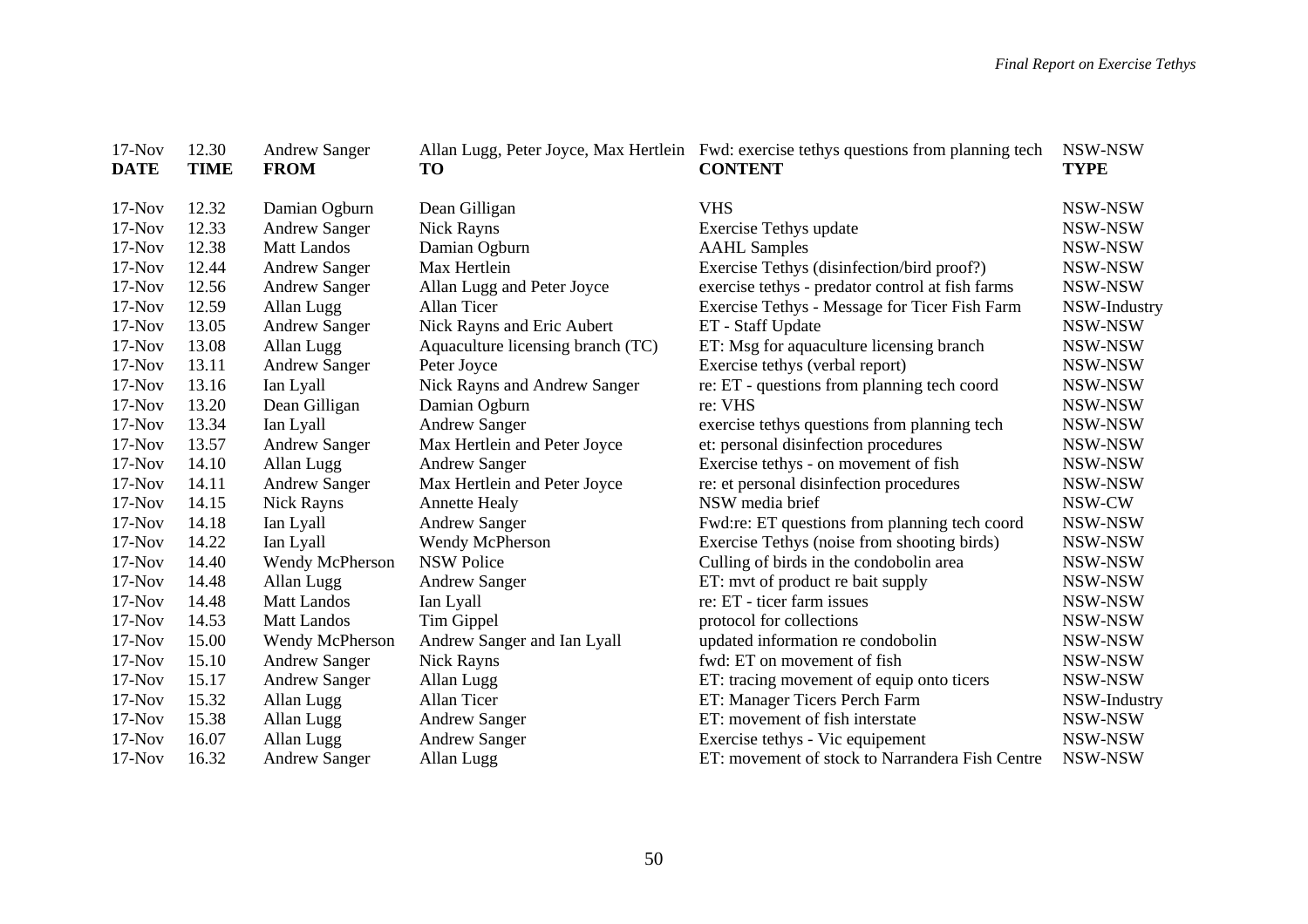| $17-Nov$    | 16.36       | <b>Andrew Sanger</b> | Ian Lyall, Peter Joyce and Max Hertlein ET (security at fish farms)        |                                                | NSW-NSW      |
|-------------|-------------|----------------------|----------------------------------------------------------------------------|------------------------------------------------|--------------|
| <b>DATE</b> | <b>TIME</b> | <b>FROM</b>          | <b>TO</b>                                                                  | <b>CONTENT</b>                                 | <b>TYPE</b>  |
| $17-Nov$    | 16.36       | Damian Ogburn        | Matt Landos (fwd nick rayns, c nelson) Fwd: re: expanding sampling program |                                                | NSW-NSW      |
| $17-Nov$    | 15.14       | <b>Matt Landos</b>   | Damian Ogburn                                                              | re: expanding sampling program                 | NSW-NSW      |
| $17-Nov$    | 15.15       | Tim Gippel           | Ian Charles                                                                | re; Tethys - industry questions                | NSW-Industry |
| $18-Nov$    | 8.46        | Allan Lugg           | Allan Ticer                                                                | ET - attention Allan Ticer                     | NSW-Industry |
| $18-Nov$    | 8.58        | Allan Lugg           | <b>Andrew Sanger</b>                                                       | fwd: ET information on fish food ltd           | NSW-NSW      |
| $18-Nov$    | 9.06        | <b>Andrew Sanger</b> | Nick Rayns and Damian Ogburn                                               | fwd: ET information on fish food ltd           | NSW-NSW      |
| 18-Nov      | 9.08        | <b>Matt Landos</b>   | Allan Lugg                                                                 | Increased tracings                             | NSW-NSW      |
| $18-Nov$    | 9.12        | <b>Andrew Sanger</b> | Damian Ogburn, Matt Landos Rayns                                           | ET - updated information                       | NSW-NSW      |
| $18-Nov$    | 9.17        | Allan Lugg           | <b>Andrew Sanger</b>                                                       | FWD: increased tracings                        | NSW-NSW      |
| $18-Nov$    | 9.32        | Allan Lugg           | Allan Ticer                                                                | re: exercise tethys attention allan ticer      | NSW-Industry |
| $18-Nov$    | 9.33        | Damian Ogburn        | <b>Andrew Sanger</b>                                                       | fwd: equipment movment - exercise tethys       | NSW-NSW      |
| $18-Nov$    | 9.39        | Damian Ogburn        | Matt Landos, Andrew Sanger                                                 | <b>Broodstock at Ticers</b>                    | NSW-NSW      |
| 18-Nov      | 9.39        | <b>Matt Landos</b>   | Andrew Sanger, Damian Ogburn                                               | re: ET - updated information - delgated        | NSW-NSW      |
| $18-Nov$    | 9.41        | Ian Lyall            | Kevin Cooper                                                               | Exercise Tethys - NSW Ag Support Staff         | NSW-NSW      |
| $18-Nov$    | 9.46        | <b>Nick Rayns</b>    | A-1 stock feed analysts and assessors                                      | Information of fish food treatment kills virus | NSW-Industry |
| $18-Nov$    | 9.46        | Ian Lyall            | Andrew Sanger, Wendy McPherson                                             | disinfection protocols                         | NSW-NSW      |
| $18-Nov$    | 9.53        | <b>Andrew Sanger</b> | Max Hertlein                                                               | Broodstock at Ticers - sampling                | NSW-NSW      |
| $18-Nov$    | 9.57        | Nick Rayns           | <b>Steve Dunn</b>                                                          | Memo to D-G and NSW ministers office           | NSW-NSW      |
| 18-Nov      | 10.01       | Damian Ogburn        | <b>Nick Rayns</b>                                                          | Destruction of stock                           | NSW-NSW      |
| $18-Nov$    | 10.03       | Ian Charles          | <b>Matt Landos</b>                                                         | Tethys - hypothetical scenario                 | NSW-NSW      |
| $18-Nov$    | 10.03       | <b>Andrew Sanger</b> | Allan Lugg                                                                 | <b>Tracing duties</b>                          | NSW-NSW      |
| $18-Nov$    | 10.06       | Damian Ogburn        | Laurie Derwant                                                             | Movement controls                              | NSW-NSW      |
| $18-Nov$    | 10.06       | Ian Lyall            | Eric Aubert                                                                | Media information to be sent to premiers dept  | NSW-NSW      |
| $18-Nov$    | 10.08       | <b>Andrew Sanger</b> | Ian Lyall                                                                  | relief staff                                   | NSW-NSW      |
| 18-Nov      | 10.08       | Allan Lugg           | <b>Andrew Sanger</b>                                                       | Fish to Lake George                            | NSW-NSW      |
| $18-Nov$    | 10.14       | <b>Andrew Sanger</b> | Ian Lyall, Wendy McPherson                                                 | <b>Update for Wendy</b>                        | NSW-NSW      |
| $18-Nov$    | 10.26       | Kevin Cooper         | Ian Lyall                                                                  | re - NSW Ag Support Staff (offer)              | NSW-NSW      |
| $18-Nov$    | 10.40       | <b>Andrew Sanger</b> | Julian Granger                                                             | Julian Granger - concern re LG inconsistency   | NSW-NSW      |
| $18-Nov$    | 10.42       | Allan Lugg           | Hugh Millar                                                                | seeking info re Thompsons hatchery             | NSW-Vic      |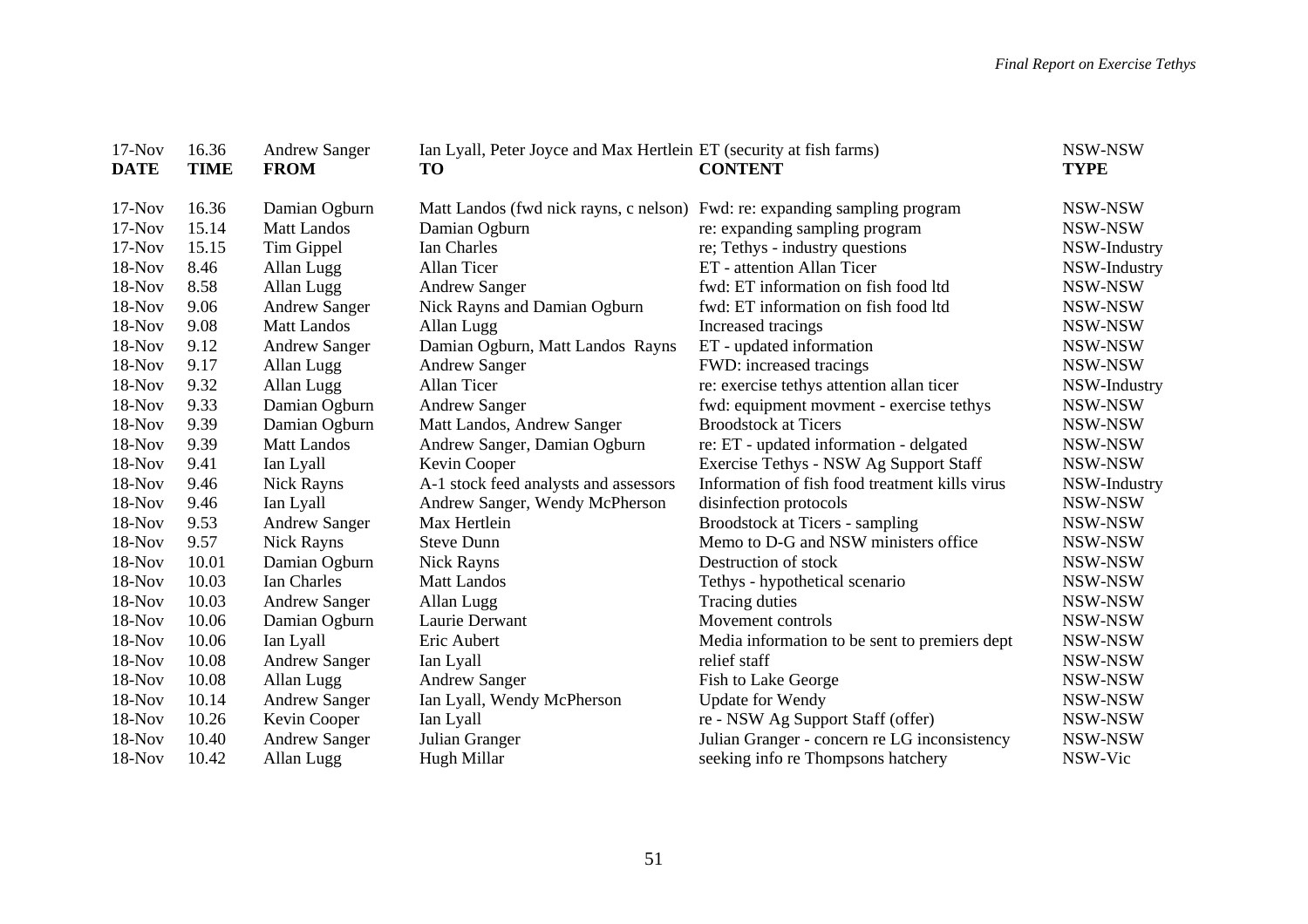| $18-Nov$<br><b>DATE</b> | 10.51<br><b>TIME</b> | Allan Lugg<br><b>FROM</b> | Allan Ticer<br><b>TO</b>             | Allan Ticer - water source for farm<br><b>CONTENT</b>          | NSW-Industry<br><b>TYPE</b> |
|-------------------------|----------------------|---------------------------|--------------------------------------|----------------------------------------------------------------|-----------------------------|
| $18-Nov$                | 10.51                | <b>Matt Landos</b>        | Damian Ogburn (cc Ian Charles)       | re Tethys - hypothetical (scenario reponses)                   | NSW-NSW/Ind                 |
| 18-Nov                  | 10.55                | Allan Lugg                | <b>Andrew Sanger</b>                 | Fish kills in Lachlan                                          | NSW-NSW                     |
| $18-Nov$                | 11.02                | Allan Lugg                | Allan Ticer                          | Attention Allan Ticer - use of fertliser/live food             | NSW-Industry                |
| $18-Nov$                | 11.03                | Damian Ogburn             | Tim Gippel                           | re Tethys - hypothetical (scenario reponses)                   | NSW-NSW                     |
| 18-Nov                  | 11.31                | Tim Gippel                | Ian Charles, Matt Landos             | re Tethys - hypothetical scenario - some answers               | NSW-Industry                |
| $18-Nov$                | 11.36                | Cassandra Nelson          | Janine Sakker                        | seeking details aquaculture permit holders                     | NSW-NSW                     |
| $18-Nov$                | 11.37                | <b>Andrew Sanger</b>      | Allan Lugg                           | details of Ticers farm from Feds                               | NSW-NSW                     |
| $18-Nov$                | 11.43                | Allan Lugg                | <b>Andrew Sanger</b>                 | re Attentional Allan Ticer- use of fertliser/live food NSW-NSW |                             |
| 18-Nov                  | 11.43                | Ian Lyall                 | KC, AL, AS, DO, DG, TG, WM           | Sitrep 0318                                                    | NSW-NSW                     |
| $18-Nov$                | 11.45                | Ian Lyall                 | Damian Ogburn                        | Water in Lake George                                           | NSW-NSW                     |
| 18-Nov                  | 11.47                | Tim Gippel                | Ian Charles                          | Sitrep 0318                                                    | NSW-Industry                |
| 18-Nov                  | 11.56                | Andrew Sanger             | Nick Rayns                           | chasing further info, no live food/fertilisers                 | NSW-NSW                     |
| $18-Nov$                | 12.00                | <b>Andrew Sanger</b>      | Ian Lyall                            | Lake George - Q order, security                                | NSW-NSW                     |
| $18-Nov$                | 12.04                | <b>Matt Landos</b>        | Ian Lyall, Nick Rayns, Damian Ogburn | Chlorinating Lake George? (rant)                               | NSW-NSW                     |
| $18-Nov$                | 12.16                | Ian Lyall                 | Wendy McPherson                      | fwd: Chlorinating Lake George                                  | NSW-NSW                     |
| $18-Nov$                | 12.26                | Allan Lugg                | <b>Andrew Sanger</b>                 | responses from Allan Ticer                                     | NSW-NSW                     |
| $18-Nov$                | 12.30                | Ian Lyall                 | <b>Andrew Sanger</b>                 | Lake George - Q order, security response                       | NSW-NSW                     |
| $18-Nov$                | 12.33                | Allan Lugg                | <b>Andrew Sanger</b>                 | fwd: details of thompson's hatchery                            | NSW-NSW                     |
| $18-Nov$                | 12.40                | Matt Landos               | KC, DO, IL, NR                       | Chlorine calcuations                                           | NSW-NSW                     |
| $18-Nov$                | 12.44                | <b>Wendy McPherson</b>    | Ian Lyall                            | Brief for premiers department (for info)                       | NSW-NSW                     |
| $18-Nov$                | 12.47                | <b>Andrew Sanger</b>      | Nick Rayns                           | fwd: responses from Allan Ticer                                | NSW-NSW                     |
| $18-Nov$                | 12.50                | Damian Ogburn             | <b>Matt Landos</b>                   | re chlorine calcuations: use rotenone instead                  | NSW-NSW                     |
| $18-Nov$                | 12.51                | Allan Lugg                | (tethys control)                     | list of poultry/pig farms in lachlan catchment                 | NSW-NSW                     |
| $18-Nov$                | 12.56                | <b>Andrew Sanger</b>      | Ian Lyall                            | Lake George - notify ACT government?                           | NSW-NSW                     |
| $18-Nov$                | 13.03                | Ian Lyall                 | Andrew Sanger                        | re LG - nick to give update when CCEAD done                    | NSW-NSW                     |
| $18-Nov$                | 13.05                | Ian Lyall                 | Wendy McPherson                      | Updates to premiers brief                                      | NSW-NSW                     |
| 18-Nov                  | 13.15                | Ian Lyall                 | Kevin Cooper                         | contacting locals re clean up                                  | NSW-NSW                     |
| 18-Nov                  | 13.23                | <b>Matt Landos</b>        | Damian Ogburn                        | re chlorine calcuations: use rotenone instead                  | <b>NSW-NSW DATE</b>         |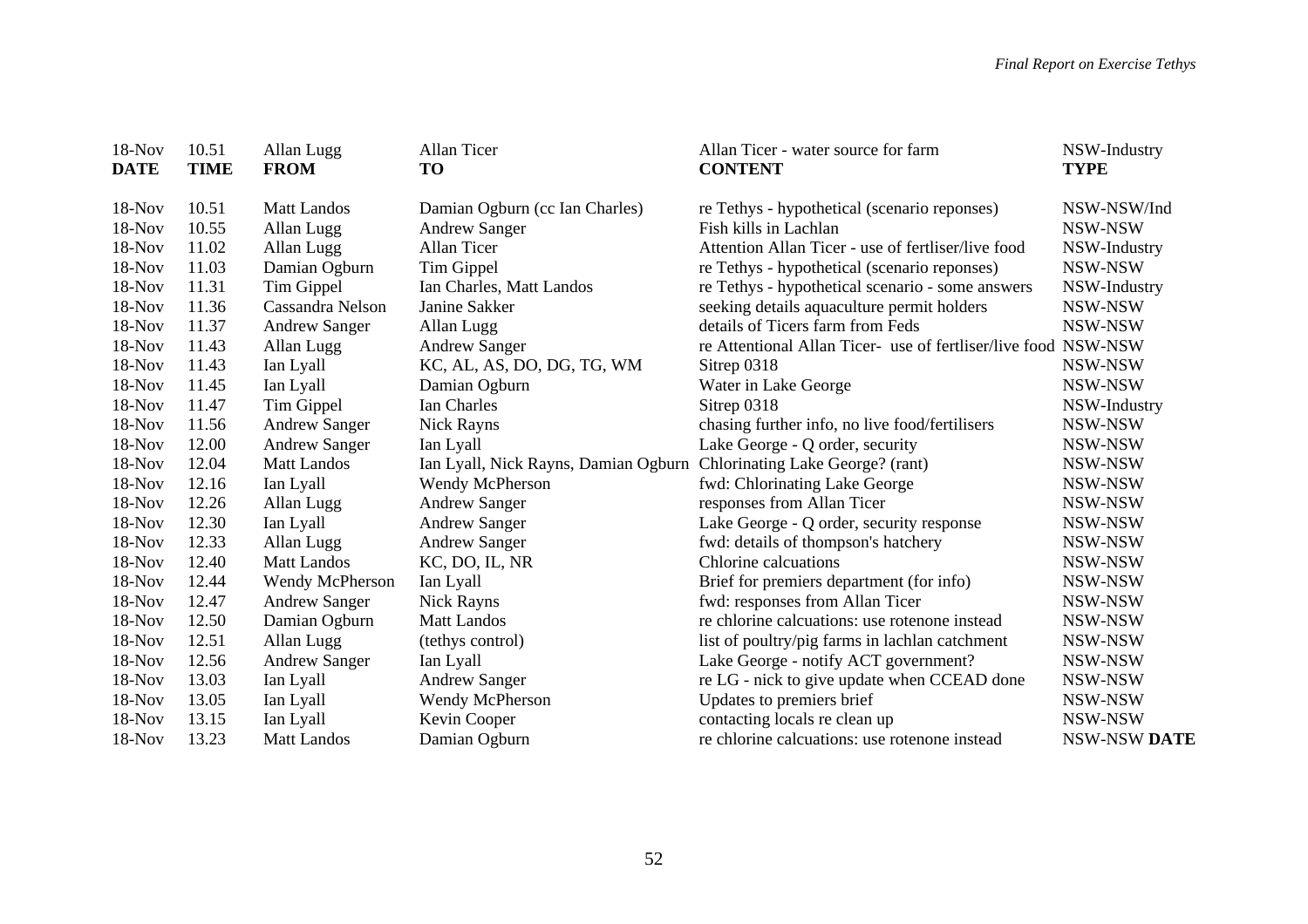| <b>DATE</b> | <b>TIME</b> | <b>FROM</b>          | <b>TO</b>                      | <b>CONTENT</b>                                                     | <b>TYPE</b>   |
|-------------|-------------|----------------------|--------------------------------|--------------------------------------------------------------------|---------------|
| $18-Nov$    | 13.27       | <b>Nick Rayns</b>    | KC AS CN; DO; IL               | Activiation of Animal Health Plan u/ DISPLAN                       | NSW-NSW       |
| $18-Nov$    | 13.31       | Damian Ogburn        | <b>Andrew Sanger</b>           | Quarantine Order (issued under EDA)                                | NSW-NSW       |
| 18-Nov      | 13.34       | <b>Andrew Sanger</b> | Allan Lugg                     | <b>SFM</b> records                                                 | NSW-NSW       |
| $18-Nov$    | 13.36       | Allan Lugg           | <b>Andrew Sanger</b>           | farms upstream of ticer - worth investigating?                     | NSW-NSW       |
| 18-Nov      | 13.55       | Allan Lugg           | <b>SFM Manager</b>             | confirm consignments from Mitchemn                                 | NSW-Industry? |
| $18-Nov$    | 14.13       | Wendy McPherson      | Nick Rayns                     | advise of human health impacts                                     | NSW-NSW       |
| 18-Nov      | 14.14       | <b>Matt Landos</b>   | Peter Whittle                  | VHS epidemilogy/water temp                                         | NSW-QLD       |
| 18-Nov      | 14.18       | Kevin Cooper         | Ian Lyall                      | re contacting locals re clean up                                   | NSW-NSW       |
| $18-Nov$    | 14.26       | Allan Lugg           | <b>Andrew Sanger</b>           | fwd details from SFM re mitchem consignment                        | NSW-NSW       |
| $18-Nov$    | 14.44       | Ian Lyall            | Kevin Cooper                   | use of extension officers in Ag emergencies                        | NSW-NSW       |
| 18-Nov      | 15.00       | <b>Andrew Sanger</b> | Ian Lyall                      | security at farms and LG, help with disposal etc                   | NSW-NSW       |
| 18-Nov      | 15.06       | Ian Lyall            | Kevin Cooper and Andrew Sanger | need timeframe for staff on ground,                                | NSW-NSW       |
| 18-Nov      | 15.06       | Damian Ogburn        | Andrew Sanger, Ian Lyall       | Chlorination of LG proceeding smoothly                             | NSW-NSW       |
| $18-Nov$    | 15.06       | <b>Andrew Sanger</b> | <b>Bob Heard</b>               | list of tourist anglers at Ticers                                  | NSW-CW        |
| $18-Nov$    | 15.14       | <b>Andrew Sanger</b> | Kevin Cooper, Ian Lyall        | PR with Locals at LG would be useful                               | NSW-NSW       |
| 18-Nov      | 15.18       | Kevin Cooper         | Ian Lyall                      | Actioned items re assistance under DISPLAN                         | NSW-NSW       |
| $18-Nov$    | 15.19       | <b>Andrew Sanger</b> | Allan Lugg                     | check growth and mort rates at Ticers since 03/03                  | NSW-NSW       |
| $18-Nov$    | 15.33       | Ian Lyall            | Andrew Sanger                  | fwd details from NSWAg                                             | NSW-NSW       |
| 18-Nov      | 15.38       | <b>Andrew Sanger</b> | Peter Joyce                    | please arrange photograph/video of operation sites                 | NSW-NSW       |
| 18-Nov      | 15.39       | Allan Lugg           | Allan Ticer                    | change in growth/morts/ since intro of broodstock?                 | NSW-Industry  |
| 18-Nov      | 15.46       | <b>Andrew Sanger</b> | Allan Lugg                     | fwd msg from bob heard, for action                                 | NSW-NSW       |
| $18-Nov$    | 15.50       | Allan Lugg           | <b>Andrew Sanger</b>           | fwd details from Allan Ticer re broodstock                         | NSW-NSW       |
| 18-Nov      | 15.52       | <b>Andrew Sanger</b> | <b>Matt Landos</b>             | Increased tracings - only just read your suggestions               | NSW-NSW       |
| $18-Nov$    | 15.55       | Allan Lugg           | Allan Ticer                    | info on broodstock, fishing licenses, mvts last month NSW-Industry |               |
| 18-Nov      | 15.56       | <b>Andrew Sanger</b> | Colin Johnston                 | advice re vic farm sending stock to SFM                            | NSW-SA        |
| $18-Nov$    | 16.15       | <b>Matt Landos</b>   | <b>Andrew Sanger</b>           | re increased tracings                                              | NSW-NSW       |
| $18-Nov$    | 16.20       | Allan Lugg           | <b>Andrew Sanger</b>           | responses from Allan Ticer - all dead ends                         | NSW-NSW       |
| $18-Nov$    | 16.25       | <b>Bob Heard</b>     | <b>Andrew Sanger</b>           | responses from Allan Ticer - all dead ends                         | NSW-CW        |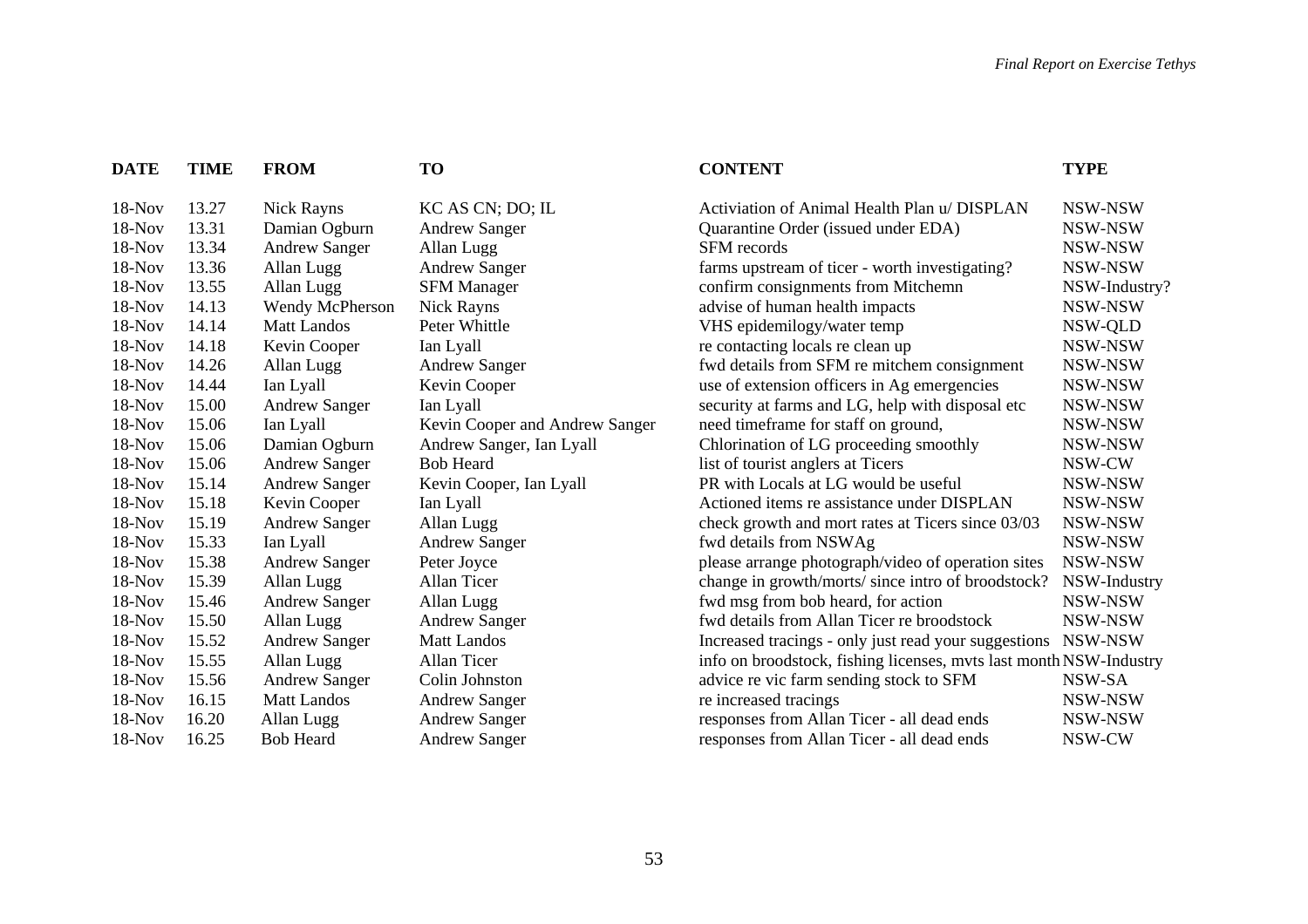### **QUEENSLAND**

<span id="page-53-0"></span>

| <b>TIME</b> | <b>FROM</b>         | <b>TO</b>                 | <b>CONTENT</b>                                        | <b>TYPE</b>                            |
|-------------|---------------------|---------------------------|-------------------------------------------------------|----------------------------------------|
| 1.44        | Karen Skelton       | Qld Team                  | location of details for interstate contacts           | QLD-QLD                                |
| 9.55        | Kevin Dunn          | Old Team                  | Notice of CCEAD 1 meeting                             | QLD-QLD                                |
| 10.37       | Kevin Dunn          | Old Team                  | Circulation of VHS info (US -FWS)                     | QLD-QLD                                |
| 11.19       | Tiina hawkesford    | <b>Kerod Beattie</b>      | Info on timing of CCEAD meeting                       | QLD-QLD                                |
| 12.22       | Ron Glanville       | Qld Team                  | Responsibility and timetable for contacting industry  | QLD-QLD                                |
| 13.09       | Rod McMahon         | Old Team                  | Action Items from QLD IMG 1                           | QLD-QLD                                |
| 13.15       | Tiina hawkesford    | Rod McMahon               | Introduction of mapping officer                       | QLD-QLD                                |
| 13.19       | Terry Hallam        | <b>DPI</b> Exec Directors | <b>Initial Briefing</b>                               | QLD-QLD                                |
| 13.23       | Rod McMahon         | Tiina Hawkesford          | Acknowledgment of Email about mapping officer         | QLD-QLD                                |
| 13.25       | Kevin Dunn          | Qld Team                  | Circulation of CCEAD 1 Action list                    | QLD-QLD                                |
| 13.32       | Karen Skelton       | Old Team                  | Info on QLD silver perch industry                     | QLD-QLD                                |
| 13.38       | Karen Skelton       | Old Team                  | Wider circulation of CCEAD 1 Action List              | QLD-QLD                                |
| 13.43       | Rod Thompson        | Old Team                  | Details of Qld call centres                           | QLD-QLD                                |
| 13.53       | Rod Thompson        | <b>Russell Rogers</b>     | <b>Review Comments on Ministerial</b>                 | QLD-QLD                                |
| 14.14       | Rod Thompson        | <b>Annette Healy</b>      | Request for info to ensure consistency across juris   | QLD-CW                                 |
| 14.25       | Ron glanville       | Rod McMahon               | Request to finalise ministerial                       | QLD-QLD                                |
| 14.31       | Karen Skelton       | Old Team                  | Clarification re details of Ministerial briefing note | QLD-QLD                                |
| 14.35       | Ron glanville       | Rod McMahon               | Confirming Correction to Ministerial briefing note    | QLD-QLD                                |
| 14.49       | <b>Cameron Tree</b> | Julienne Sandefeur        | Request for technical info on fish food pelleting     | QLD-Industry                           |
| 14.50       | Karen Skelton       | Nick Rayns                | <b>Initial Contact</b>                                | <b>QLD-NSW</b>                         |
| 15.47       | Eric Gall           |                           | Draft Declaration for Emergency quarantine            | QLD-QLD                                |
| 16.05       | Rod Thompson        | Qld Team                  | Circulation of Cwealth Comms plan and FAQS            | QLD-QLD                                |
| 16.08       | Ron glanville       | Rod Thompson              | Request for status on industry briefings              | QLD-QLD                                |
|             |                     |                           |                                                       | QLD-QLD                                |
| 16.17       | Karen Skelton       | Nick Rayns                | Request for NSW sitrep                                | <b>QLD-NSW</b>                         |
| 16.21       | Rod McMahon         | Old Team                  | Circulation of QLD SDCHQ sitrep 1                     | QLD-QLD                                |
| 16.27       | Rod Thompson        | <b>Annette Healy</b>      | Request for status on industry briefings              | QLD-CW                                 |
|             | 16.14               | Rod McMahon               | Ron glanville<br>Old Team                             | Circulation of action items from IMG 2 |

| CUNTENT                                               | .              |
|-------------------------------------------------------|----------------|
| location of details for interstate contacts           | QLD-QLD        |
| Notice of CCEAD 1 meeting                             | QLD-QLD        |
| Circulation of VHS info (US -FWS)                     | QLD-QLD        |
| Info on timing of CCEAD meeting                       | QLD-QLD        |
| Responsibility and timetable for contacting industry  | QLD-QLD        |
| Action Items from QLD IMG 1                           | QLD-QLD        |
| Introduction of mapping officer                       | QLD-QLD        |
| Initial Briefing                                      | QLD-QLD        |
| Acknowledgment of Email about mapping officer         | QLD-QLD        |
| Circulation of CCEAD 1 Action list                    | QLD-QLD        |
| Info on QLD silver perch industry                     | QLD-QLD        |
| Wider circulation of CCEAD 1 Action List              | QLD-QLD        |
| Details of Qld call centres                           | QLD-QLD        |
| <b>Review Comments on Ministerial</b>                 | QLD-QLD        |
| Request for info to ensure consistency across juris   | QLD-CW         |
| Request to finalise ministerial                       | QLD-QLD        |
| Clarification re details of Ministerial briefing note | QLD-QLD        |
| Confirming Correction to Ministerial briefing note    | QLD-QLD        |
| Request for technical info on fish food pelleting     | QLD-Industr    |
| Initial Contact                                       | <b>QLD-NSW</b> |
| Draft Declaration for Emergency quarantine            | QLD-QLD        |
| Circulation of Cwealth Comms plan and FAQS            | QLD-QLD        |
| Request for status on industry briefings              | QLD-QLD        |
| Circulation of action items from IMG 2                | QLD-QLD        |
| Request for NSW sitrep                                | <b>QLD-NSW</b> |
| Circulation of QLD SDCHQ sitrep 1                     | QLD-QLD        |
| Request for status on industry briefings              | QLD-CW         |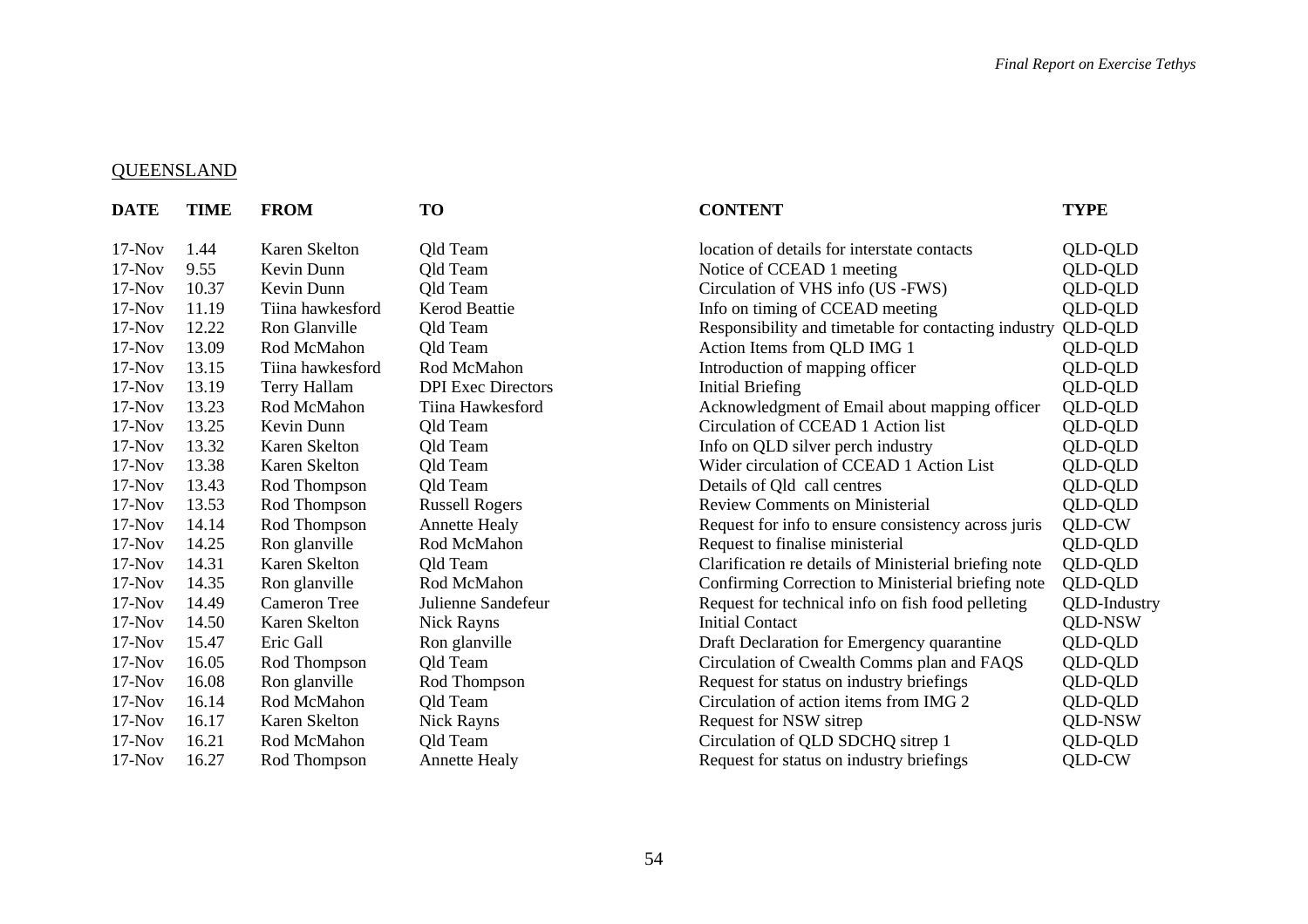| $17-Nov$<br><b>DATE</b> | 16.32<br><b>TIME</b> | Rod Thompson<br><b>FROM</b>      | Rod McMahon<br><b>TO</b>          | Draft Comm Strategy and FAQS<br><b>CONTENT</b>   | QLD-QLD<br><b>TYPE</b> |
|-------------------------|----------------------|----------------------------------|-----------------------------------|--------------------------------------------------|------------------------|
|                         |                      |                                  |                                   |                                                  |                        |
| $17-Nov$                | 17.13                | <b>Cameron Tree</b>              | Allan Lugg                        | Technical detail from Fish Food Pty Ltd          | <b>QLD-NSW</b>         |
| $17-Nov$                | 17.17                | <b>Russell Rogers</b>            | Qld Labs                          | warning of incident and impact on work load      | QLD-QLD                |
| $17-Nov$                | 17.55                | <b>Cameron Tree</b>              | Julienne Sandefeur                | Confirmation of visit to Fish Food Pty Ltd       | QLD-Industry           |
| $17-Nov$                | 17.56                | <b>Cameron Tree</b>              | Old Team                          | NSW Quarantine and relevance to QLD              | QLD-QLD                |
| $17-Nov$                | 17.57                | Peter Whittle                    | <b>Qld Team</b>                   | Circulation of risk analysis                     | QLD-QLD                |
| $17-Nov$                | 18.14                | Rod McMahon                      | Rod Thompson                      | Comms Strategy and FAQS installed on intranet    | QLD-QLD                |
| $17-Nov$                | 18.23                | <b>James Planck</b>              | Qld Team                          | Circulation of draft surveillance plan           | QLD-QLD                |
| 18-Nov                  | 11.13                | Ron glanville                    | Old Team                          | Circulation of Vic Sit Rep 3                     | QLD-QLD                |
| 18-Nov                  | 11.4                 | Karen Skelton                    | Facilitators                      | Request for details of sitreps                   | <b>QLD-Fac</b>         |
| $18-Nov$                | 11.44                | Karen Skelton                    | Facilitators                      | Request for tracing details                      | QLD-Fac                |
| 18-Nov                  | 11.48                | Rod McMahon                      | <b>Qld Team</b>                   | Minutes of QLD IMG 3                             | QLD-QLD                |
| 18-Nov                  | 11.55                | Mike Ashton                      | Kevin Dunn                        | Draft Sitrep 3 for approval                      | QLD-QLD                |
| $18-Nov$                | 12.08                | Karen Skelton                    | Colin Johnston                    | Request for movement details SA-QLD              | QLD-SA                 |
| 18-Nov                  | 12.57                | Rod Thompson                     | Qld Team                          | request for email addresses                      | QLD-QLD                |
| 18-Nov                  | 13.05                | Karen Skelton                    | Old Team                          | Circulation of SA tracing info                   | QLD-QLD                |
| $18-Nov$                | 13.59                | Peter Whittle                    | <b>Matt Landos</b>                | Request for epidemiological info                 | <b>QLD-NSW</b>         |
| 18-Nov                  | 14.04                | Rod Thompson                     | <b>Annette Healy</b>              | Request for talking points                       | QLD-CW                 |
| $18-Nov$                | 14.05                | Qld Regional Officers Peter Kind |                                   | No other fish kills reported                     | QLD-QLD                |
| $18-Nov$                | 14.15                | Rod Thompson                     | Rod McMahon                       | Posting of talking points on website             | QLD-QLD                |
| 18-Nov                  | 14.31                | Ron glanville                    | Karen Skelton                     | Request for action on reported fish kill         | QLD-QLD                |
| 18-Nov                  | 14.44                | Rod Thompson                     | Qld Team                          | Request to copy all Email traffic to list server | QLD-QLD                |
| $18-Nov$                | 14.48                | Rod Thompson                     | Old Team                          | Briefing on second CCEAD                         | QLD-QLD                |
| 18-Nov                  | 14.52                | Rod McMahon                      | Old Team                          | Circulation of QLD SDCHQ sitrep 3                | QLD-QLD                |
| $18-Nov$                | 14.54                | Kerrod Beattie                   | Qld Team                          | Responses to task list for QLD (from CCEAD???)   | QLD-QLD                |
| $18-Nov$                | 15.01                | Peter Kind                       | <b>Qld Regional Fish Officers</b> | Notification of fish kill in Fitzroy River       | QLD-QLD                |
| 18-Nov                  | 15.04                | Rod Thompson                     | <b>Annette Healy</b>              | Request for info re talking points               | QLD-CW                 |
| $18-Nov$                | 15.09                | Peter Whittle                    | Qld Team                          | Website with silver perch info                   | QLD-QLD                |
| $18-Nov$                | 15.27                | Rod McMahon                      | Old Team                          | <b>CCEAD</b> summary on DPI intranet             | QLD-QLD                |
| 18-Nov                  | 15.36                | Karen Skelton                    | Greg Conescu                      | Provision of fish sampling protocols             | QLD-QLD                |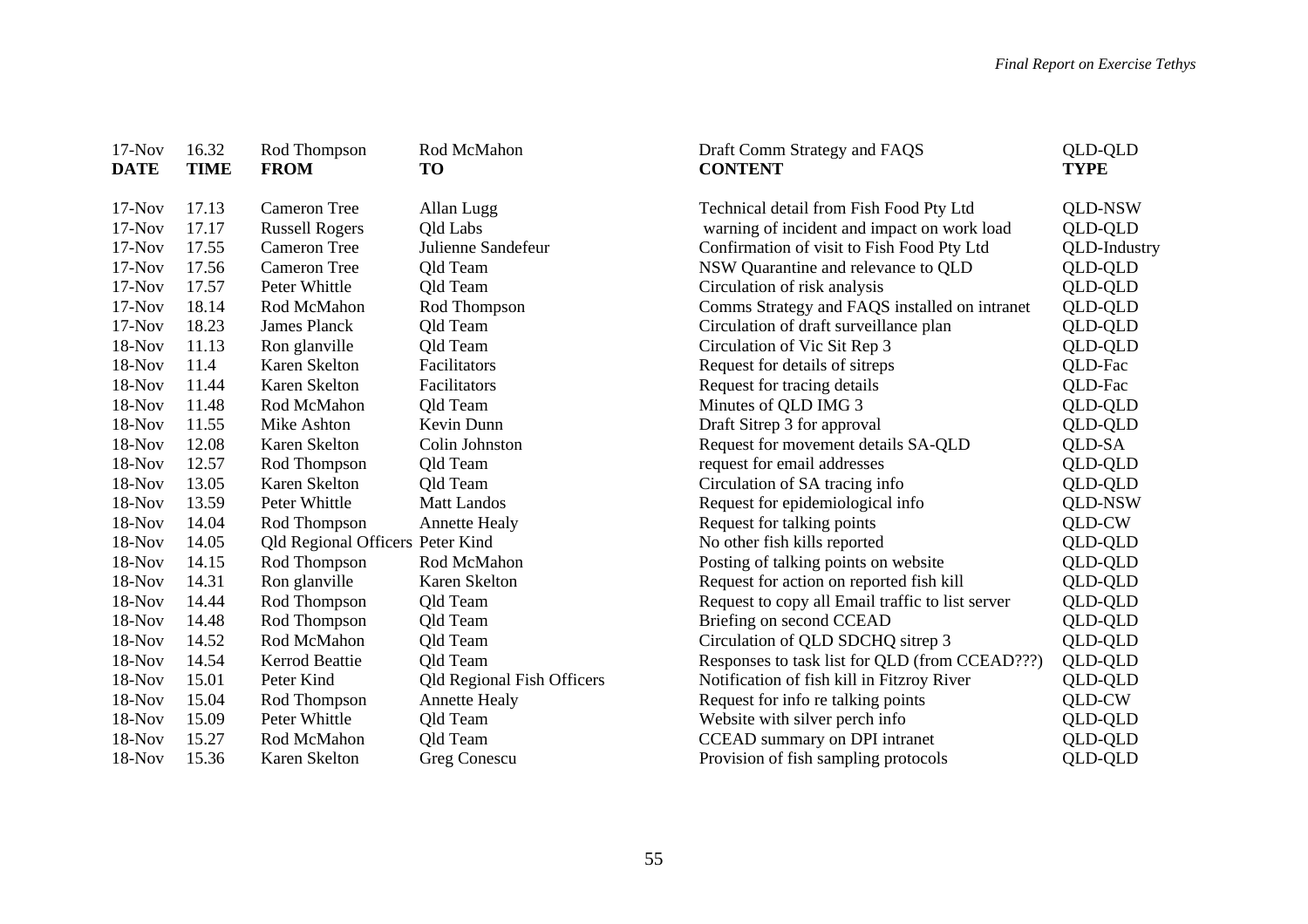| $18-Nov$<br><b>DATE</b> | 15.39<br><b>TIME</b> | Rod McMahon<br><b>FROM</b> | Kevin Dunn<br>TО      |
|-------------------------|----------------------|----------------------------|-----------------------|
|                         |                      |                            |                       |
| $18-Nov$                | 15.42                | Karen Skelton              | Qld Team              |
| $18-Nov$                | 15.43                | Peter Kind                 | Qld Team              |
| $18-Nov$                | 15.46                | Karen Skelton              | Greg Conescu          |
| $18-Nov$                | 15.49                | Karen Skelton              | <b>Qld Team</b>       |
| $18-Nov$                | 15.53                | Rod Thompson               | <b>Annette Healy</b>  |
| $18-Nov$                | 15.56                | Rod Thompson               | <b>Annette Healy</b>  |
| $18-Nov$                | 16.04                | Karen Skelton              | <b>Bob Biddle</b>     |
| $18-Nov$                | 16.05                | Rod Thompson               | <b>Annette Healy</b>  |
| $18-Nov$                | 16.11                | Karen Skelton              | <b>Russell Rogers</b> |
| $18-Nov$                | 16.22                | Rod Thompson               | Qld Team              |
| $18-Nov$                | 16.24                | Peter Whittle              | <b>QLD</b> Team       |
| $18-Nov$                | 17.14                | Rod Thompson               | <b>Annette Healy</b>  |
| $18-Nov$                | 17.22                | Chris Adriaansen           | Qld Team              |
| $18-Nov$                | 17.43                | Karen Skelton              | Facilitators          |

#### SOUTH AUSTRALIA

| <b>DATE</b> | <b>TIME</b> | <b>FROM</b>    | TО                           | <b>CONTENT</b>                                   | <b>TYPE</b> |
|-------------|-------------|----------------|------------------------------|--------------------------------------------------|-------------|
| $17-Nov$    | 10.31       | Colin Johnston | <b>Aquaculture Licensing</b> | Request for details on suspect properties        | SA-SA       |
| $17-Nov$    | 10.41       | Colin Johnston | Dept hierarchy               | Initial notice of event                          | SA-SA       |
| $17-Nov$    | 10.41       | Colin Johnston | <b>Regional Staff</b>        | Initial Briefing and activation                  | SA-SA       |
| $17-Nov$    | 11.11       | Colin Johnston | PIRSA Aquaculture            | Request for details removement from suspect farm | SA-SA       |
| $17-Nov$    | 11.31       | Colin Johnston | State Vet Lab                | Warning re possible increased sample load        | SA-SA       |
| $17-Nov$    | 13.17       | Helen Croft    | Kay Noske                    | Input info for press release                     | SA-SA       |
| $17-Nov$    | 13.19       | Helen Croft    | Will Zacharin                | Minute for Minister                              | SA-SA       |
| $17-Nov$    | 15.41       | Colin Johnston | Nick Rayns                   | Request for tracing details re transport         | SA-NS'      |
| $17-Nov$    | 16.23       | Helen Croft    | Will Zacharin                | <b>Briefing for Minister</b>                     | SA-SA       |

| $18-Nov$<br>DATE | 15.39<br><b>TIME</b> | Rod McMahon<br><b>FROM</b> | Kevin Dunn<br><b>TO</b> | Risk analysis posted on intranet site<br><b>CONTENT</b>        | QLD-QLD<br><b>TYPE</b> |
|------------------|----------------------|----------------------------|-------------------------|----------------------------------------------------------------|------------------------|
| 18-Nov           | 15.42                | Karen Skelton              | Old Team                | Circulation of SA tracing info                                 | QLD-QLD                |
| $18-Nov$         | 15.43                | Peter Kind                 | Old Team                | No other fish kills reported                                   | QLD-QLD                |
| $18-Nov$         | 15.46                | Karen Skelton              | Greg Conescu            | Acknowledgment of message re fish kill                         | QLD-QLD                |
| $18-Nov$         | 15.49                | Karen Skelton              | Old Team                | Fish kill is isolated incident/samples being collected QLD-QLD |                        |
| 18-Nov           | 15.53                | Rod Thompson               | <b>Annette Healy</b>    | Supply of Newspaper articles                                   | QLD-CW                 |
| $18-Nov$         | 15.56                | Rod Thompson               | <b>Annette Healy</b>    | Acknowledgment of Email re lack of NSW briefings QLD-CW        |                        |
| $18-Nov$         | 16.04                | Karen Skelton              | Bob Biddle              | Notification of fish kill in Fitzroy River                     | QLD-CW                 |
| $18-Nov$         | 16.05                | Rod Thompson               | <b>Annette Healy</b>    | Discussion re newspaper articles                               | QLD-CW                 |
| $18-Nov$         | 16.11                | Karen Skelton              | <b>Russell Rogers</b>   | Notification of fish kill in Fitzroy River                     | QLD-QLD                |
| $18-Nov$         | 16.22                | Rod Thompson               | Qld Team                | Request for review of draft press release                      | QLD-QLD                |
| 18-Nov           | 16.24                | Peter Whittle              | <b>QLD</b> Team         | Circulation of revised risk analysis                           | QLD-QLD                |
| $18-Nov$         | 17.14                | Rod Thompson               | <b>Annette Healy</b>    | Qld Press release for info                                     | QLD-CW                 |
| $18-Nov$         | 17.22                | Chris Adriaansen           | Old Team                | Feedback on review of draft press release                      | QLD-QLD                |
| $18-Nov$         | 17.43                | Karen Skelton              | Facilitators            | Acknowledgement - fish kill outcome                            | QLD-QLD                |
|                  |                      |                            |                         |                                                                |                        |

<span id="page-55-0"></span>

|              | <b>THATE</b> | T IXVIIVI      |                              | <u>CONTENT</u>                                   | ,,,,   |
|--------------|--------------|----------------|------------------------------|--------------------------------------------------|--------|
| $\mathbf{V}$ | 10.31        | Colin Johnston | <b>Aquaculture Licensing</b> | Request for details on suspect properties        | SA-SA  |
| V            | 10.41        | Colin Johnston | Dept hierarchy               | Initial notice of event                          | SA-SA  |
| $\mathbf{V}$ | 10.41        | Colin Johnston | <b>Regional Staff</b>        | Initial Briefing and activation                  | SA-SA  |
|              | v 11.11      | Colin Johnston | PIRSA Aquaculture            | Request for details removement from suspect farm | SA-SA  |
|              | v 11.31      | Colin Johnston | State Vet Lab                | Warning re possible increased sample load        | SA-SA  |
| V            | 13.17        | Helen Croft    | Kay Noske                    | Input info for press release                     | SA-SA  |
| $\mathbf{V}$ | 13.19        | Helen Croft    | Will Zacharin                | Minute for Minister                              | SA-SA  |
| V            | 15.41        | Colin Johnston | Nick Rayns                   | Request for tracing details re transport         | SA-NSW |
| V            | 16.23        | Helen Croft    | Will Zacharin                | <b>Briefing for Minister</b>                     | SA-SA  |
|              |              |                |                              |                                                  |        |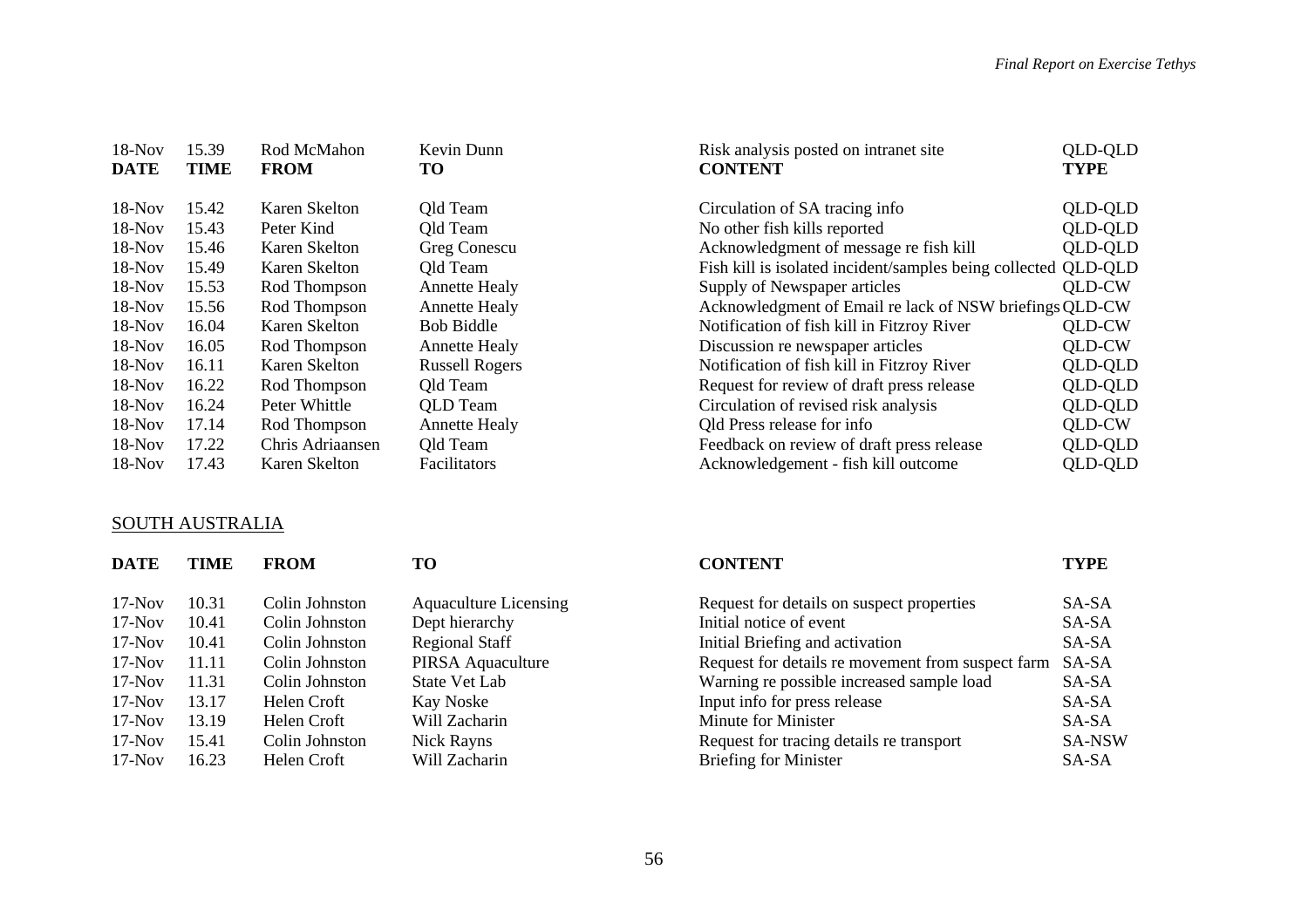| $18-Nov$    | 11.01       | Helen Croft    | <b>IPOT</b>                     | Clarification of species stocked on suspect premises SA-SA |                      |
|-------------|-------------|----------------|---------------------------------|------------------------------------------------------------|----------------------|
| <b>DATE</b> | <b>TIME</b> | <b>FROM</b>    | <b>TO</b>                       | <b>CONTENT</b>                                             | <b>TYPE</b>          |
| $18-Nov$    | 12.35       | Helen Croft    | SA team and QLD                 | Tracings to and from QLD                                   | SA-SA, QLD           |
| $18-Nov$    | 14.31       | Helen Croft    | SA-EPA                          | Request Info on impact of chlorine treatment               | SA-SA                |
| $18-Nov$    | 14.35       | Helen Croft    | Kay Noske                       | Input info for press release                               | SA-SA                |
| $18-Nov$    | 14.46       | Colin Johnston | Will Zacharin                   | Proposed response plan for approval                        | SA-SA                |
| $18-Nov$    | 15.06       | Colin Johnston | Barry Windle (State Controller) | Briefing and CCEAD minutes supplied                        | SA-SA                |
| $18-Nov$    | 15.13       | Helen Croft    | Exercise Control                | Contact details for SA-NMG participant                     | SA-CW                |
| $18-Nov$    | 15.17       | Helen Croft    | Colin Johnston                  | No movement off infected farms                             | SA-SA                |
| $18-Nov$    | 15.23       | Colin Johnston | other states                    | tracing details and request for their tracings             | <b>SA-All States</b> |
| $18-Nov$    | 15.36       | Helen Croft    | Exercise Control                | Request clarification re NMG meeting                       | SA-CW                |
| $18-Nov$    | 15.48       | Colin Johnston | <b>Exercise Control</b>         | EPA permission received - destruction proceeding           | SA-Other SA          |
| $18-Nov$    | 15.51       | Colin Johnston | Fisheries Officers - Renmark    | Upgrade surveillance adjacent to farm sites                | SA-SA                |
| $18-Nov$    | 15.54       | Colin Johnston | Owners - affected farms         | Commencement of destruction and disposal                   | SA-SA                |

#### TASMANIA

<span id="page-56-0"></span>

| <b>DATE</b>     | <b>TIME</b> | <b>FROM</b>             | TO                              | <b>CONTENT</b>                             | <b>TYPE</b>           |
|-----------------|-------------|-------------------------|---------------------------------|--------------------------------------------|-----------------------|
| $18-Nov$        | 9.08        | Bruce Jackson           | <b>Industry Representatives</b> | Notification of incident                   | <b>TAS-TAS</b>        |
| $17-Nov$        | 15.35       | Mary Lou Conway         | <b>Industry Representatives</b> | Notification of incident                   | TAS-TAS               |
| $18-Nov$        | 12.25       | <b>Barry Calderbank</b> | <b>Tethys Control</b>           | Draft Tas press release                    | TAS-CW                |
| $17-Nov$        | 17.21       | Mary Lou Conway         | All states                      | Establishment of Tas SDCHQ                 | <b>TAS-All States</b> |
| <b>VICTORIA</b> |             |                         |                                 |                                            |                       |
| <b>DATE</b>     | <b>TIME</b> | <b>FROM</b>             | <b>TO</b>                       | <b>CONTENT</b>                             | <b>TYPE</b>           |
| $17-Nov$        | 11.13       | Hugh Millar             | Richard Mcloughlin              | Sit rep and request to brief dept heirachy | VIC-VIC               |
| $17-Nov$        | 16.12       | Hugh Millar             | Nick Rayns                      | Request for NSW sit rep                    | VIC-NSW               |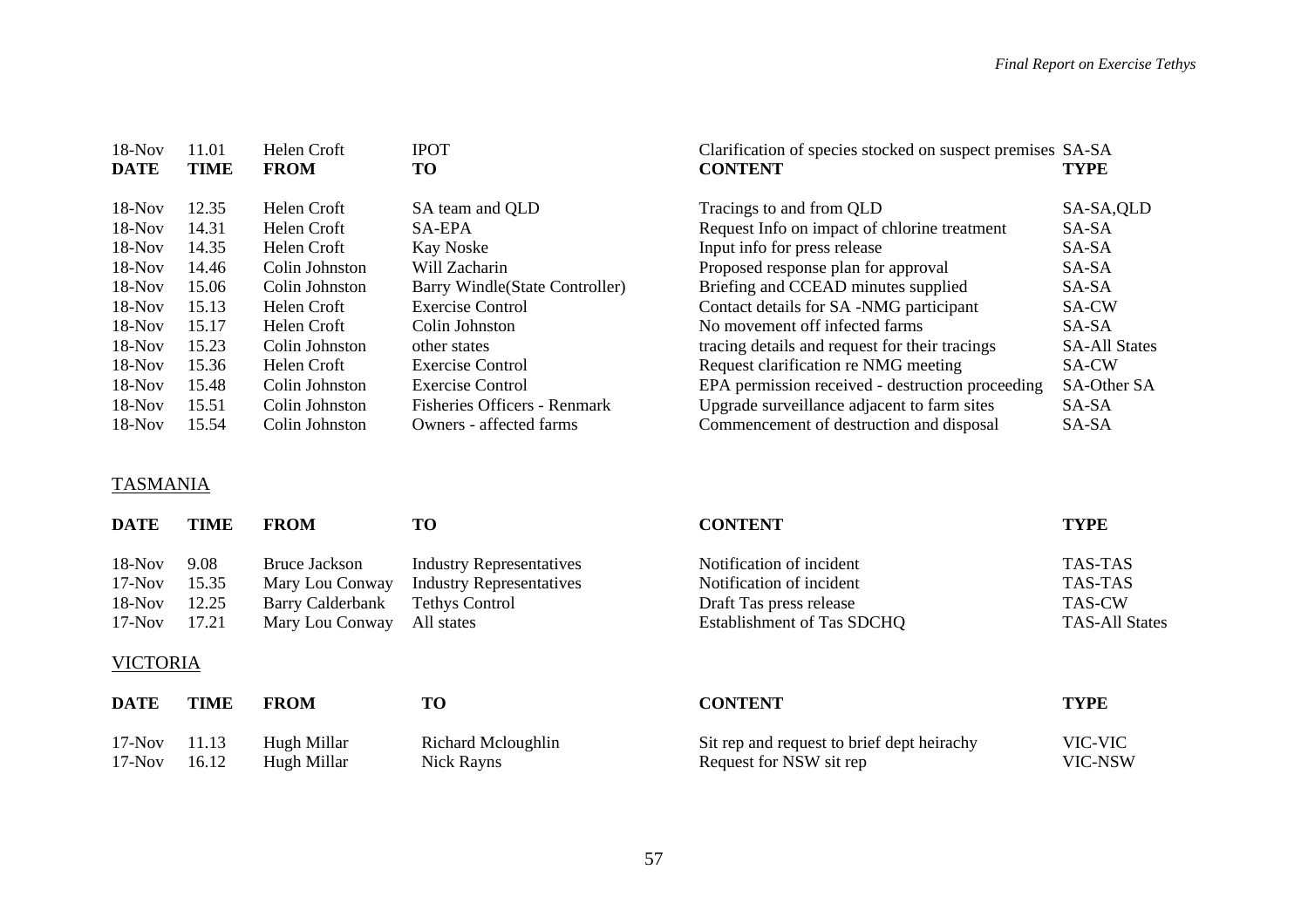| $17-Nov$<br><b>DATE</b> | 14.18<br><b>TIME</b> | Hugh Millar<br><b>FROM</b> | <b>All States</b><br><b>TO</b> | Details of Vic SDCHQ<br><b>CONTENT</b>        | <b>VIC-All States</b><br><b>TYPE</b> |
|-------------------------|----------------------|----------------------------|--------------------------------|-----------------------------------------------|--------------------------------------|
| $17-Nov$                | 16.06                | Hugh Millar                | Richard Mcloughlin             | Sit Rep 1 and request to brief Secretary      | VIC-VIC                              |
| $17-Nov$                | 13.39                | Richard McLoughlin         | Hugh Millar                    | Central Government Response Committee briefed | VIC-VIC                              |
| $17-Nov$                | 17.41                | Hugh Millar                | All States                     | Vic Sit Rep 1                                 | <b>VIC-All States</b>                |
| $17-Nov$                | 18.14                | Patricia Zimmer            | All States                     | Vic Media Release                             | <b>VIC-All States</b>                |
| $17-Nov$                | 16.19                | <b>Anthony Forster</b>     | Vic DPI staff                  | Initial report                                | VIC-VIC                              |
| 18-Nov                  | 09.38                | Hugh Millar                | Nick Rayns                     | Seeking advice on NSW lab results             | VIC-NSW                              |
| $18-Nov$                | 10.01                | Hugh Millar                | <b>Bob Biddle</b>              | Advice on Vic Lab results                     | VIC-CW                               |
| $18-Nov$                | 11.05                | Hugh Millar                | All States                     | Vic Sit Rep 3                                 | VIC-All States                       |
| 18-Nov                  | 11.42                | Hugh Millar                | Richard Mcloughlin             | Briefing to hierachy                          | VIC-VIC                              |
| $18-Nov$                | 12.35                | Hugh Millar                | All States                     | Details of Vic Fish Farms                     | <b>VIC-All States</b>                |
| $18-Nov$                | 15.16                | Hugh Millar                | Vic DPI staff                  | Relevant Vic Legislation                      | VIC-VIC                              |
| $18-Nov$                | 15.51                | Patricia Zimmer            | Vic DPI staff                  | Sit Rep and Industry release                  | VIC-VIC                              |
| $18-Nov$                | 16.06                | Patricia Zimmer            | Vic Team                       | Response Plan                                 | VIC-VIC                              |
| 18-Nov                  | 16.16                | Belinda grace              | Vic Team                       | Media Release                                 | VIC-VIC                              |

#### WESTERN AUSTRALIA

<span id="page-57-0"></span>

| DATE     | <b>TIME</b> | <b>FROM</b>    | TО                          | <b>CONTENT</b>                         | <b>TYPE</b>     |
|----------|-------------|----------------|-----------------------------|----------------------------------------|-----------------|
| $17-Nov$ | 13.52       | Tina Thorne    | Minister                    | Initial briefing on incident           | WA-WA           |
| $17-Nov$ | 14.04       | Rob Tregonning | <b>WAQIS</b>                | Institute ban on silver perch into WA  | WA-WA           |
| $17-Nov$ | 14.33       | Roley Myers    | <b>Annette Healy</b>        | details of WA industry contacts        | WA-CW           |
| $17-Nov$ | 15.09       | Tina Thorne    | Tony Cappelutti             | request to investigate Edwards exports | WA-WA           |
| $17-Nov$ | 15.31       | Tina Thorne    | Hierachy, Industry, WA team | first sit rep                          | WA-WA, industry |
| $17-Nov$ | 15.43       | Fiona O'Connor | <b>Annette Healy</b>        | Draft Media Release for WA             | WA-CW           |
| $17-Nov$ | 15.46       | Tina Thorne    | Hierachy, Industry, WA team | Resend first sit rep                   | WA-WA, industry |
| $17-Nov$ | 15.49       | Tina Thorne    | All WA Fish staff           | Initial briefing to WA Fisheries staff | WA-WA           |
| $18-Nov$ | 10.46       | Tina Thorne    | Tony Cappelutti             | request to resend documents            | WA-WA           |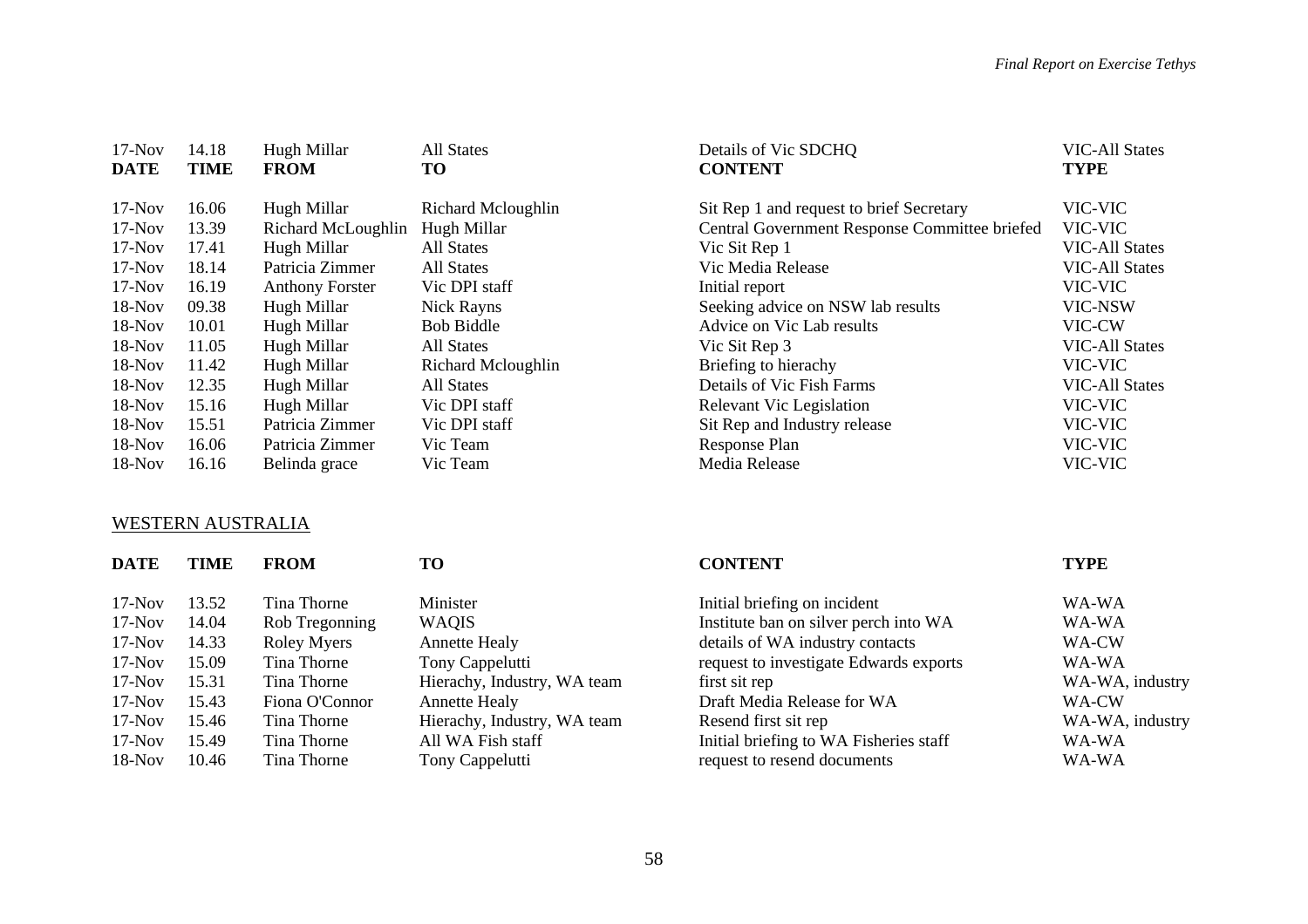### **TABLE 2 - LISTING OF ALL TELEPHONE AND FAX TRAFFIC DURING EXERCISE TETHYS**

#### AUSTRALIAN FISH DISEASES LABORATORY

| <b>DATE TIME</b> | <b>METHOD</b> | <b>FROM</b>    | TO                | <b>CONTENT</b>                                                           | <b>TYPE</b>        |
|------------------|---------------|----------------|-------------------|--------------------------------------------------------------------------|--------------------|
| 17-Nov 11.10     | phone         | Anne Partridge | Ken McColl        | CCEAD teleconference (no mention of Exercise Tethys)                     | <b>CSIRO-CSIRO</b> |
| 17-Nov 12.45     | phone         | Ken McColl     | Matt Landos       | Sample details                                                           | <b>CSIRO-NSW</b>   |
| 17-Nov 12.50     | phone         | Ken McColl     | EvaBernoth        | Left message inquiring whether DAFF needed assistance with fact sheets   | <b>CSIRO-CW</b>    |
| 17-Nov 12.55     | phone         | Ken McColl     | Alex hyatt        | Left message that samples coming in tomorrow for EM examination          | CSIRO-CSIRO        |
| 17-Nov 13.00     | phone         | Ken McColl     | John Young        | Samples coming in tomorrow                                               | <b>CSIRO-CSIRO</b> |
| 17-Nov 13.00     | phone         | Ken McColl     | Martyn Jeggo      | Discuss link with NSW                                                    | CSIRO-CSIRO        |
| 17-Nov 13.04     | phone         | Nette Williams | Ken McColl        | Confirmed culture requirements for samples arriving tomorrow             | <b>CSIRO-CSIRO</b> |
| 17-Nov 13.30     | phone         | Ken McColl     | EvaBernoth        | Discussed preparation of fact sheets                                     | CSIRO-CW           |
| 17-Nov 14.05     | phone         | Ken McColl     | David Boyle       | Discussed number of samples to be processed for PCR                      | <b>CSIRO-CSIRO</b> |
| 17-Nov 14.40     | phone         | Peter Daniels  | Anne Partridge    | Set up meeting to discuss AAHL resources following receipt of SA samples | CSIRO-CSIRO        |
| 17-Nov 15.00     | phone         | Martyn Jeggo   | <b>AAHL</b> staff | Set up meeting to discuss AAHL resources                                 | <b>CSIRO-CSIRO</b> |
| 17-Nov 15.25     | phone         | Ken McColl     | Robert Heard      | Any assistance required for fact sheets                                  | <b>CSIRO-CW</b>    |

#### AUSTRALIAN CAPITAL TERRITORY

<span id="page-58-0"></span>

|              | DATE TIME METHOD | <b>FROM</b>                 | TO                            | <b>CONTENT</b>                            | <b>TYPE</b>    |
|--------------|------------------|-----------------------------|-------------------------------|-------------------------------------------|----------------|
|              |                  |                             |                               |                                           |                |
| 17-Nov 10.45 |                  | Will Andrew                 | ACT team                      | inform that CCEAD will be held            | <b>ACT-ACT</b> |
| 17-Nov 14.32 |                  |                             | Mark Lintermans Andrew Sanger | could not get through                     | <b>ACT-NSW</b> |
| 17-Nov 14.40 |                  |                             | Mark Lintermans NSW Fisheries | correct number for Andrew Sanger          | <b>ACT-NSW</b> |
| 17-Nov 14.41 |                  |                             | Mark Lintermans Andrew Sanger | Enquiries re surveillance for Lake George | <b>ACT-NSW</b> |
| 17-Nov 15.30 |                  | Mark Lintermans Will Andrew |                               | draft outline of surveillance program     | <b>ACT-ACT</b> |
| 17-Nov 16.00 |                  | Rod West                    | <b>ACT Minister</b>           | Initial briefing                          | <b>ACT-ACT</b> |
| 17-Nov 17.15 |                  | Rod West                    | ESB                           | Initial briefing                          | <b>ACT-ACT</b> |
| 17-Nov 10.35 |                  | Will Andrew                 | Rod West                      | Comments on draft ACT sitrep              | ACT-ACT        |
| 17-Nov 10.45 |                  | Will Andrew                 | David Miles                   | info on media releases                    | <b>ACT-ACT</b> |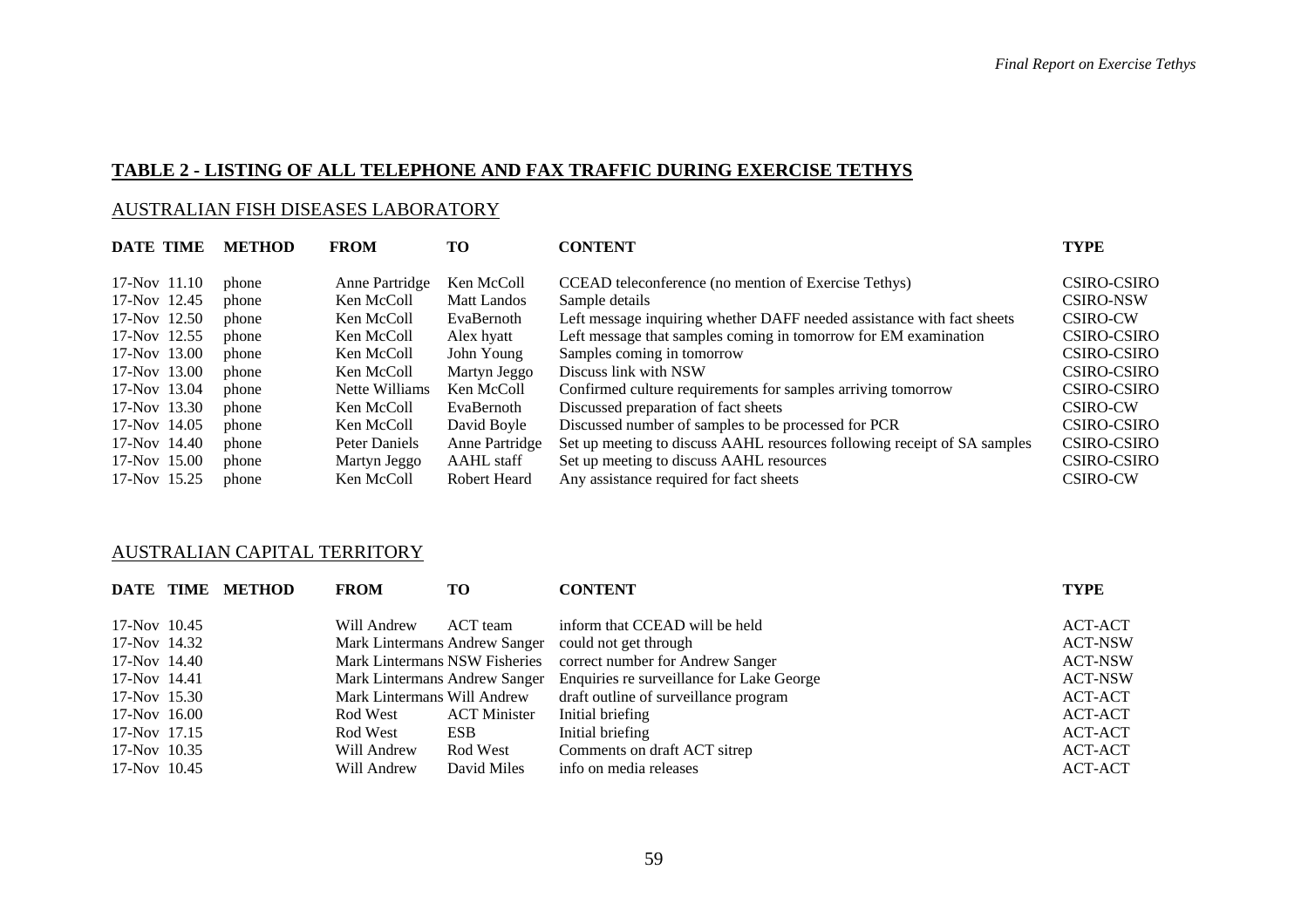| 17-Nov 10.45 |                  | Will Andrew | Rod West    | confirm time for CCEAD brief  | ACT-ACT     |
|--------------|------------------|-------------|-------------|-------------------------------|-------------|
| 17-Nov 11.10 |                  | Will Andrew | ACT team    | to call briefing meeting      | ACT-ACT     |
|              | DATE TIME METHOD | <b>FROM</b> | TO          | <b>CONTENT</b>                | <b>TYPE</b> |
| 17-Nov 11.15 |                  | Will Andrew | ACT team    | Vic Sitrep 3                  | ACT-ACT     |
| 17-Nov 11.15 |                  | Will Andrew | Bob Neil    | confirm meeting time          | ACT-ACT     |
| 18-Nov 11.15 |                  | Will Andrew | David Miles | confirm meeting time          | ACT-ACT     |
| 18-Nov 11.15 |                  | Will Andrew | Rod West    | re confirmed meeting time     | ACT-ACT     |
| 18-Nov 11.30 |                  | Will Andrew | AFFA        | request info re CCEAD meeting | ACT-CW      |
| 18-Nov 15.10 |                  | Will Andrew | David Miles | confirm press release         | ACT-ACT     |
| 18-Nov 15.10 |                  | Will Andrew | ACT team    | distribution of press release | ACT-ACT     |

#### AUSTRALIAN GOVERNMENT

<span id="page-59-0"></span>

| DATE TIME    | <b>METHOD</b> | <b>FROM</b>          | <b>TO</b>           | <b>CONTENT</b>                                               | <b>TYPE</b>     |
|--------------|---------------|----------------------|---------------------|--------------------------------------------------------------|-----------------|
| 17-Nov 10.29 | Phone         | Alistair Herfort     | <b>Facilitators</b> | seeking industry contacts                                    | CW-CW           |
| 17-Nov 10.55 | Phone         | Alistair Herfort     | DAFF switch         | to confrim phone conference booked                           | CW-CW           |
| 17-Nov 11.00 | Phone         | Alistair Herfort     | DAFF switch         | to disucss problems with contacting conference parties       | CW-CW           |
| 17-Nov 11.31 | Phone         | Kristy Nelson        |                     | Peter Millington to find contact number for CCEAD            | CW-WA           |
| 17-Nov 11.33 | Phone         | Kristy Nelson        | <b>DAFF</b> Switch  | To advise Peter Millington's no                              | CW-CW           |
| 17-Nov 13.26 | Phone         | Eva Bernoth          | Ann Partridge       | to speak with Martyn Jeggoe                                  | <b>CW-CSIRO</b> |
| 17-Nov 14.00 | Phone         | Julie Goodchap       | Nick Rayns          | movement NSW-WA                                              | <b>CW-NSW</b>   |
| 17-Nov 14.05 | Phone         | Julie Goodchap       |                     | Peter Millington movement NSW-WA                             | CW-WA           |
| 17-Nov 14.07 | Phone         | Jill Mortier         | Nick Rayns          | request for NSW sitrep                                       | <b>CW-NSW</b>   |
| 17-Nov 14.32 | Phone         | Jill Mortier         |                     | Cassandra Nelsonseeking NSW sitrep                           | <b>CW-NSW</b>   |
| 17-Nov 14.50 | Phone         | <b>Annette Healy</b> | Eric Aubert         | re joint media approach                                      | <b>CW-NSW</b>   |
| 17-Nov 15.00 | Phone         | John Talbot          | Eva Bernoth         | to obtain permission to contact industry                     | CW-CW           |
| 17-Nov 15.05 | Phone         | John Talbot          | Nick Rayns          | to confirm that industry briefed                             | CW-NSW          |
| 17-Nov 15.10 | Phone         | John Talbot          | Eva Bernoth         | to advise industry briefed                                   | CW-CW           |
| 18-Nov 11.20 | Phone         | Robert Heard         |                     | Jillian Sandefeur Details of fish food production            | CW - Industry   |
| 18-Nov 11.45 | Phone         | Robert Heard         |                     | Jillian Sandefeur Request for import permit no for fish meal | CW - Industry   |
| 18-Nov 15.00 | Phone         | Robert Heard         | Chrstian Padua      | Determining recent fishing activity                          | CW - Industry   |
| 18-Nov 15.10 | Phone         | Robert Heard         | Neil Padua          | Determining recent fishing activity                          | CW - Industry   |
| 18-Nov 15.20 | Phone         | Robert Heard         | Cody Smith          | Determining recent fishing activity                          | CW - Industry   |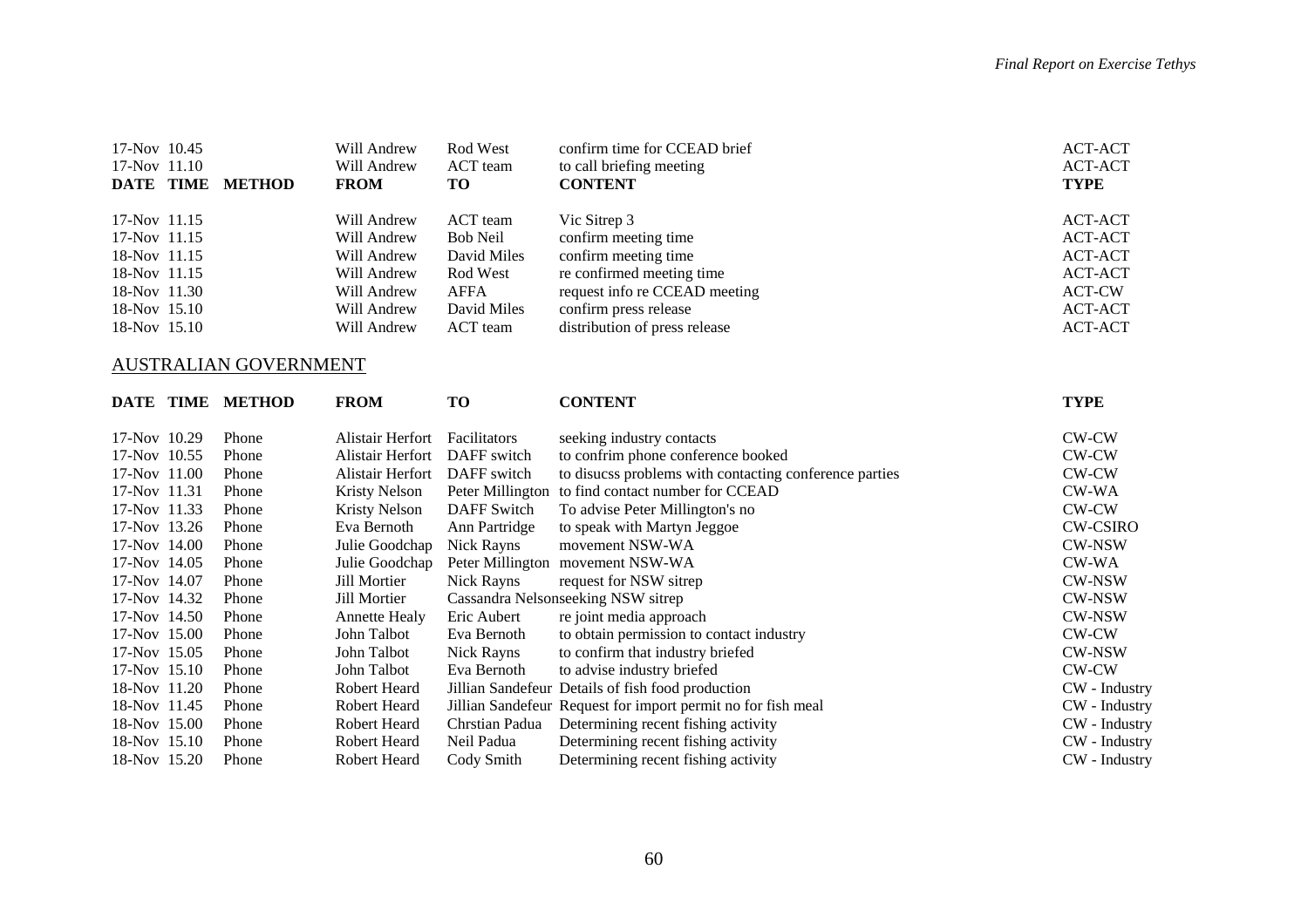| 18-Nov 15.30 | Phone         | Robert Heard                    | Sam Bones             | Determining recent fishing activity                          | CW - Industry |
|--------------|---------------|---------------------------------|-----------------------|--------------------------------------------------------------|---------------|
| 18-Nov 15.40 | Phone         | Robert Heard                    | Dean Trail            | Determining recent fishing activity                          | CW - Industry |
| DATE TIME    | <b>METHOD</b> | <b>FROM</b>                     | TО                    | <b>CONTENT</b>                                               | <b>TYPE</b>   |
|              |               |                                 |                       |                                                              |               |
| 18-Nov 10.15 | Phone         | John Talbot                     |                       | Simon Bennison Update and request for assistance             | CW - Industry |
| 18-Nov 11.10 | Phone         | John Talbot                     |                       | Simon Bennison Update and request for assistance             | CW - Industry |
| 18-Nov 14.55 | Phone         | John Talbot                     |                       | Simon Bennison suspension of exports                         | CW - Industry |
| 18-Nov 15.00 | Phone         | John Talbot                     | Ian Charles           | left message                                                 | CW - Industry |
| 18-Nov 15.10 | Phone         | John Talbot                     | Owen Carrington-Smith | left message                                                 | CW - Industry |
| 18-Nov 15.40 | Phone         | John Talbot                     | Pheroze Jungalwalla   | suspension of exports                                        | CW - Industry |
| 18-Nov 11.05 | Phone         | Alistair Herfort                | Facilitators          | determine industry rep attendance at CCEAD                   | CW - Industry |
| 18-Nov 11.15 | Phone         | Alistair Herfort                | <b>Russell Rogers</b> | determine FAX no for CCEAD material                          | CW-QLD        |
| 18-Nov 12.00 | Phone         | Belinda Hughes                  | Kelly Psaarros        | Problems with R drive access                                 | CW-CW         |
| 18-Nov 12.20 | Phone         | Belinda Hughes                  | <b>Kelly Psaarros</b> | Problems with R drive access                                 | CW-CW         |
| 18-Nov 15.00 | Phone         | Belinda Hughes Craig Chalton    |                       | Contact no for NMG meeting                                   | CW-ACT        |
| 18-Nov 15.01 | Phone         | Belinda Hughes Michelle         |                       | Contact no and person for NMG meeting                        | CW-QLD        |
| 18-Nov 15.03 | Phone         | Belinda Hughes Ian Charles      |                       | left message re NMG meeting                                  | CW - Industry |
| 18-Nov 15.04 | Phone         |                                 |                       | Belinda Hughes Peter Millington WA cant participate in NMG   | CW-WA         |
| 18-Nov 15.05 | Phone         |                                 |                       | Belinda Hughes Simon bennison Left message to call back      | CW - Industry |
| 18-Nov 15.24 | Phone         |                                 |                       | Belinda Hughes Simon Bennison Left message to call back      | CW - Industry |
| 18-Nov 15.25 | Phone         | Belinda Hughes Ian Charles      |                       | Left message to call back                                    | CW - Industry |
| 18-Nov 15.28 | Phone         | Belinda Hughes Alistair Herfort |                       | request for CCEAD minutes for NMG                            | CW-CW         |
| 18-Nov 15.29 | Phone         |                                 |                       | Belinda Hughes Simon Bennison confirmed contact no and Email | CW - Industry |
| 18-Nov 15.40 | Phone         | Belinda Hughes Lorraine         |                       | inform that teleconf nos FAXed through                       | CW-CW         |

### **QUEENSLAND**

<span id="page-60-0"></span>

|              | DATE TIME METHOD | <b>FROM</b>   | <b>TO</b>  | <b>CONTENT</b>                                                 | <b>TYPE</b>    |
|--------------|------------------|---------------|------------|----------------------------------------------------------------|----------------|
| 17-Nov 10.10 | phone            | Mike Ashton   | Eric Gall  | options for controlling intoroduction of VHS vectors           | QLD-QLD        |
| 17-Nov 12.00 | phone            | Cameron Tree  |            | Julie Sandefeur request for info on raw materials in fish food | QLD-Industry   |
| 17-Nov 12.00 | phone            | Karen Skelton |            | Commonwealth request for NSW contact details                   | OLD-CW         |
| 17-Nov 12.15 | phone            | James Planck  | Allan Lugg | Tracings NSW-QLD                                               | <b>OLD-NSW</b> |
| 17-Nov 12.15 | phone            | Karen Skelton | Nick Rayns | left, message                                                  | <b>OLD-NSW</b> |
| 17-Nov 1.55  | phone            | Cameron Tree  |            | Andrew Sanger discussion on quarantine measures                | <b>OLD-NSW</b> |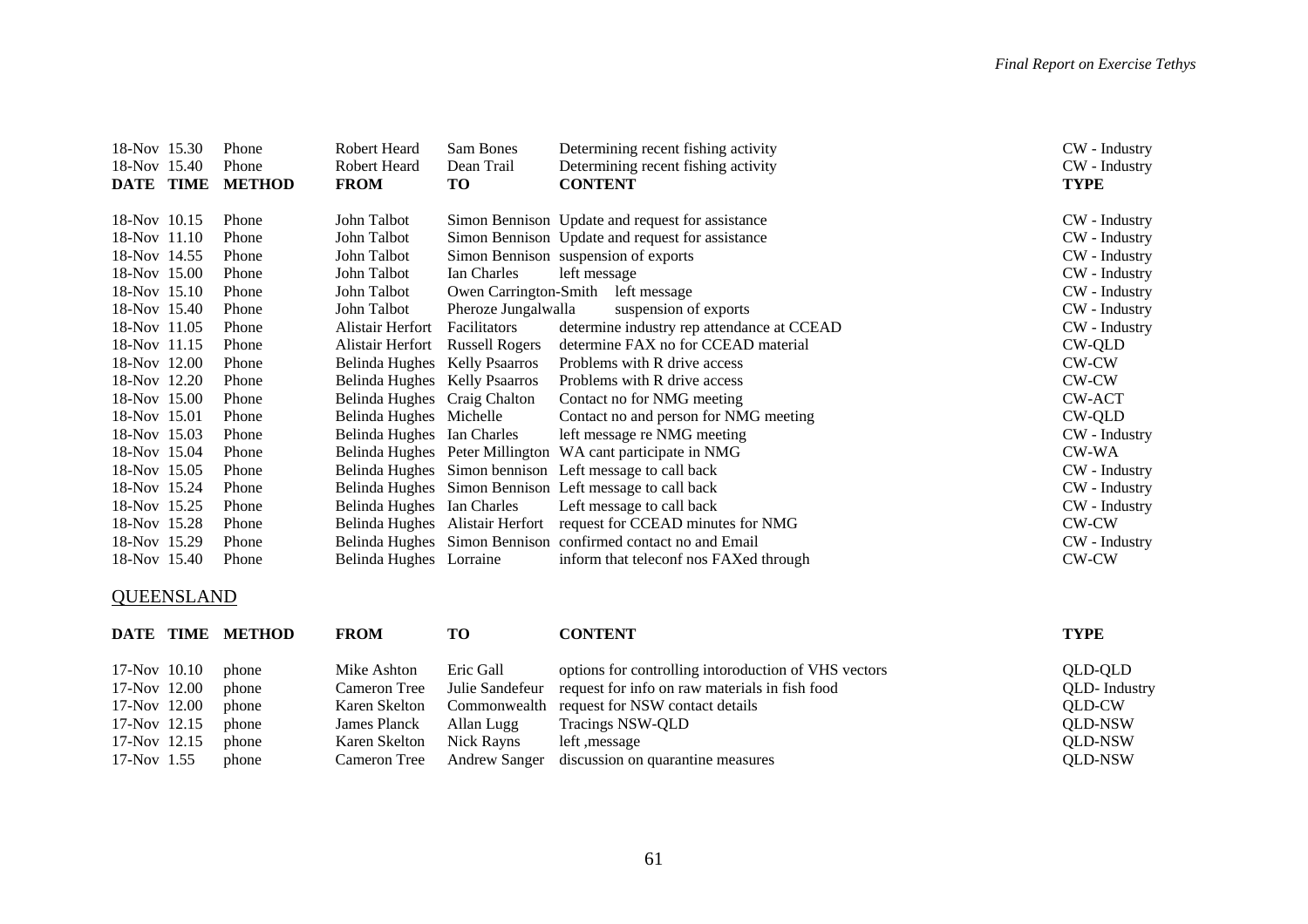17-Nov 15.10 phone Karen Skelton Nick Rayns looking for NSw Sitrep QLD-NSW QUD-NSW

#### NEW SOUTH WALES

<span id="page-61-0"></span>

|               | DATE TIME METHOD | <b>FROM</b>            | <b>TO</b>         | <b>CONTENT</b>                                                            | <b>TYPE</b> |
|---------------|------------------|------------------------|-------------------|---------------------------------------------------------------------------|-------------|
| $17-Nov$ 9.00 | Phone            | Nick Rayns             | <b>NSW Team</b>   | Discussed next steps, see email                                           | NSW-NSW     |
| 17-Nov 9.25   | Phone            | <b>Andrew Sanger</b>   | Laurie Derwant    | Seek legal advice re quarantine of Lake Goerge                            | NSW-NSW     |
| 17-Nov 9.25   | Phone            | D Gilligan             | Allan Lugg        | Asking about who picked up fish from Ticers silver perch farm.            | NSW-NSW     |
| 17-Nov 9.26   | Phone            | Ian Lyall              | Ops Mgr/Albury    | Discussing interagency closure of Lake George                             | NSW-NSW     |
| 17-Nov 9.35   | Phone            | <b>Andrew Sanger</b>   | Lyall/PSFC        | Left message re exercise instructions                                     | NSW-NSW     |
| 17-Nov 9.41   | Phone            | Ian Lyall              | A. Sanger         | Discussing legal advice of closure                                        | NSW-NSW     |
| 17-Nov 10.00  | Phone            | Damian Ogburn K Cooper |                   | 45 inspectors & Exotic Diseases Act to control movement in NSW            | NSW-NSW     |
| 17-Nov 10.00  | Phone            | Nick Rayns             | Miller/Vic        | Advised of Vic affected farms x 2                                         | NSW-VIC     |
| 17-Nov 10.10  | Phone            | Nick Rayns             | Johnston/SA       | Advised of SA affected farms x 2                                          | NSW-SA      |
| 17-Nov 10.10  | Phone            | W McPherson            |                   | Condo Ag. CentreRang to enquire facilities at the centre                  | NSW-NSW     |
| 17-Nov 10.20  | Phone            | Ian Lyall              | A Sanger          | Discussed conversation with Kevin Cooper re Exotic Diseases Act           | NSW-NSW     |
| 17-Nov 10.25  | Phone            | W McPherson            | Wagga Ag Dept     | Rang to get some contact phone numbers                                    | NSW-NSW     |
| 17-Nov 10.30  | Phone            | Ian Lyall              | Kevin Cooper      | Discussion of quarantine procedures and and best option                   | NSW-NSW     |
| 17-Nov 10.35  | Phone            | W McPherson            |                   | Condo Ag. CentreRang to get more information re facilities                | NSW-NSW     |
| 17-Nov 10.40  | Phone            | Nick Rayns             | Johnston/SA       | Provided Ticer anem so double checks can be done                          | NSW-SA      |
| 17-Nov 10.45  | Phone            | W McPherson            | <b>CTC</b> Centre | Rang to enquire about facilities                                          | NSW-NSW     |
| 17-Nov 11.00  | Phone            | Damian Ogburn          | K Cooper          | MOU ACT with Agriculture so if spreads to Lake Burley Griffin             | NSW-NSW     |
| 17-Nov 11.07  | Phone            | Ian Lyall              | A Sanger          | Discussed Dept. Ag. Resources and information                             | NSW-NSW     |
| 17-Nov 11.15  | Phone            | Ian Lyall              | Landos            | <b>Status</b>                                                             | NSW-NSW     |
| 17-Nov 11.39  | Phone            | Ian Lyall              | A Sanger          | Discussed access to resources, need to update brief                       | NSW-NSW     |
| 17-Nov 11.40  | Phone            | <b>Andrew Sanger</b>   | Ian Lyall         | Disinfection protocol.                                                    | NSW-NSW     |
| 17-Nov 11.49  | Phone            | Ian Lyall              | Landos            | contacting AAHL re samples plus email protocol and fish sampling protocol | NSW-NSW     |
| 17-Nov 12.15  | Phone            | <b>Matt Landos</b>     | <b>AAHL</b>       | Advise samples coming                                                     | NSW-CSIRO   |
| 17-Nov 12.15  | Phone            | Nick Rayns             | Millington/WA     | Bringing him up to speed                                                  | NSW-WA      |
| 17-Nov 12.25  | Phone            | <b>Andrew Sanger</b>   | Laurie Derwant    | Advise him that he was not needed further                                 | NSW-NSW     |
| 17-Nov 12.30  | Phone            | <b>Matt Landos</b>     | Damian Ogburn     | Re AAHL shipment                                                          | NSW-NSW     |
| 17-Nov 12.35  | Phone            | Ian Lyall              | A Sanger          | Discussed need for an update                                              | NSW-NSW     |
| 17-Nov 12.40  | Phone            | <b>Matt Landos</b>     | <b>AAHL</b>       | Re samples to be sent                                                     | NSW-CSIRO   |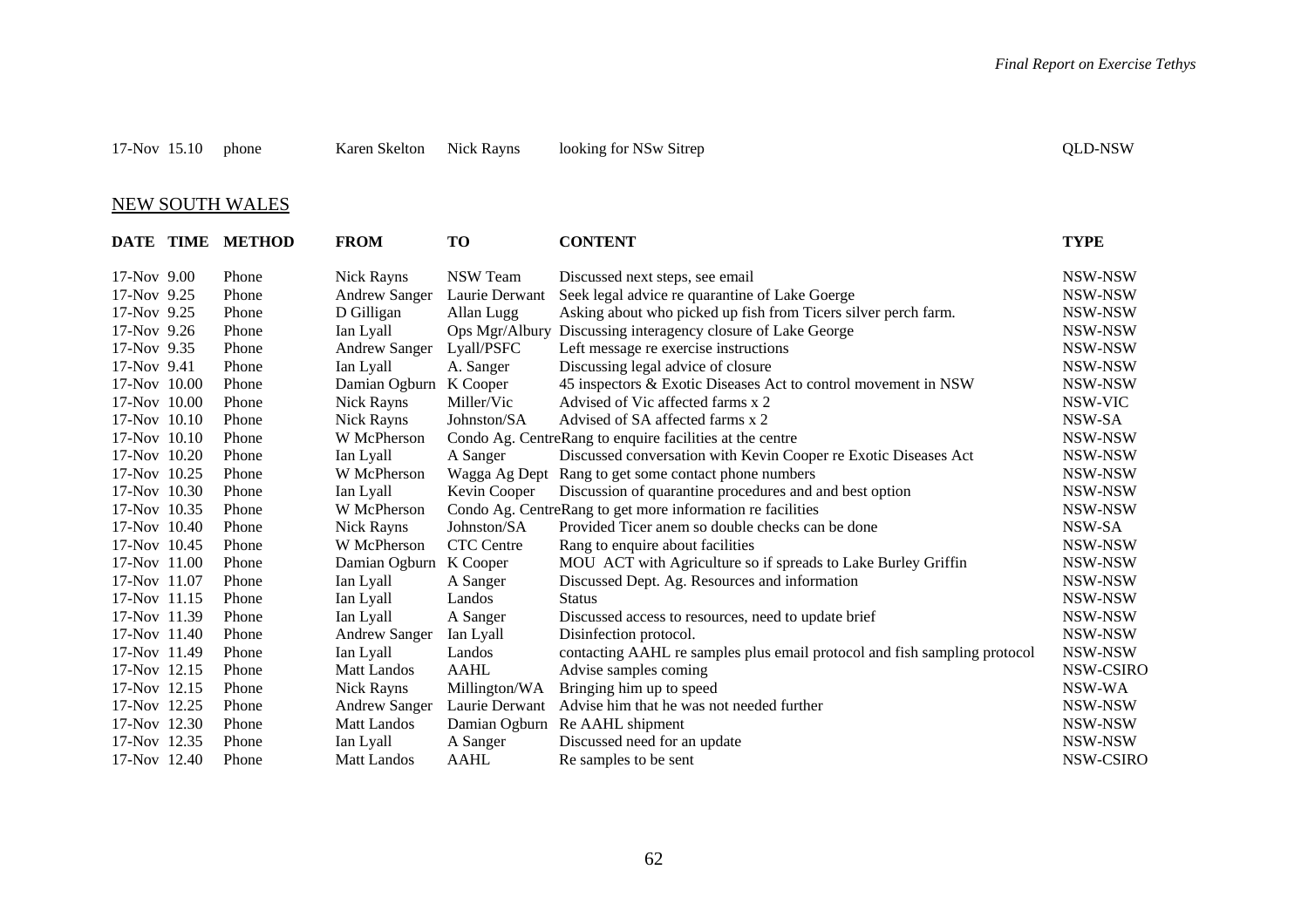| 17-Nov 12.45 | Phone            | Allan Lugg                | Sanger/Albury      | Contacts for fish farms                                                   | NSW-NSW        |
|--------------|------------------|---------------------------|--------------------|---------------------------------------------------------------------------|----------------|
| 17-Nov 13.00 | Phone            | Allan Lugg                | Graeme Bowley      | Who is Ag licensing                                                       | NSW-NSW        |
| 17-Nov 13.18 | Phone            | Ian Lyall                 | <b>SDHQ</b>        | Emailed at 10.47 details of protocols                                     | NSW-NSW        |
| 17-Nov 13.20 | Phone            | Allan Lugg                | James Plank        | Any trace forward to Qld                                                  | NSW-NSW        |
|              | DATE TIME METHOD | <b>FROM</b>               | <b>TO</b>          | <b>CONTENT</b>                                                            | <b>TYPE</b>    |
| 17-Nov 13.29 | Phone            | Ian Lyall                 | A Sanger           | Discussed update                                                          | NSW-NSW        |
| 17-Nov 13.30 | Phone            | <b>Matt Landos</b>        | Cass Nelson        | Re SP only quarantine in RA. Expand                                       | NSW-NSW        |
| 17-Nov 13.45 | Phone            | Allan Lugg                | Seville & Sons     | Details of any movement fish                                              | NSW-Industry   |
| 17-Nov 13.50 | Phone            | Allan Lugg                | McNelly            | Details of any fish movement                                              | NSW-Industry   |
| 17-Nov 14.00 | Phone            | Damian Ogburn Ian Charles |                    | Concerns over how quarantine enacted compensation and advisement          | NSW-Industry   |
| 17-Nov 14.20 | Phone            | Nick Rayns                | Julie/AQIS         | Info on export SP for WA. She will try Peter Millington                   | NSW-CW         |
| 17-Nov 14.30 | Phone            | Damian Ogburn Landos      |                    | Dangerous goods, hire a plane, chlorine and animal ethics                 | NSW-NSW        |
| 17-Nov 14.40 | Phone            | Allan Lugg                | Worm Farm          | No material back to Ticers                                                | NSW-Industry   |
| 17-Nov 14.45 | Phone            | Ian Lyall                 |                    | Ops Mgr/Albury Discussed contamination                                    | NSW-NSW        |
| 17-Nov 14.48 | Phone            | Ian Lyall                 |                    | Cooper/SDCHQ Discussed animal health subplan - activated State Emerg Man. | NSW-NSW        |
| 17-Nov 14.48 | Phone            | Ian Lyall                 |                    | Cooper/SDCHQ Need quick response – alert phase pre-emptive                | NSW-NSW        |
| 17-Nov 14.55 | Phone            | Nick Rayns                | Talbot             | Advised we had Ian Charles & salmonoid farm advised                       | NSW-NSW        |
| 17-Nov 15.10 | Phone            | Allan Lugg                | <b>Matt Landos</b> | Proactive collection of samples from other farms                          | NSW-NSW        |
| 17-Nov 16.15 | Phone            | Ian Lyall                 | Prem/Wagga         | <b>Update on Tethys</b>                                                   | NSW-NSW        |
| 18-Nov 9.30  | Phone            | Allan Lugg                | D Gilligan         | Who is Julian Granger                                                     | NSW-NSW        |
| 18-Nov 9.30  | Phone            | Nick Rayns                | A Sanger           | Update of progress re tracing                                             | NSW-NSW        |
| 18-Nov 9.40  | Phone            | Allan Lugg                | J. Granger         | Query re fish transported to Lake George                                  | NSW-NSW        |
| 18-Nov 9.55  | Phone            | Ian Lyall                 | Prem/Wagga         | Media release not received – general update                               | NSW-NSW        |
| 18-Nov 10.00 | Phone            | <b>Matt Landos</b>        | A Sanger           | Re Broodstock sampling                                                    | NSW-NSW        |
| 18-Nov 10.00 | Phone            | <b>Matt Landos</b>        | A Lugg             | Re: Sampling tracing                                                      | NSW-NSW        |
| 18-Nov 10.03 | Phone            | Ian Lyall                 | Eric Aubert        | Not available                                                             | NSW-NSW        |
| 18-Nov 10.15 | Phone            | Nick Rayns                | H. Millar          | Discussed PCR results - Vic and NSW                                       | NSW-VIC        |
| 18-Nov 10.17 | Phone            | Ian Lyall                 | A Sanger           | Discussed update and tracing needs                                        | NSW-NSW        |
| 18-Nov 10.25 | Phone            | <b>Andrew Sanger</b>      | Allan Lugg         | Ticers – organise ferts in fryponds. Line foods in broodstock             | NSW-NSW        |
| 18-Nov 10.30 | Phone            | Nick Rayns                | C. Johnston        | Discussed PCR results Vic & NSW, SA no info yet                           | NSW-SA         |
| 18-Nov 10.35 | Phone            | <b>Nick Rayns</b>         | <b>B.</b> Biddle   | Fact Sheet & CCEAD and model                                              | NSW-CW         |
| 18-Nov 10.40 | Phone            | Nick Rayns                | K Cooper           | Update on PCR results etc                                                 | NSW-NSW        |
| 18-Nov 10.45 | Phone            | <b>Andrew Sanger</b>      | I Lyall            | Clarify NSW Ag role and my role                                           | NSW-NSW        |
| 18-Nov 10.50 | Phone            | Allan Lugg                | Cass Nelson        | Not available                                                             | NSW-NSW        |
| 18-Nov 11.03 | Phone            | Ian Lyall                 | A. Sanger          | For broodstock and nursery pond inputs re State Emerg. Man. Committee     | <b>NSW-NSW</b> |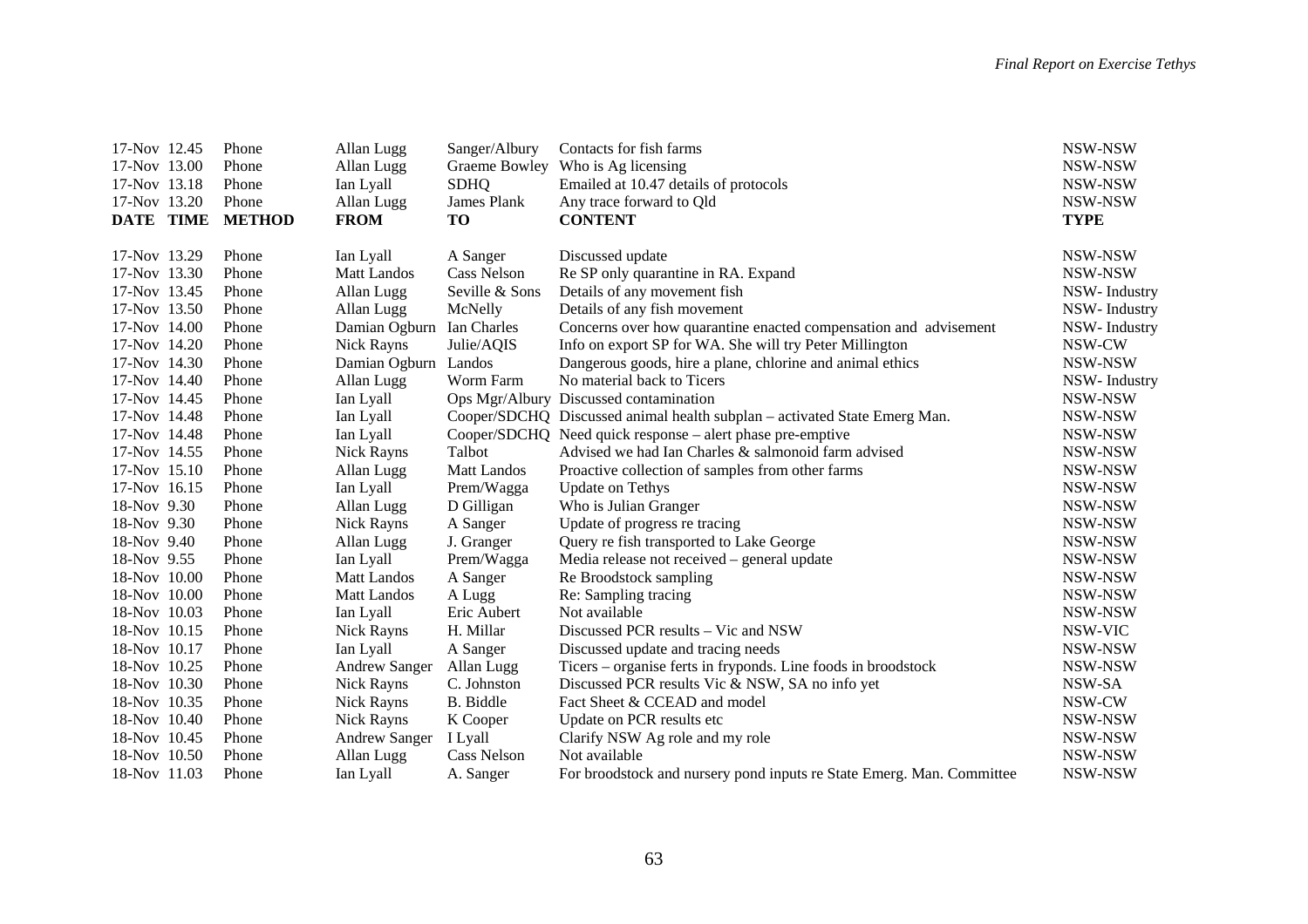| 18-Nov 11.10   | Phone         | Allan Lugg             | Cass Nelson          | Supply list of fish farms in Lachlan catchment                             | NSW-NSW     |
|----------------|---------------|------------------------|----------------------|----------------------------------------------------------------------------|-------------|
| 18-Nov 11.48   | Phone         | Ian Lyall              | M Landos             | 540mglt doseage rate for VHS                                               | NSW-NSW     |
| 18-Nov 12.13   | Phone         | Ian Lyall              | Prem/Wagga           | Checking on update issue                                                   | NSW-NSW     |
| 18-Nov 12.20   | <b>Phone</b>  | <b>Andrew Sanger</b>   | Allan Lugg           | Return call. Re question from Feds. Direct them to Tethys                  | NSW-NSW     |
| DATE TIME      | <b>METHOD</b> | <b>FROM</b>            | TO                   | <b>CONTENT</b>                                                             | <b>TYPE</b> |
| 18-Nov 12.25   | <b>Phone</b>  | Allan Lugg             | <b>Andrew Sanger</b> | Re: Poultry/pig farms in Lachlan catchment                                 | NSW-NSW     |
|                |               |                        |                      |                                                                            |             |
| $18-Nov$ 12.40 | <b>Phone</b>  | <b>Andrew Sanger</b>   | Allan Lugg           | Clarify details on questions from Affa                                     | NSW-NSW     |
| 18-Nov 13.15   | <b>Phone</b>  | <b>Andrew Sanger</b>   | Kit Burton           | Clarify                                                                    | NSW-VIC     |
| 18-Nov 13.35   | Phone         | <b>Andrew Sanger</b>   | <b>ACT Govt</b>      | Advice on quarantine order for Lake George                                 | NSW-ACT     |
| 18-Nov 14.00   | Phone         | Damian Ogburn M Landos |                      | Actins -clean up, continue to monitor, tracing-report mechanism            | NSW-NSW     |
| 18-Nov 14.00   | <b>Phone</b>  | Ian Lyall              | A Sanger             | Liaising re status of assistance from Dept Ag.                             | NSW-NSW     |
| 18-Nov 14.05   | Phone         | Ian Lyall              | A Sanger             | Re discussions with Kevin for assistance                                   | NSW-NSW     |
| 18-Nov 14.22   | Phone         | Ian Lyall              | Landos               | Trying to locate                                                           | NSW-NSW     |
| 18-Nov 15.06   | <b>Phone</b>  | Ian Lyall              | K. Ellard            | Fish to market from NSW to Tas – we could provide information in two days. | NSW-TAS     |
| 18-Nov 15.30   | Phone         | <b>Andrew Sanger</b>   | Allan Lugg           | Chasing up info for Affa                                                   | NSW-NSW     |

#### SOUTH AUSTRALIA

<span id="page-63-0"></span>

|                  | DATE TIME | <b>METHOD</b> | <b>FROM</b>    | TО                    | <b>CONTENT</b>                                                       | <b>TYPE</b>   |
|------------------|-----------|---------------|----------------|-----------------------|----------------------------------------------------------------------|---------------|
| $17-Nov$ 9.40    |           |               | Colin Johnston | Helen Croft           | Initial brief and request for quarantine on SA farms                 | SA-SA         |
| 17-Nov 9.55      |           | Phone         | Colin Johnston | Cass Nelson           | Request for NSW farm details and health certificates                 | <b>SA-NSW</b> |
| 17-Nov 10.05     |           |               | Helen Croft    | <b>Fish Officers</b>  | Lock down farms                                                      | SA-SA         |
| 17-Nov 10.10     |           | Phone         | Colin Johnston | Kaye Noske            | left message                                                         | SA-SA         |
| 17-Nov 10.40     |           |               | Benn Gramola   | <b>Renmark Police</b> | Assistance to attend farms                                           | SA-Other SA   |
| 17-Nov 10.40     |           |               | Colin Johnston | PIRSA Aq              | Request to check health certificates for other movements from Ticers | SA-SA         |
| 17-Nov 10.45     |           |               | Benn Gramola   | Helen Croft           | Only assistance from one police officer                              | SA-SA         |
| $17-Nov$ $10.50$ |           |               | Benn Gramola   | <b>National Parks</b> | request staffing assistance                                          | SA-Other SA   |
| 17-Nov 11.00     |           |               | Colin Johnston | Vetlab                | potential for increased no of clinical samples                       | SA-SA         |
| 17-Nov 11.05     |           |               | Helen Croft    | MCO                   | brief re incident                                                    | SA-SA         |
| 17-Nov 11.15     |           |               | Benn Gramola   | Helen Croft           | details of staff visiting farm                                       | SA-SA         |
| 17-Nov 11.40     |           |               | Benn Gramola   | Helen Croft           | middlebrook secured                                                  | SA-SA         |
| 17-Nov 11.55     |           |               | Benn Gramola   | Helen Croft           | Chapel's secured                                                     | SA-SA         |
| 17-Nov 12.00     |           |               | Colin Johnston | Will Zacharin         | ministerial brief for review                                         | SA-SA         |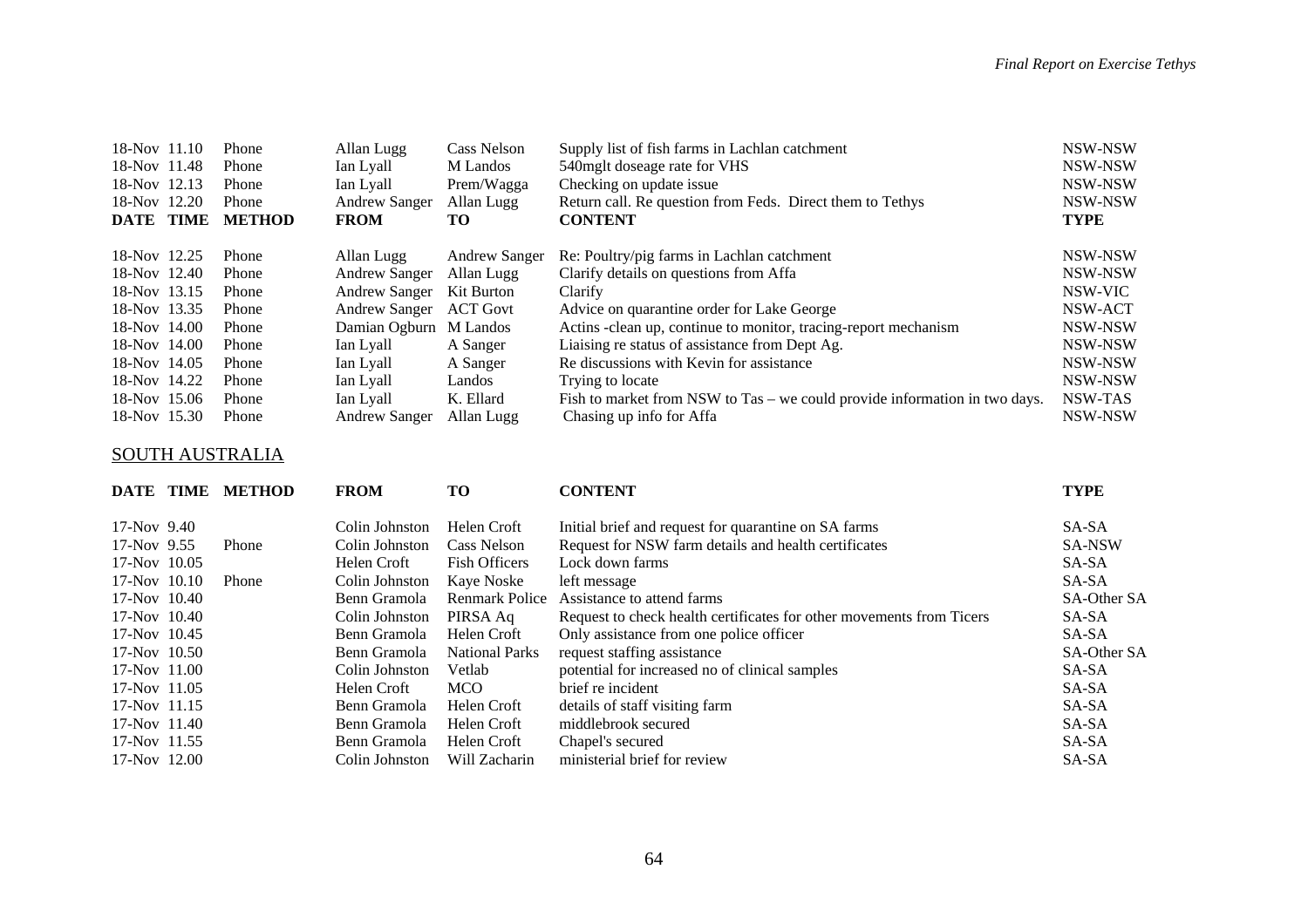| 17-Nov 12.00 |                  | Helen Croft    | <b>MCO</b>           | Advise farms secured                                      | SA-SA              |
|--------------|------------------|----------------|----------------------|-----------------------------------------------------------|--------------------|
| 17-Nov 12.05 |                  | Benn Gramola   | affected farms       | request for stock records                                 | SA-Industry        |
| 17-Nov 12.25 |                  | Benn Gramola   | affected farms       | Request for more stock records                            | <b>SA-Industry</b> |
| 17-Nov 12.40 |                  | Benn Gramola   | Helen Croft          | for info and request directions for further action        | SA-SA              |
| 17-Nov 12.40 |                  | Helen Croft    | Colin Johnston       | advice re stock records                                   | SA-SA              |
|              | DATE TIME METHOD | <b>FROM</b>    | <b>TO</b>            | <b>CONTENT</b>                                            | <b>TYPE</b>        |
| 17-Nov 12.45 |                  | Helen Croft    | Benn Gramola         | advice re discharge from farm                             | SA-SA              |
| 17-Nov 12.50 |                  | Colin Johnston | Will Zacharin        | Request to take minute to Minister                        | SA-SA              |
| 17-Nov 13.00 |                  | Benn Gramola   | Helen Croft          | info re no discharge off properties                       | SA-SA              |
| 17-Nov 13.00 |                  | Helen Croft    | Colin Johnston       | request instructions re sampling                          | SA-SA              |
| 17-Nov 13.46 |                  | Colin Johnston | Helen Croft          | Technical details for samples and response to disease     | SA-SA              |
| 17-Nov 13.57 |                  | Colin Johnston | Vetlab               | Notification of sample arrival                            | SA-SA              |
| 17-Nov 14.02 |                  | Colin Johnston | <b>AAHL</b>          | Expect SA samples dispatched                              | <b>SA-CSIRO</b>    |
| 17-Nov 14.05 |                  | Benn Gramola   | Fisheries.           | Relief staff on duty                                      | SA-SA              |
| 17-Nov 14.05 |                  | Colin Johnston | <b>ACVO</b>          | notice samples to AAHL                                    | SA-CW              |
| 17-Nov 14.07 |                  | Colin Johnston | Vetlab               | carrier details for dispatch of samples to AAHL           | SA-SA              |
| 17-Nov 14.23 |                  | Benn Gramola   | Fisheries            | request for information on clinical signs and mortalities | SA-SA              |
| 17-Nov 14.30 |                  | Benn Gramola   | Helen Croft          | info - no signs of disease at farm                        | SA-SA              |
| 17-Nov 14.35 |                  | Colin Johnston | <b>CCEAD</b>         | check on progress of national media release               | SA-CW              |
| 17-Nov 15.05 |                  | Colin Johnston | <b>Nick Rayns</b>    | Query re mode of transport of fingerlings NSW to SA       | SA-NSW             |
| 17-Nov 15.15 |                  | Helen Croft    | Vetlab               | advice that samples en route                              | SA-SA              |
| 17-Nov 16.00 |                  | Colin Johnston | Will Zacharin        | updated briefing                                          | SA-SA              |
| 18-Nov 9.30  |                  | Helen Croft    | Fish Officers        | Confirm stock report from Middlebrook                     | SA-SA              |
| 18-Nov 11.00 |                  | Colin Johnston | Nick Rayns           | providing results of tests on SA farms                    | SA-NSW             |
| 18-Nov 11.08 |                  | Helen Croft    | Benn Gramola         | details for sampling of feed                              | SA-SA              |
| 18-Nov 11.13 |                  | Benn Gramola   | <b>Fish Officers</b> | collect feed samples from affected farms                  | SA-SA              |
| 18-Nov 11.13 | Phone            | Benn Gramola   | <b>Fish Officers</b> | Collect feed samples from affected farms                  | SA-SA              |
| 18-Nov 11.15 |                  | Colin Johnston | SA Heirachy          | notice of AAHL results                                    | SA-SA              |
| 18-Nov 12.05 |                  | Helen Croft    | <b>Karen Skelton</b> | provide info on traces to/from QLD                        | SA-QLD             |
| 18-Nov 12.30 |                  | Helen Croft    | Benn Gramola         | Info re use of disinfectants and availability             | SA-SA              |
| 18-Nov 12.40 | Phone            | Benn Gramola   | Fish Officers        | biosafety proecedures to be used on farms                 | SA-SA              |
| 18-Nov 12.50 | Phone            | Benn Gramola   | <b>Fish Officers</b> | request for details of affected farms                     | SA-SA              |
| 18-Nov 13.00 | Phone            | Benn Gramola   | Colin Johnston       | Information re pond sizes of affected farms               | SA-SA              |
| 18-Nov 13.15 | Phone            | Benn Gramola   |                      | Renmark council Request for landfill site                 | SA-Other SA        |
| 18-Nov 14.00 |                  | Helen Croft    | EPA                  | request advice on water disposal                          | SA-Other SA        |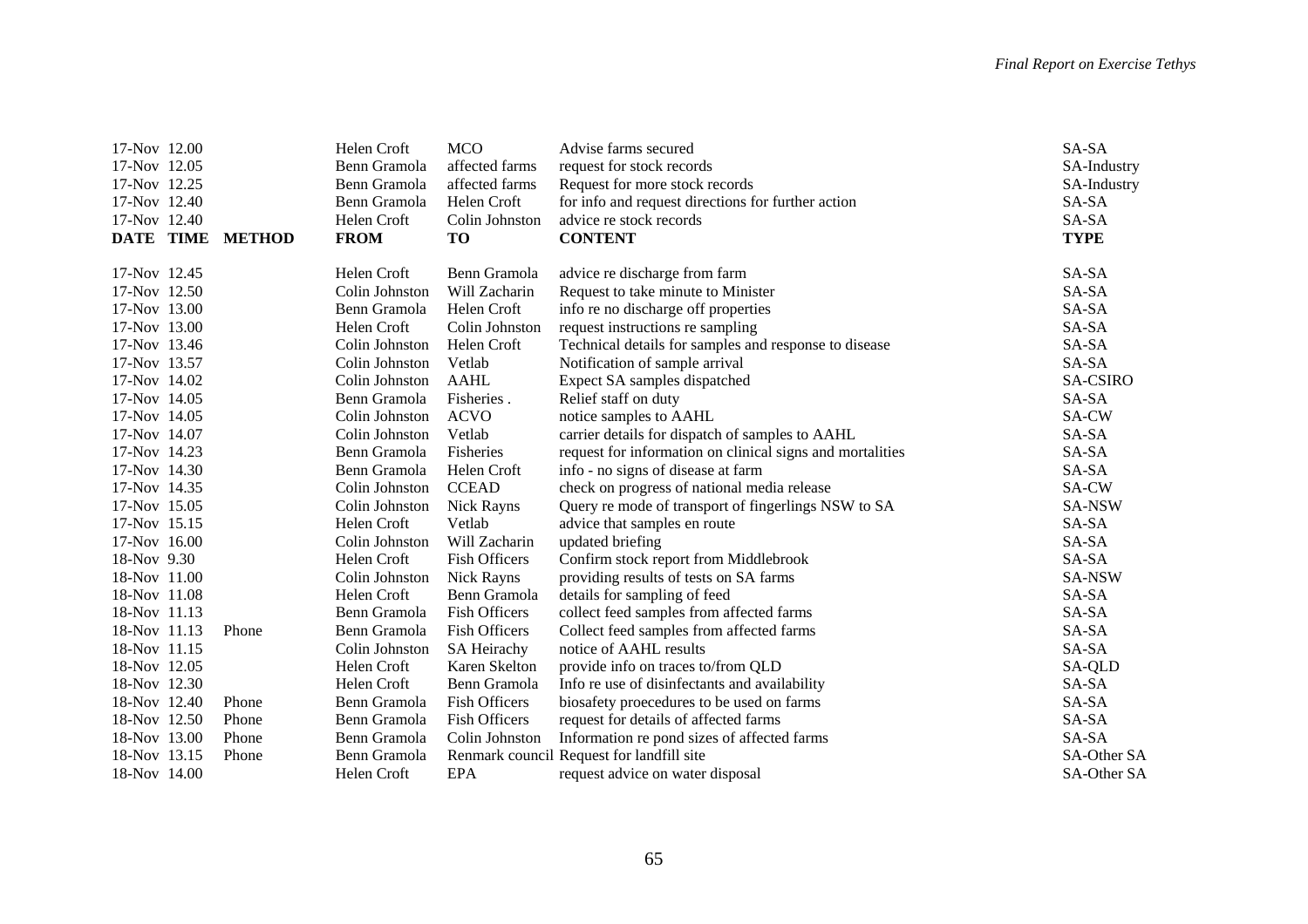| 18-Nov 14.00 |               | Helen Croft    | Media                | media points update                                      | SA-SA       |
|--------------|---------------|----------------|----------------------|----------------------------------------------------------|-------------|
| 18-Nov 14.15 | Phone         | Benn Gramola   | <b>Fish Officers</b> | request to source chlorine                               | SA-SA       |
| 18-Nov 14.30 |               | Benn Gramola   |                      | Renmark council Arranging land fill for fish disposal    | SA-Other SA |
| 18-Nov 14.35 | Phone         | Benn Gramola   | Colin Johnston       | briefing re disposal site                                | SA-SA       |
| 18-Nov 14.40 |               | Colin Johnston | Farm owners          | info re diagnosis and destruction                        | SA-Industry |
| DATE TIME    | <b>METHOD</b> | <b>FROM</b>    | TO.                  | <b>CONTENT</b>                                           | <b>TYPE</b> |
|              |               |                |                      |                                                          |             |
|              |               |                |                      |                                                          |             |
| 18-Nov 14.43 |               | Helen Croft    |                      | NMG Secretariat SA details for meeting                   | SA-CW       |
| 18-Nov 14.55 |               | Helen Croft    |                      | Colin Johnston technical advice re chlorine and tracings | SA-SA       |
| 18-Nov 15.06 |               | Helen Croft    |                      | NMG Secretariat inquiry whether meeting proceeding       | SA-CW       |
| 18-Nov 15.30 |               | Benn Gramola   | Helen Croft          | Approval for fish distruction                            | SA-SA       |
| 18-Nov 15.30 |               | Helen Croft    | Benn Gramola         | provision of technical details for destruction           | SA-SA       |

#### TASMANIA

<span id="page-65-0"></span>

| DATE TIME    | <b>METHOD</b> | <b>FROM</b>          | TО                   | <b>CONTENT</b>                                             | <b>TYPE</b>    |
|--------------|---------------|----------------------|----------------------|------------------------------------------------------------|----------------|
| 17-Nov 12.15 | phone         | M Conway             | Eric Brain           | Initial briefing                                           | TAS-TAS        |
| 17-Nov 12.20 | phone         | M Conway             | <b>Bob Lister</b>    | Initial briefing                                           | TAS-TAS        |
| 17-Nov 12.20 | Phone         | M Conway             | <b>Bob Lister</b>    | Initial brief                                              | <b>TAS-TAS</b> |
| 17-Nov 13.10 | <b>Phone</b>  | <b>B</b> Calderbank  | <b>Annette Healy</b> | requesting info on national media approach                 | <b>TAS-CW</b>  |
| 17-Nov 13.15 | Phone         | <b>B</b> Calderbank  | C Anderson           | advising CMU                                               | TAS-TAS        |
| 17-Nov 11.47 | Phone         | Bruce Jackson        | Rod Gobbey           | initial briefing                                           | <b>TAS-TAS</b> |
| 17-Nov 13.05 | Phone         | Bruce Jackson        | John Pauley          | initial briefing                                           | TAS-TAS        |
| 17-Nov 13.10 | Phone         | Bruce Jackson        | TAS Heirachy         | initial briefing                                           | TAS-TAS        |
| 17-Nov 13.16 | Phone         | <b>Bruce Jackson</b> | M Conway             | Ok to commence briefings                                   | TAS-TAS        |
| 17-Nov 14.00 | Phone         | M Conway             | Dir Nat HQ           | supply contac details                                      | <b>TAS-CW</b>  |
| 17-Nov 14.00 | fax           | M Conway             | E Bernoth            | Details of Tasmanian SDCHO                                 | <b>TAS-CW</b>  |
| 17-Nov 14.10 | Phone         | <b>B</b> Calderbank  | C Anderson           | briefing                                                   | TAS-TAS        |
| 17-Nov 14.10 | Phone         | M Conway             | M Williams           | Initial briefing and advice of increased sample submission | TAS-TAS        |
| 17-Nov 14.20 | Phone         | M Conway             | R Chandler           | Survey team availability                                   | TAS-TAS        |
| 17-Nov 14.20 | <b>Phone</b>  | M Conway             | K White              | Survey team availability                                   | TAS-TAS        |
| 17-Nov 14.20 | Phone         | M Conway             | Pichmond Loh         | Survey team availability                                   | TAS-TAS        |
| 17-Nov 14.20 | <b>Phone</b>  | M Conway             | P Jungalwalla        | Notification of incident                                   | TAS-Industry   |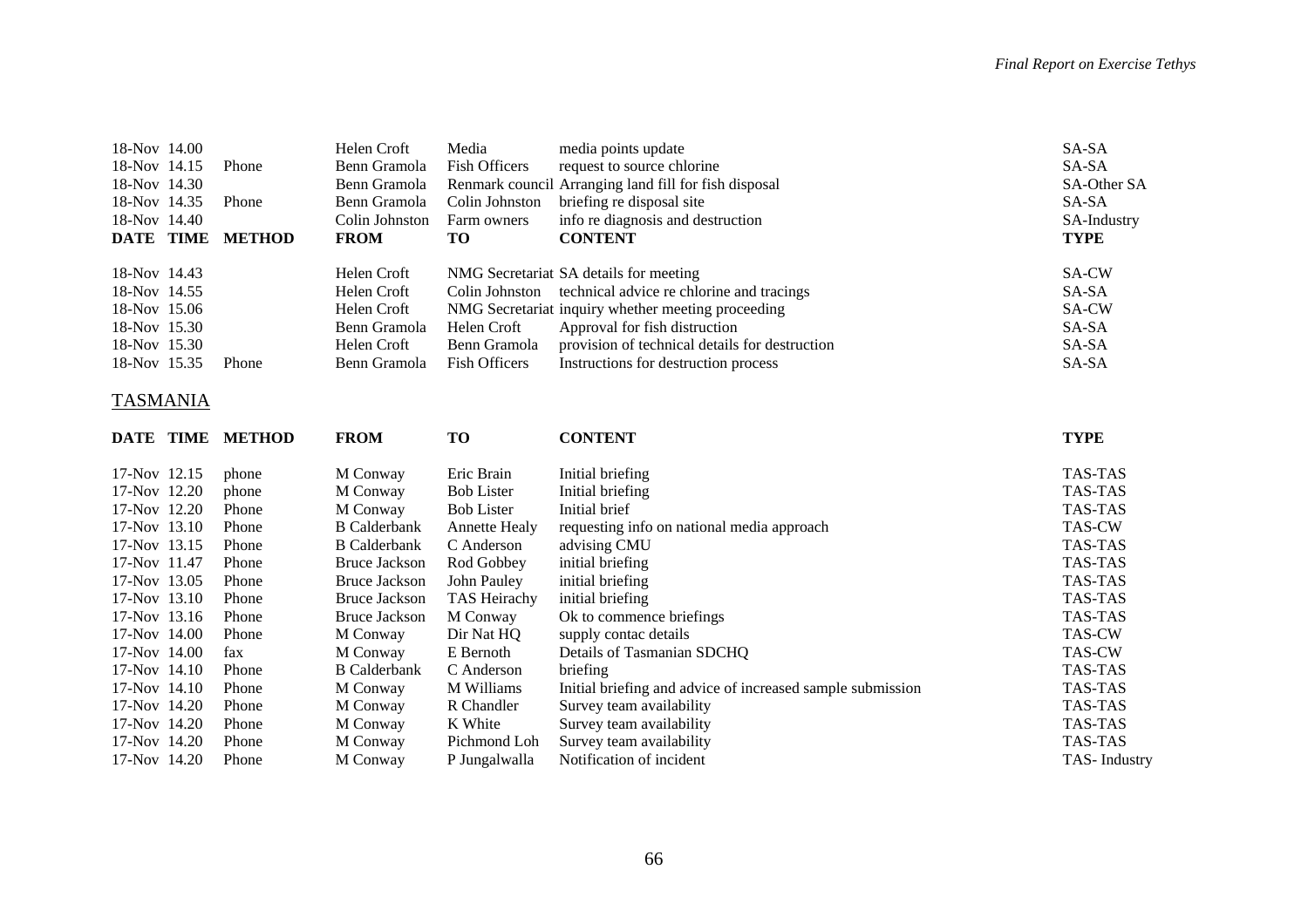| 17-Nov 14.52 |            | M Williams           | M Conway             | Response re lab capacity                       | TAS-TAS        |
|--------------|------------|----------------------|----------------------|------------------------------------------------|----------------|
| 17-Nov 14.57 | Phone      | <b>Bruce Jackson</b> | Bob Biddle           | Clarification re contact nos                   | TAS-CW         |
| 17-Nov 15.15 | Phone      | Eric Brain           | <b>Bruce Jackson</b> | Confirmation of Stakeholder contacts           | TAS-TAS        |
| 17-Nov 15.15 | Phone      | Bruce Jackson        | Bob Biddle           | clarification re communications                | TAS-CW         |
| 17-Nov 15.20 | <b>FAX</b> | M Conway             | Ian Peebles          | Details of Tasmanian SDCHQ                     | TAS-CW         |
| 17-Nov 15.20 | Phone      | M Conway             | Ian Peebles          | sort out contacts                              | TAS-CW         |
| 17-Nov 15.34 | Phone      | <b>Bruce Jackson</b> | Theresa?             | request for import authority                   | TAS-TAS        |
| 17-Nov 15.34 | Phone      | <b>Bruce Jackson</b> | P Jungalwalla        | returning call                                 | TAS-Industry   |
| 17-Nov 15.50 | Phone      | M Conway             | Danny Reardon        | Notification of incident                       | TAS-Industry   |
| 17-Nov 16.20 | phone      | M Conway             | P Jungalwalla        | Initial briefing                               | TAS-TAS        |
| 18-Nov 10.10 | phone      | M Conway             | Sabatino             | Action required - hold all fish                | TAS-TAS        |
| 18-Nov 10.14 | Phone      | Bruce Jackson        | S Sharman            | request to return call                         | TAS-?          |
| 18-Nov 10.30 | Phone      | Kevin Ellard         | Mike Manual          | Request to take role of EO for FHACC           | TAS-TAS        |
| 18-Nov 10.35 | Phone      | <b>Bruce Jackson</b> | John Pauley          | request to return call                         | TAS-TAS        |
| 18-Nov 10.37 | Phone      | <b>Bruce Jackson</b> | <b>Kelly Psarros</b> | inquiry re Email on trade restrictions         | TAS-CW         |
| 18-Nov 14.15 | phone      | Kevin Ellard         | <b>QDPI</b>          | requested details re fish food processing      | TAS-QLD        |
| 18-Nov 14.30 | Phone      | Kevin Ellard         | Colin Johnston       | Discussion re tracings to SA                   | TAS-SA         |
| 18-Nov 15.00 | phone      | Kevin Ellard         | Kit Button           | inquiry re movement of silver perch Vic to Tas | <b>TAS-VIC</b> |
| 18-Nov 15.10 | phone      | Kevin Ellard         | Damian Ogburn        | inquiry re movement of silver perch NSW to TAS | <b>TAS-NSW</b> |
| 18-Nov 15.12 | Phone      | <b>Bruce Jackson</b> | Julie Goodchap       | reached recorded message                       | TAS-CW         |
| $18-Nov$     | <b>FAX</b> | <b>SDCHQ Dir</b>     | <b>IFS</b>           | Details of recreational angler call-in         | TAS-TAS        |
| $18-Nov$     | <b>FAX</b> | <b>SDCHQ</b>         | John Pauley          | NMG briefing                                   | TAS-TAS        |

#### VICTORIA

<span id="page-66-0"></span>

|              | DATE TIME METHOD | <b>FROM</b>                   | TO                             | <b>CONTENT</b>                                            | <b>TYPE</b>  |
|--------------|------------------|-------------------------------|--------------------------------|-----------------------------------------------------------|--------------|
| 17-Nov 9.30  | Phone            | Peter Appleford Scott Boreham |                                | provided details relocation of farms                      | VIC-VIC      |
| 17-Nov 10.15 |                  | John Garvin                   | Dean Bellingham                | request to produce map of vic farms                       | VIC-VIC      |
| 17-Nov 10.20 | Phone            |                               | Hugh Millar Richard McLoughlin | Advice re NSW call and CCEAD meeting                      | VIC-VIC      |
| 17-Nov 10.22 | Phone            | Patricia Zimmer Commonwealth  |                                | Details - vic participants in CCEAD                       | VIC-CW       |
| 17-Nov 10.25 | Phone            | Hugh Millar                   | Bailey DOA                     | Initial briefing and reporting responsibilities           | VIC-VIC      |
| 17-Nov 10.35 | Phone            | Peter Appleford Scott Boreham |                                | list not correct                                          | VIC-VIC      |
| 17-Nov 10.40 | FAX              | Fern Hames                    | Ed Meggitt                     | Technical details of fish processing                      | VIC-Industry |
| 17-Nov 10.43 | FAX              | Kit Button                    | Facilitators                   | Copies of information requested from field investigations | VIC-VIC      |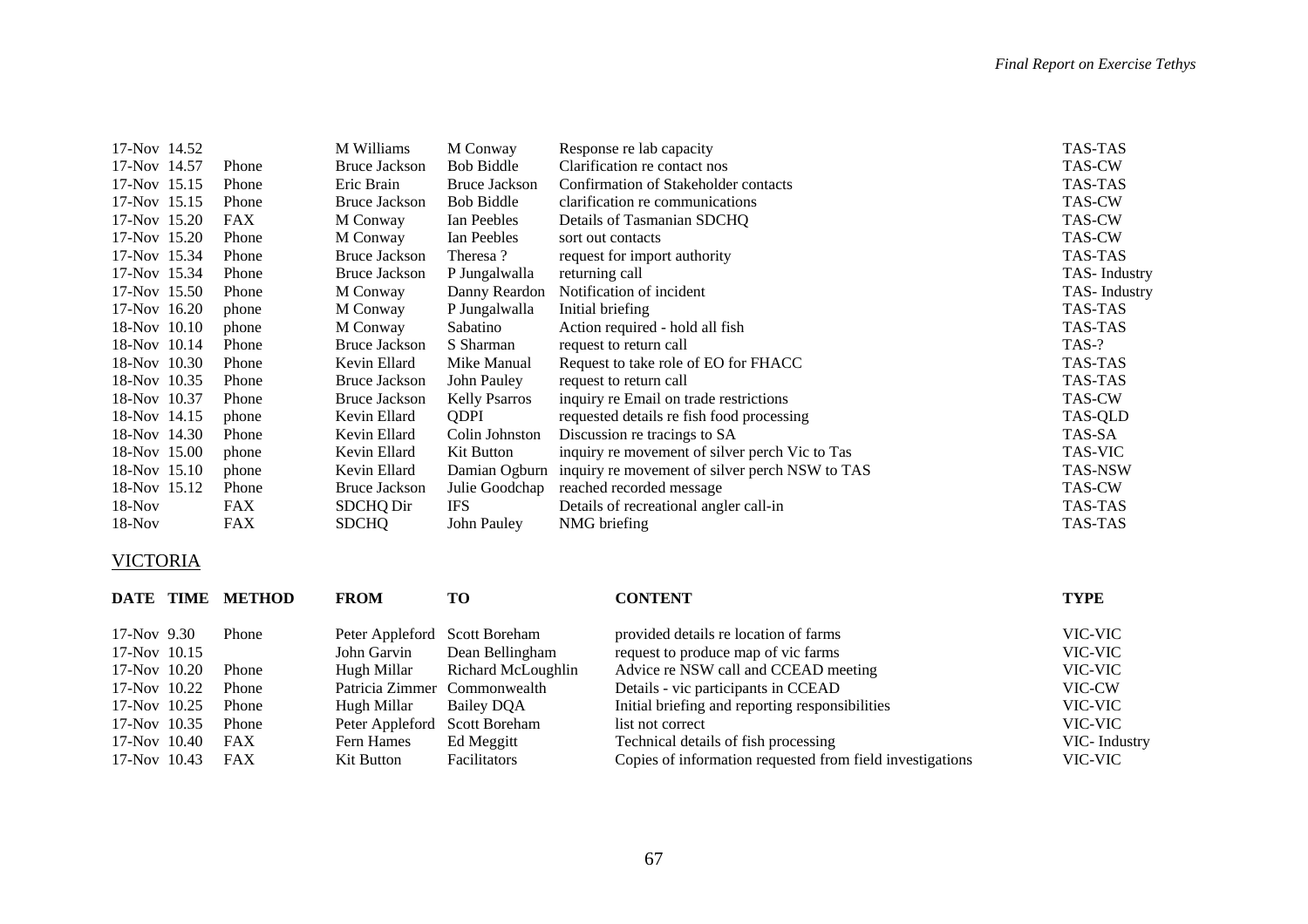| 17-Nov 11.19 | FAX           | <b>Kit Button</b> | Charlie Vanderkruk      | Request to speed up investigations                 | VIC-VIC      |
|--------------|---------------|-------------------|-------------------------|----------------------------------------------------|--------------|
| 17-Nov 14.40 |               | Kate Taylor       | <b>Annette Healy</b>    | discussion on media strategy                       | VIC-CW       |
| 17-Nov 15.15 | Phone         | Belinda Grace     | <b>Nick Rayns</b>       | request for NSW press release                      | VIC-NSW      |
| 17-Nov 15.43 | <b>FAX</b>    | <b>Kit Button</b> | Charlie Vanderkruk      | Request to send team to Lake Cullulleraine         | VIC-VIC      |
| 17-Nov 15.45 |               | Kate Taylor       | <b>Annette Healy</b>    | provide input on FAQS                              | VIC-CW       |
| 17-Nov 16.29 | <b>FAX</b>    | <b>Kit Button</b> | Charlie Vanderkruk      | Request for EPA testing results                    | VIC-VIC      |
| 17-Nov 16.35 | Phone         | Belinda Grace     | Daphne Cohen            | request for website                                | VIC-VIC      |
| DATE TIME    | <b>METHOD</b> | <b>FROM</b>       | <b>CONTENT</b><br>TО    |                                                    | <b>TYPE</b>  |
| 17-Nov 16.49 | <b>FAX</b>    | Hugh Millar       | Vic Animal Health Staff | Suspicion of VHS in Australia                      | VIC-VIC      |
| $17-Nov$     | Phone         | Peter Appleford   | Dean Bellingham         | Information for mapping                            | VIC-VIC      |
| $17-Nov$     | <b>FAX</b>    | Peter Appleford   | <b>Scott Boreham</b>    | Notification - maps sent                           | VIC-VIC      |
| $17-Nov$     | Phone         | A. Fritus         | Scott Boreham           | contact list for farmers and industry organisation | VIC-VIC      |
| $17-Nov$     | Phone         | A. Fritus         | Marc Ainsworth          | info on recreational fishing industry in Vic       | VIC-VIC      |
| $17-Nov$     | Phone         | A. Fritus         | Marc Ainsworth          | update on national fishing survey data             | VIC-VIC      |
| $17-Nov$     | Phone         | A. Fritus         | Duncan Worsfold         | seeking advice re Tasmanian industry inquiry       | VIC-Industry |
| 18-Nov 9.15  | Verbal        | Fern Hames        | Mike Hosking            | Request for details of RA and CA                   | VIC-VIC      |
| 18-Nov 9.30  | Phone         | Fern Hames        | Marc Ainsworth          | Request for contact details for rec fishing bodies | VIC-VIC      |
| 18-Nov 9.30  | Phone         | Fern Hames        | Marc Ainsworth          | request for details of recfish orgs                | VIC-VIC      |
| 18-Nov 9.30  | Phone         | Belinda Crane     | Ian Peebles             | seeking info re media release                      | VIC-CW       |
| 18-Nov 9.40  | Phone         | Belinda Crane     | <b>Annette Healy</b>    | Discussion re media release                        | VIC-CW       |
| 18-Nov 9.45  | Phone         | Belinda Crane     | John MacEachen          | seeking sign-off on Vic DPI media releases         | VIC-VIC      |
| 18-Nov 10.00 | Phone         | Hugh Millar       | Nick Rayns              | discussion re NSW lab results                      | VIC-NSW      |
| 18-Nov 10.00 | Phone         | Hugh Millar       | Nick Rayns              | Exchange of info re situation in each state        | VIC-NSW      |
| 18-Nov 10.15 | Phone         | Hugh Millar       | <b>Bob Biddle</b>       | advice re declaration in Victoria                  | VIC-CW       |
| 18-Nov 10.15 | <b>FAX</b>    | John Harkin       | <b>Kit Button</b>       | Details re Lake Cullulleraine                      | VIC-VIC      |
| 18-Nov 10.16 | <b>FAX</b>    | <b>Kit Button</b> | John Harkin, LDCC       | request for action and sitreps                     | VIC-VIC      |
| 18-Nov 10.25 | <b>FAX</b>    | <b>Kit Button</b> | John Harkin, LDCC       | request for info on Thompsons hatchery             | VIC-VIC      |
| 18-Nov 10.33 | <b>FAX</b>    | <b>Kit Button</b> | John Harkin, LDCC       | request for info on Lake Cullulleraine             | VIC-VIC      |
| 18-Nov 11.16 | Phone         | Patricia Zimmer   | Telecom                 | Telecommucation arrangements                       | VIC-OUT      |
| 18-Nov 11.42 | <b>FAX</b>    | <b>Kit Button</b> | John Harkin, LDCC       | request for stock movement details-mitchems        | VIC-VIC      |
| 18-Nov 12.00 | <b>FAX</b>    | Kit Button        | John Harkin, LDCC       | Request for action by LDCC                         | VIC-VIC      |
| 18-Nov 12.03 | Phone         | Patricia Zimmer   | Richard McLoughlin      | CCEAD papers will be forwarded                     | VIC-VIC      |
| 18-Nov 12.35 | <b>FAX</b>    | John Harkin       | <b>Kit Button</b>       | movement of Mitchem Producers                      | VIC-VIC      |
| 18-Nov 13.39 | <b>FAX</b>    | Hugh Millar       | Vic Animal Health Staff | VHS declared in Victoria                           | VIC-VIC      |